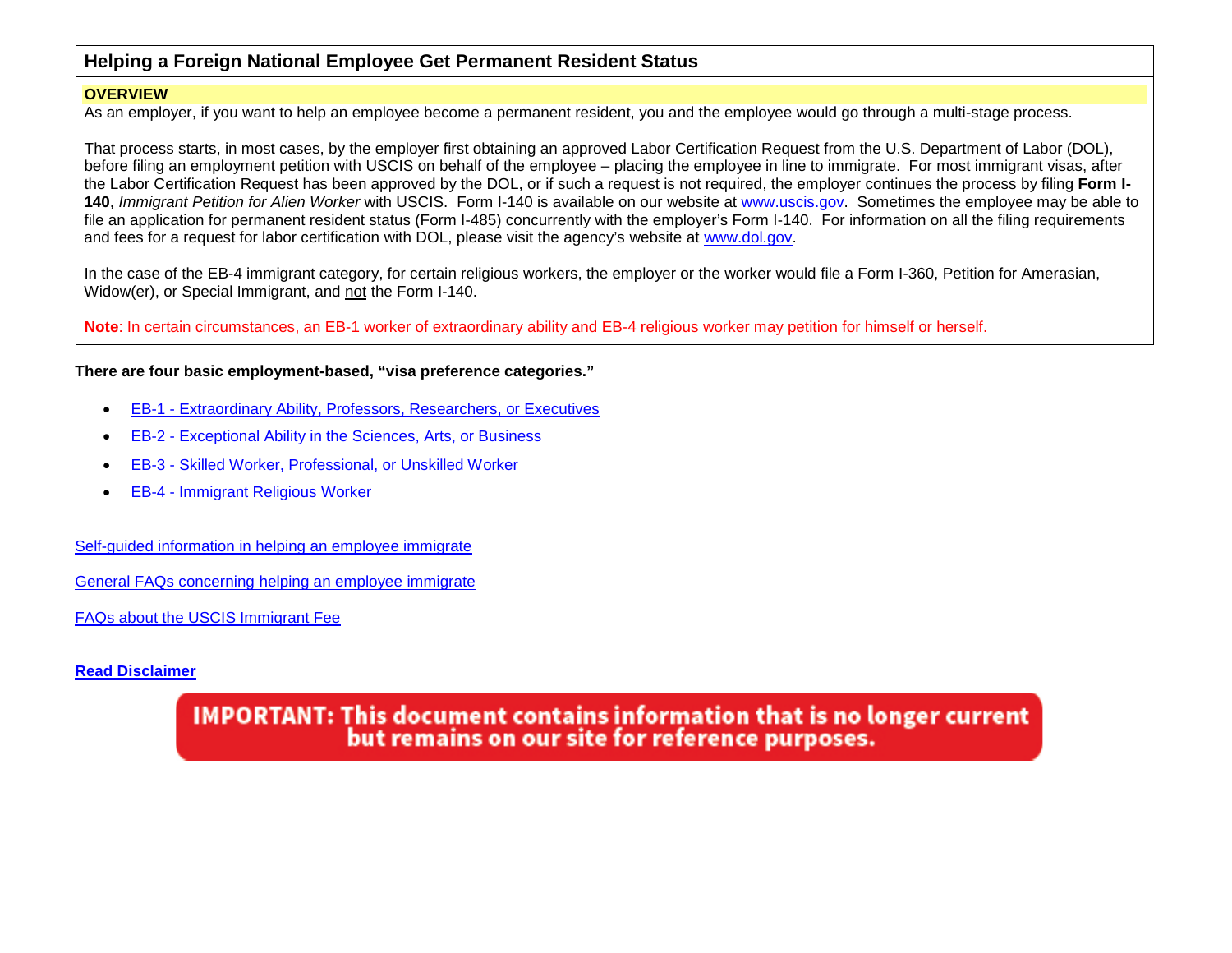### <span id="page-1-0"></span>**Who are the employees that I may file for?**

A U.S. employer may apply on behalf of a prospective or current employee who is a foreign national inside or outside the United States who may qualify under one or more of the employment-based or "EB" immigrant visa categories. The EB visa categories are divided into four preference categories. These categories are organized by occupational priorities as mandated by Congress.

**Note:** In certain circumstances, an EB-1 worker of extraordinary ability and an EB-4 religious worker may petition for himself or herself.

In the chart below, choose the occupation that most closely describes the occupation of the employee you want to help become a permanent resident.

| <b>EB-1 Priority Workers</b>                                                                                                              | <b>EB-2 Professionals with Advanced</b><br><b>Degrees or Persons with</b><br><b>Exceptional Ability</b>                                                                                                                                                      | <b>EB-3 Professional or Skilled</b><br><b>Workers</b>                                                                                                                                                              | <b>EB-4 Certain Religious Workers</b>                                     |
|-------------------------------------------------------------------------------------------------------------------------------------------|--------------------------------------------------------------------------------------------------------------------------------------------------------------------------------------------------------------------------------------------------------------|--------------------------------------------------------------------------------------------------------------------------------------------------------------------------------------------------------------------|---------------------------------------------------------------------------|
| Extraordinary ability in the<br>sciences, arts, education,<br>business or athletics<br><b>FAQs and information about</b><br>this category | Employees who because of their<br>exceptional ability in the sciences,<br>arts or business will substantially<br>benefit the national economy,<br>cultural or educational interests or<br>welfare of the U.S.<br>FAQs and information about this<br>category | Professionals with a baccalaureate<br>degree.<br>FAQs and information about this<br>category                                                                                                                       | Certain Religious workers.<br>FAQs and information about this<br>category |
| Outstanding professors and<br>researchers<br><b>FAQs and information about</b><br>this category                                           | Members of the professions holding<br>advanced degrees or their<br>equivalent.<br>FAQs and information about this<br>category                                                                                                                                | Employees with at least two years<br>experience as skilled workers.<br>FAQs and information about this<br>category                                                                                                 |                                                                           |
| Multinational executives and<br>managers<br><b>FAQs and information about</b><br>this category                                            |                                                                                                                                                                                                                                                              | Other workers with less than two<br>years experience, such as an<br>unskilled worker who can perform<br>labor for which qualified U.S. workers<br>are not available<br>FAQs and information about this<br>category |                                                                           |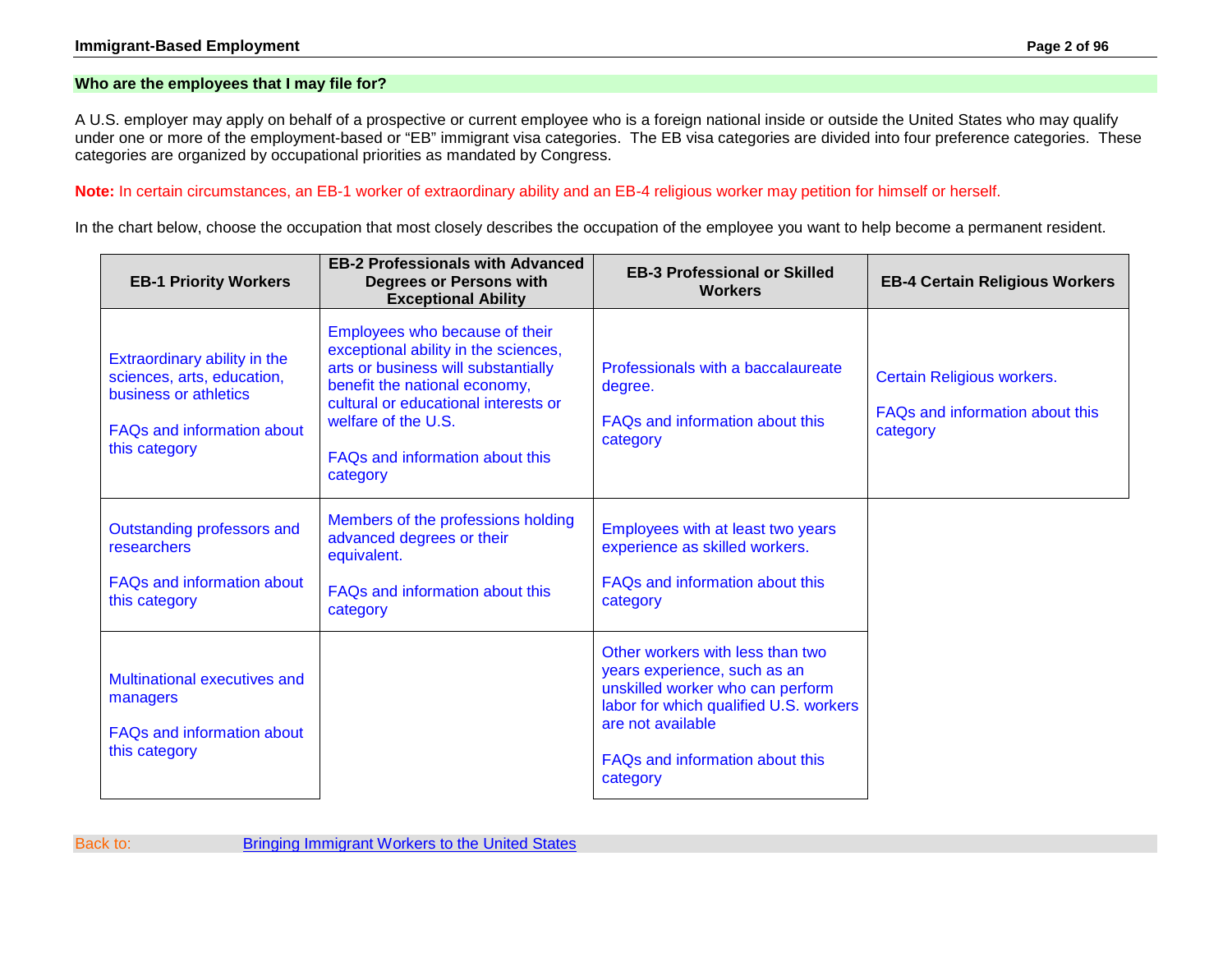<span id="page-2-0"></span>The employee is currently:

- [Inside the U.S.](#page-3-0)
- [Outside the U.S.](#page-8-0)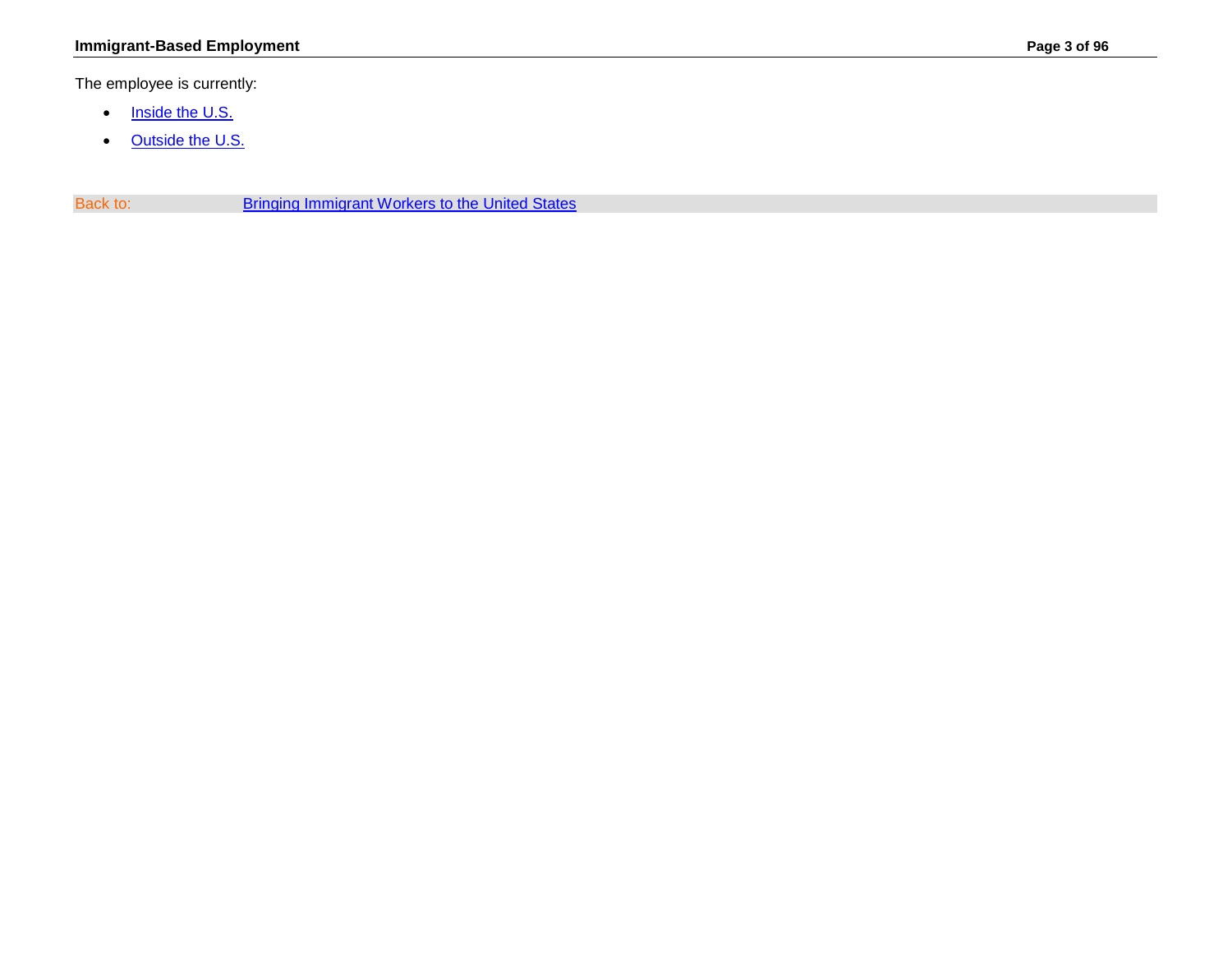<span id="page-3-0"></span>How did the employee enter the United States?

- [Legally](#page-4-0)
- [Illegally](#page-14-0)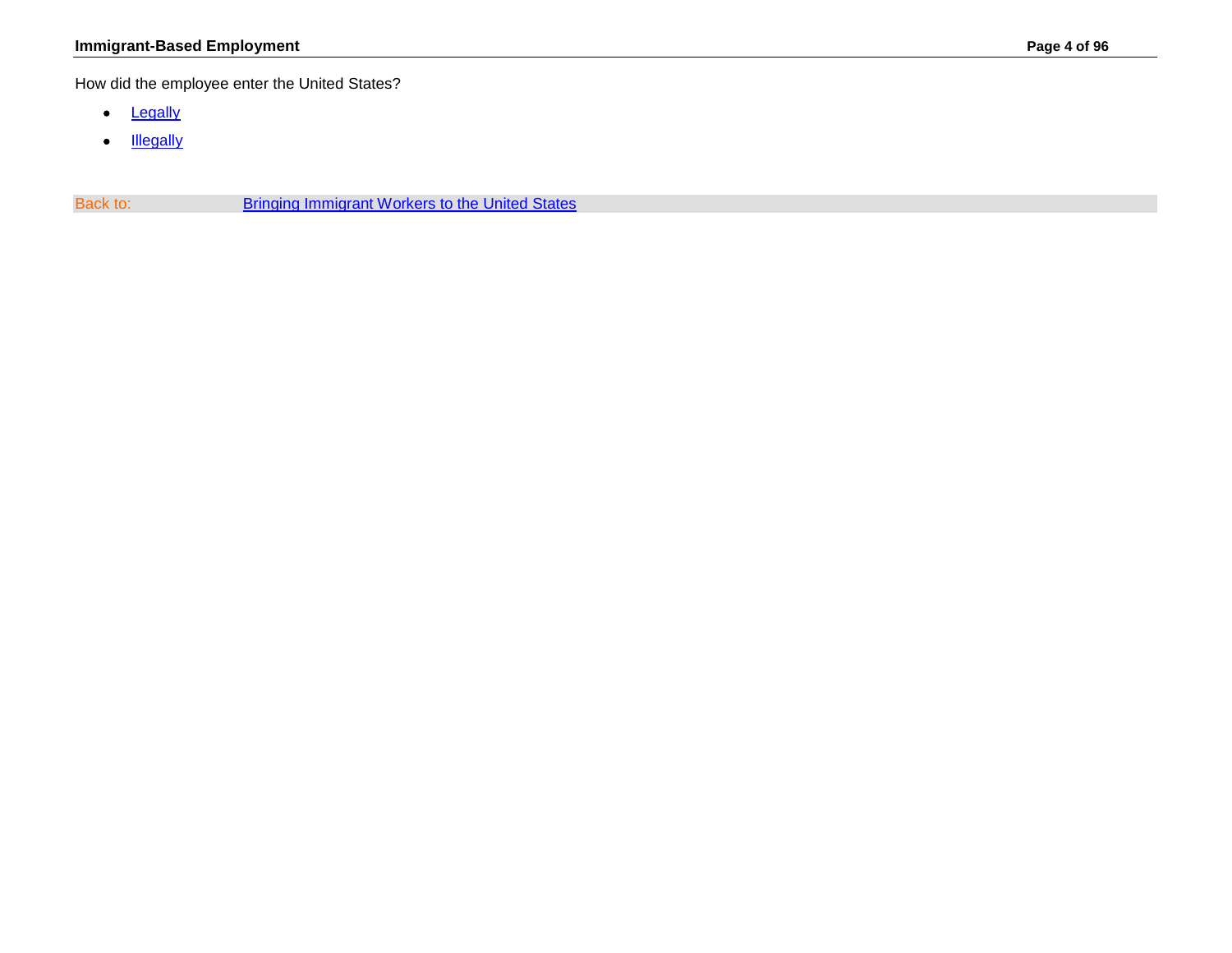## **Immigrant-Based Employment Page 5 of 96**

<span id="page-4-0"></span>To your knowledge, is this employee currently in a legal nonimmigrant status in the United States?

- [Yes](#page-5-0)
- [No](#page-14-0)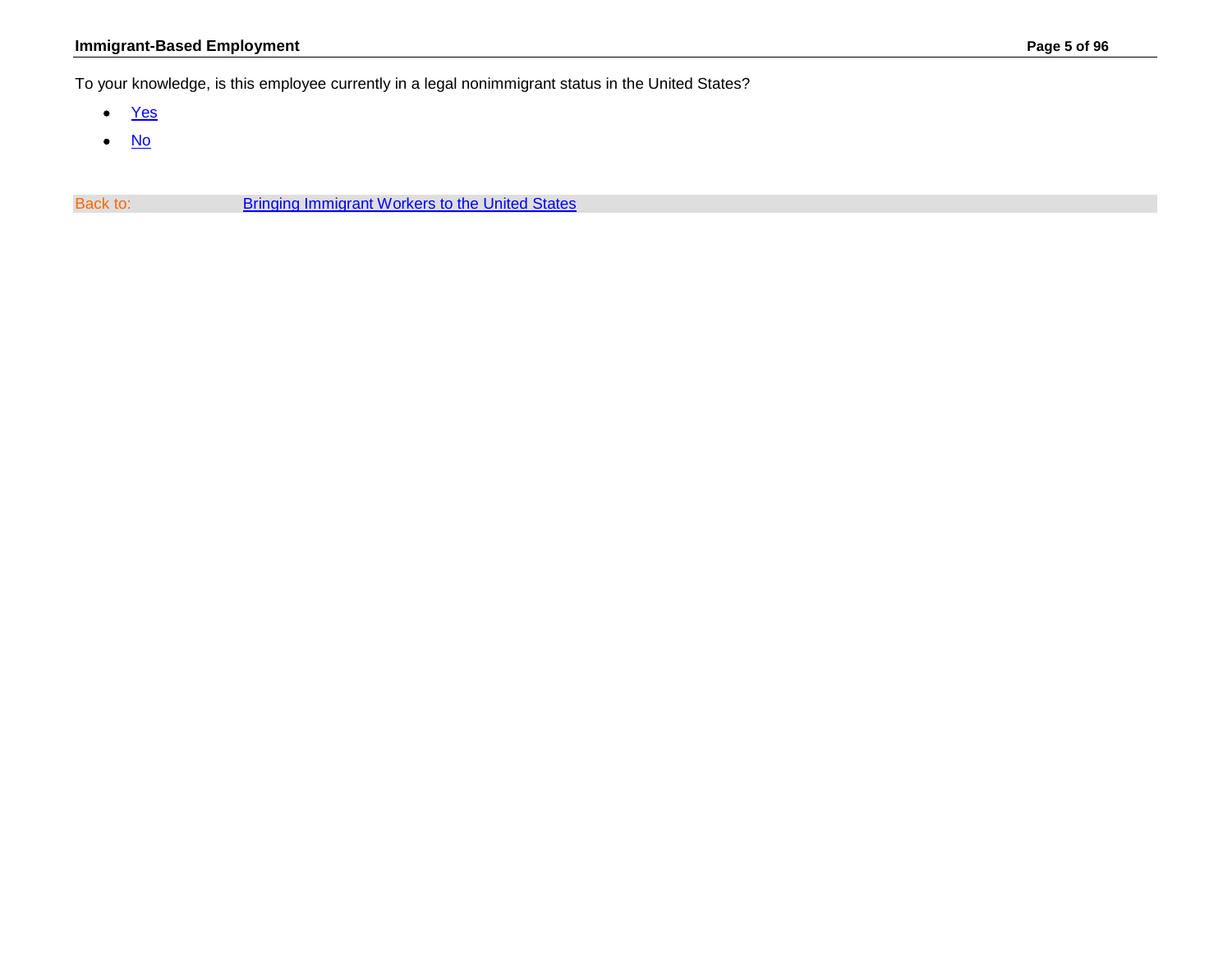## <span id="page-5-0"></span>**This employee is currently in the U.S. in what nonimmigrant category? (Choose one below)**

| <b>Nonimmigrant Categories</b>                                                      |                                                                                                                    |                                           |                                                                                    |  |  |
|-------------------------------------------------------------------------------------|--------------------------------------------------------------------------------------------------------------------|-------------------------------------------|------------------------------------------------------------------------------------|--|--|
|                                                                                     | Diplomats and Government Representatives, and their staffs and                                                     | Nonimmigrant Workers and their dependents |                                                                                    |  |  |
| A                                                                                   | <b>Diplomatic Personnel</b>                                                                                        | D                                         | Crewmembers                                                                        |  |  |
| C <sub>2</sub>                                                                      | Representative in transit to or from the United Nations<br><b>Headquarters District</b>                            | E                                         | Treaty Traders and Treaty Investors based on a bilateral<br>treaty, and dependents |  |  |
| C <sub>3</sub>                                                                      | Government Representatives in transit through the U.S.                                                             | H <sub>1</sub> B                          | Temporary Workers in Specialty Occupations                                         |  |  |
| G                                                                                   | <b>Other Government Representatives</b>                                                                            | H <sub>1</sub> C                          | <b>Registered Nurses</b>                                                           |  |  |
| <b>NATO</b>                                                                         | NATO personnel on assignment to the U.S.                                                                           |                                           | <b>Temporary Agricultural Workers</b>                                              |  |  |
|                                                                                     | <b>Tourists and Visitors on business</b>                                                                           | H2B                                       | Temporary skilled and unskilled workers                                            |  |  |
| $\underline{\mathsf{B}}$                                                            | Tourists and Visitors on Business including citizens of<br><b>Trainees</b><br>H3<br>Canada entering without a visa |                                           |                                                                                    |  |  |
| <b>WB</b>                                                                           | Visitors coming temporarily on business admitted under<br>the Visa Waiver Program                                  | H <sub>4</sub>                            | Dependents of H1, H2, and H3 workers and trainees                                  |  |  |
|                                                                                     |                                                                                                                    |                                           | Representatives of Foreign Information Media                                       |  |  |
| <b>WT</b>                                                                           | Tourists admitted under the Visa Waiver program                                                                    |                                           | Intra-Company Transferees                                                          |  |  |
| <b>Guam Visa</b><br>Waiver                                                          | Tourists Admitted only to Guam under Special Visa<br>Waiver                                                        | $\overline{\mathsf{O}}$                   | Persons with Extraordinary Ability and their support<br>personnel                  |  |  |
|                                                                                     | <b>Students and Exchange Visitors, and their dependents</b>                                                        |                                           |                                                                                    |  |  |
| F                                                                                   | <b>Academic Students</b>                                                                                           | P <sub>1</sub>                            | Internationally recognized Athletes and Entertainers                               |  |  |
|                                                                                     | <b>Exchange Program Visitors</b>                                                                                   | P2                                        | Artists and Entertainers pursuant to Exchange Agreements                           |  |  |
| M                                                                                   | <b>Vocational Students</b>                                                                                         | P <sub>3</sub>                            | <b>Culturally Unique Artists and Entertainers</b>                                  |  |  |
| Fiancé(e)s and certain relatives of U.S. citizens and Permanent<br><b>Residents</b> |                                                                                                                    | P <sub>4</sub>                            | Dependents of 'P' athletes, artists and entertainers                               |  |  |
|                                                                                     | Fiancé(e)s of U.S. citizens and their dependent children<br>(also see U.S. citizen services)                       | Q <sub>1</sub>                            | International Cultural Exchange Visitors                                           |  |  |
| K <sub>1</sub> K <sub>2</sub>                                                       |                                                                                                                    | Q2, Q3                                    | Irish Peace Process cultural training program participants                         |  |  |
| K3 K4                                                                               | Certain Husbands and Wives of U.S. citizens, and their<br>dependent children                                       | $\overline{\mathbf{R}}$                   | <b>Religious Workers</b>                                                           |  |  |
|                                                                                     |                                                                                                                    | TN <sub>1</sub> , TD                      | Canadian professionals under NAFTA (North American Free                            |  |  |
| V                                                                                   | Certain Relatives of a Permanent Resident (LIFE Act)                                                               |                                           | Trade Agreement)                                                                   |  |  |
| <b>Others</b>                                                                       |                                                                                                                    | TN <sub>2</sub> , TD                      | Mexican professionals under NAFTA (North American Free                             |  |  |
| C1, TWOV                                                                            | Persons transiting the U.S.                                                                                        |                                           | Trade Agreement)                                                                   |  |  |
| $S$ U                                                                               | Certain Informants and victims of criminal activity in the<br>U.S.                                                 |                                           |                                                                                    |  |  |
|                                                                                     | <b>Victims of Trafficking</b>                                                                                      |                                           |                                                                                    |  |  |
| Parolee                                                                             | Person paroled into U.S. temporarily                                                                               |                                           |                                                                                    |  |  |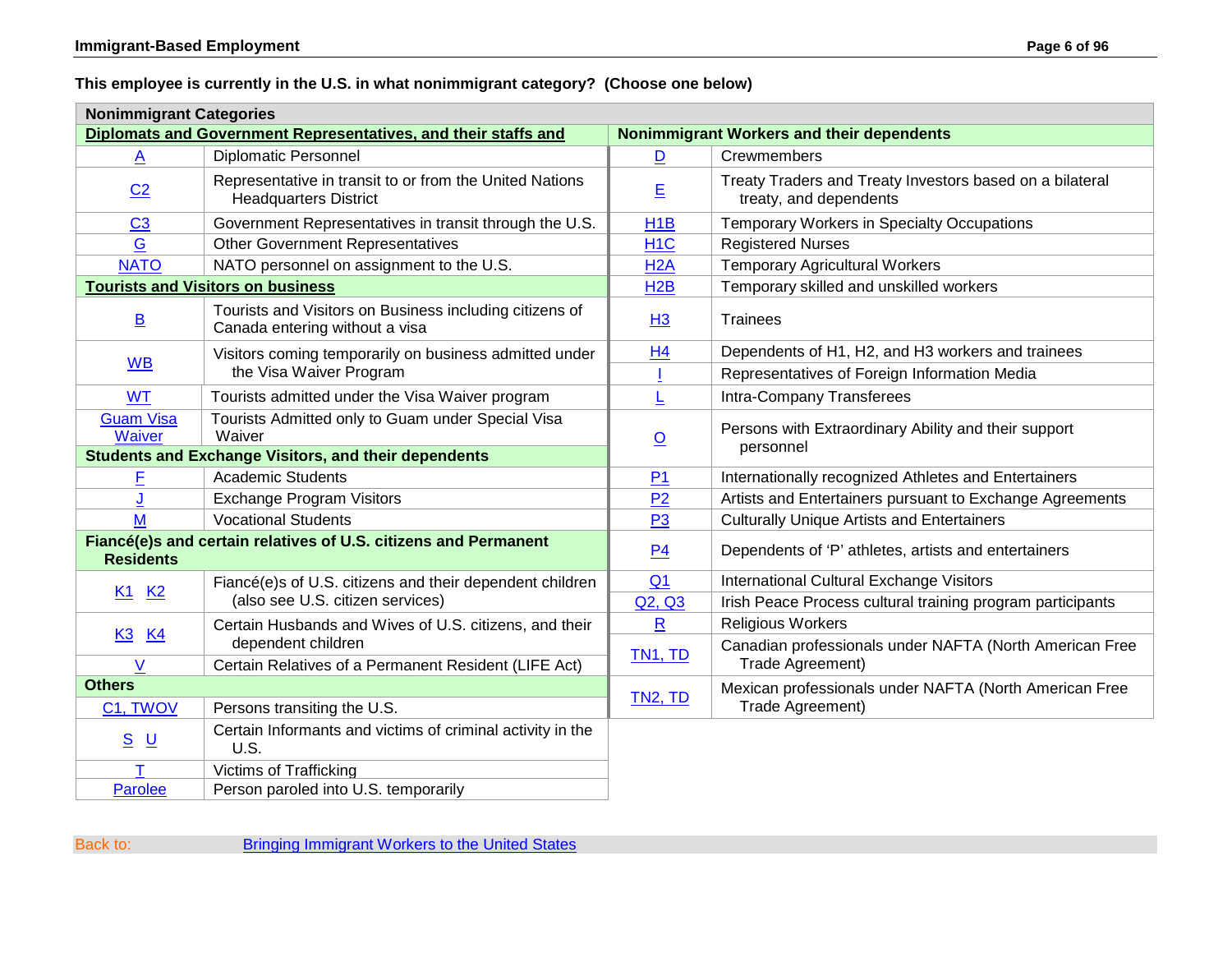<span id="page-6-0"></span>To your knowledge, since January 1, 1977, has this employee been employed in the United States without proper authorization?

- [Yes](#page-14-0)
- [No](#page-7-0)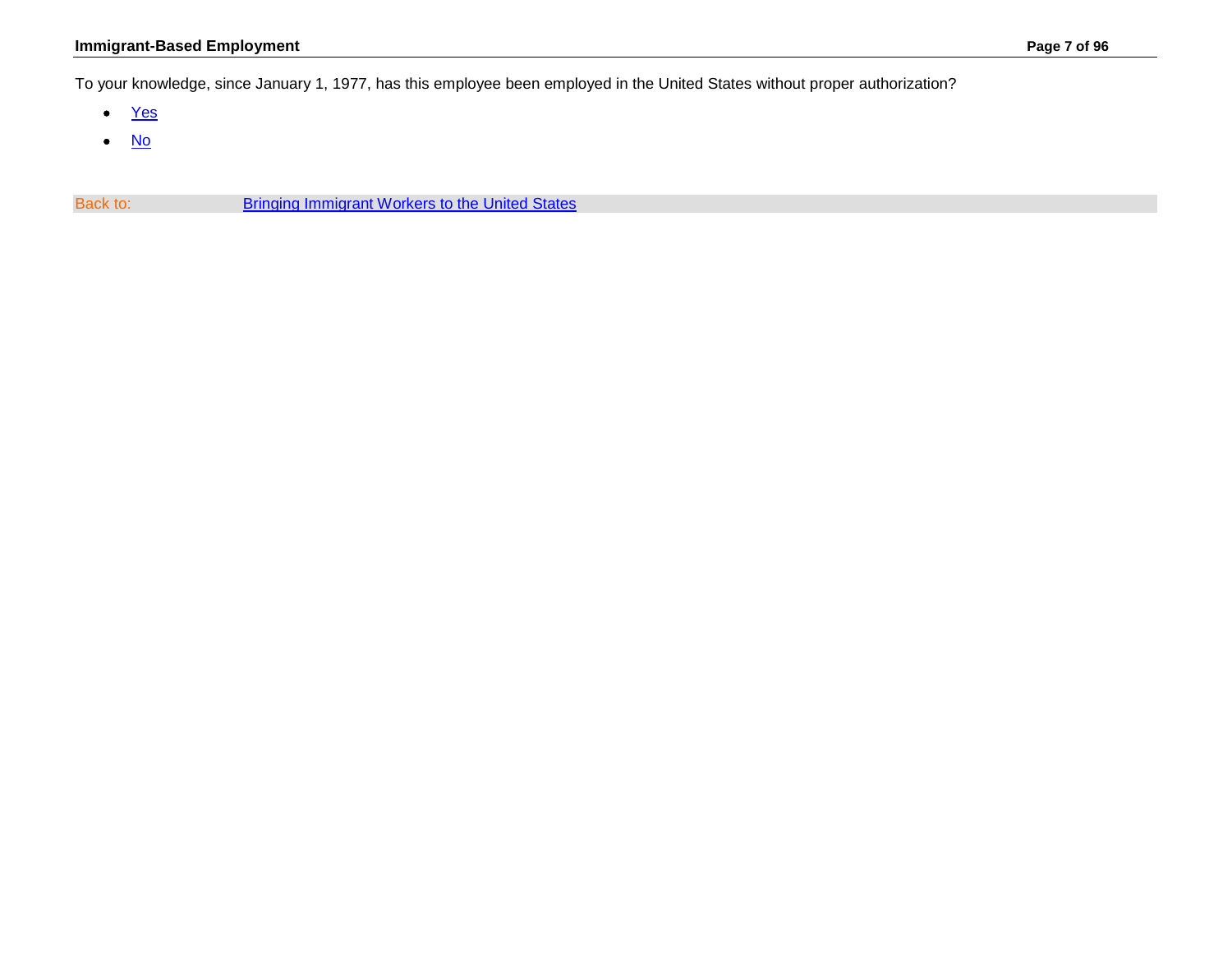## **Immigrant-Based Employment Page 8 of 96**

<span id="page-7-0"></span>To your knowledge, has this employee ever violated his/her nonimmigrant status in the U.S.?

- [Yes](#page-14-0)
- [No](#page-9-0)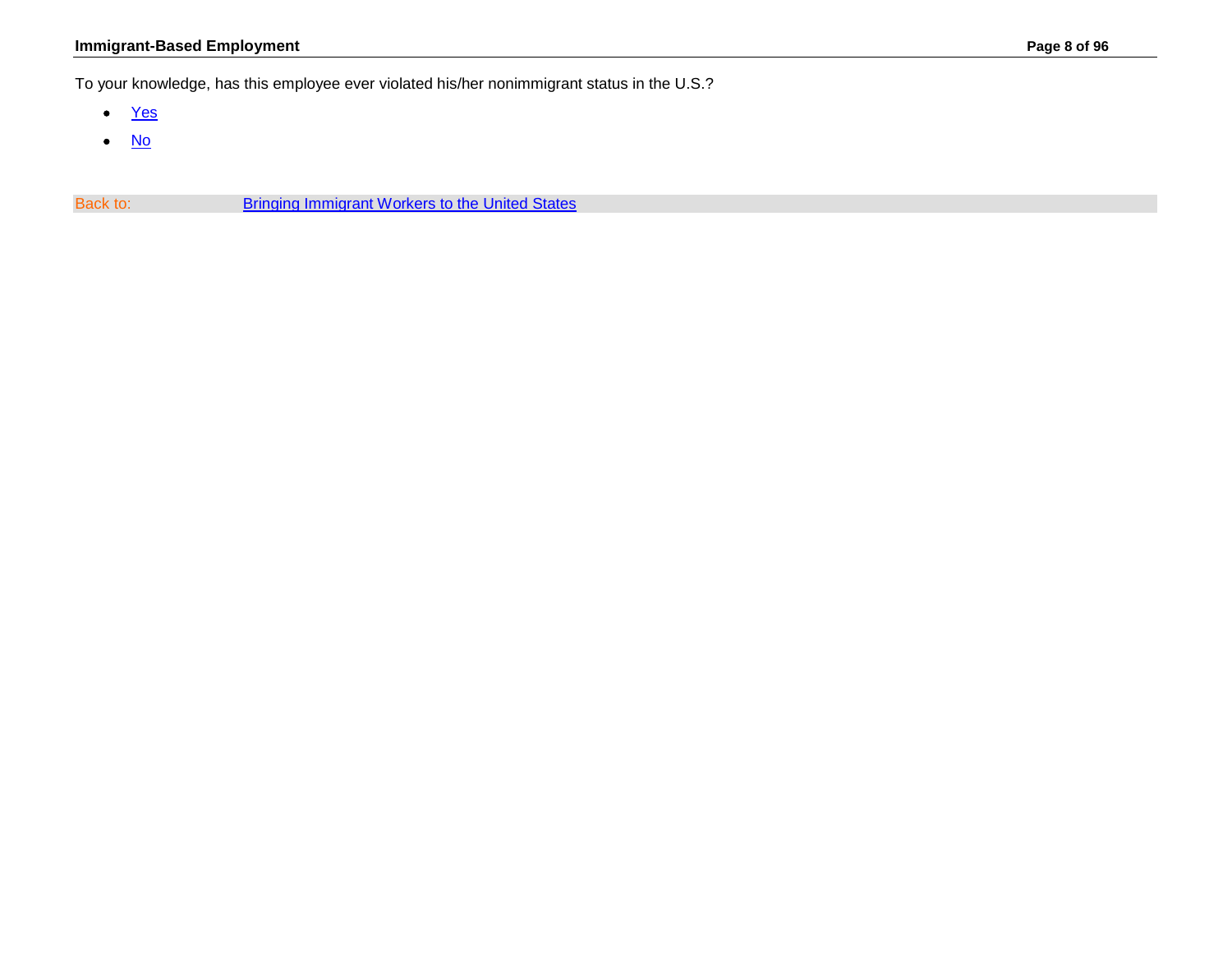#### **Immigrant-Based Employment Page 9 of 96**

<span id="page-8-0"></span>Priority dates are numerical limitations (preference) assigned to eligible applicants seeking to immigrate to the United States. This is solely due to the maximum number of visas issued from October 1 through September 30 and they are divided into family sponsored, employment based, and diversity immigration.

Priority dates are used to make sure that each eligible person within an immigrant category is considered in chronological order. In other words, a priority date is the person's place in line to immigrate. For employment-based categories, the priority date is either:

1. The date the I-140 is filed, if filing for an immigrant visa category that does not require a labor certification, **or**

2. The date the approved labor certification was received at the Department of Labor, as indicated on the certification, if filing for an immigrant visa category that does require a labor certification.

The Department of State (DOS) issues a [visa bulletin](http://travel.state.gov/content/visas/english/law-and-policy/bulletin.html) on a monthly basis. In the visa bulletin, if a date is shown for any category, this indicates that the category is oversubscribed. The cut-off date for an oversubscribed category is the priority date of the first applicant who could not be reached within the numerical limits. Visas are available only to applicants who have a priority date earlier than the cut-off date.

Beginning with the October 2015 visa bulletin, the "Application Final Action Dates" chart is used to indicate what priority dates are current for the purpose of issuing immigrant visas*.* This chart also indicates when individuals may file their adjustment of status applications. However, if USCIS determines that there are more immigrant visas available for the fiscal year than there are known applicants for such visas, the "Dates for Filing Visa Applications" chart may be used to determine when to file an adjustment of status application with USCIS. This will be indicated at [www.uscis.gov/visabulletininfo.](http://www.uscis.gov/visabulletininfo)

The "Dates for Filing Visa Applications" chart indicates when the DOS National Visa Center should contact applicants outside the United States (or their attorneys of record or agents) to begin collecting applications, fees and supporting documents for pending immigrant visa cases overseas.

In the bulletin, if "C" is shown in a category, this means immigrant visas are immediately available for all qualified applicants in that category; and

In the bulletin, "U" means unavailable. This means no immigrant visas are available.

**Note**: Review the [Visa Bulletin.](http://travel.state.gov/content/visas/english/law-and-policy/bulletin.html) After reviewing the Visa Bulletin provided by the Department of State, does it appear that an immigrant visa is currently available?

- [Yes](#page-10-0)
- [No](#page-11-0)
- Back to: [Bringing Immigrant Workers to the United States](#page-0-0)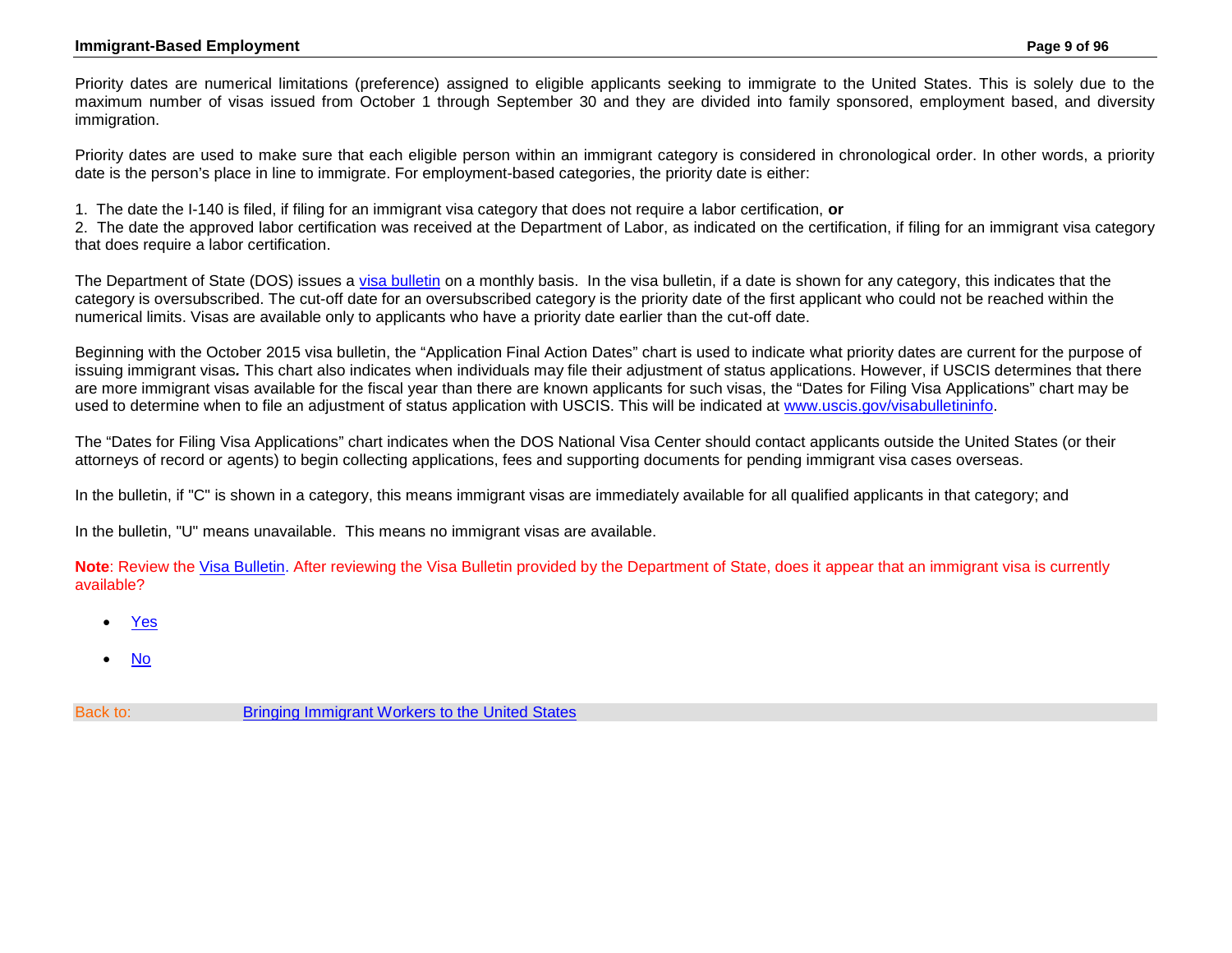<span id="page-9-0"></span>In some cases, an employee who is in the United States may be able to file for permanent resident status at the same time the employer files the I-140 petition if an immigrant visa would be immediately available to him or her. In most immigrant categories, the law limits how many people can immigrate each year.

Priority dates are numerical limitations (preference) assigned to eligible applicants seeking to immigrate to the United States. This is solely due to the maximum number of visas issued from October 1 through September 30 and they are divided into family sponsored, employment based, and diversity immigration.

Priority dates are used to make sure that each eligible person within an immigrant category is considered in chronological order. In other words, a priority date is the person's place in line to immigrate. For employment-based categories, the priority date is either:

1. The date the I-140 is filed, if filing for an immigrant visa category that does not require a labor certification, **or**

2. The date the approved labor certification was received at the Department of Labor, as indicated on the certification, if filing for an immigrant visa category that does require a labor certification.

The Department of State (DOS) issues a [visa bulletin](http://travel.state.gov/content/visas/english/law-and-policy/bulletin.html) on a monthly basis. In the visa bulletin, if a date is shown for any category, this indicates that the category is oversubscribed. The cut-off date for an oversubscribed category is the priority date of the first applicant who could not be reached within the numerical limits. Visas are available only to applicants who have a priority date earlier than the cut-off date.

Beginning with the October 2015 visa bulletin, the "Application Final Action Dates" chart is used to indicate what priority dates are current for the purpose of issuing immigrant visas*.* This chart also indicates when individuals may file their adjustment of status applications. However, if USCIS determines that there are more immigrant visas available for the fiscal year than there are known applicants for such visas, the "Dates for Filing Visa Applications" chart may be used to determine when to file an adjustment of status application with USCIS. This will be indicated at [www.uscis.gov/visabulletininfo.](http://www.uscis.gov/visabulletininfo)

The "Dates for Filing Visa Applications" chart indicates when the DOS National Visa Center should contact applicants outside the United States (or their attorneys of record or agents) to begin collecting applications, fees and supporting documents for pending immigrant visa cases overseas.

In the bulletin, if "C" is shown in a category, this means immigrant visas are immediately available for all qualified applicants in that category; and

In the bulletin, "U" means unavailable. This means no immigrant visas are available.

**Note** : Review the webpage [www.uscis.gov/visabulletininfo.](http://www.uscis.gov/visabulletininfo) After reviewing the Visa Bulletin provided by USCIS, does it appear that the employee may currently file an adjustment of status application?

- [Yes](#page-10-0)
- [No](#page-11-0)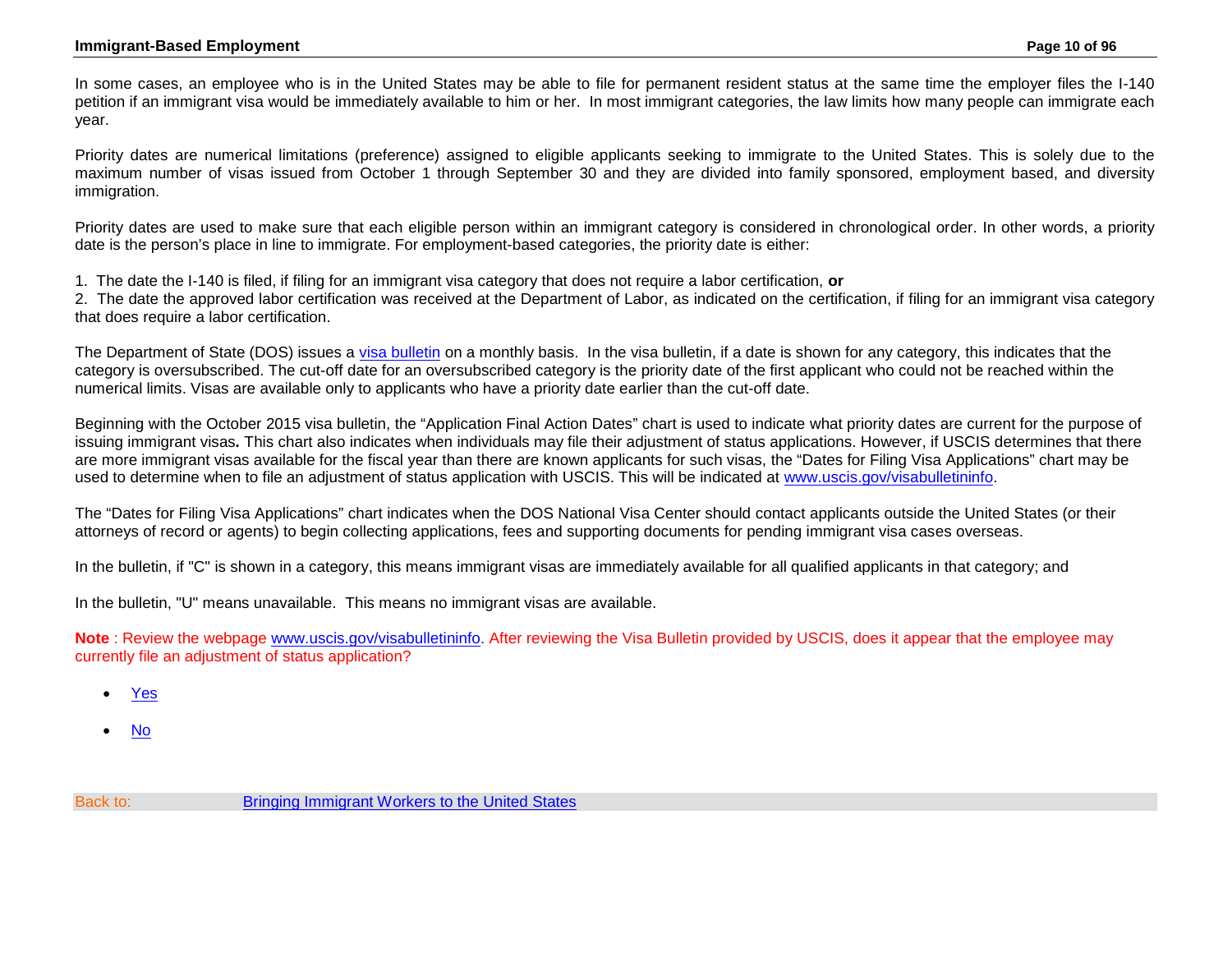#### **Immigrant-Based Employment Page 11 of 96**

<span id="page-10-0"></span>It appears that you may want to pursue the [Form I-140](http://www.uscis.gov/forms/I-140) immigrant visa petition process for this employee. Under this visa category, you do not need a labor certification from the Department of Labor.

It appears that an immigrant visa appears to be immediately available for this immigrant category. Because the employee is in the United States, if he/she meets all other filing requirements, he/she may wish to consider filing a Form I-485, Application to Register Permanent Residence or Adjust Status, concurrently with Form I-140.

You can download the necessary forms from our website at [www.uscis.gov.](http://www.uscis.gov/)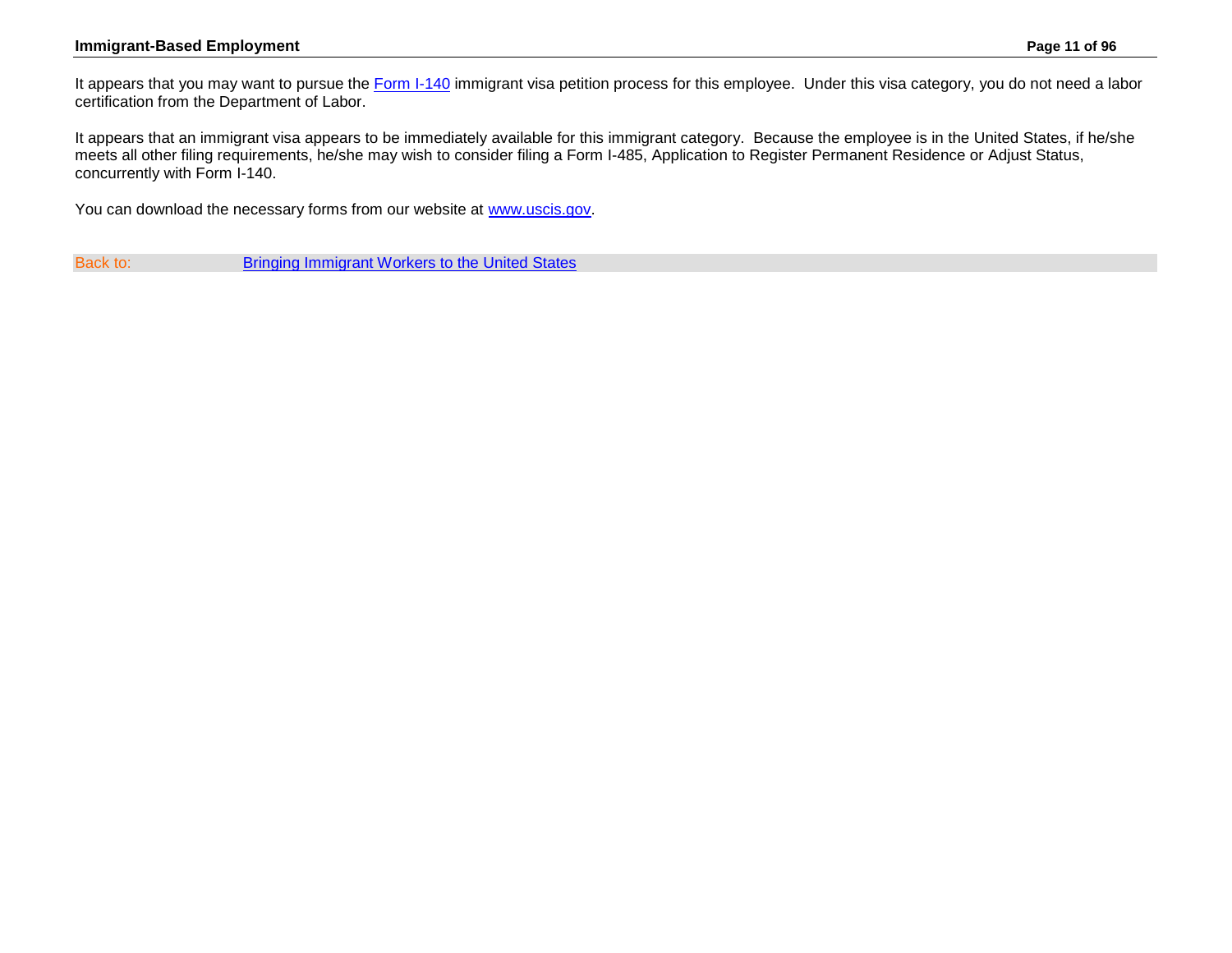### **Immigrant-Based Employment Page 12 of 96**

<span id="page-11-0"></span>It appears that you may want to pursue the [Form I-140](http://www.uscis.gov/forms/I-140) immigrant visa petition process for this employee. Under this visa category, you do not need a labor certification and if the petition you filed on behalf of this employee is approved:

- He/she may remain in the U.S. in another legal status until such time as the immigrant visa does become available and apply for permanent residence at that time, or
- He/she must depart the U.S because He/she can not adjust his/her status to permanent resident in the United States, and
- The approval notice will be sent to the State Department's National Visa Center (NVC), and
- The NVC will pre-process it and forward it to the U.S. Consulate nearest this employee's country of origin, and
- The employee will be notified and may be invited to apply for his/her immigrant visa outside the United States at a U.S. Consulate when his/her visa becomes available

You can download the necessary forms from our website at [www.uscis.gov.](http://www.uscis.gov/)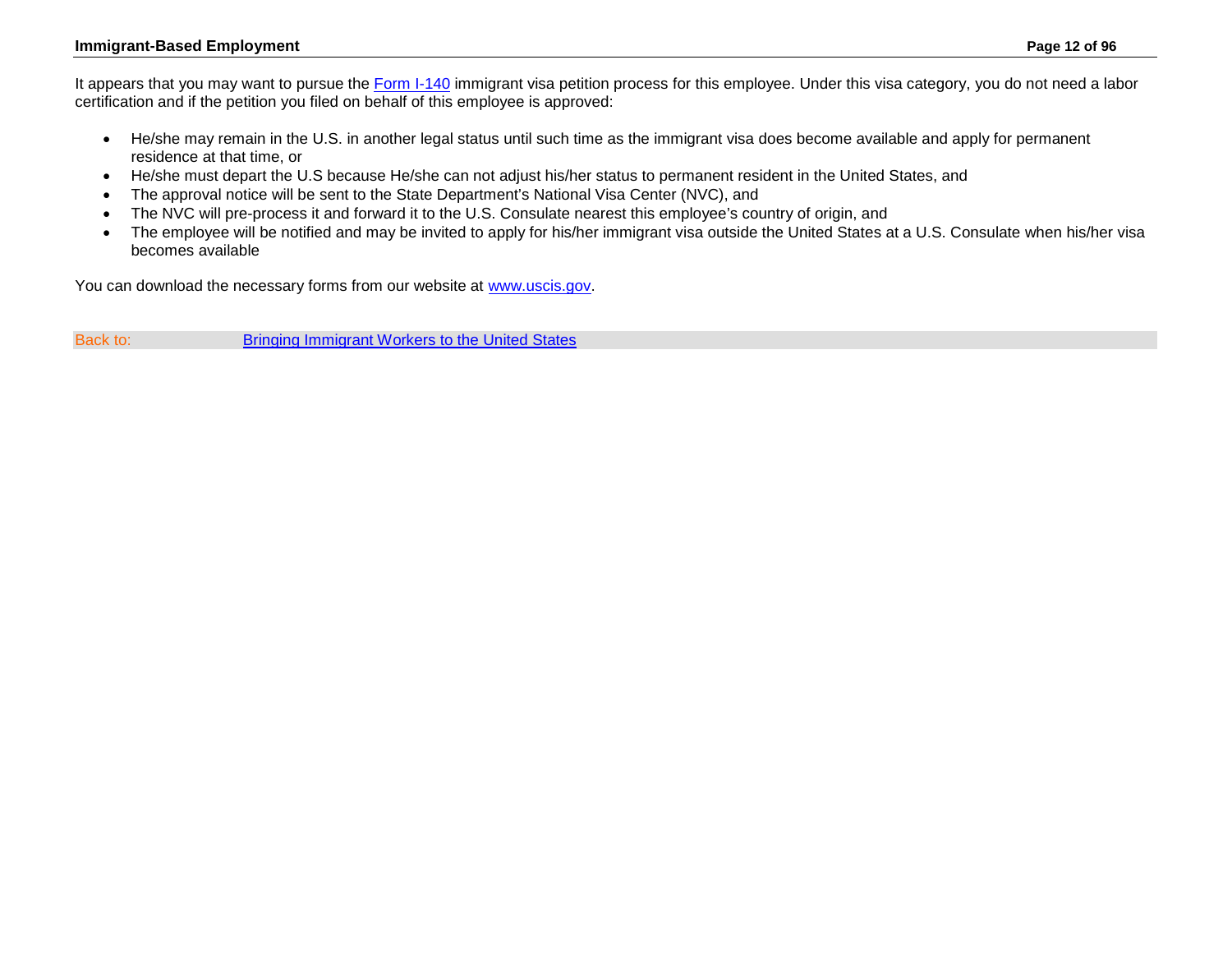## **Immigrant-Based Employment Page 13 of 96**

<span id="page-12-0"></span>Has this employee obtained a certification from the Department of State or NATO on Form I-566?

- [Yes](#page-6-0)
- [No](#page-14-0)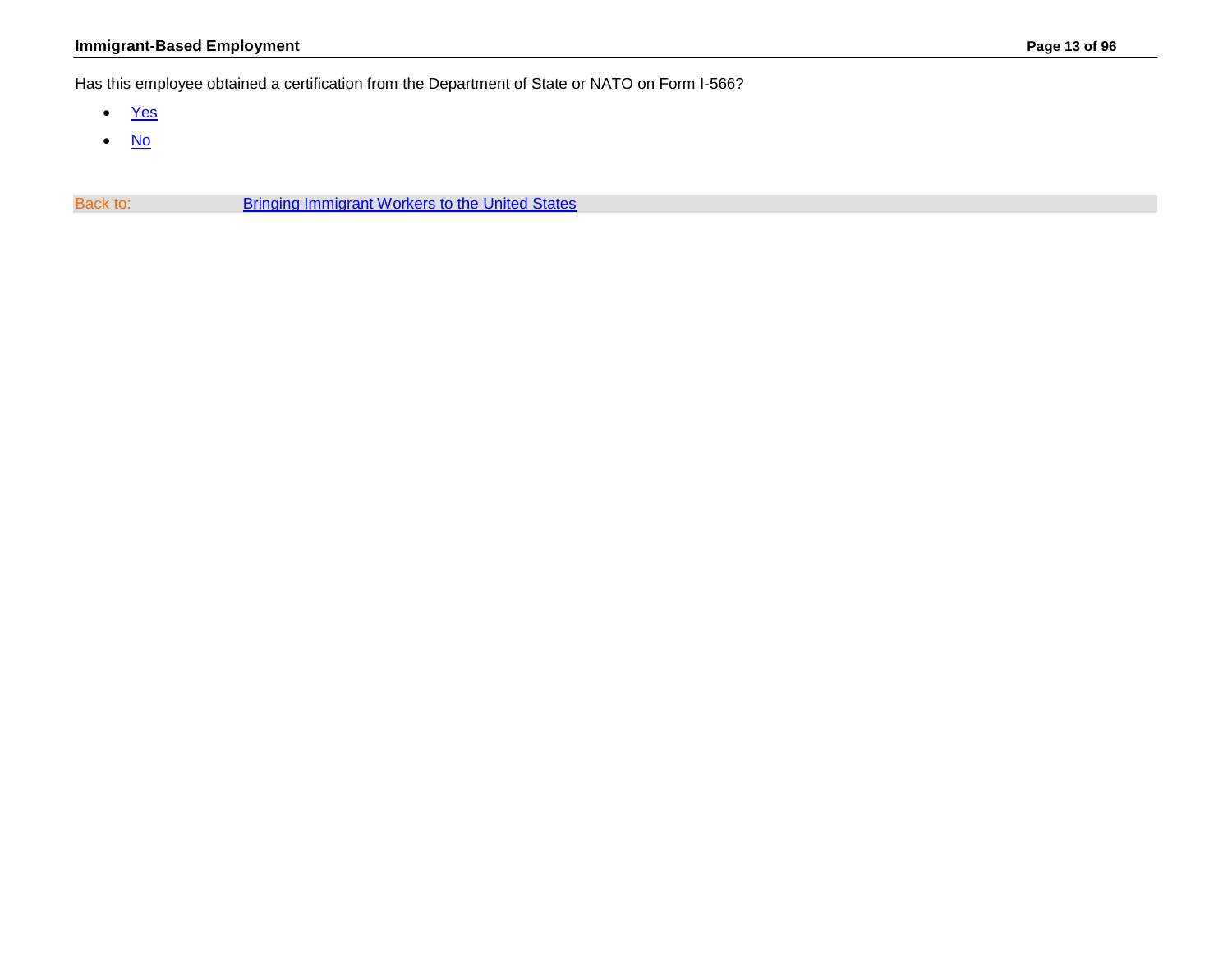### **Immigrant-Based Employment Page 14 of 96**

<span id="page-13-0"></span>If this employee was subject to the two-year foreign residence requirement (see his/her J-1 visa), has this employee obtained a waiver of the two-year foreign residence requirement through approval by USCIS on a Form I-612?

- [Yes](#page-6-0)
- [No](#page-14-0)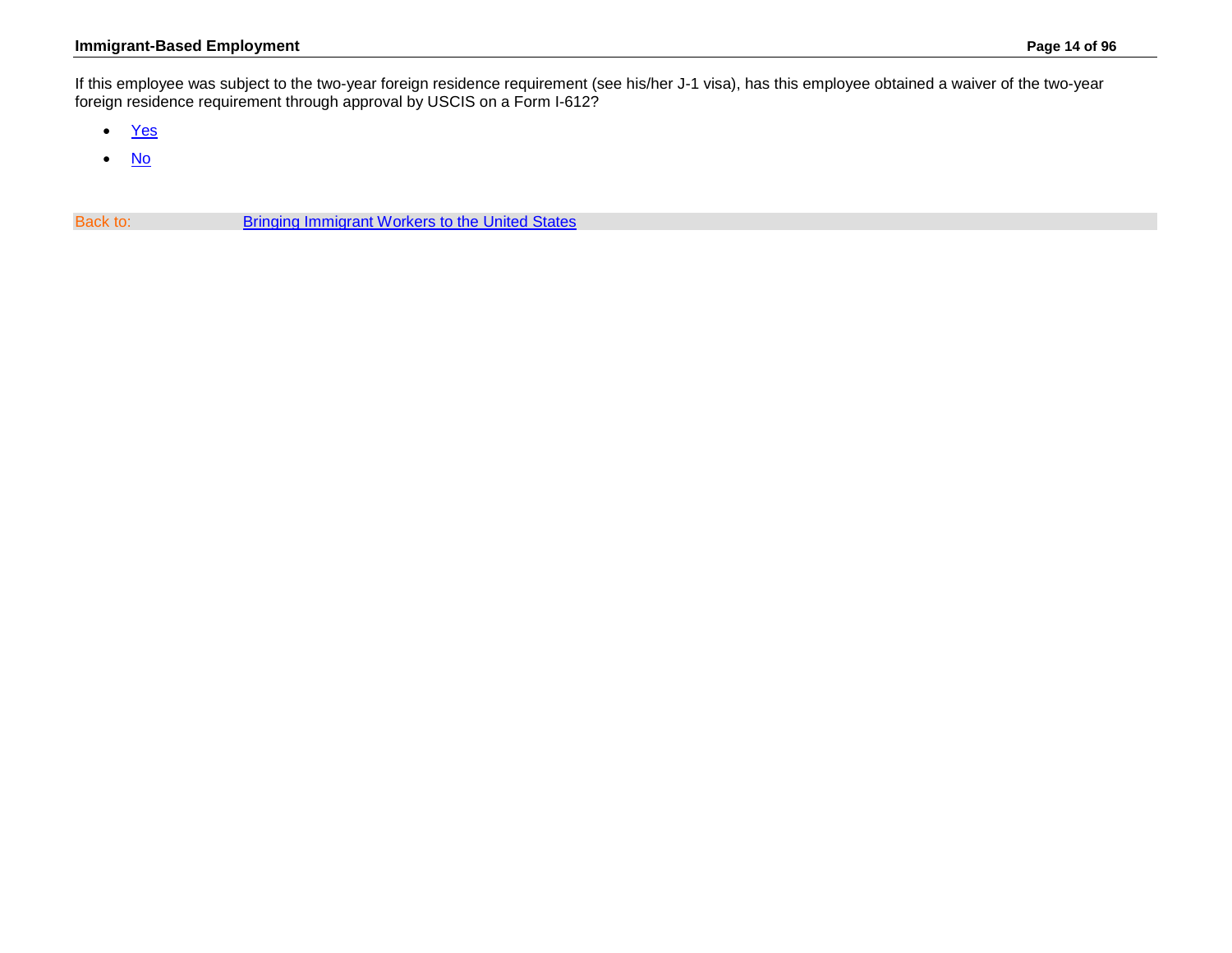<span id="page-14-0"></span>It appears that you may want to pursue the [Form I-140](http://www.uscis.gov/forms/I-140) immigrant visa petition process for this employee. Under this visa category, you do not need a labor certification from the Department of Labor.

Unfortunately, because this employee:

- Did not enter the United States legally, or
- Entered in a status that is barred from applying for permanent resident status in the United States, or
- Worked in the U.S. without proper authorization some time after January 1, 1977, or
- Violated his/her status in the United States, or
- Is not currently in a valid nonimmigrant status, or
- Entered in A, G or NATO status and has not yet obtained a certification from the Department of State or NATO on Form I-566, or
- Entered in "J" status and has not yet obtained a waiver of the two-year foreign residence requirement, or
- Entered in K-1 fiancé(e) status and did not seek permanent residence through marriage to the United States citizen petitioner,

He/she cannot file to adjust his/her status to permanent resident in the United States. He/she will need to depart the U.S. in order to apply for the immigrant visa at the U.S. Consulate.

If the petition you filed on behalf of this employee is approved:

- It will be sent to the State Department's National Visa Center (NVC).
- The NVC will pre-process it and forward it to the U.S. Consulate nearest this employee's country of origin.
- The employee will be notified and may be invited to apply for his/her immigrant visa outside the United States at a U.S. Consulate when his/her visa becomes available.

You can download the necessary forms from our website at [www.uscis.gov.](http://www.uscis.gov/)

**Note**: Visa processing times vary depending upon the visa category and country of origin of the employee. For more information about visa processing and availability, please visit the State Department's web site at www.state.gov.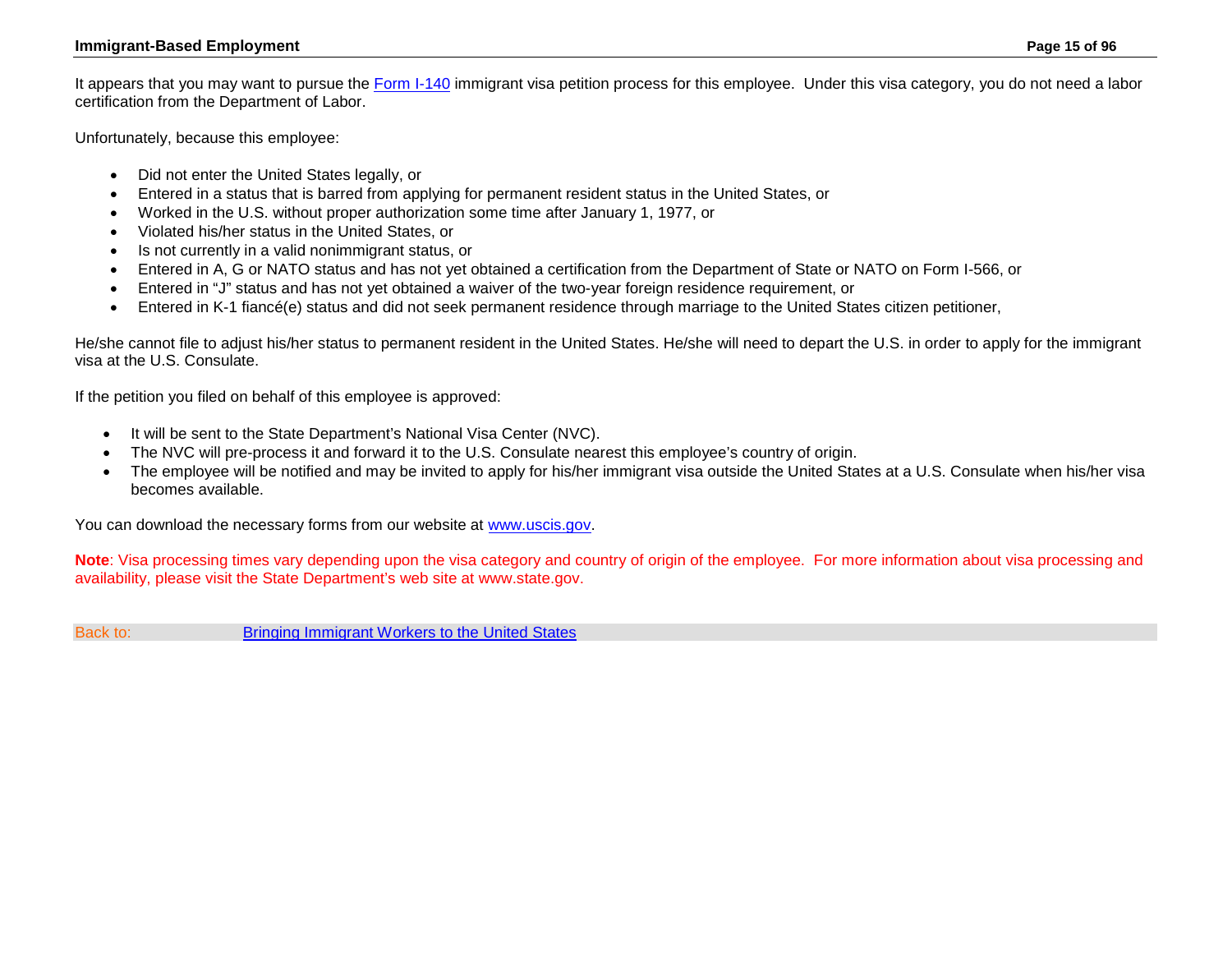<span id="page-15-0"></span>The employee is currently:

- [Inside the U.S.](#page-16-0)
- [Outside the U.S.](#page-23-0)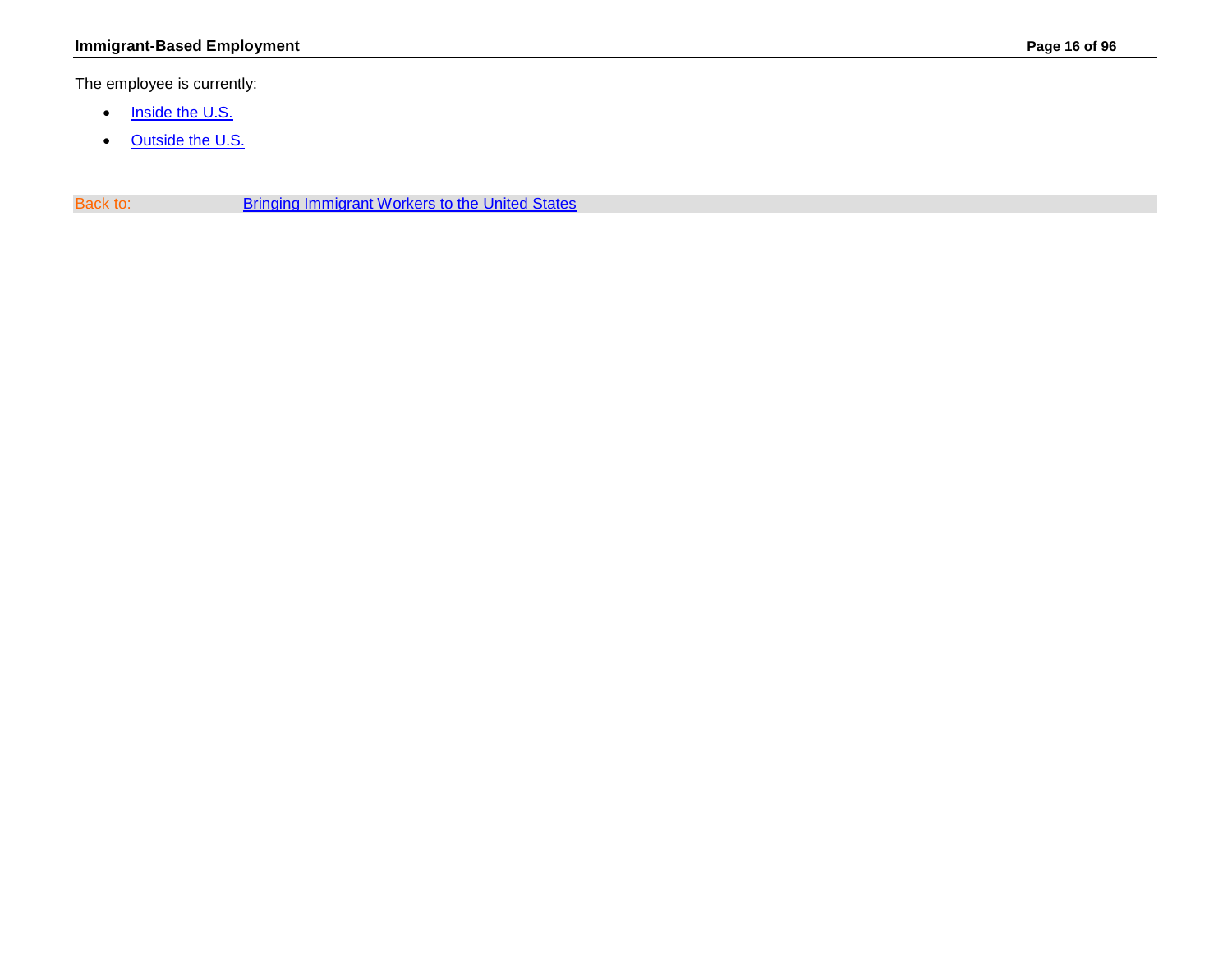<span id="page-16-0"></span>How did the employee enter the United States?

- [Legally](#page-17-0)
- [Illegally](#page-27-0)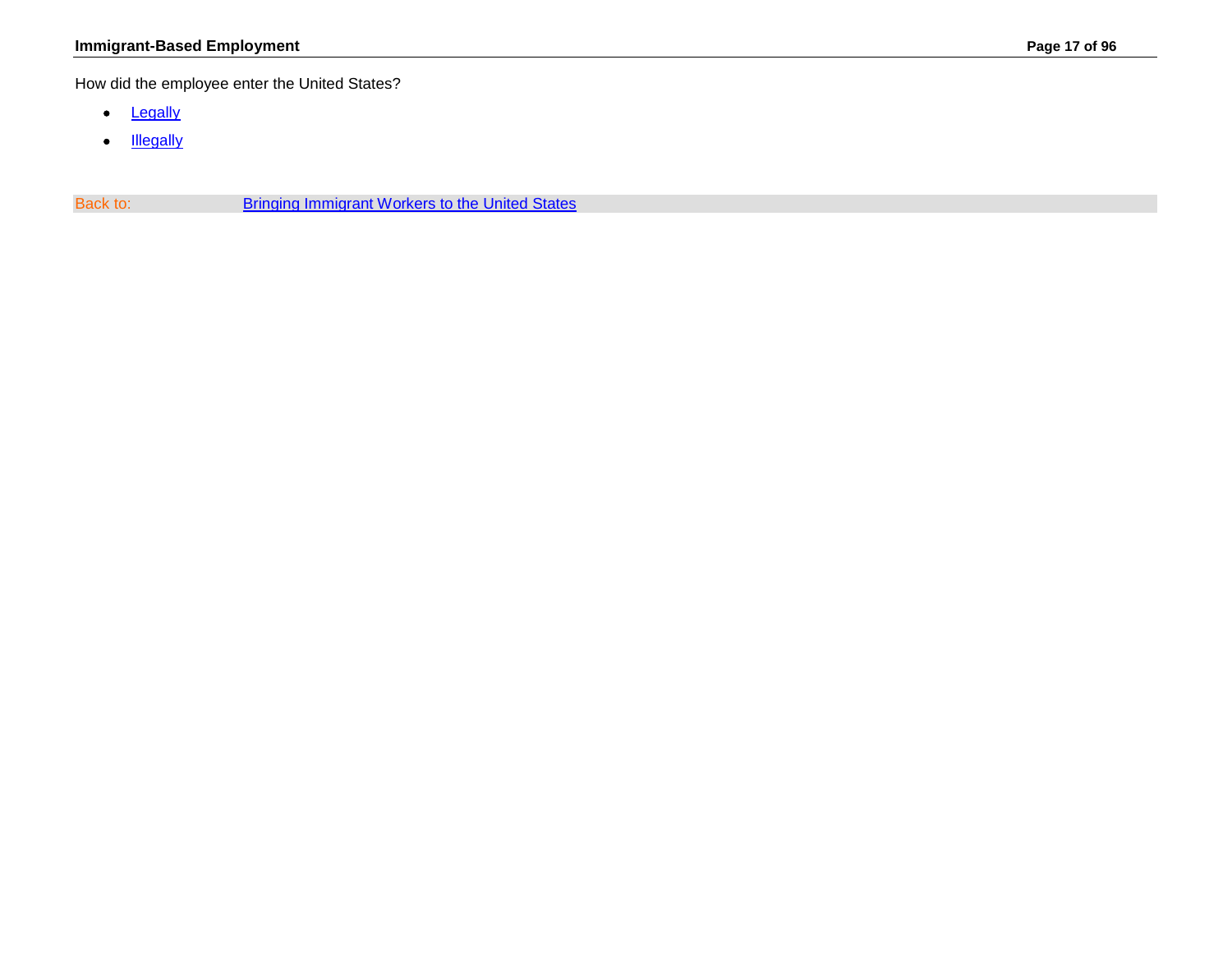## **Immigrant-Based Employment Page 18 of 96**

<span id="page-17-0"></span>To your knowledge, is this employee currently in a legal nonimmigrant status in the United States?

- [Yes](#page-18-0)
- [No](#page-27-0)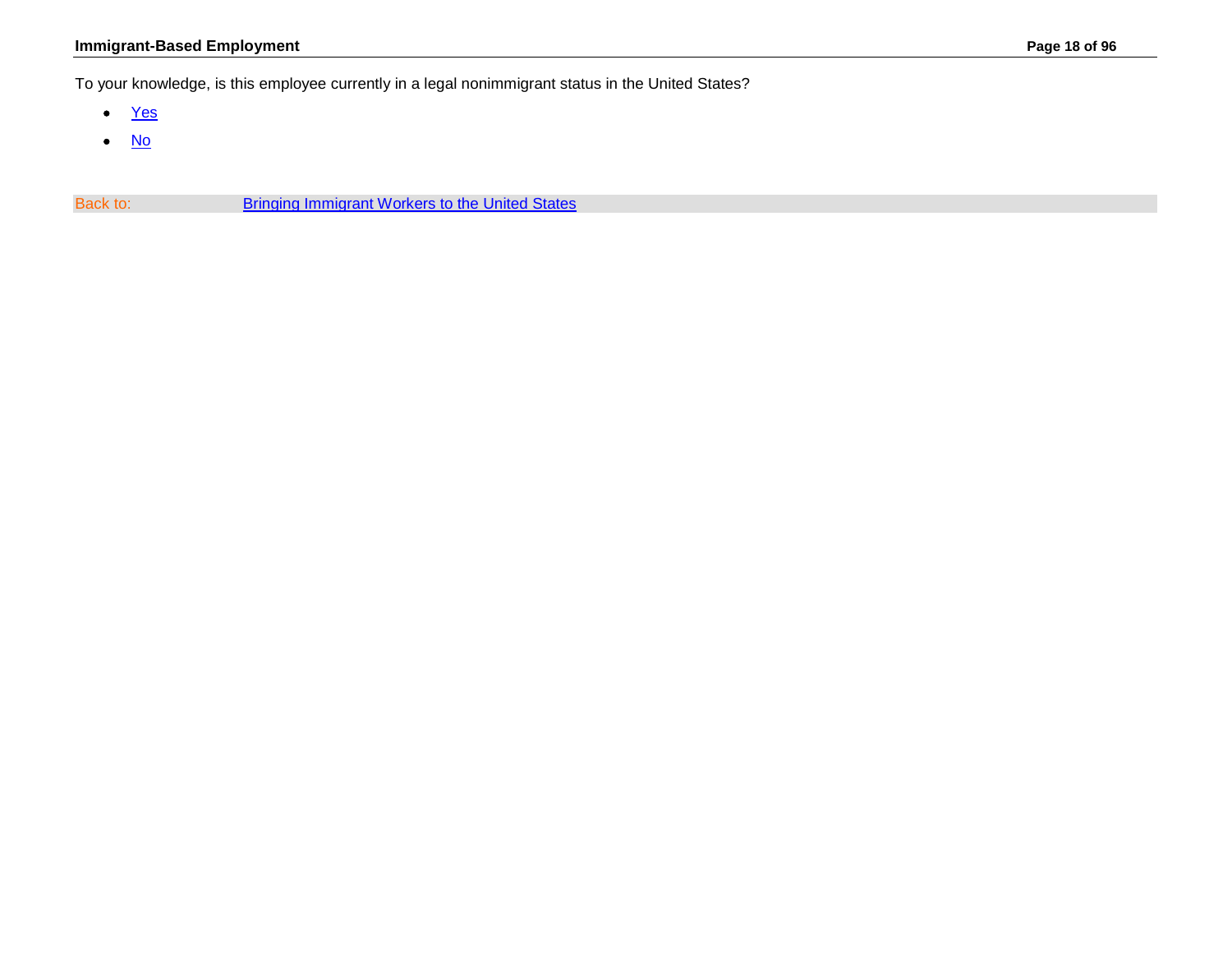## <span id="page-18-0"></span>**This employee is currently in the U.S. in what nonimmigrant category? (Choose one below)**

| <b>Nonimmigrant Categories</b>                                                      |                                                                                           |                                           |                                                                                                       |  |  |
|-------------------------------------------------------------------------------------|-------------------------------------------------------------------------------------------|-------------------------------------------|-------------------------------------------------------------------------------------------------------|--|--|
| Diplomats and Government Representatives, and their staffs and                      |                                                                                           | Nonimmigrant Workers and their dependents |                                                                                                       |  |  |
| A                                                                                   | <b>Diplomatic Personnel</b>                                                               | D                                         | Crewmembers                                                                                           |  |  |
| C <sub>2</sub>                                                                      | Representative in transit to or from the United Nations<br><b>Headquarters District</b>   | E                                         | Treaty Traders and Treaty Investors based on a bilateral<br>treaty, and dependents                    |  |  |
| C <sub>3</sub>                                                                      | Government Representatives in transit through the U.S.                                    | H <sub>1</sub> B                          | Temporary Workers in Specialty Occupations                                                            |  |  |
| G                                                                                   | <b>Other Government Representatives</b>                                                   | H <sub>1</sub> C                          | <b>Registered Nurses</b>                                                                              |  |  |
| <b>NATO</b>                                                                         | NATO personnel on assignment to the U.S.                                                  | H2A                                       | <b>Temporary Agricultural Workers</b>                                                                 |  |  |
|                                                                                     | <b>Tourists and Visitors on business</b>                                                  | H <sub>2</sub> B                          | Temporary skilled and unskilled workers                                                               |  |  |
| $\underline{\mathsf{B}}$                                                            | Tourists and Visitors on Business including citizens of<br>Canada entering without a visa | H3                                        | <b>Trainees</b>                                                                                       |  |  |
|                                                                                     | Visitors coming temporarily on business admitted under                                    | H <sub>4</sub>                            | Dependents of H1, H2, and H-3 workers and trainees                                                    |  |  |
| <b>WB</b>                                                                           | the Visa Waiver Program                                                                   |                                           | Representatives of Foreign Information Media                                                          |  |  |
| <b>WT</b>                                                                           | Tourists admitted under the Visa Waiver program                                           | L                                         | Intra-Company Transferees                                                                             |  |  |
| <b>Guam Visa</b><br>Waiver                                                          | Tourists Admitted only to Guam under Special Visa<br>Waiver                               |                                           | Persons with Extraordinary Ability and their support<br>personnel                                     |  |  |
|                                                                                     | <b>Students and Exchange Visitors, and their dependents</b>                               |                                           |                                                                                                       |  |  |
| F                                                                                   | <b>Academic Students</b>                                                                  | P <sub>1</sub>                            | Internationally recognized Athletes and Entertainers                                                  |  |  |
|                                                                                     | <b>Exchange Program Visitors</b>                                                          | P <sub>2</sub>                            | Artists and Entertainers pursuant to Exchange Agreements                                              |  |  |
| M                                                                                   | <b>Vocational Students</b>                                                                | P <sub>3</sub>                            | <b>Culturally Unique Artists and Entertainers</b>                                                     |  |  |
| Fiancé(e)s and certain relatives of U.S. citizens and Permanent<br><b>Residents</b> |                                                                                           | P <sub>4</sub>                            | Dependents of 'P' athletes, artists and entertainers                                                  |  |  |
| K <sub>1</sub> K <sub>2</sub>                                                       | Fiancé(e)s of U.S. citizens and their dependent children                                  | Q <sub>1</sub>                            | International Cultural Exchange Visitors                                                              |  |  |
|                                                                                     | (also see U.S. citizen services)                                                          | Q2, Q3                                    | Irish Peace Process cultural training program participants                                            |  |  |
| <u>K3</u><br><u>K4</u>                                                              | Certain Husbands and Wives of U.S. citizens, and their                                    | $\mathsf{R}$                              | <b>Religious Workers</b>                                                                              |  |  |
| V                                                                                   | dependent children<br>Certain Relatives of a Permanent Resident (LIFE Act)                | TN1, TD                                   | Canadian professionals under NAFTA (North American Free<br>Trade Agreement) and their dependents (TD) |  |  |
| <b>Others</b>                                                                       |                                                                                           |                                           | Mexican professionals under NAFTA (North American Free                                                |  |  |
| C1, TWOV                                                                            | Persons transiting the U.S.                                                               | <b>TN2, TD</b>                            | Trade Agreement) and their dependents (TD)                                                            |  |  |
| <u>s u</u>                                                                          | Certain Informants and victims of criminal activity in the<br>U.S.                        |                                           |                                                                                                       |  |  |
| $\mathsf T$                                                                         | <b>Victims of Trafficking</b>                                                             |                                           |                                                                                                       |  |  |
| Parolee                                                                             | Person paroled into U.S. temporarily                                                      |                                           |                                                                                                       |  |  |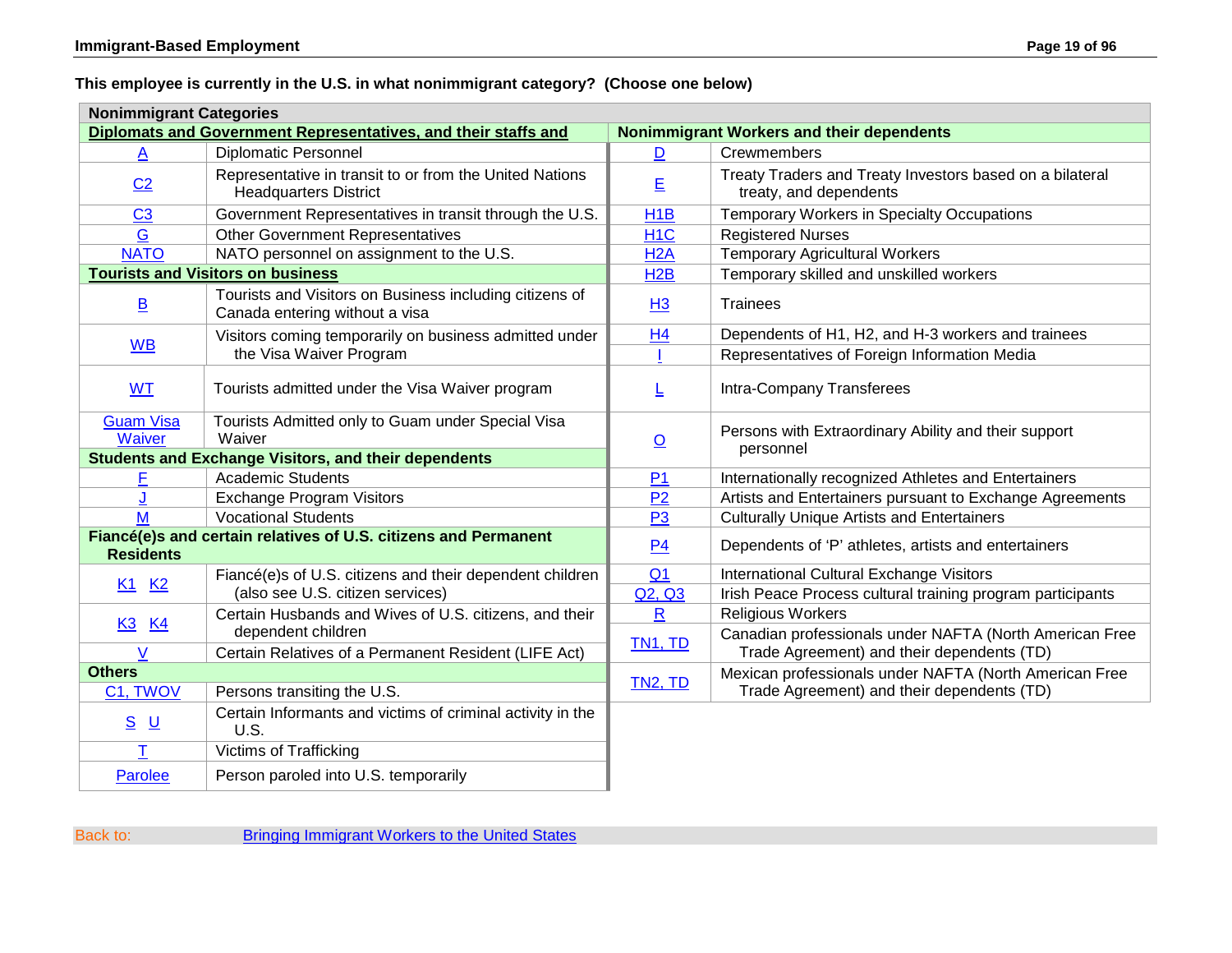<span id="page-19-0"></span>To your knowledge, since January 1, 1977, has this employee been employed in the United States without proper authorization?

- [Yes](#page-27-0)
- [No](#page-20-0)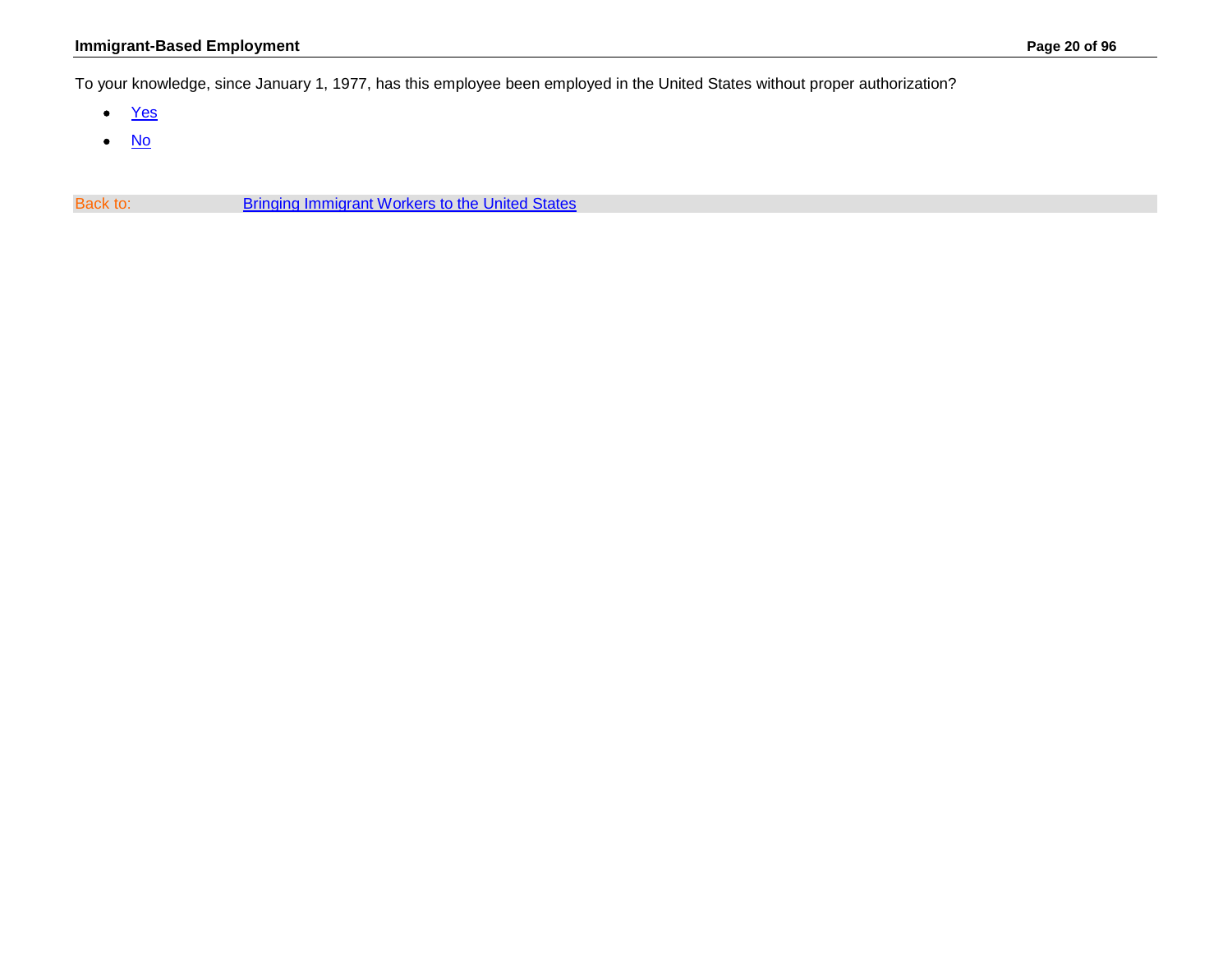## **Immigrant-Based Employment Page 21 of 96**

<span id="page-20-0"></span>To your knowledge, has this employee ever violated his/her nonimmigrant status in the U.S.?

- [Yes](#page-27-0)
- [No](#page-24-0)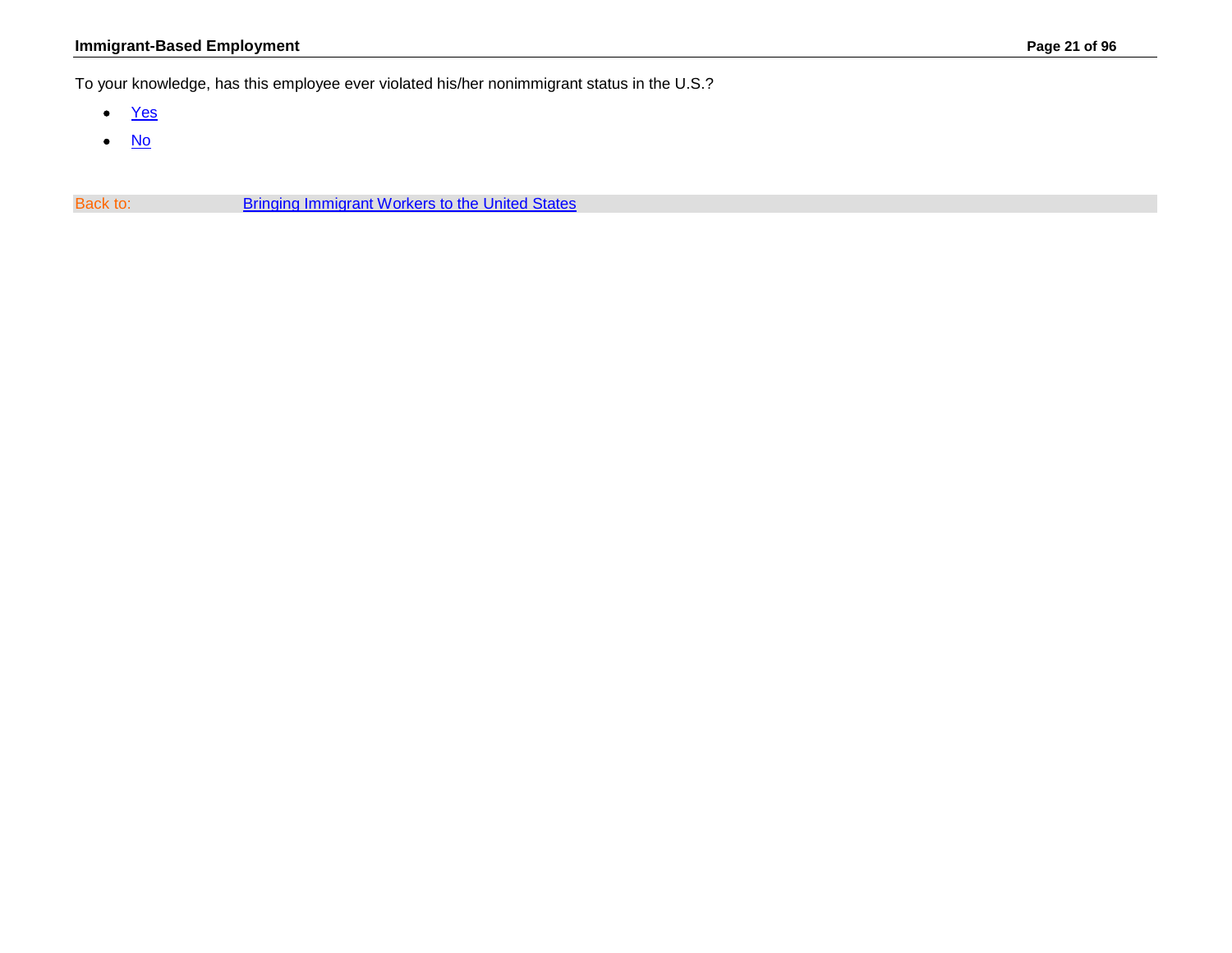## **Immigrant-Based Employment Page 22 of 96**

<span id="page-21-0"></span>Has this employee obtained a certification from the Department of State or NATO on Form I-566?

- [Yes](#page-19-0)
- [No](#page-27-0)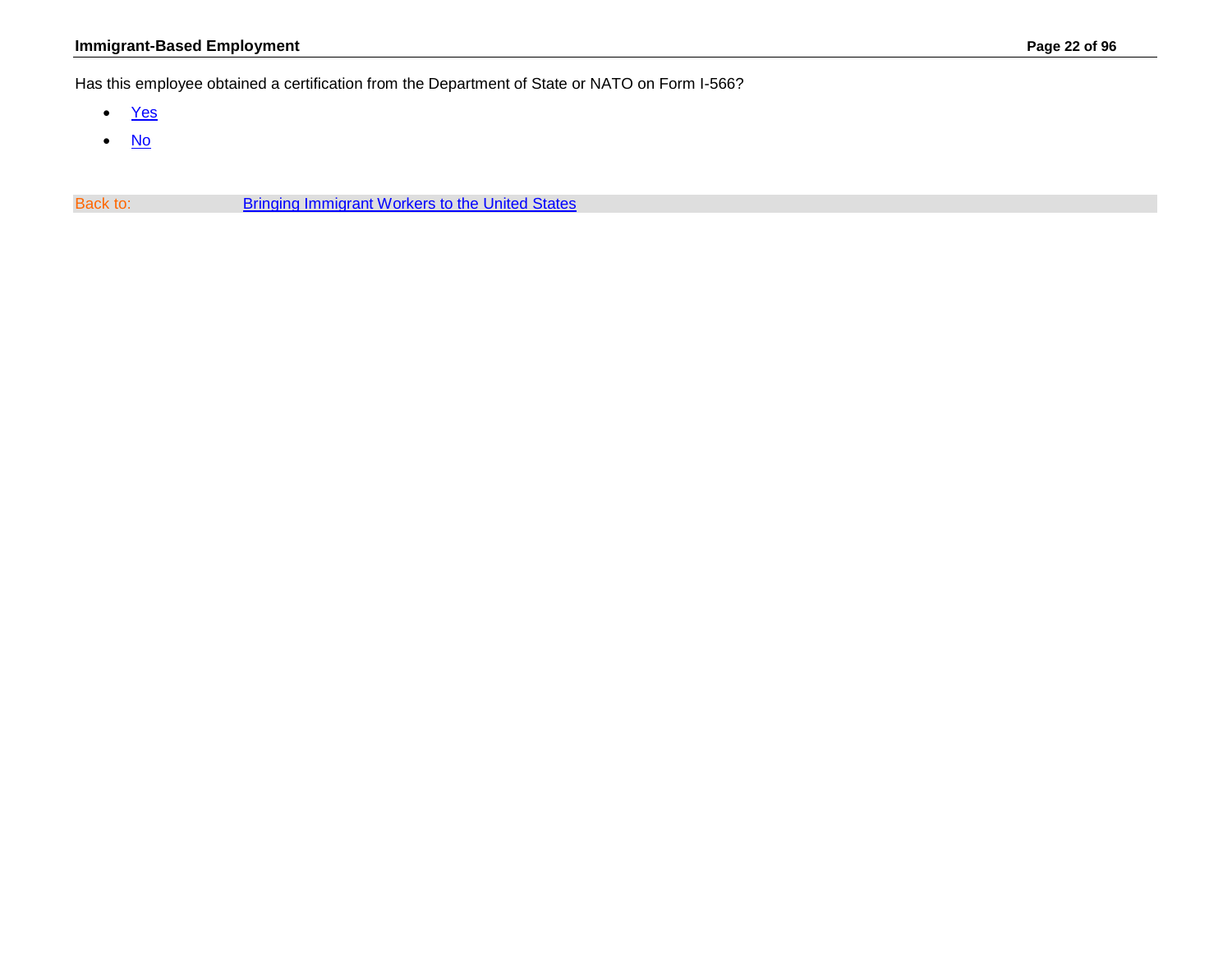### **Immigrant-Based Employment Page 23 of 96**

<span id="page-22-0"></span>If this employee was subject to the two-year foreign residence requirement (see his/her J-1 visa), has this employee obtained a waiver of the two-year foreign residence requirement from USCIS (usually requested on Form I-612)?

- [Yes](#page-19-0)
- [No](#page-27-0)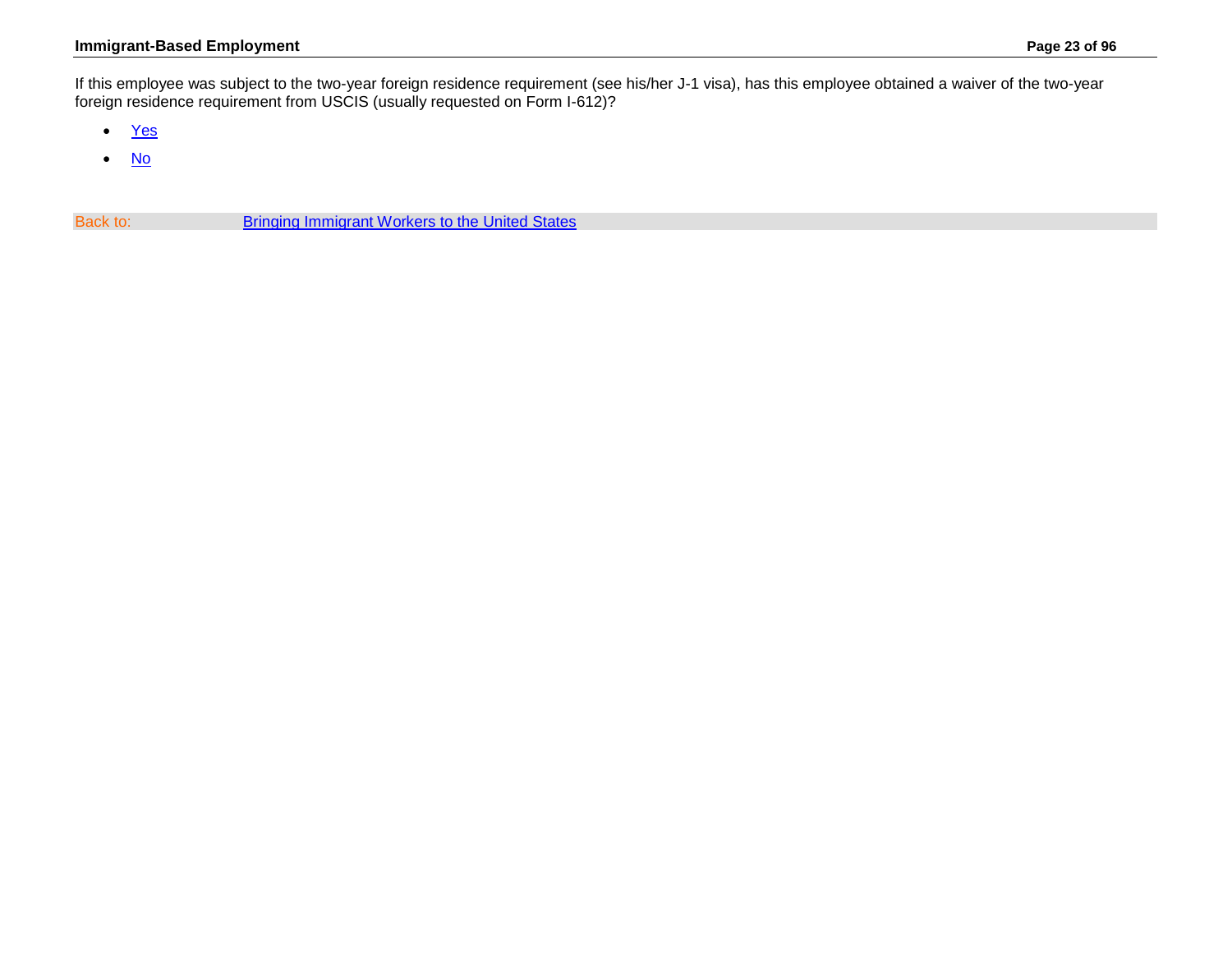<span id="page-23-0"></span>In some cases, an employee who is in the United States may be able to file for permanent resident status at the same time the employer files the I-140 petition if an immigrant visa would be immediately available to him or her. In most immigrant categories, the law limits how many people can immigrate each year.

Priority dates are numerical limitations (preference) assigned to eligible applicants seeking to immigrate to the United States. This is solely due to the maximum number of visas issued from October 1 through September 30 and they are divided into family sponsored, employment based, and diversity immigration.

Priority dates are used to make sure that each eligible person within an immigrant category is considered in chronological order. In other words, a priority date is the person's place in line to immigrate. For employment-based categories, the priority date is either:

1. The date the I-140 is filed, if filing for an immigrant visa category that does not require a labor certification, **or**

2. The date the approved labor certification was received at the Department of Labor, as indicated on the certification, if filing for an immigrant visa category that does require a labor certification.

The Department of State (DOS) issues a [visa bulletin](http://travel.state.gov/content/visas/english/law-and-policy/bulletin.html) on a monthly basis. In the visa bulletin, if a date is shown for any category, this indicates that the category is oversubscribed. The cut-off date for an oversubscribed category is the priority date of the first applicant who could not be reached within the numerical limits. Visas are available only to applicants who have a priority date earlier than the cut-off date.

Beginning with the October 2015 visa bulletin, the "Application Final Action Dates" chart is used to indicate what priority dates are current for the purpose of issuing immigrant visas*.* This chart also indicates when individuals may file their adjustment of status applications. However, if USCIS determines that there are more immigrant visas available for the fiscal year than there are known applicants for such visas, the "Dates for Filing Visa Applications" chart may be used to determine when to file an adjustment of status application with USCIS. This will be indicated at [www.uscis.gov/visabulletininfo.](http://www.uscis.gov/visabulletininfo)

The "Dates for Filing Visa Applications" chart indicates when the DOS National Visa Center should contact applicants outside the United States (or their attorneys of record or agents) to begin collecting applications, fees and supporting documents for pending immigrant visa cases overseas.

In the bulletin, if "C" is shown in a category, this means immigrant visas are immediately available for all qualified applicants in that category; and

In the bulletin, "U" means unavailable. This means no immigrant visas are available.

**Note:** Review the [Visa Bulletin.](http://travel.state.gov/content/visas/english/law-and-policy/bulletin.html) After reviewing the Visa Bulletin provided by the Department of State, does it appear that an immigrant visa is currently available?

- [Yes](#page-25-0)
- No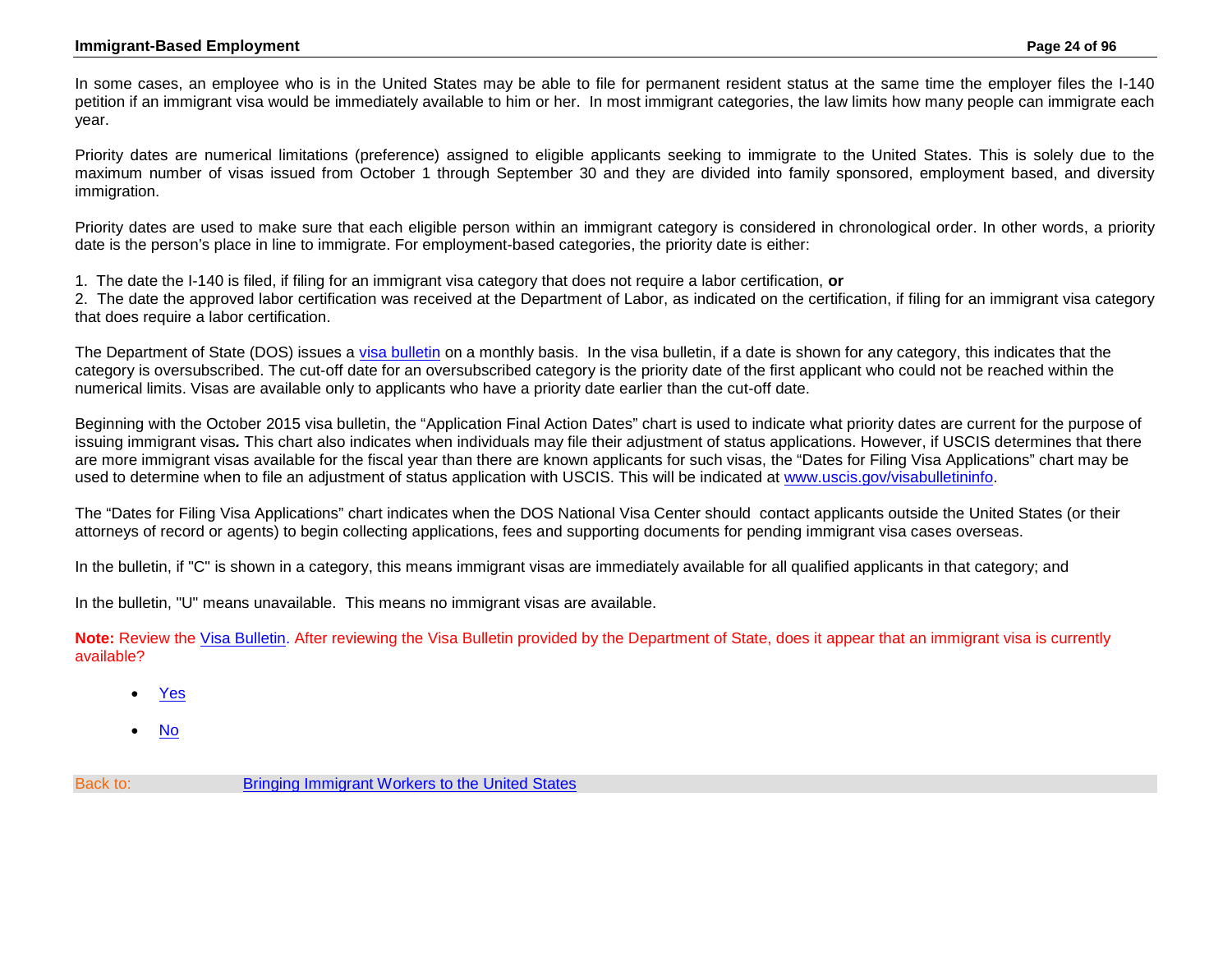<span id="page-24-0"></span>In some cases, an employee who is in the United States may be able to file for permanent resident status at the same time the employer files the I-140 petition if an immigrant visa would be immediately available to him or her. In most immigrant categories, the law limits how many people can immigrate each year.

Priority dates are numerical limitations (preference) assigned to eligible applicants seeking to immigrate to the United States. This is solely due to the maximum number of visas issued from October 1 through September 30 and they are divided into family sponsored, employment based, and diversity immigration.

Priority dates are used to make sure that each eligible person within an immigrant category is considered in chronological order. In other words, a priority date is the person's place in line to immigrate. For employment-based categories, the priority date is either:

1. The date the I-140 is filed, if filing for an immigrant visa category that does not require a labor certification, **or**

2. The date the approved labor certification was received at the Department of Labor, as indicated on the certification, if filing for an immigrant visa category that does require a labor certification.

The Department of State (DOS) issues a [visa bulletin](http://travel.state.gov/content/visas/english/law-and-policy/bulletin.html) on a monthly basis. In the visa bulletin, if a date is shown for any category, this indicates that the category is oversubscribed. The cut-off date for an oversubscribed category is the priority date of the first applicant who could not be reached within the numerical limits. Visas are available only to applicants who have a priority date earlier than the cut-off date.

Beginning with the October 2015 visa bulletin, the "Application Final Action Dates" chart is used to indicate what priority dates are current for the purpose of issuing immigrant visas*.* This chart also indicates when individuals may file their adjustment of status applications. However, if USCIS determines that there are more immigrant visas available for the fiscal year than there are known applicants for such visas, the "Dates for Filing Visa Applications" chart may be used to determine when to file an adjustment of status application with USCIS. This will be indicated at [www.uscis.gov/visabulletininfo.](http://www.uscis.gov/visabulletininfo)

The "Dates for Filing Visa Applications" chart indicates when the DOS National Visa Center should contact applicants outside the United States (or their attorneys of record or agents) to begin collecting applications, fees and supporting documents for pending immigrant visa cases overseas.

In the bulletin, if "C" is shown in a category, this means immigrant visas are immediately available for all qualified applicants in that category; and

In the bulletin, "U" means unavailable. This means no immigrant visas are available.

**Note:** Review the webpage [www.uscis.gov/visabulletininfo.](http://www.uscis.gov/visabulletininfo) After reviewing the Visa Bulletin provided by USCIS, does it appear that the employee may currently file an adjustment of status application?

- [Yes](#page-25-0)
- No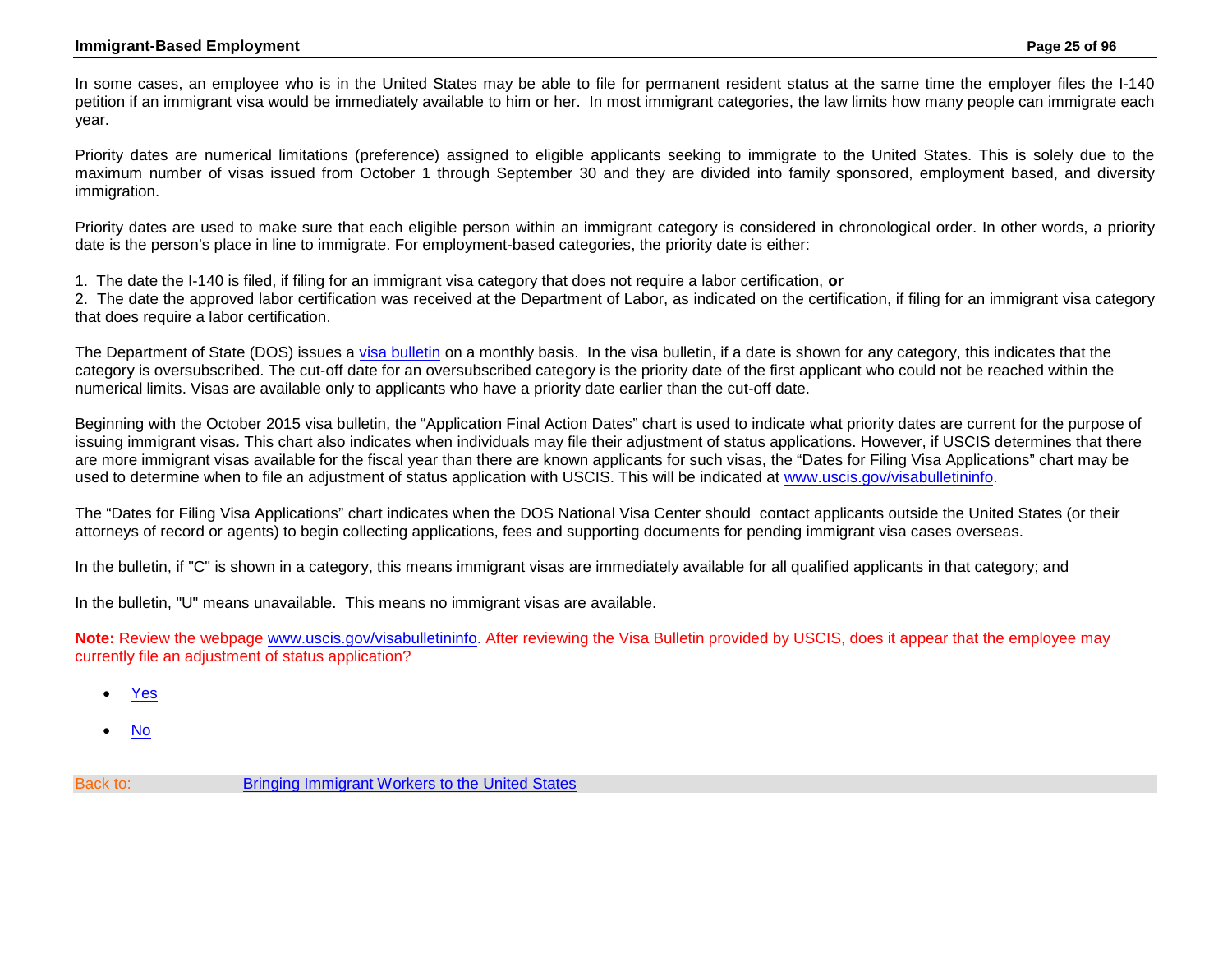#### **Immigrant-Based Employment Page 26 of 96**

<span id="page-25-0"></span>It appears that you may file an immigrant petition for this employee. To start the process you must:

- Obtain a labor certification through the [Department of Labor's foreign labor certification process for hiring foreign workers.](http://www.foreignlaborcert.doleta.gov/) More information about the foreign labor certification process is available at the Department of Labor web site at [www.doleta.gov.](http://www.doleta.gov/)
- File [Form I-140](http://www.uscis.gov/portal/site/uscis/menuitem.5af9bb95919f35e66f614176543f6d1a/?vgnextoid=4a5a4154d7b3d010VgnVCM10000048f3d6a1RCRD&vgnextchannel=db029c7755cb9010VgnVCM10000045f3d6a1RCRD) Immigrant Petition for Alien Worker, with USCIS within 180 calendar days of the approval of labor certification.
- Attach the approved labor certification with the I-140 petition.

Please Note: Effective July 16, 2007 USCIS will not accept:

- Expired labor certification.
- The substitution of alien beneficiaries on any application for labor certification submitted after July 16, 2007.

It appears that an immigrant visa is immediately available for this immigrant category. Because he/she is in the United States and if he/she all other filing requirements, the employee may wish to consider filing a Form I-485, Application to Register Permanent Residence or Adjust Status, concurrently with Form I-140. For more information please visit our website: www.uscis.gov.

To download the Form I-140 so please visit our website www.uscis.gov.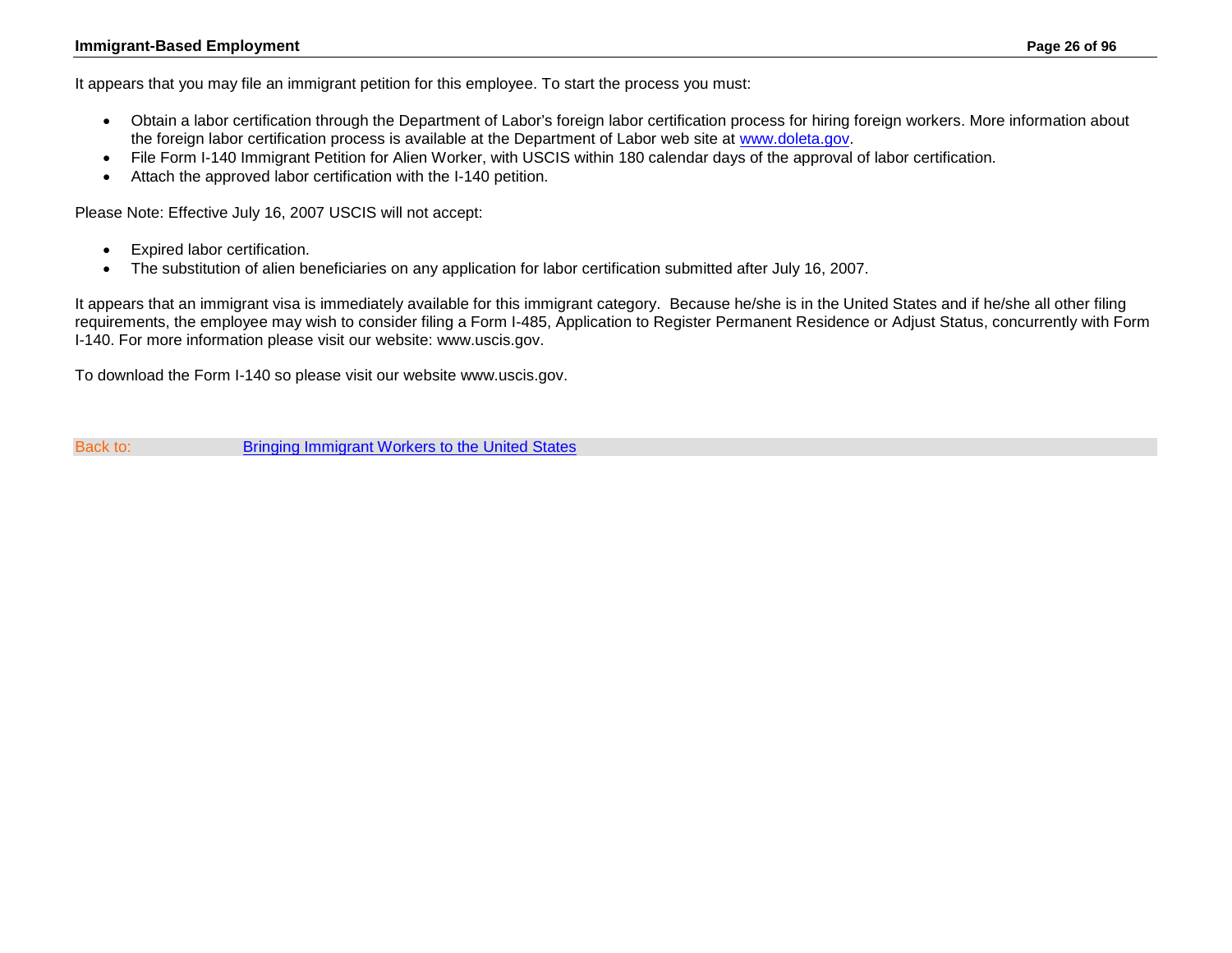#### **Immigrant-Based Employment Page 27 of 96**

It appears that you may file an immigrant petition for this employee. To start the process you must:

- Obtain a labor certification through the [Department of Labor's foreign labor certification process for hiring foreign workers.](http://www.foreignlaborcert.doleta.gov/) More information about the foreign labor certification process is available at the Department of Labor web site at [http://www.doleta.gov.](http://www.doleta.gov/)
- File [Form I-140](http://www.uscis.gov/portal/site/uscis/menuitem.5af9bb95919f35e66f614176543f6d1a/?vgnextoid=4a5a4154d7b3d010VgnVCM10000048f3d6a1RCRD&vgnextchannel=db029c7755cb9010VgnVCM10000045f3d6a1RCRD) Immigrant Petition for Alien Worker, with USCIS within 180 calendar days of the approval of labor certification.
- Attach the approved labor certification with the petition.

Please Note: Effective July 16, 2007 USCIS will not accept:

- Expired labor certification.
- The substitution of alien beneficiaries on any application for labor certification submitted after July 16, 2007.

If the petition you file on behalf of this employee is approved:

- He/she may remain in the U.S. in another legal status until such time as the immigrant visa becomes available and apply for permanent residence at that time, or
- He/she must depart the U.S because He/she can not adjust his/her status to permanent resident in the United States, and
- The approval notice will be sent to the State Department's National Visa Center (NVC), and
- The NVC will pre-process it and forward it to the U.S. Consulate nearest this employee's country of origin, and
- The employee will be notified and may be invited to apply for his/her immigrant visa outside the United States at a U.S. Consulate when his/her visa becomes available

You can download the necessary forms from our website at [www.uscis.gov.](http://www.uscis.gov/)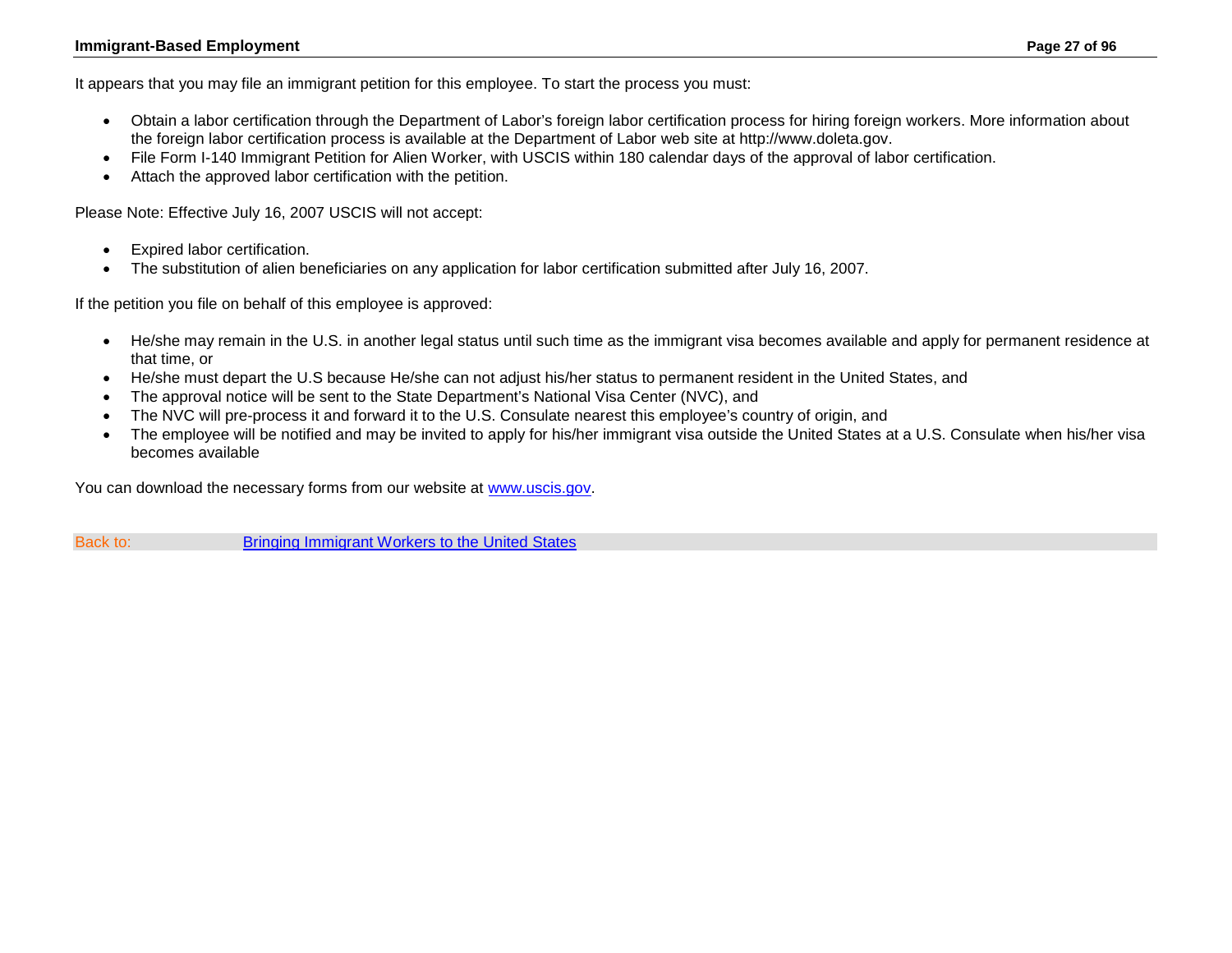#### **Immigrant-Based Employment Page 28 of 96**

<span id="page-27-0"></span>It appears that you may petition the immigrant visa for this employee. To start the process you must:

- Obtain a labor certification through the [Department of Labor's foreign labor certification process for hiring foreign workers.](http://www.foreignlaborcert.doleta.gov/) More information about the foreign labor certification process is available at the Department of Labor web site at [www.doleta.gov.](http://www.doleta.gov/)
- File [Form I-140](http://www.uscis.gov/I-140) Immigrant Petition for Alien Worker, with USCIS within 180 calendar days of the approval of labor certification.
- Attach your labor certification with your application.

**Note**: Effective July 16, 2007 USCIS will not accept:

- Expired labor certification.
- The substitution of alien beneficiaries on any application for labor certification submitted after July 16, 2007.

Because this employee:

- Did not enter the United States legally, or
- Entered in a status that is barred from applying for permanent resident status in the United States, or
- Worked in the U.S. without proper authorization some time after January 1, 1977, or
- Violated his/her status in the United States, or
- Is not currently in a valid nonimmigrant status, or
- Entered in A, G or NATO status and has not yet obtained a certification from the Department of State or NATO on Form I-566, or
- Entered in "J" status and has not yet obtained a waiver of the two-year foreign residence requirement, or
- Entered in K-1 fiance(e) status and did not seek permanent residence through marriage to the United States citizen petitioner,

If the petition you file on behalf of this employee is approved:

- He/she will need to depart the U.S because He/she can not adjust his/her status to permanent resident in the United States, and
- The approval notice will be sent to the State Department's National Visa Center (NVC), and
- The NVC will pre-process it and forward it to the U.S. Consulate nearest this employee's country of origin, and
- The employee will be notified and may be invited to apply for his/her immigrant visa outside the United States at a U.S. Consulate when his/her visa becomes available.

You can download the necessary forms from our website at [www.uscis.gov.](http://www.uscis.gov/)

**Note**: Visa processing times vary depending upon the visa category and country of origin of the employee. For more information about visa processing and availability, please see the visa availability list at the State Department's web site at www.state.gov.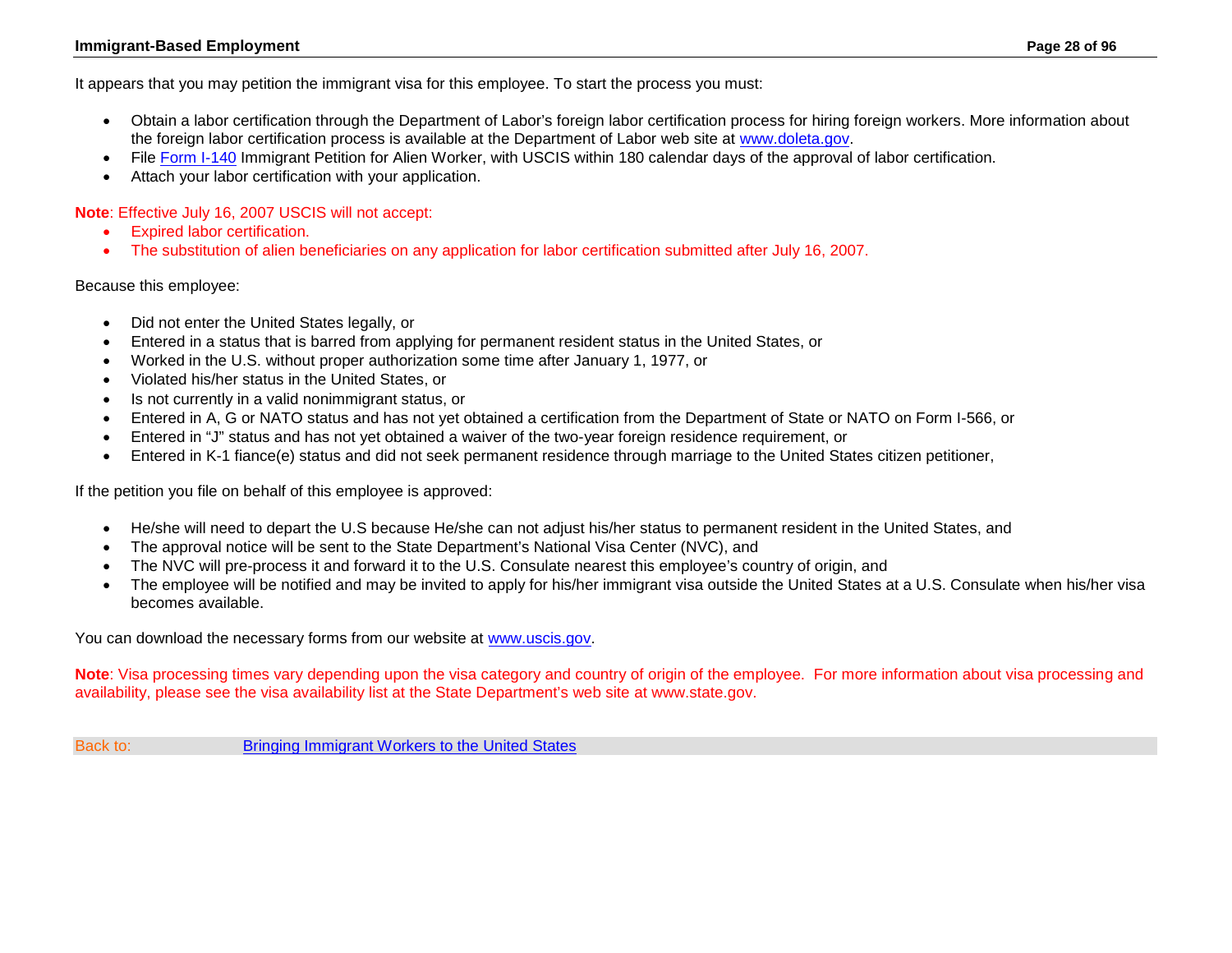#### **Immigrant-Based Employment Page 29 of 96**

### <span id="page-28-0"></span>**General FAQs**

- [Who are the employees that I may file for?](#page-29-0)
- [What does the petition do for my employee?](#page-29-1)
- [How do I file for an employee?](#page-30-0)
- [After I file, how long will it be before my employee can immigrate?](#page-30-1)
- [What about my employee's family?](#page-31-0)
- [What happens after I file?](#page-31-1)
- [How long will it take USCIS to process my petition?](#page-31-2)
- [Where can I find more information about this process?](#page-31-3)
- A chart showing a brief overview [of the process that leads to permanent residency based on employment](#page-32-0)
- [How can I request the consolidated processing of multiple successor-in-interest cases due to a transfer in ownership of the petitioning business?](#page-30-2)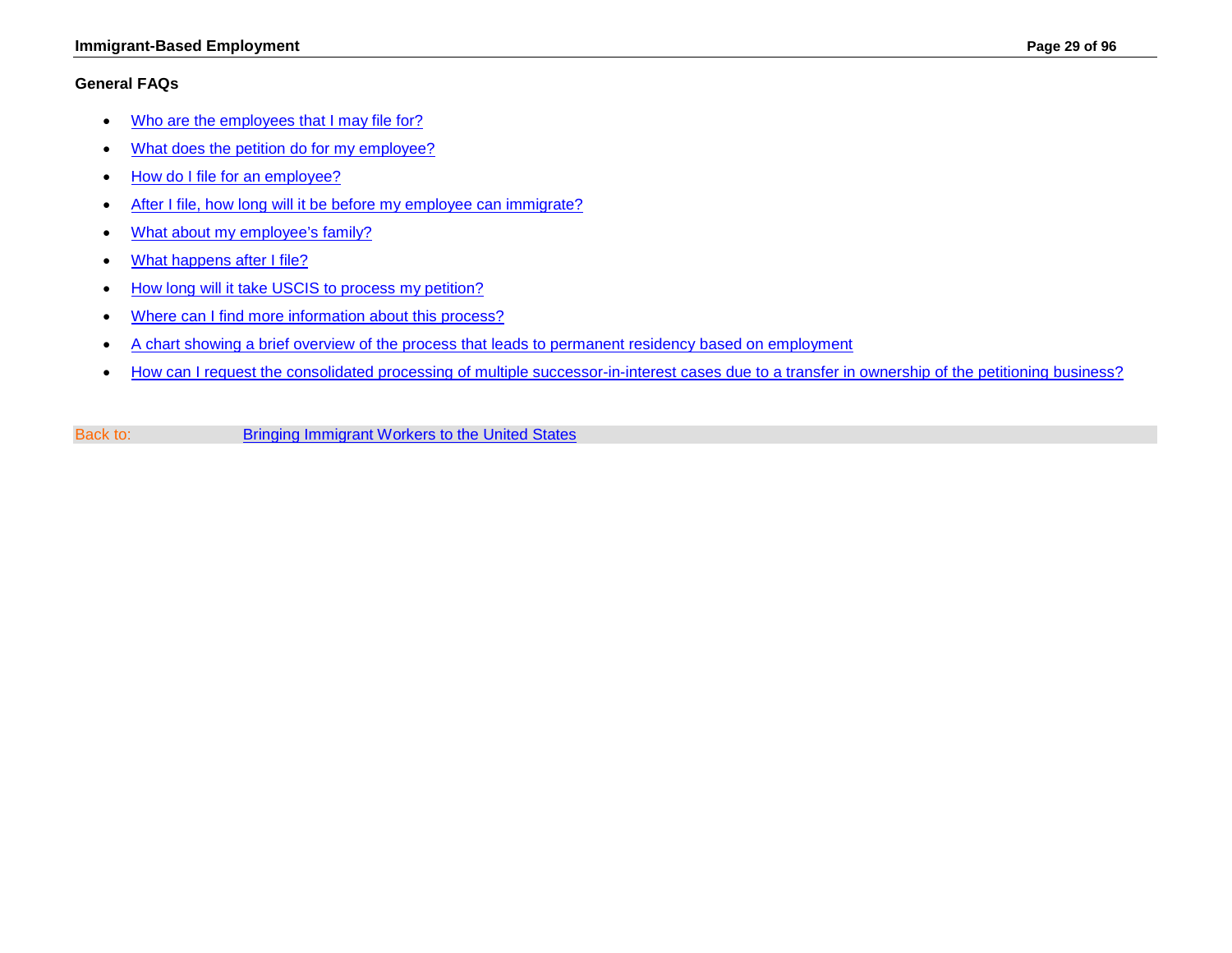#### **Immigrant-Based Employment Page 30 of 96**

#### <span id="page-29-0"></span>**Who are the employees that I may file for?**

A U.S. employer may apply on behalf of a prospective or current employee who is a foreign national inside or outside the United States who may qualify under one or more of the employment-based or "EB" immigrant visa categories.

The EB visa categories are divided into four preference categories. These categories are organized by occupational priorities as mandated by Congress. For more information about each immigrant visa category, please select the appropriate category:

#### [EB-1 Priority Workers](#page-41-0)

- Aliens with extraordinary ability in the sciences, arts, education, business or athletics
- Outstanding professors and researchers
- Multinational executives and managers

#### [EB-2 Professionals with Advanced Degrees or Persons with Exceptional Ability](#page-68-0)

- Aliens who because of their exceptional ability in the sciences, arts or business will substantially benefit the national economy, cultural or educational interests or welfare of the U.S.
- Aliens who are members of the professions holding advanced degrees or their equivalent

#### [EB-3 Professionals,](#page-77-0) Skilled Workers or Other Workers

- Professionals with a baccalaureate degree
- Aliens with at least two years experience as skilled workers
- Other workers with less than two years experience, such as an unskilled worker who can perform labor for which qualified U.S. workers are not available

#### [EB-4 Special Immigrants](#page-86-0)

• Religious workers

#### <span id="page-29-1"></span>**What does the petition do for my employee?**

Filing a petition shows that you and the prospective employee have an intent to have an employer-employee relationship upon the approval of the petition. Proving your employer-employee relationship and the employee's qualifications gives your employee a place in line among others waiting to immigrate based on the same kind of "EB" visa category. When the place in line is reached, the employee may be eligible to apply to immigrate.

Your employee's place in line, known as a "priority date" will be based on the date you file the labor certification with DOL or, if a labor certification is not required, the date your petition is filed with us. So, there is an advantage to filing as soon as possible.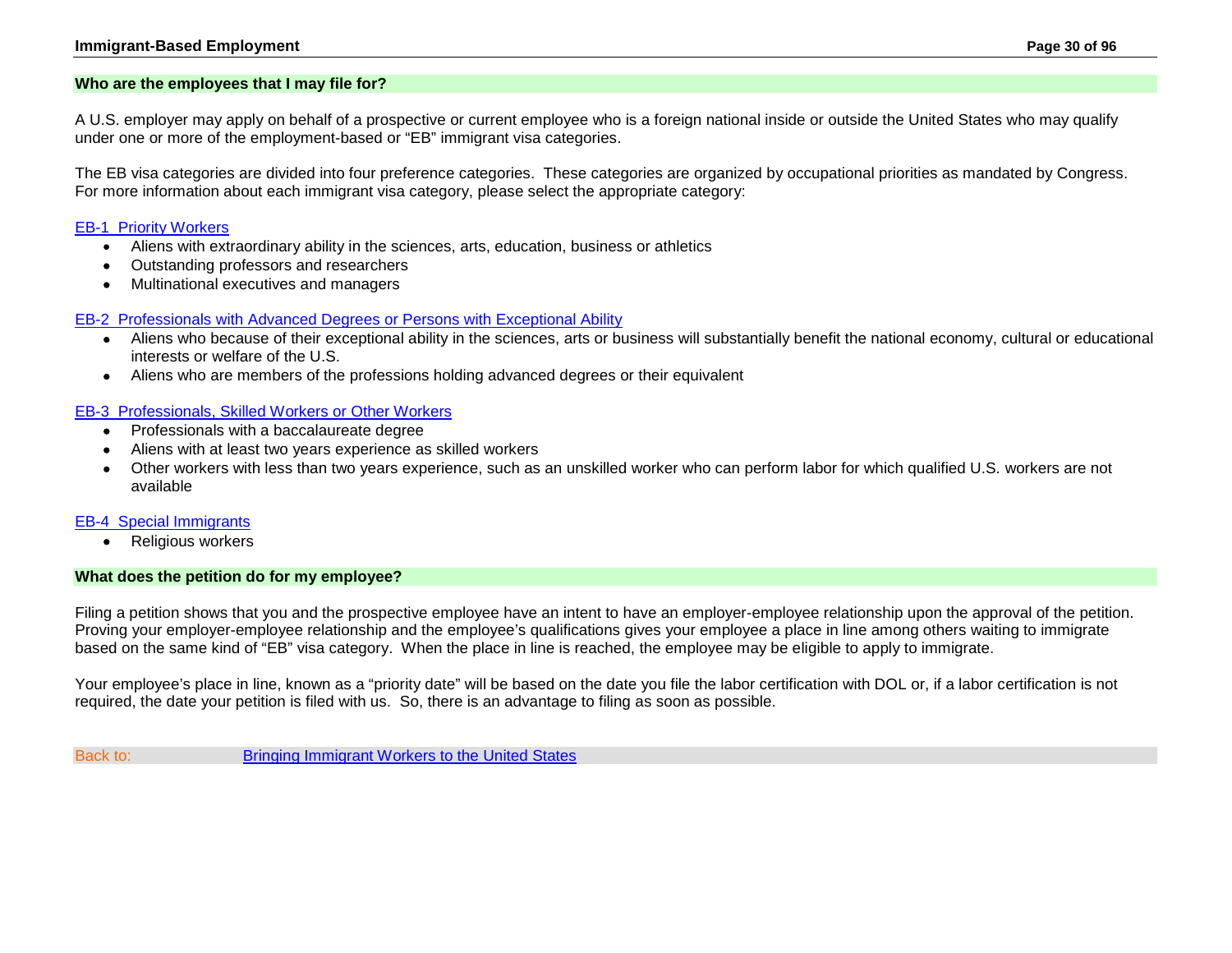#### <span id="page-30-0"></span>**How do I file for an employee?**

Determine if the prospective or current employee meets the criteria of one of the four employment-based preference categories. Then the process begins as follows:

- For category 1, file a **Form I-140**, *Immigrant Petition for Alien Worker***,** with USCIS.
- For categories 2 and 3, first file a labor certification request, *Application for Permanent Employment Certification*, with the Department of Labor (DOL). Then file the approved labor certification with a **Form I-140** with USCIS within 180 calendar days of the approval.
- The requirement for labor certification has been waived for employees who qualify for a national interest waiver.
- For category 4, file a **Form I-360**, *Petition for Amerasian, Widow(er), or Special Immigrant***,** with USCIS.

**Note**: The substitution of alien beneficiaries is prohibited on any application for labor certification submitted after July 16, 2007.

#### <span id="page-30-1"></span>**After I file, how long will it be before my employee can immigrate?**

If an employee entered the U.S. legally and is currently in the U.S. in a legal status (and meets certain other requirements), he/she may be able to file an application to adjust to permanent resident status if the visa category for that employee is "current".

For other employees that may have to wait, when he/she reaches the "front of the line", the Department of State contacts your employee and invites him or her to apply for an immigrant visa. If you are interested in current wait times for visa numbers, see ["Visa Bulletins" on the State Department's website.](http://travel.state.gov/content/visas/english/law-and-policy/bulletin.html) Beginning with the October 2015 visa bulletin, the Department of State will publish two charts:

- An "Application Final Action Dates" chart, which shows what priority dates are currently for the purpose of issuing immigrant visas and when individuals may file their adjustment of status application, and
- A "Dates for Filing Visa Applications" chart, indicating when immigrant visa applicants should be notified to assemble and submit required documentation to the National Visa Center.

If USCIS determines that there are more immigrant visas available for the fiscal year than there are known applicants for such visas, the "Dates for Filing Visa Applications" chart" may be used to determine when to file an adjustment of status application with USCIS.

#### <span id="page-30-2"></span>**How can I request the consolidated processing of multiple successor-in-interest cases due to a transfer in ownership of the petitioning business?**

Please call our toll-free number for employers at 1-800-357-2099 for assistance with this question.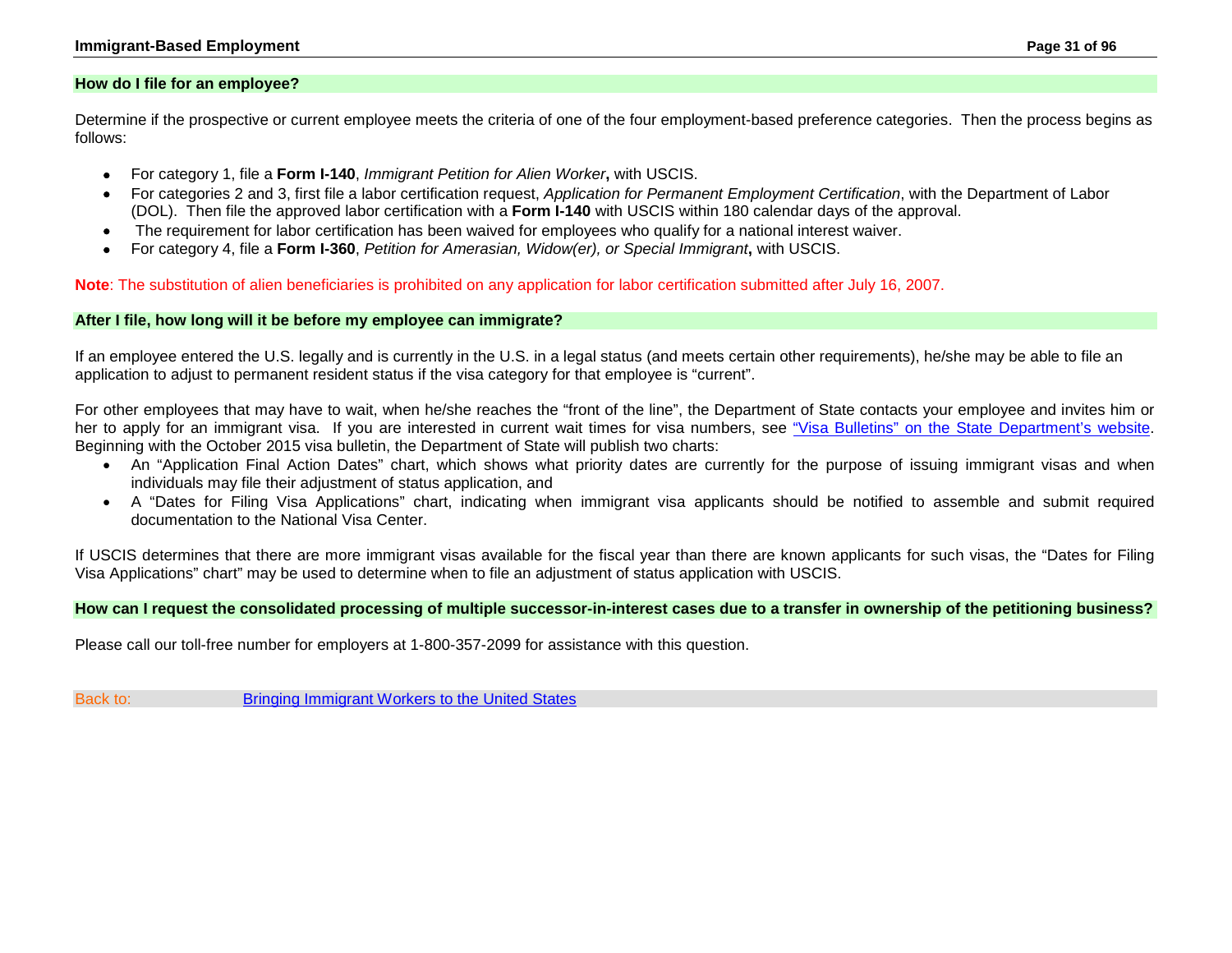#### <span id="page-31-0"></span>**What about my employee's family?**

In most cases, when your employee's place in line is reached and he/she applies to immigrate, his/her spouse and unmarried children under 21 can apply as dependents.

#### <span id="page-31-1"></span>**What happens after I file?**

We will mail you a receipt so you know we have your petition. If your petition is incomplete, we may have to reject it, or we may ask you for more evidence or information. Please send all required documents the first time to avoid delay.

We will notify you when we make a decision. Normally, when we approve the petition, we will send it to the U.S. State Department's National Visa Center (NVC). Once your employee's place in line for a visa number is reached, the NVC will notify you and your employee, inviting him or her and qualifying dependents to apply for immigrant visas. For more information about immigrant visa processing please visit the U.S. State Department's website at www.state.gov.

#### <span id="page-31-2"></span>**How long will it take USCIS to process my petition?**

Processing time depends on a number of factors and any estimate that USCIS provides to its customers is only an estimate, not a guarantee. You can also check updated processing time estimates for an application or petition by visiting [www.uscis.gov](http://www.uscis.gov/) and selecting "See Office Case Processing Times" under the Tools tab. These estimates are updated monthly, typically after the  $15<sup>th</sup>$  of the month.

#### <span id="page-31-3"></span>**Where can I find more information about this process?**

For information on all the filing requirements and fees for a labor certification request with the Department of Labor, please visit the agency's website at [www.foreignlaborcert.doleta.gov.](http://www.foreignlaborcert.doleta.gov/)

For specific information regarding each category or qualifying occupation, please refer to our website at www.uscis.gov.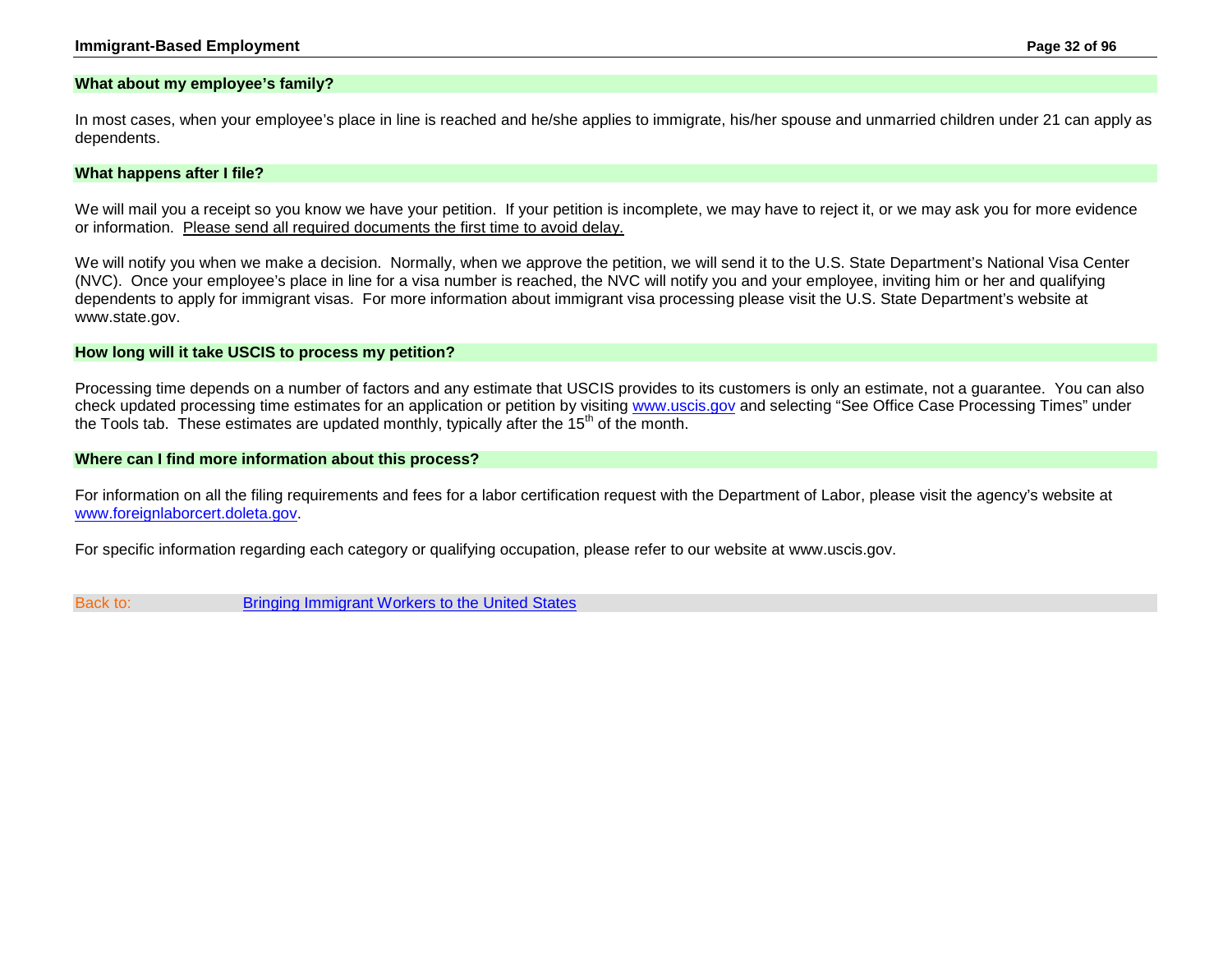<span id="page-32-0"></span>The following table provides a brief overview of the process that leads to permanent residency based on employment.

| <b>Stage</b>   | <b>Who Does It</b>              | <b>What Happens</b>                                                                                                                                                                                                                                                                                                                                                                                                                                                                                                                                                                                                                                          |
|----------------|---------------------------------|--------------------------------------------------------------------------------------------------------------------------------------------------------------------------------------------------------------------------------------------------------------------------------------------------------------------------------------------------------------------------------------------------------------------------------------------------------------------------------------------------------------------------------------------------------------------------------------------------------------------------------------------------------------|
| 1              | Employer                        | Determine if prospective employee or current employee meets the basic criteria for one of the four distinct visa categories, that<br>permanent residency is granted for when based on employment. Which are:                                                                                                                                                                                                                                                                                                                                                                                                                                                 |
|                |                                 | <b>EB-1</b> Priority workers<br>EB-2 Professionals with advanced degrees or Persons with exceptional ability<br>EB-3 Skilled workers, professionals or other workers<br><b>Certain Religious Workers and Certain Other Special Immigrants</b><br>$EB-4$                                                                                                                                                                                                                                                                                                                                                                                                      |
| 2              | Employer                        | Files a labor certification request, Application for Permanent Employment Certification (Form ETA 9089), with the Department of<br>Labor (DOL).                                                                                                                                                                                                                                                                                                                                                                                                                                                                                                              |
|                |                                 | Note: Labor Certification is not required for all employment-based categories.                                                                                                                                                                                                                                                                                                                                                                                                                                                                                                                                                                               |
| 3              | <b>DOL</b>                      | Grants or denies the certification request.<br>Employer could skip this step if labor certification is not required.                                                                                                                                                                                                                                                                                                                                                                                                                                                                                                                                         |
| 4              | Employer                        | Files on behalf of employee an approved labor certification with an immigrant visa petition, Petition for Alien Worker (Form I-140)<br>or Petition for an Amerasian, Widow(er), or Special immigrant (I-360), with USCIS.<br>Once you have obtained the approved labor certification from the Department of Labor you must file it in support of the Form I-<br>140 within 180 calendar days of the approval. USCIS must receive the Form I-140 with the supporting approved labor<br>certification on or before the 180 <sup>th</sup> day of validity. USCIS will reject any I-140 filed with a supporting approved labor certification<br>that is expired. |
| 5              | <b>USCIS</b>                    | Grants or denies Immigrant Petition for Alien Worker (Form I-140) or Petition for an Amerasian, Widow(er), or Special Immigrant<br>$(I-360)$ .                                                                                                                                                                                                                                                                                                                                                                                                                                                                                                               |
|                | <b>State</b><br>Department      | Allocates immigrant visa numbers according to priority dates.                                                                                                                                                                                                                                                                                                                                                                                                                                                                                                                                                                                                |
| 6              |                                 | Note: Priority date is determined by the date that the Form ETA-9089 was filed with the Department of Labor or, if no labor<br>certification was required, the date the Form I-140 was filed with USCIS.                                                                                                                                                                                                                                                                                                                                                                                                                                                     |
| $\overline{7}$ | Employee                        | Determines if a visa is available based on their priority date and files for adjustment of status if visa number is available.<br>If the beneficiary is outside the United States when an immigrant visa number becomes available, he or she will be notified and<br>must complete the process at his or her nearest U.S. consulate office.<br>Note: Employee may not have to wait for approval of I-140 before filing for adjustment of status as he or she may be eligible for                                                                                                                                                                             |
|                |                                 | concurrent filing, which is contingent upon visa availability.                                                                                                                                                                                                                                                                                                                                                                                                                                                                                                                                                                                               |
| 8              | USCIS or a<br>U.S.<br>Consulate | If beneficiary is inside the U.S. then USCIS will approve or deny the application to adjust status to permanent resident. If<br>beneficiary outside the U.S. then the U.S. Consulate will approve or deny the immigrant visa application.                                                                                                                                                                                                                                                                                                                                                                                                                    |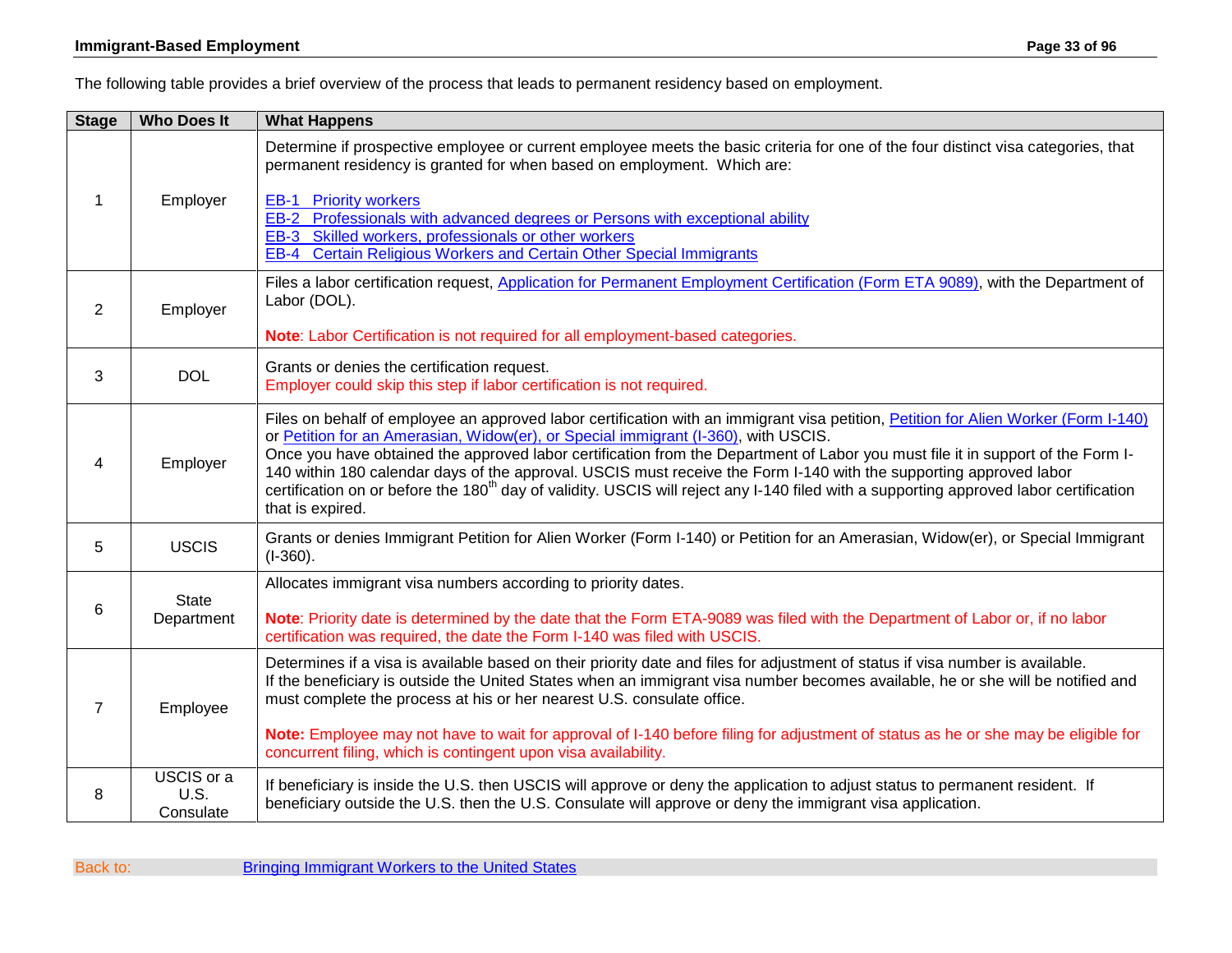### <span id="page-33-0"></span>**FAQs about the USCIS Immigrant Fee**

- [What is the Immigrant Visa DHS Domestic Processing Fee \(USCIS Immigrant Fee\)?](#page-34-0)
- [Who has to pay the USCIS Immigrant Fee?](#page-34-1)
- [When will the USCIS Immigrant Fee take effect?](#page-34-2)
- How should I pay the Immigrant Fee?
- [When should the Immigrant Fee be paid?](#page-35-0)
- [Can check payments be from an overseas bank?](#page-36-0)
- [If the immigrant visa holder does not have a checking account, debit, or credit card, or is otherwise unable to pay the fee, may I pay on their behalf?](#page-36-1)
- [Can my employer or attorney and pay my USCIS Immigrant Fee in Electronic Immigration System \(ELIS\)?](#page-36-2)
- [If the immigrant visa is issued before February 1, 2013, but the immigrant visa holder did not apply for admission to the U.S. until after February 1,](#page-36-3)  [2013, will the immigrant visa holder have to pay the fee?](#page-36-3)
- [What happens if I do not pay the USCIS immigrant fee?](#page-36-4)
- [Who is exempt from paying the immigrant fee?](#page-36-5)
- Where can I get more information about the USCIS Immigrant Visa Fee?
- Does the fee have to be paid for each individual issued a visa or just for the individual on whose behalf an immigrant visa petition was filed? If I file [an immigrant visa petition for my relative who has dependent children, will the fee have to be paid for each of the dependents as well?](#page-38-0)
- I am trying to pay the USCIS Immigrant Fee and am unable to type in my Case ID Number on the fee payment form on the USCIS ELIS website. [What should I do?](#page-38-1)
- [Will the immigrant receive proof of permanent resident status when entering the U.S.?](#page-39-0)
- [Can the immigrant fee be waived?](#page-39-1)
- [Is a Spanish version of the USCIS ELIS website available?](#page-39-2)
- [I don't have a Case ID Number or an Alien Registration Number \(A-Number\). What should I do?](#page-39-3)
- [I received a letter titled "Permanent Resident Card Processing Payment" from the Texas Service Center. Why was this letter sent to me?](#page-40-0)
- [My mailing address is different from the address I provided the Department of State of U.S. Customs and Border Protection. How do I update the](#page-40-1)  [address to which my Permanent Resident Card is mailed?](#page-40-1)
- [Do I have to pay for a replacement Permanent Resident Card if I previously paid the USCIS Immigrant Fee but have not yet received my card?](#page-40-2)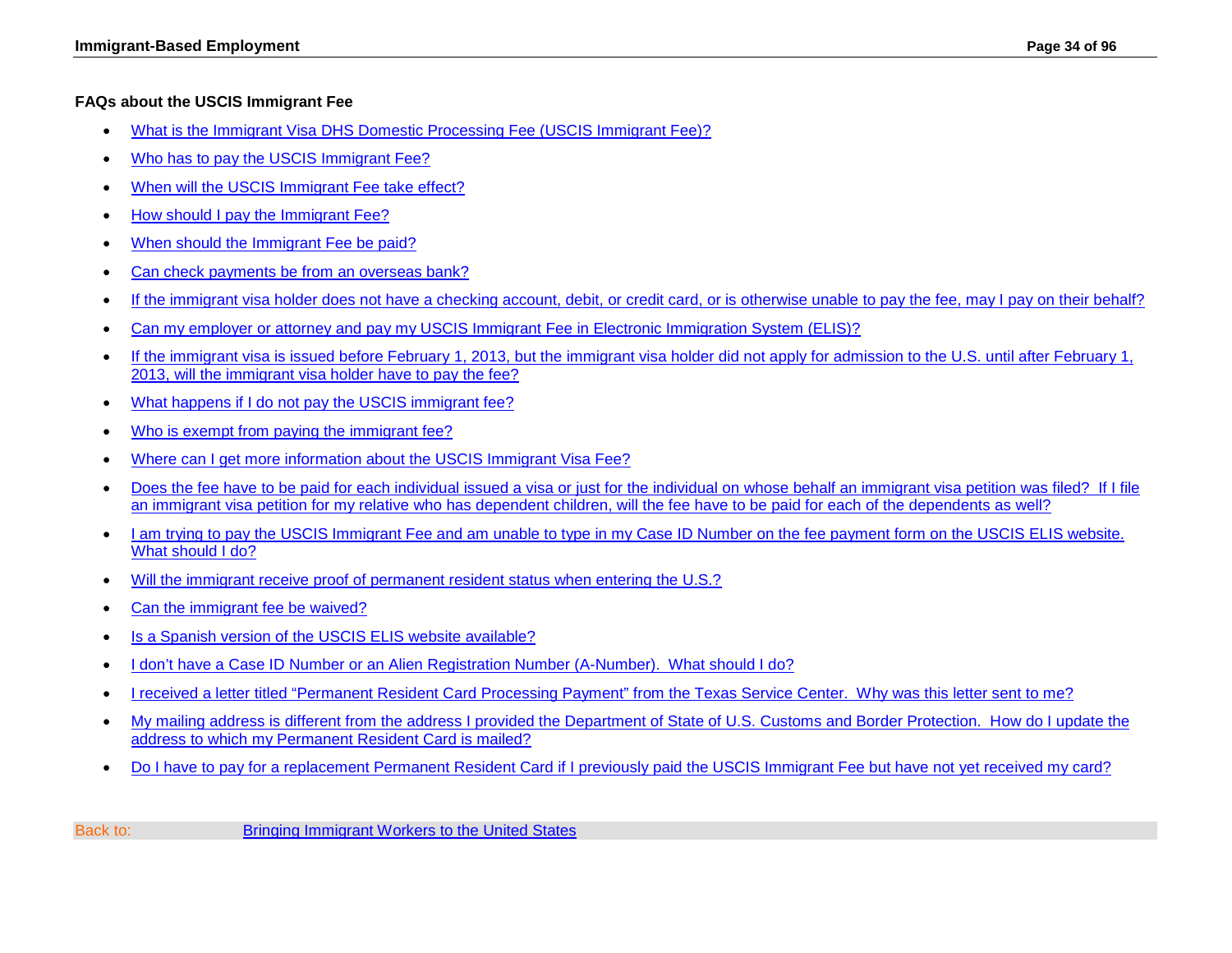#### <span id="page-34-0"></span>**What is the Immigrant Visa DHS Domestic Processing Fee (USCIS Immigrant Fee)?**

The USCIS Immigrant Fee is a fee of \$165 that USCIS established to cover the costs associated with processing, filing, and maintaining the immigrant visa package, and producing and mailing required documents (such as a Permanent Resident Card).

#### <span id="page-34-1"></span>**Who has to pay the USCIS Immigrant Fee?**

Individuals who have been issued immigrant visas by the U.S. Department of State and are applying for admission to the U.S. need to pay this fee.

The following immigrants are exempt from paying the immigrant fee:

- children who enter the United States under either the Orphan or Hague adoption programs;
- Iraqi and Afghan special immigrants;
- returning residents (SB-1s); and
- those issued K visas.

#### <span id="page-34-2"></span>**When will the USCIS Immigrant Fee take effect?**

Effective February 1, 2013, USCIS will collect the USCIS Immigrant Fee from individuals who have been issued immigrant visas by the U.S. Department of State.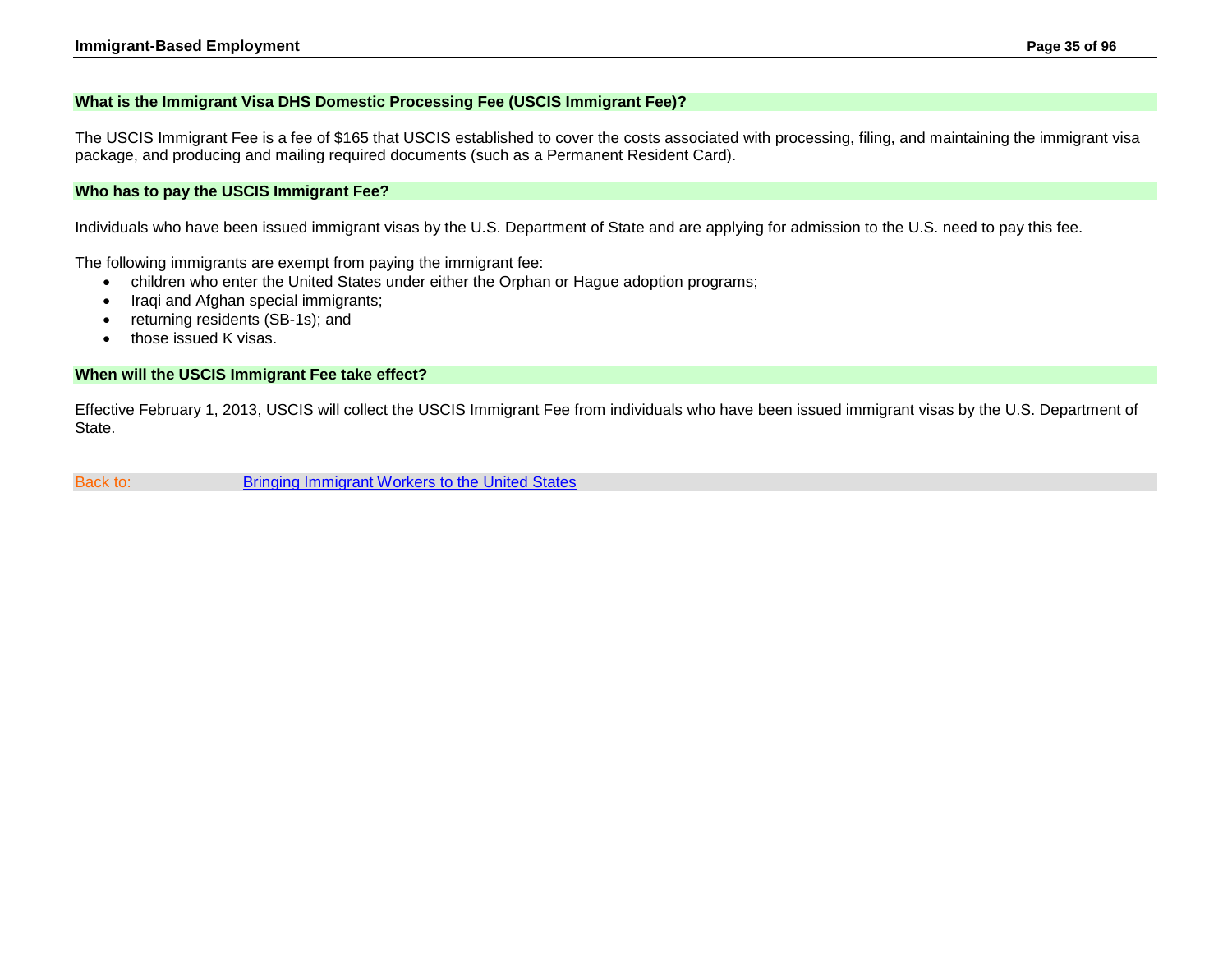#### **Immigrant-Based Employment Page 36 of 96**

#### **How should I pay the Immigrant Fee?**

Immigrant visa holders applying for admission to the U.S. must pay the USCIS Immigrant Fee by going online at [www.uscis.gov/elis](http://www.uscis.gov/elis) and linking to USCIS ELIS to answer some questions and provide their checking account, debit, or credit card information.

Immigrant visa holders must submit payments online after they receive their immigrant visa package from the U.S. Department of State (DOS). DOS will issue the applicant:

- A USCIS handout which will include the immigrant visa holder's Alien number (the letter "A" followed by 8 or 9 numbers) and DOS Case ID number (3 letters followed by 9 or 10 numbers); and
- Instructions on how to submit payment.

**Note:** If the immigrant visa holder is a Diversity Visa immigrant, the DOS Case ID number will have 4 numbers followed by 2 letters and 5 more numbers.

Immigrant visa holders should keep a copy of their receipt for their records.

Please visit our Web site at [www.uscis.gov/immigrantfee](http://www.uscis.gov/immigrantfee) and [www.uscis.gov/elis](http://www.uscis.gov/elis) for more information about the fee.

**Note:** For FAQs about using ELIS, please go back to the Main Page and see the Guide titled [Getting Ready to File.](http://www.uscis.gov/about-us/electronic-reading-room/customer-service-resource-guide/customer-service-reference-guide)

#### <span id="page-35-0"></span>**When should the Immigrant Fee be paid?**

Payment should be made before traveling to the U.S.

If you are unable to pay the fee before departing for the U.S., you must pay this fee after your arrive in the U.S. If there is no record of payment following your admission to the U.S., USCIS will send you a notice requesting payment.

Please note that you will not receive your permanent resident card until you have paid the USCIS Immigrant Fee.

Failure to pay the USCIS immigrant fee will not affect your status as a lawful permanent resident but you will only have evidence of your lawful permanent status for one year from the date of your admission, as evidenced by the temporary I-551 stamp placed in your passport by CBP at the time of your admission.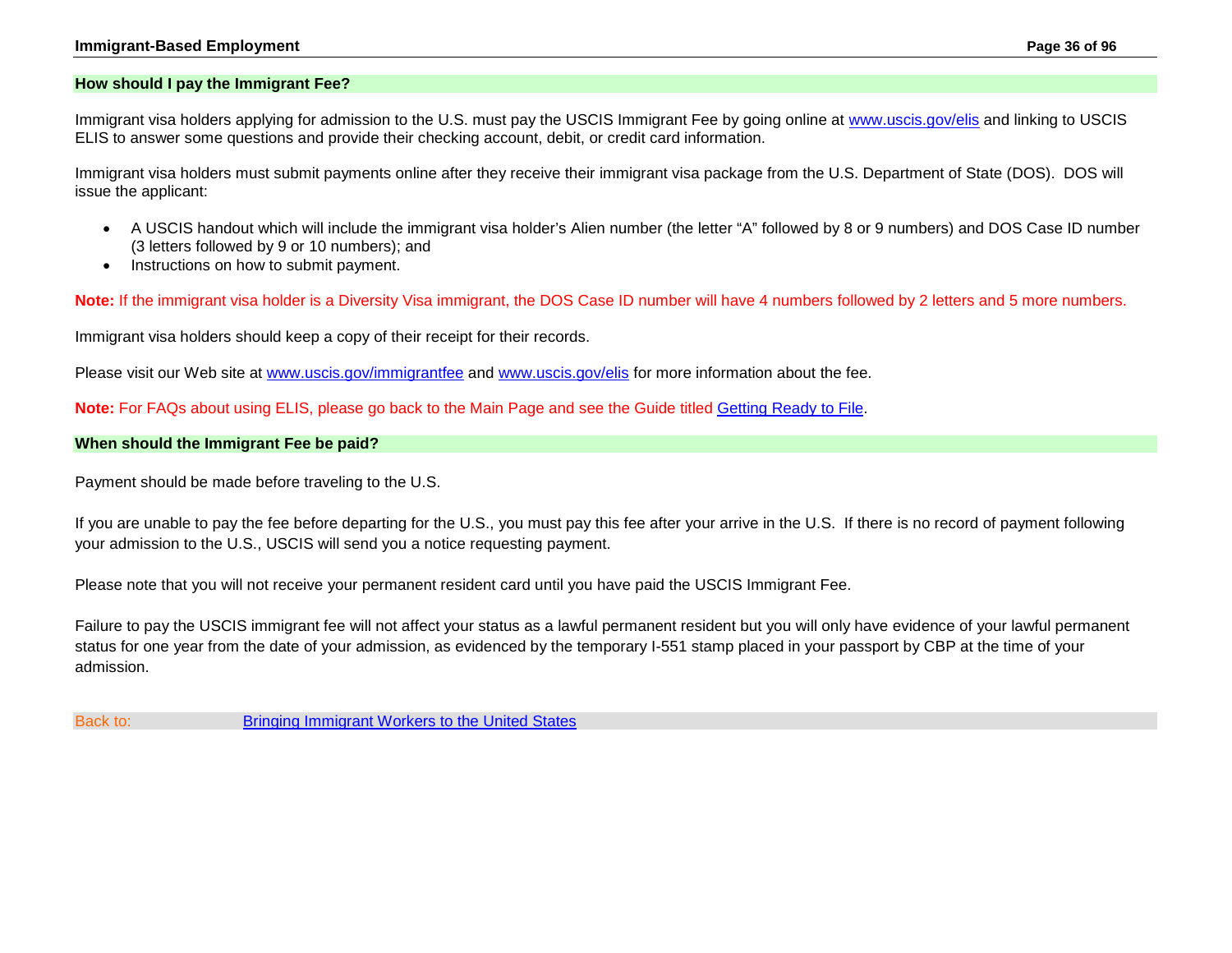### **Can check payments be from an overseas bank?**

No. Check payments must be drawn on a U.S. bank.

### **If the immigrant visa holder does not have a checking account, debit, or credit card, or is otherwise unable to pay the fee, may I pay on their behalf?**

Yes, you will need your family member's A-number and Department of State (DOS) Case ID in order to pay the fee.

### **Can my employer or attorney and pay my USCIS Immigrant Fee in Electronic Immigration System (ELIS)?**

Yes, they will need your A-number and Department of State (DOS) Case ID in order to pay the fee.

**If the immigrant visa is issued before February 1, 2013, but the immigrant visa holder did not apply for admission to the U.S. until after February 1, 2013, will the immigrant visa holder have to pay the fee?**

No. Immigrant visa holders are not required to pay the USCIS Immigrant Fee if the U.S. Department of State issued their Immigrant Visa before February 1, 2013.

### **What happens if I do not pay the USCIS immigrant fee?**

You will not receive your permanent resident card until you have paid the USCIS Immigrant Fee.

Failure to pay the USCIS immigrant fee will not affect your status as a lawful permanent resident but you will only have evidence of your lawful permanent status for one year from the date of your admission, as evidenced by the temporary I-551 stamp placed in your passport by CBP at the time of your admission.

#### **Who is exempt from paying the immigrant fee?**

The following immigrants are exempt from paying the immigrant fee:

- children who enter the United States under either the Orphan or Hague adoption programs;
- Iraqi and Afghan special immigrants;
- returning residents (SB-1s); and
- those issued K visas.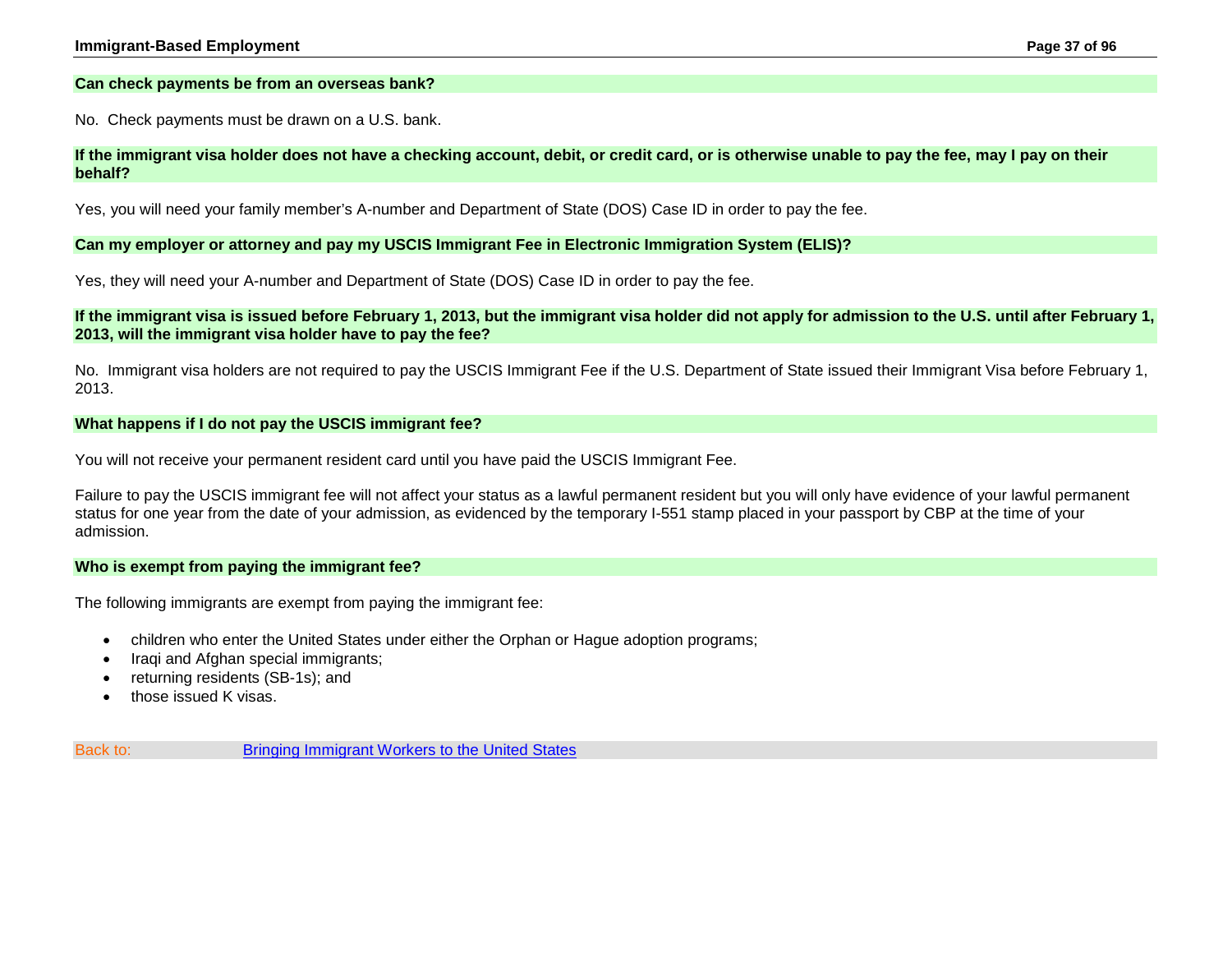No. USCIS only accepts payment of the USCIS Immigrant Fee online through USCIS ELIS. USCIS **will not** accept payments via mail.

### **How can I track the status of my permanent resident card?**

To track the status of your legal permanent resident card, please visit [www.uscis.gov](http://www.uscis.gov/) and select "Check My Case Status."

### **May I pay for my family member if I have already paid my USCIS Immigrant Fee in USCIS ELIS?**

Yes, you will need your family member's A-number and Department of State (DOS) Case ID in order to pay the fee.

**Note:** For FAQs about using ELIS, please go back to the Main Page and see the Guide titled [Getting Ready to File.](http://www.uscis.gov/about-us/electronic-reading-room/customer-service-resource-guide/customer-service-reference-guide)

### **Where can I get more information about the USCIS Immigrant Visa Fee?**

For more information about the fee, please visit our website at [www.uscis.gov/immigrantfee](http://www.uscis.gov/immigrantfee) where a News Release and a detailed payment Web page, including a set of questions and answers about the USCIS Immigrant fee, are available. Also, please visit [www.uscis.gov/elis.](http://www.uscis.gov/elis)

### **What happens if I lose my copy of the payment receipt? Can I get another copy?**

If you paid the immigrant fee using Pay.gov, receipts cannot be re-generated. After submission you would obtain payment confirmation based on the charge being posted to your account. If you need to provide evidence of payment, please make an INFOPASS appointment on our Website at [www.uscis.gov](http://www.uscis.gov/) to speak with an Immigration Services Officer. At the INFOPASS appointment, you can provide a copy of your credit card statement, bank statement, or processed check that was used for payment.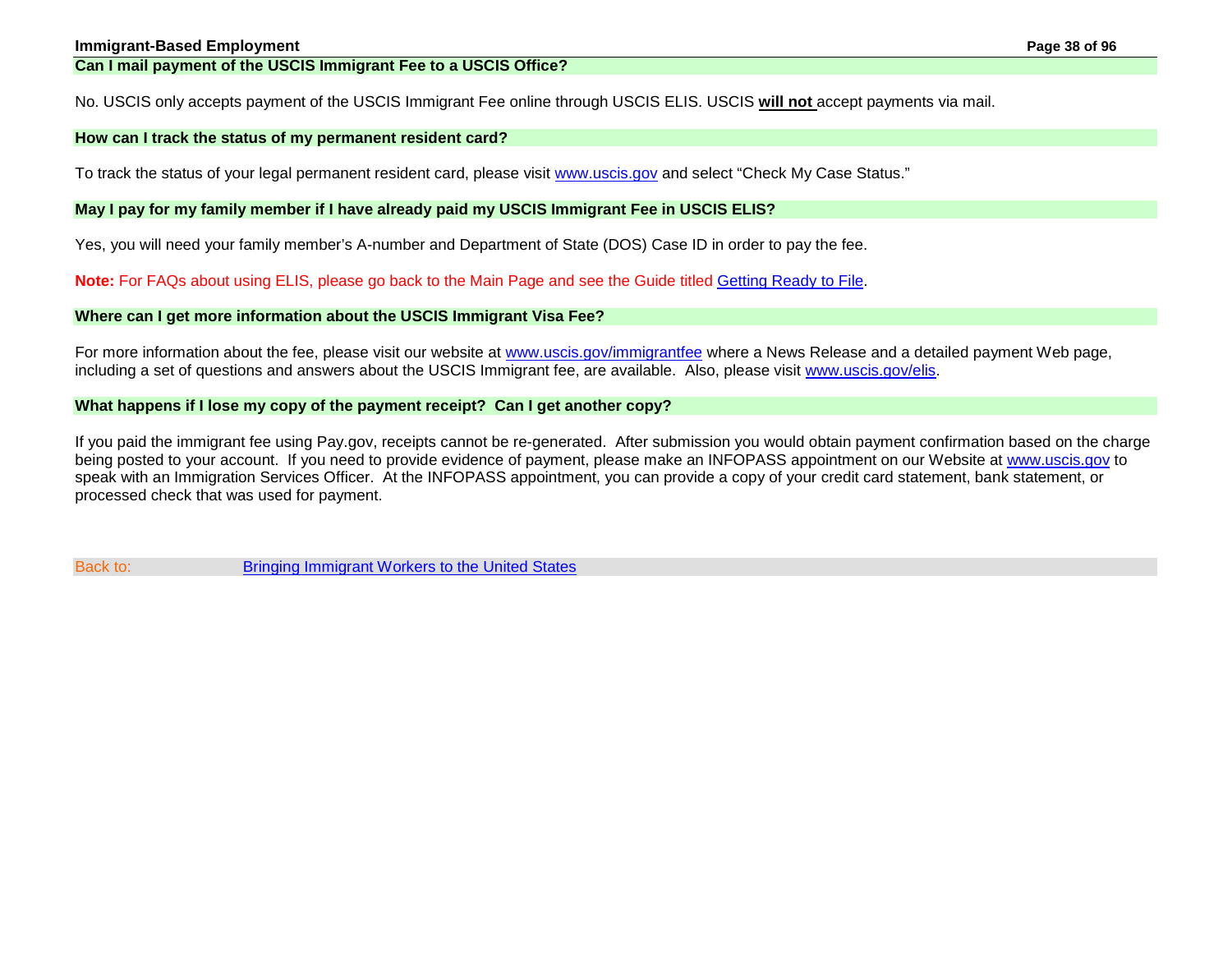#### **Immigrant-Based Employment Page 39 of 96**

## **Does the fee have to be paid for each individual issued a visa or just for the individual on whose behalf an immigrant visa petition was filed? If I file an immigrant visa petition for my relative who has dependent children, will the fee have to be paid for each of the dependents as well?**

Yes. The fee must be paid for each recipient of a Department of State Immigrant Visa who applied for admission to the United States. The immigrant fee would have to be paid for the relative and for each dependent.

You must provide the Alien Registration Number or A-Number and the Department of State Case ID Number assigned to you and each family member you are paying for. Please be sure to correctly enter the A-Number and Department of State Case ID Number in USCIS ELIS. You can pay for multiple family members by clicking the "Add" button.

### **I am trying to pay the USCIS Immigrant Fee and am unable to type in my Case ID Number on the fee payment form on the USCIS ELIS website. What should I do?**

The Case ID Number can be found on the Immigrant Data Summary Sheet stapled to the front of the immigrant visa package you received with your visa. The number begins with three letters indicating the consulate or embassy followed by a series of numbers. Additionally, at the time of your interview at the U.S. Embassy or Consulate, the DOS interviewing officer provided you with a USCIS handout that informed you of the need to pay the immigrant fee and included your A-Number and Case ID Number.

If the fee payment form will not accept your Case ID Number, USCIS should be able to process your payment if the correct Alien Registration Number or A-Number assigned to the individual on the transaction is entered. Please be sure to enter the A-Number correctly when paying the fee. If you are paying the fee on behalf of multiple family members, ensure that the A-Number for each individual is captured correctly. The A-Number is the letter "A' followed by eight or nine numbers. If you A-Number is fewer than nine digits, insert a zero after the "A" and before the first digit to create a nine-digit number. For example, "A12345678" would become "A012345678."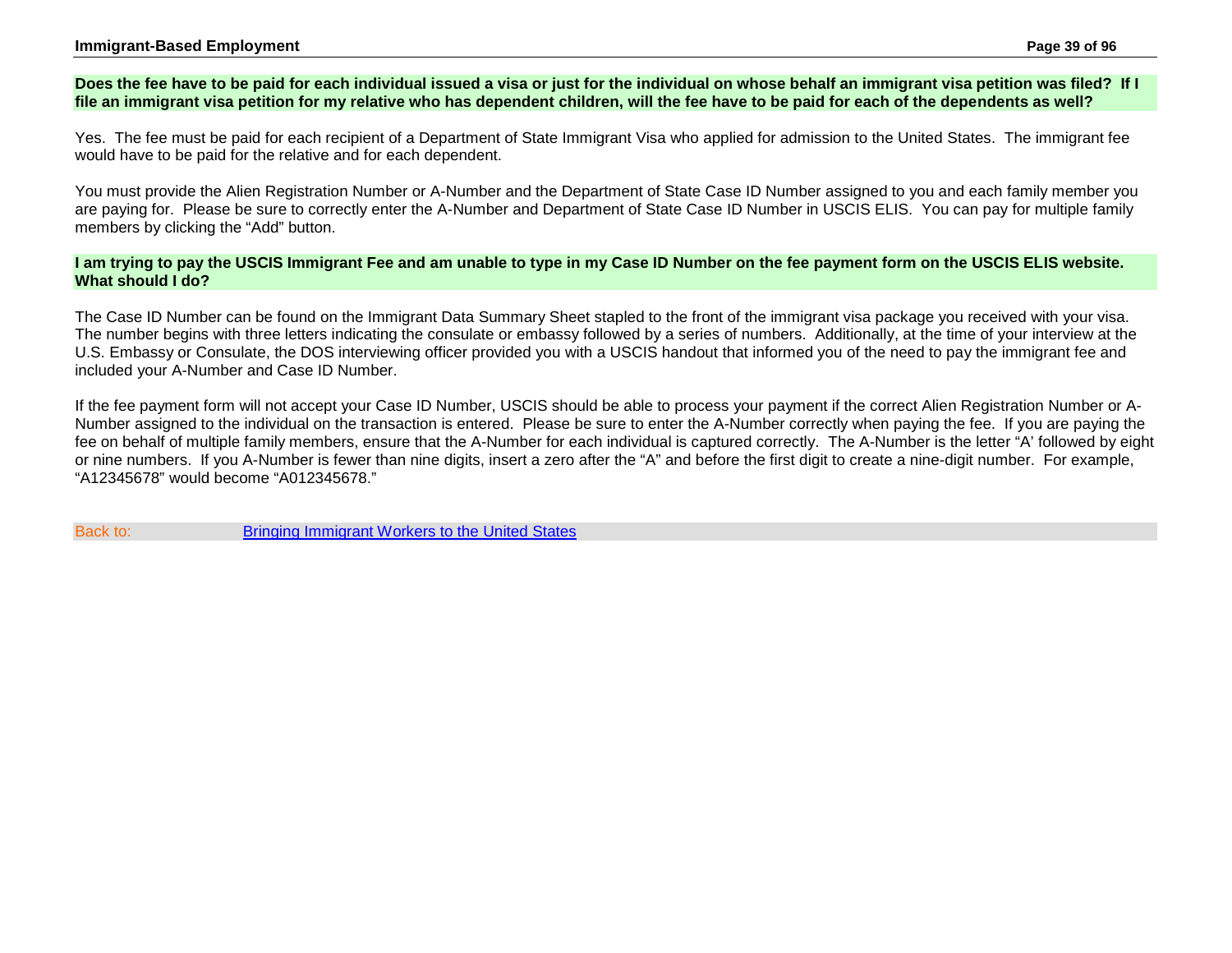### **Will the immigrant receive proof of permanent resident status when entering the U.S.?**

Yes. The immigrant will receive an ADIT stamp upon entry that will serve as proof of permanent resident status for up to one year or until their card is received. While waiting for your permanent resident card, this stamp can also be used for re-entry when returning to the United States from overseas travel and for evidence of work authorization in the United States.

#### **Can the immigrant fee be waived?**

No, there is no waiver available for the immigrant fee.

#### **Is a Spanish version of the USCIS ELIS website available?**

No. The USCIS ELIS website is only available in English.

#### **I don't have a Case ID Number or an Alien Registration Number (A-Number). What should I do?**

Your Case ID Number and Alien Registration Number (A-Number) can be found on the Immigrant Data Summary Sheet stapled to the front of the immigrant visa package you and any accompanying family members received with your visa from the Department of State (DOS), US Embassy or Consulate. If you did not receive an Immigrant Data Summary Sheet with your visa packet, please request this sheet from the U.S. Embassy or Consulate that issued you the visa. Each individual family member will be provided a separate sheet. Additionally, at the time of your interview at the U.S. Embassy or Consulate, the DOS interviewing officer provided you with a USCIS handout that informed you of the need to pay the immigrant fee and included your A-Number and Case ID Number.

Your A-Number can also be found on your passport next to your admission stamp. If you are still unable to locate your A-Number, you may make an appointment to visit your local USCIS office. The Immigration Services Officer at the local office can provide you with your A-Number. The A-Number is the letter "A' followed by eight or nine numbers. If you A-Number is fewer than nine digits, insert a zero after the "A" and before the first digit to create a ninedigit number. For example, "A12345678" would become "A012345678." You can schedule the appointment yourself by using [INFOPASS](http://infopass.uscis.gov/) on our website at [www.uscis.gov.](http://www.uscis.gov/)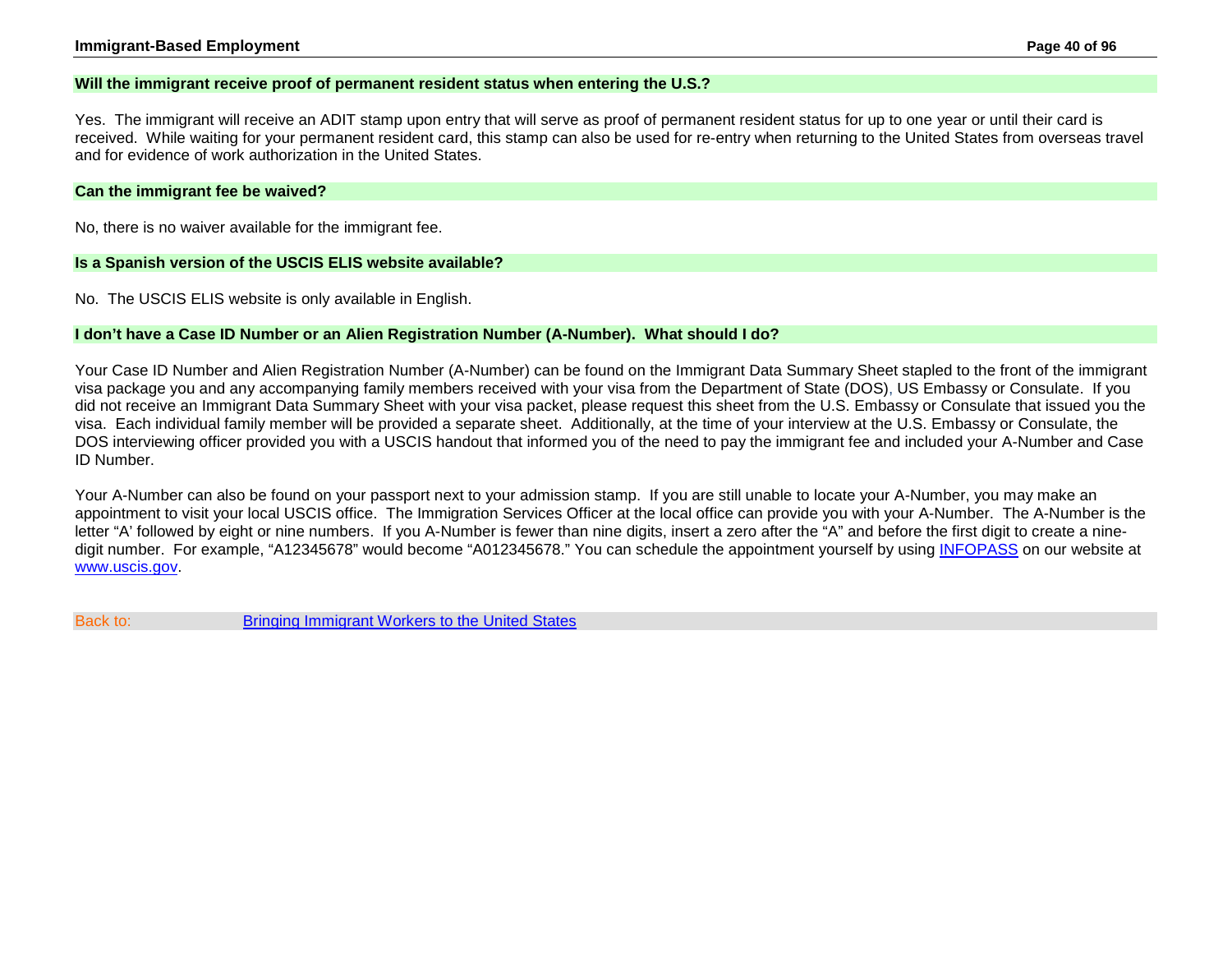## **I received a letter titled "Permanent Resident Card Processing Payment" from the Texas Service Center. Why was this letter sent to me?**

This letter was sent to inform you that the processing of your Permanent Resident Card has been suspended because USCIS does not have a record of payment of the \$165 USCIS Immigrant Fee. For more information about the USCIS Immigrant Fee and how to pay the fee, please visit our website at [www.uscis.gov/immigrantfee](http://www.uscis.gov/immigrantfee) and [www.uscis.gov/elis.](http://www.uscis.gov/uscis-elis)

If you have already paid the immigrant fee on the Pay.gov website, please follow the instructions in the letter and mail a copy of the letter and a copy of your payment receipt from Pay.gov to the Texas Service Center address noted in the letter.

**My mailing address is different from the address I provided the Department of State or U.S .Customs and Border Protection. How do I update the address to which my Permanent Resident Card is mailed?**

USCIS will only mail your permanent resident card to the U.S. mailing address you provide to the Department of State at the time of your immigrant visa interview or to the U.S. Customs and Border Protection (CBP) officer when you are admitted to the United States. If you move after you arrive in the U.S. and do not receive your card within 45 days, please update your address with USCIS by visiting [www.uscis.gov/addresschange](http://www.uscis.gov/addresschange) or by calling us back.

### **Do I have to pay for a replacement Permanent Resident Card if I previously paid the USCIS Immigrant Fee but have not yet received my card?**

If you need a replacement card, please see information on Form I-90, Application to Replace Permanent Resident Card.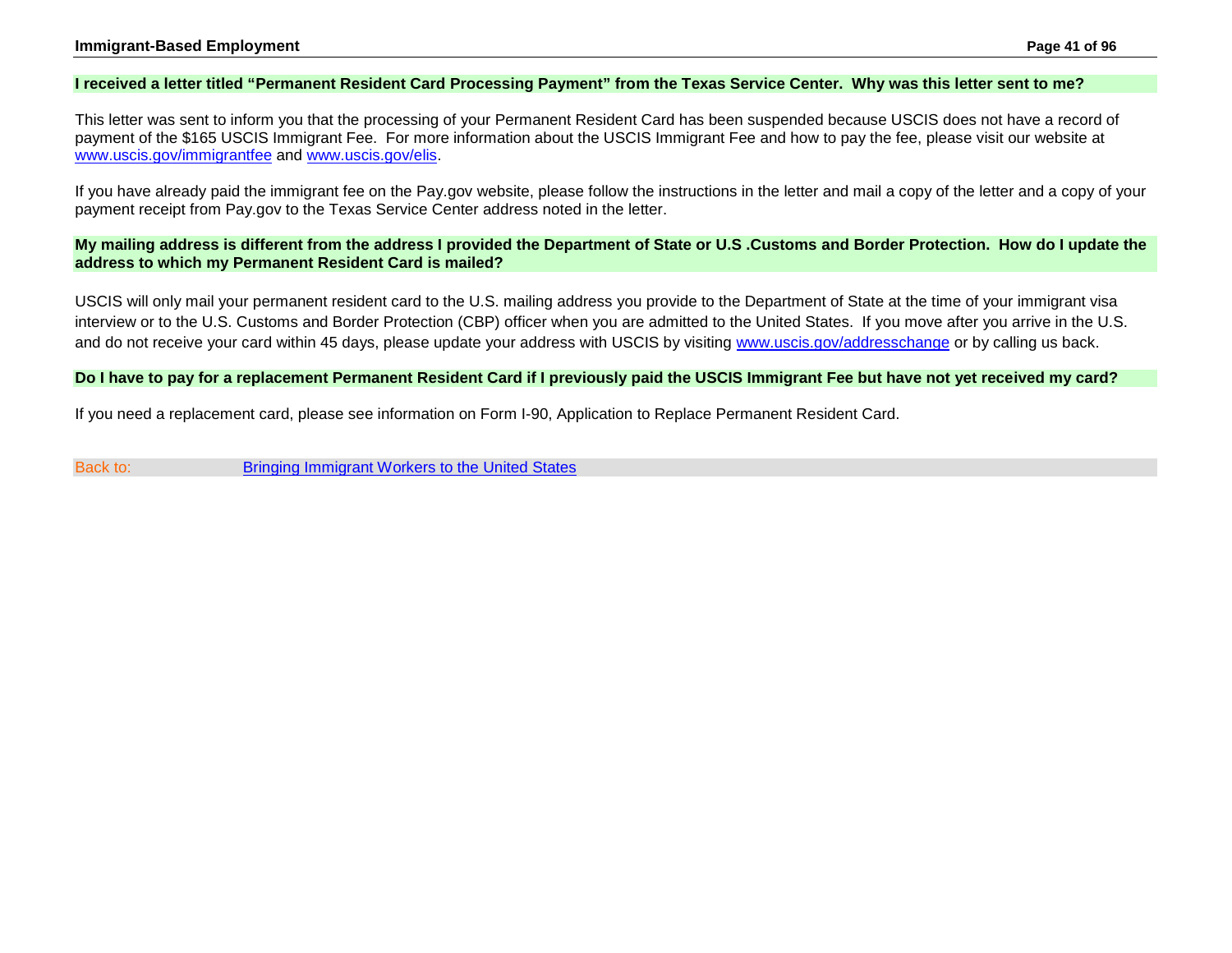# **EB-1 - Extraordinary Ability, Professors, Researchers, or Executives**

# **OVERVIEW**

The purpose of this classification is to allow aliens with extraordinary ability in the sciences, arts, education, business, or athletics that has been demonstrated by sustained national or international acclaim and whose achievements have been recognized in the field through extensive documentation, to immigrate permanently to the United States. It also includes outstanding professors or researchers and multinational executives and managers.

# **EB-1 Priority Workers**

[Aliens with extraordinary ability in the sciences, arts, education, business or athletics](#page-42-0)

[Outstanding professors or researchers](#page-51-0)

[Multinational executives and managers](#page-60-0)

[FAQs about the USCIS Immigrant Fee](#page-33-0)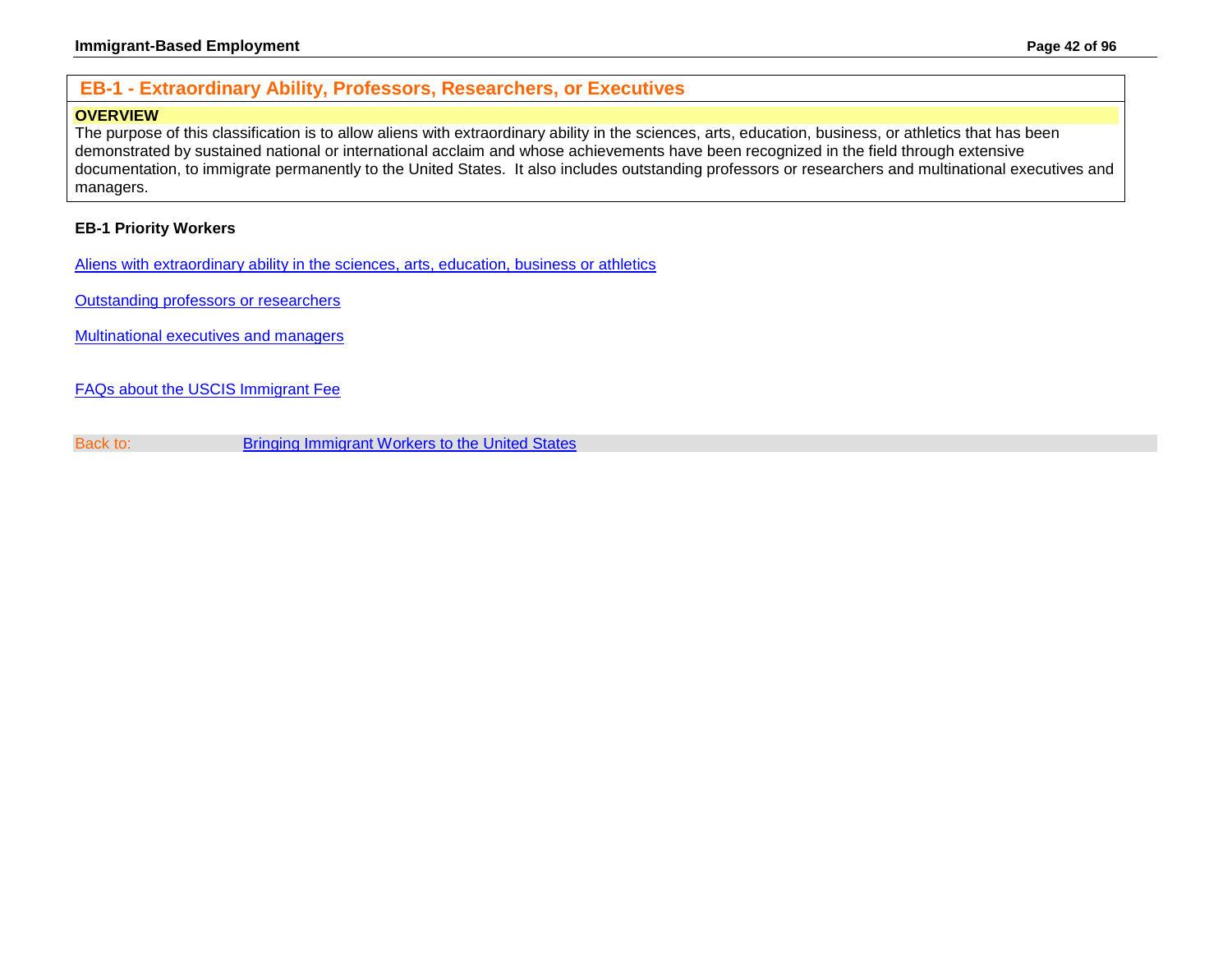# <span id="page-42-0"></span>**EB-1 - Extraordinary Ability, Professors, Researchers, or Executives**

Alien with extraordinary ability in the sciences, arts, education, business or athletics

### **OVERVIEW**

The purpose of this classification is to allow aliens with extraordinary ability in the sciences, arts, education, business, or athletics that has been demonstrated by sustained national or international acclaim and whose achievements have been recognized in the field through extensive documentation, to immigrate permanently to the United States.

A "person of extraordinary ability" is an individual who has risen to the very top of his or her field of endeavor. To apply for a visa for a person of extraordinary ability, the employer should submit a Form I-140, "Immigrant Petition for Alien Worker," to USCIS. The employer, who submits Form I-I40 on behalf of the foreign national, is called the "petitioner." The employee is called the "beneficiary." If the foreign national submits Form I-140 on his own behalf, the foreign national is the petitioner as well as the beneficiary. To request expedited processing of Form I-140, you may submit a Form I-907, *Request for Premium Processing,* and the appropriate fee. For more information about the fees and filing instructions for Form I-907, please visit our website at [www.uscis.gov](http://www.uscis.gov/) .

## **Definitions**

• [What does "extraordinary ability" mean?](#page-44-0)

## **Eligibility and Evidence Requirements**

- [Can an alien file for him/herself under this classification?](#page-44-1)
- Does the business or the self-petitioning alien [filing under this classification have to get a labor certification from the Department of Labor?](#page-44-2)
- [How does the employer or the self-petitioning alien apply for permanent residency based on extraordinary ability?](#page-45-0)
- What initial requirements does [the petitioner/company/business have to meet?](#page-45-1)
- [What evidence can the petitioner provide to demonstrate that the alien is coming to the](#page-46-0) United States to continue work in the area of expertise?
- [What initial requirements or qualifications does the alien have to meet?](#page-46-1)
- [What evidence can the employer or the self-petitioning alien provide to demonstrate compliance with the requirements?](#page-47-0)

### *Continued on next page*

| Back to: | <b>Aliens With Extraordinary Ability</b> | Bringing Immigrant Workers to the United States |
|----------|------------------------------------------|-------------------------------------------------|
|----------|------------------------------------------|-------------------------------------------------|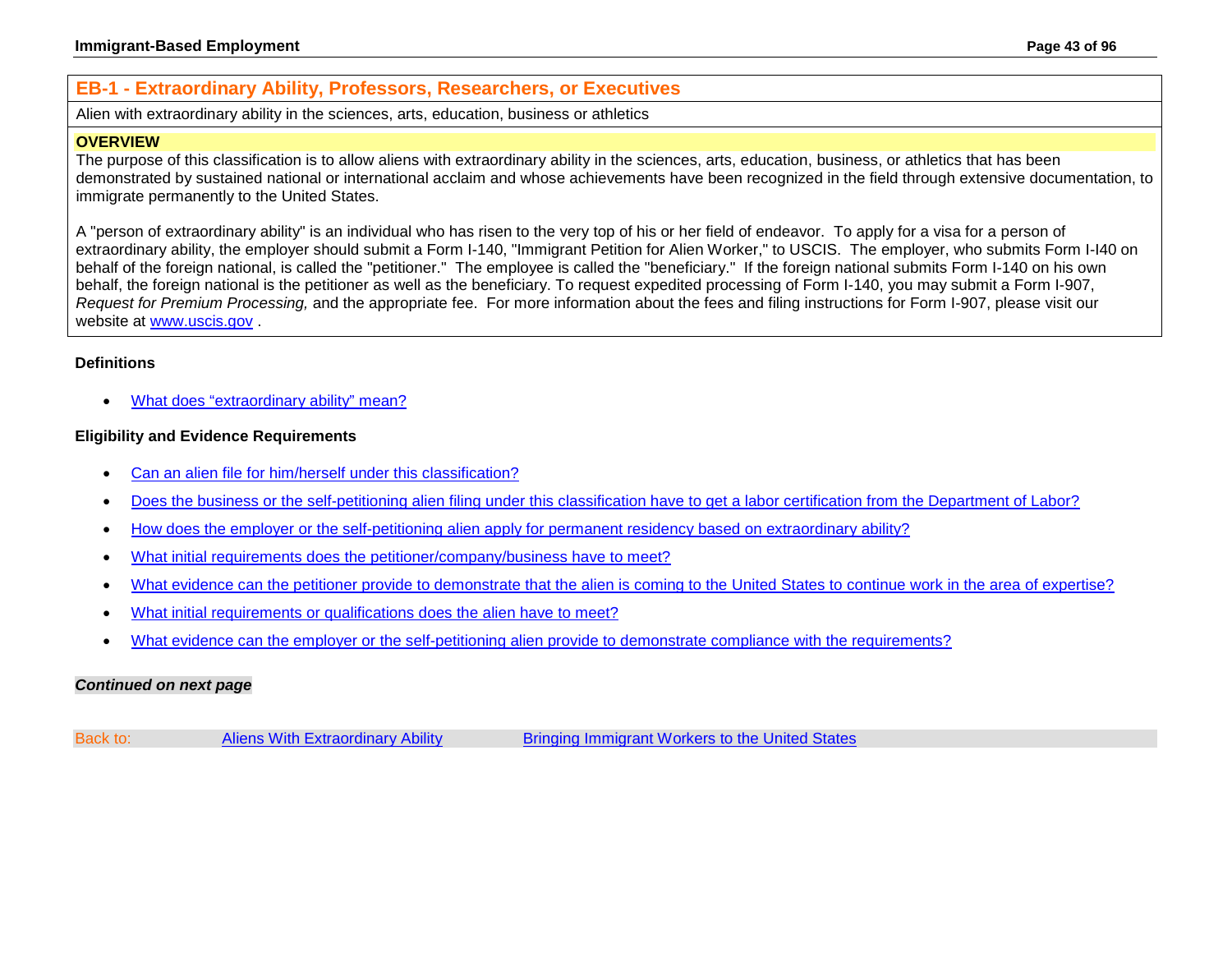## **Filing Process Questions**

- [What is NAICS?](#page-48-0)
- [Where can the employer or the self-petitioning alien obtain the North American Industry Classification System \(NAICS\) code?](#page-48-1)
- [What is SOC?](#page-48-2)
- [Where can the employer or the self-petitioning alien obtain the Standard Occupation Classification \(SOC\) System codes?](#page-48-3)
- Is an alien filing under this classification eligible to file the Application to Register Permanent Residence or Adjust Status (I-485) concurrently with the Petition for Alien Worker (I-140)?
- [How can the employer or the self-petitioning alien check for](#page-49-0) visa availability?
- [Can the spouse and unmarried children under 21 of an alien with extraordinary ability gain permanent residency through the classification? If so,](#page-49-1)  [what and when can they file?](#page-49-1)
- [Where does the employer or the self-petitioning alien file the Petition for Alien Worker \(I-140\)?](http://www.uscis.gov/i-140)
- [What is the filing fee for the I-140?](http://www.uscis.gov/i-140)
- [What is the filing fee for a concurrently filed I-485 and I-140?](http://www.uscis.gov/forms)
- [How long will it take USCIS to process my petition?](#page-50-0)

## **Other FAQs**

- [Does an alien under this visa category, with a pending I-485 based on employment, have to obtain work authorization to continue working in the](#page-50-1)  [U.S.?](#page-50-1)
- [Does an alien under this visa category, with a pending I-485 based on employment, have to obtain advance parole before leaving the U.S. to](#page-50-2) reenter [the U.S. after travel abroad?](#page-50-2)
- Is an alien who obtains permanent residency through this classification obligated to continue working for the employer who filed the petition on their [behalf?](#page-50-3)

[Guided information in helping an employee immigrate](#page-2-0)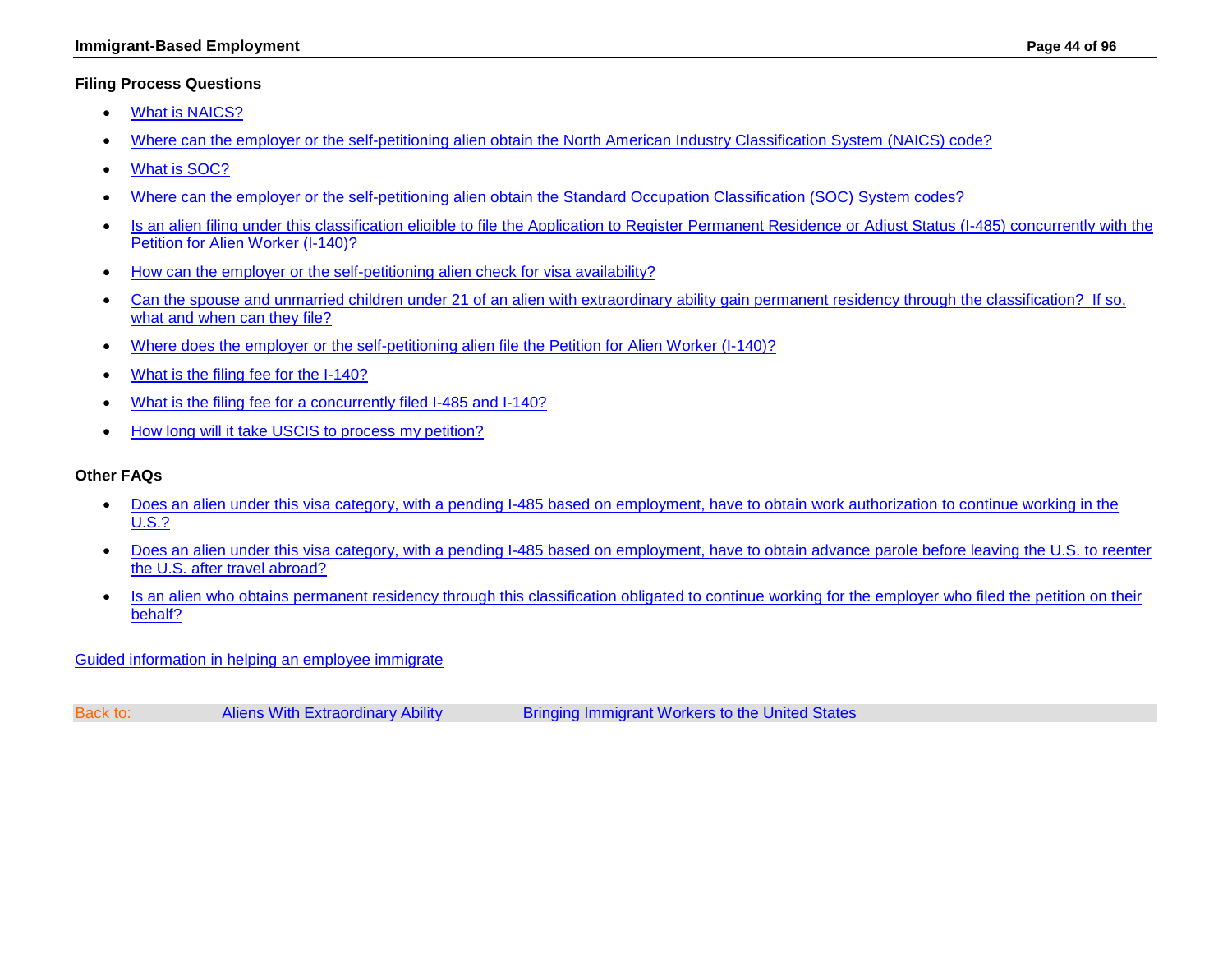#### **Immigrant-Based Employment Page 45 of 96**

#### <span id="page-44-0"></span>**What does "extraordinary ability" mean?**

Extraordinary ability means a level of expertise indicating that the individual is one of a small percentage who has risen to the very top of their particular field.

For example, if you receive a major internationally recognized award, such as a Nobel Prize, you will qualify for the EB-1 visa category. Other awards may also qualify if you can document that the award is in the same class as a Nobel Prize.

### <span id="page-44-1"></span>**Can an alien file for him/herself under this classification?**

Yes. An EB-1 worker of extraordinary ability may petition for himself or herself.

#### <span id="page-44-2"></span>**Does the business or the self-petitioning alien filing under this classification have to get a labor certification from the Department of Labor?**

No. Labor certification is not required for petitions based on EB-1 occupations.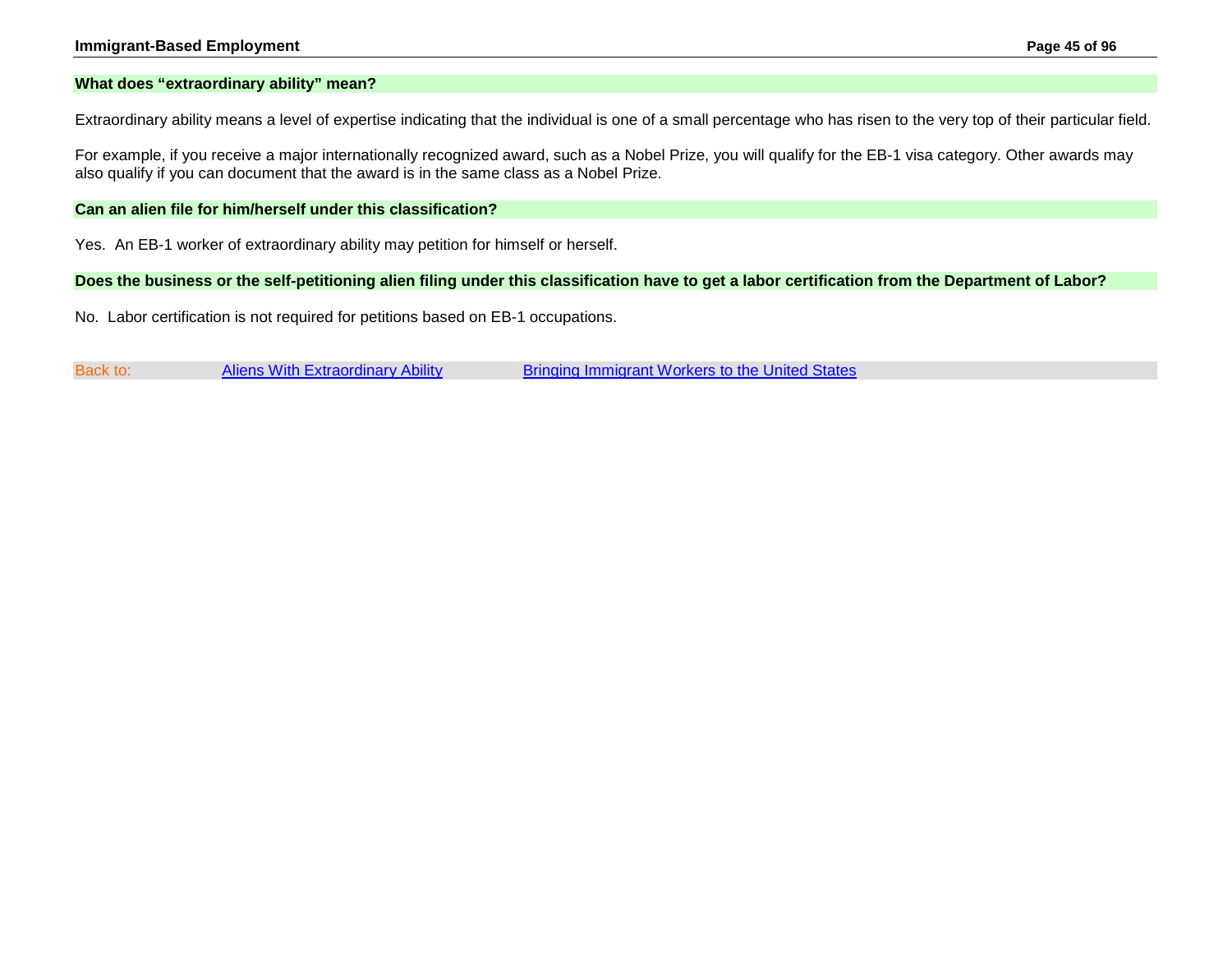## <span id="page-45-0"></span>**How does the employer or the self-petitioning alien apply for permanent residency based on extraordinary ability?**

The employer or the self-petitioning alien seeking permanent residency based on extraordinary ability follows the process in the following table.

| <b>Stage</b>   | <b>Action</b>                                                                                                                                                                                                                                                                                           |  |
|----------------|---------------------------------------------------------------------------------------------------------------------------------------------------------------------------------------------------------------------------------------------------------------------------------------------------------|--|
|                | The employer or the self-petitioning alien files a Petition for Alien Worker, Form I-140, with USCIS.                                                                                                                                                                                                   |  |
|                | Note: Premium Processing may now be available for Form I-140. For further information, please go back to the Main Page and see<br>the Guide titled Getting Ready to File. It is possible for the self-petitioning alien to file the I-485 concurrently with the I-140 if a visa<br>number is available. |  |
| $\overline{2}$ | If the beneficiary is in the United States in a legal status, beneficiary files for adjustment of status upon approval of I-140, or, if a<br>visa number is available, at the same time the I-140 is filed. USCIS will approve or deny the application.                                                 |  |
|                | If the beneficiary is outside the United States when an immigrant visa number becomes available, he or she will be notified and<br>must complete the process at his or her nearest U.S. consulate office.                                                                                               |  |
| 3              | If the I-485 is approved, the beneficiary is granted permanent resident status and will be sent a permanent resident card in the mail.                                                                                                                                                                  |  |
|                | If the beneficiary went through the immigrant visa process overseas, beneficiary enters the United States and receives an endorsed<br>immigrant visa attached to his/her passport at the port of entry to serve as evidence of status until they receive their permanent<br>resident card in the mail.  |  |

## <span id="page-45-1"></span>**What initial requirements does the petitioner/company/business have to meet?**

Although there is no requirement for an offer of employment to aliens with extraordinary ability, there should be clear evidence that the alien is coming to the United States to continue working in the area of expertise.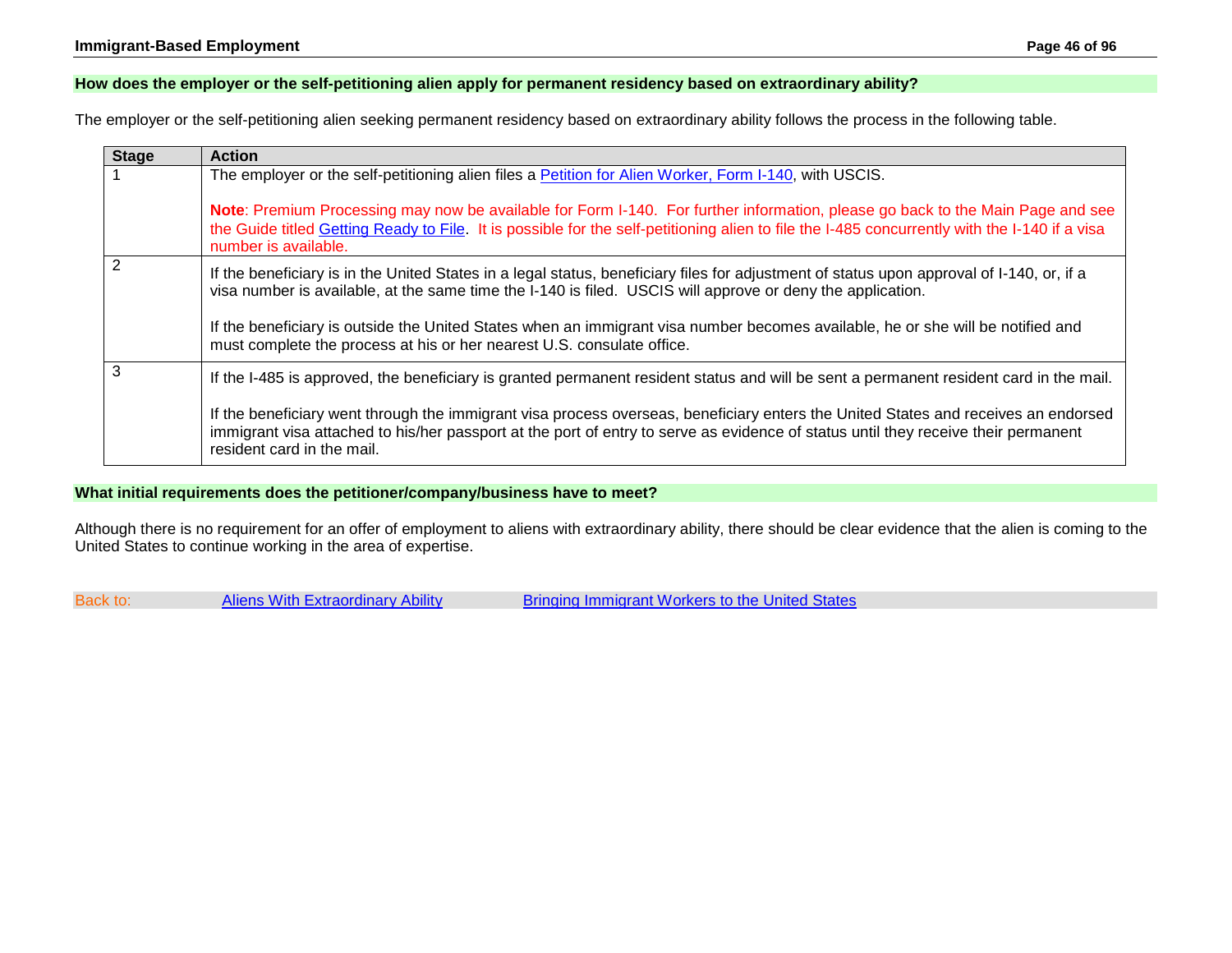## <span id="page-46-0"></span>**What evidence can the petitioner provide to demonstrate that the alien is coming to the United States to continue working in the area of expertise?**

Examples of evidence that a petitioner can provide to demonstrate that the self-petitioning alien is coming to the United States to continue working in the area of expertise include:

- Letter(s) from prospective employer(s),
- Evidence of prearranged commitments such as contracts,
- Alternatively, a statement from the beneficiary detailing plans on how he or she intends to continue his or her work in the United States.

### <span id="page-46-1"></span>**What initial requirements or qualifications does the alien have to meet?**

The employer or the self-petitioning alien must provide evidence that the alien has sustained national or international acclaim and that the achievements have been recognized in the field experience.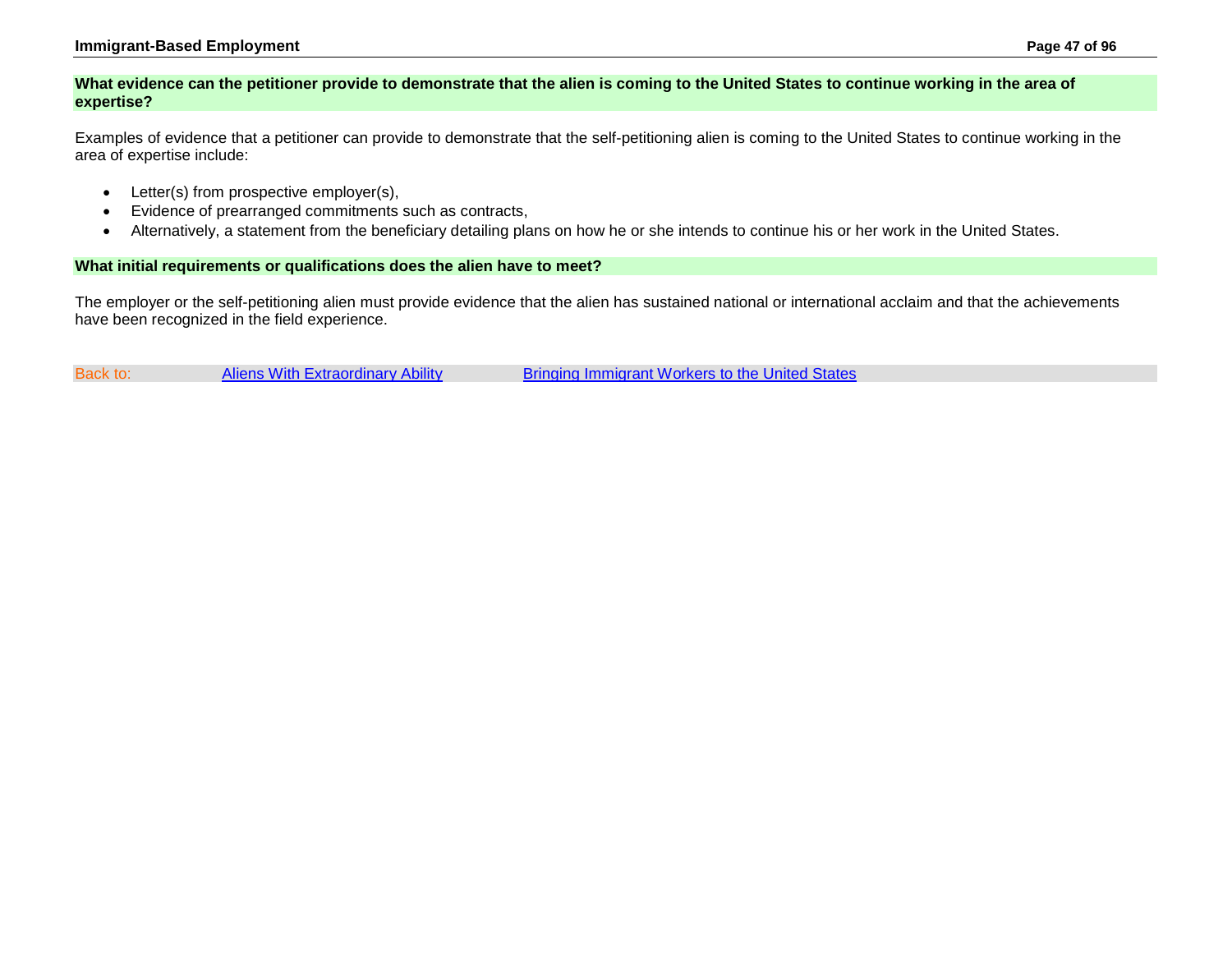### <span id="page-47-0"></span>**What evidence can the employer or the self-petitioning alien provide to demonstrate compliance with these requirements?**

The employer or the self-petitioning alien must provide the following evidence:

- A one-time achievement (i.e., a major internationally recognized award); or
- At least three of the following;
	- a) Receipt of lesser nationally or internationally recognized prizes or awards for excellence in the field of endeavor;
	- b) Membership in associations in the field which demand outstanding achievement of their members;
	- c) Published material about the alien in professional or major trade publications or other major media;
	- d) Evidence that the alien has judged, either individually or on a panel, the work of others;
	- e) Evidence of the alien's original scientific, scholarly, artistic, athletic, or business-related contributions of major significance to the field;
	- f) Evidence of the alien's authorship of scholarly articles in professional or major trade publications or other major media;
	- g) Evidence that the alien's work has been displayed at artistic exhibitions or showcases;
	- h) Performance of a leading or critical role in distinguished organizations;
	- i) Evidence that the alien commands a high salary or other significantly high remuneration in relation to others in the field;
	- j) Evidence of commercial successes in the performing arts.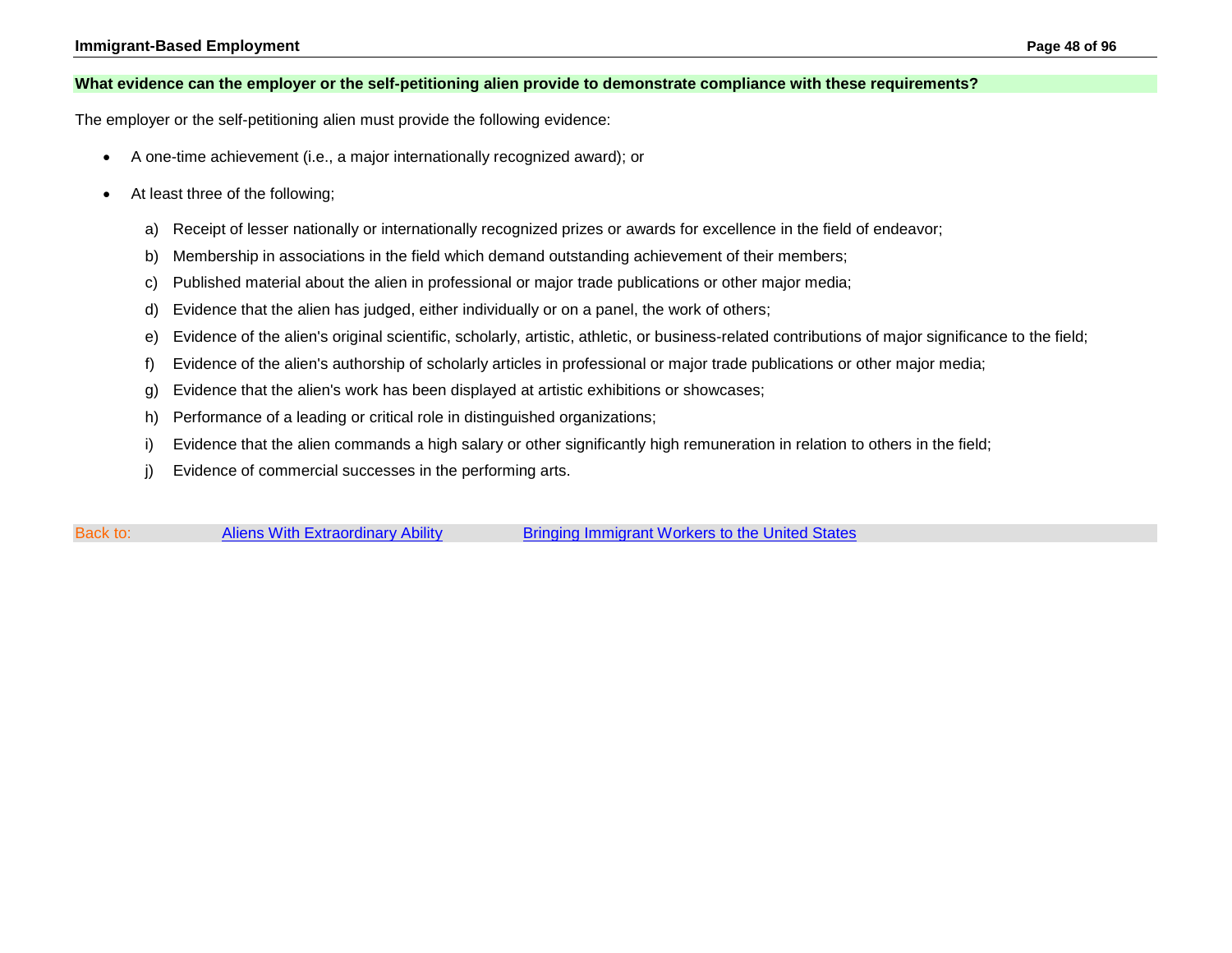#### **Immigrant-Based Employment Page 49 of 96**

#### <span id="page-48-0"></span>**What is NAICS?**

NAICS is the North American Industry Classification System that is used to classify business establishments and is used by USCIS for internal adjudicative purposes. The NAICS code must be listed on the Form I-140.

<span id="page-48-1"></span>**Where can the employer or the self-petitioning alien obtain the North American Industry Classification System (NAICS) code?**

The North American Industry Classification System (NAICS) code can be obtained from the Department of Commerce, U.S. Census Bureau website at [www.census.gov/epcd/www/naics.html.](http://www.census.gov/epcd/www/naics.html)

## <span id="page-48-2"></span>**What is SOC?**

SOC is the Standard Occupational Classification (SOC) System that is used to classify occupations and is used by USCIS for internal adjudicative purposes. The SOC code must be listed on the Form I-140.

<span id="page-48-3"></span>**Where can the employer or the self-petitioning alien obtain the Standard Occupational Classification (SOC) System codes?**

The Standard Occupational Classification (SOC) System codes can be obtained from the Department of Labor, U.S. Bureau of Labor Statistics [www.bls.gov/soc/home.htm.](http://www.bls.gov/soc/home.htm)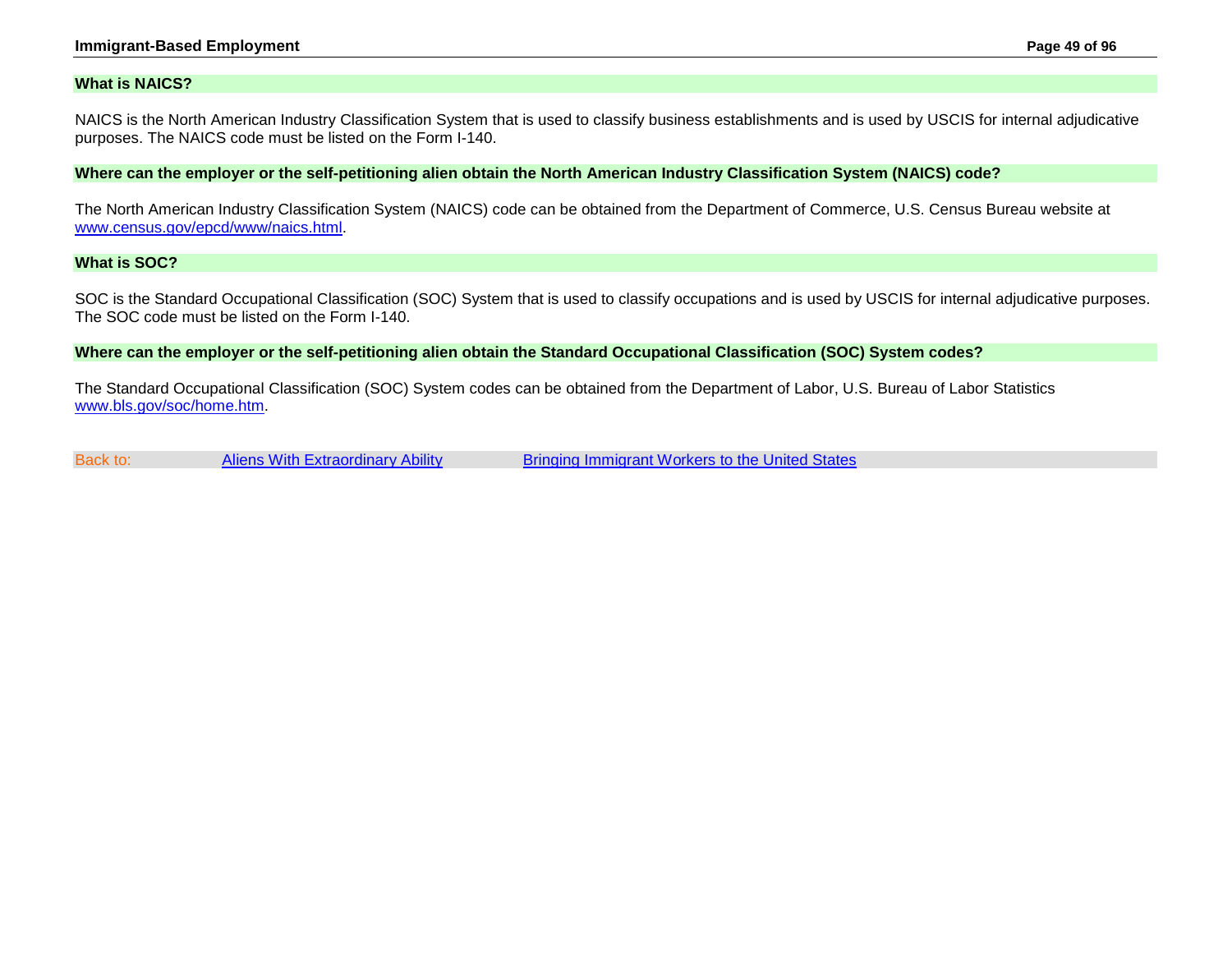## **Is an alien filing under this classification eligible to file the** *Application to Register Permanent Residence or Adjust Status* **(I-485) concurrently with the** *Immigrant Petition for Alien Worker* **(I-140)?**

The *Application to Register Permanent Residence or Adjust Status* **(I-485)** may be filed concurrently with the *Immigrant Petition for Alien Worker* **(I-140)** when a visa is immediately available. Also, if an employment-based petition is pending and no Form I-485 has been filed, the self-petitioning alien may still obtain the benefits of concurrent filing by filing an I-485 with evidence of a previously filed and pending I-140 at any time as long as a visa would be available to him or her.

## <span id="page-49-0"></span>**How can the employer or the self-petitioning alien check for visa availability?**

The employer or the self-petitioning alien can check for visa availability by accessing the [Department of State's Visa Bulletin](http://travel.state.gov/content/visas/english/law-and-policy/bulletin.html) on their website. Beginning with the October 2015 visa bulletin, the Department of State will publish two charts:

- An "Application Final Action Dates" chart, which shows what priority dates are currently for the purpose of issuing immigrant visas and when individuals may file their adjustment of status application, and
- A "Dates for Filing Visa Applications" chart, indicating when immigrant visa applicants should be notified to assemble and submit required documentation to the National Visa Center.

If USCIS determines that there are more immigrant visas available for the fiscal year than there are known applicants for such visas, the "Dates for Filing Visa Applications" chart" may be used to determine when to file an adjustment of status application with USCIS.

<span id="page-49-1"></span>**Can the spouse and unmarried children under 21 of an alien with extraordinary ability gain permanent residency through this classification? If so, what and when can they file?**

Yes. The spouse and unmarried children under 21 of an alien with extraordinary ability can gain permanent residency based on the principal alien.

Dependents may file Form I-485, *Application for Travel Document* (I-131) and *Application for Employment Authorization* (I-765) concurrently or subsequent to principal alien's I-140 and I-485. To access these Forms, please visit our [Forms and Fees website.](http://www.uscis.gov/forms)

If dependents file after the principal alien files his or her I-485, dependents must wait until the principal applicant receives a Form I-797, *Notice of Action* from USCIS. Thereafter, dependents must include a copy of the principal applicant's Form I-797 with their filings. The principal's *Notice of Action* will facilitate matching dependent's subsequent filings with the principal's file.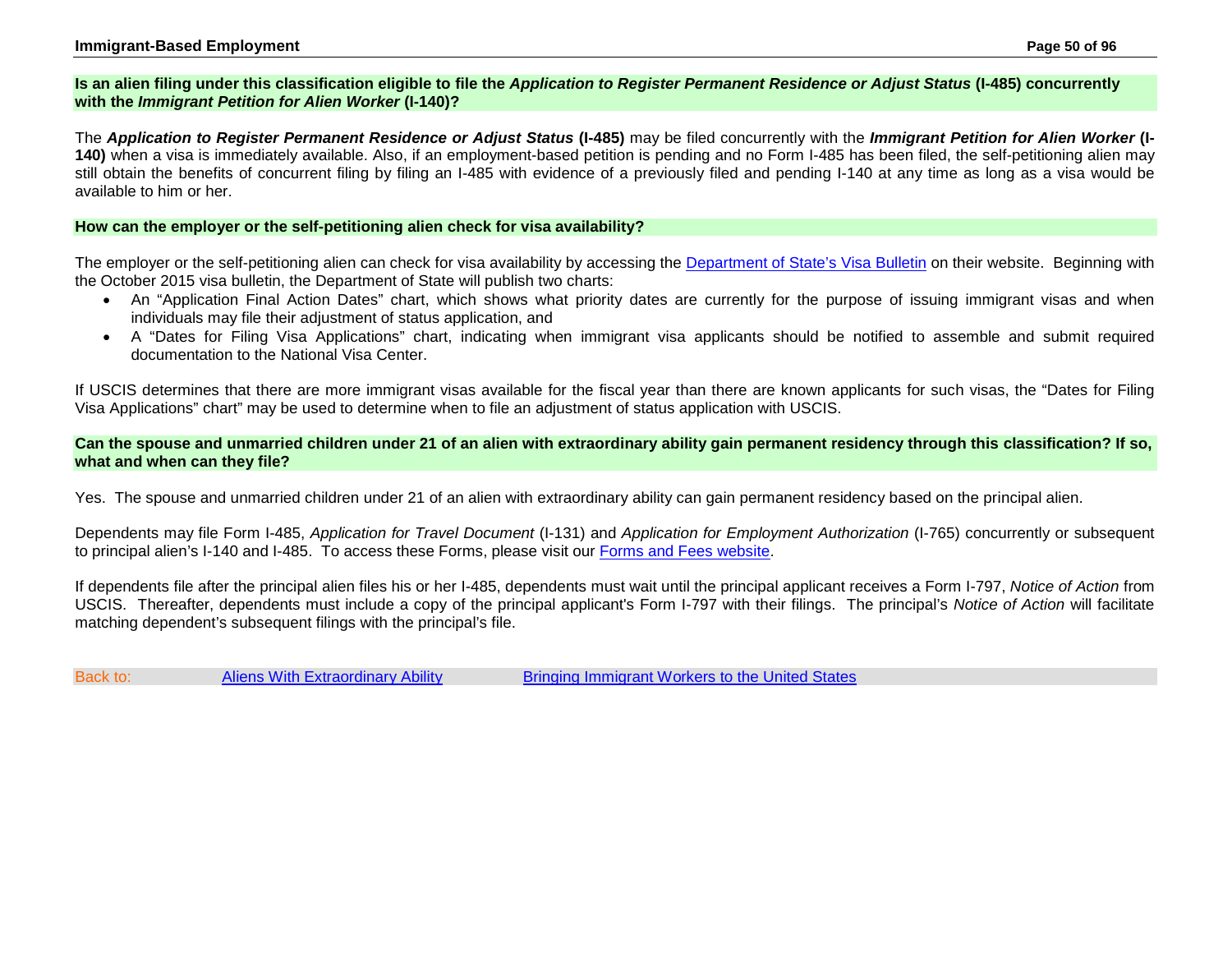## <span id="page-50-0"></span>**How long will it take USCIS to process my petition?**

Processing time depends on a number of factors and any estimate that USCIS provides to its customers is only an estimate, not a guarantee. You can also check updated processing time estimates for an application or petition by visiting [www.uscis.gov](http://www.uscis.gov/) and selecting "See Office Case Processing Times" under the Tools tab. These estimates are updated monthly, typically after the  $15<sup>th</sup>$  of the month.

Premium Processing may now be available for Form I-140. **Note:** For further information, please go back to the Main Page and see the Guide titled [Getting](http://www.uscis.gov/about-us/electronic-reading-room/customer-service-resource-guide/customer-service-reference-guide)  [Ready to File.](http://www.uscis.gov/about-us/electronic-reading-room/customer-service-resource-guide/customer-service-reference-guide)

<span id="page-50-1"></span>**Does an alien under this visa category, with a pending I-485 based on employment, have to obtain work authorization to continue working in the U.S.?**

An alien under this category will have to obtain work authorization to work in the U.S. unless in possession of one of the following:

- Valid H-1B status; or
- Valid L-1 status.

<span id="page-50-2"></span>**Does an alien under this visa category, with a pending I-485 based on employment, have to obtain advance parole before leaving the U.S. to reenter the U.S. after travel abroad?**

An alien under this category will have to obtain an advance parole before leaving the U.S. to reenter the U.S. after travel abroad unless in possession of one of the following:

- A valid H-1B visa; or
- A valid L-1 visa.

<span id="page-50-3"></span>**Is an alien who obtains permanent residency through this classification obligated to continue working for the employer who filed the petition on their behalf?**

Due to the American Competitiveness in the Twenty-First Century Act (AC21), an individual whose petition for adjustment of status has been filed and has remained unadjudicated for 180 days or more may change employers if the new job is in the same or similar occupational classification as the job for which the petition was filed.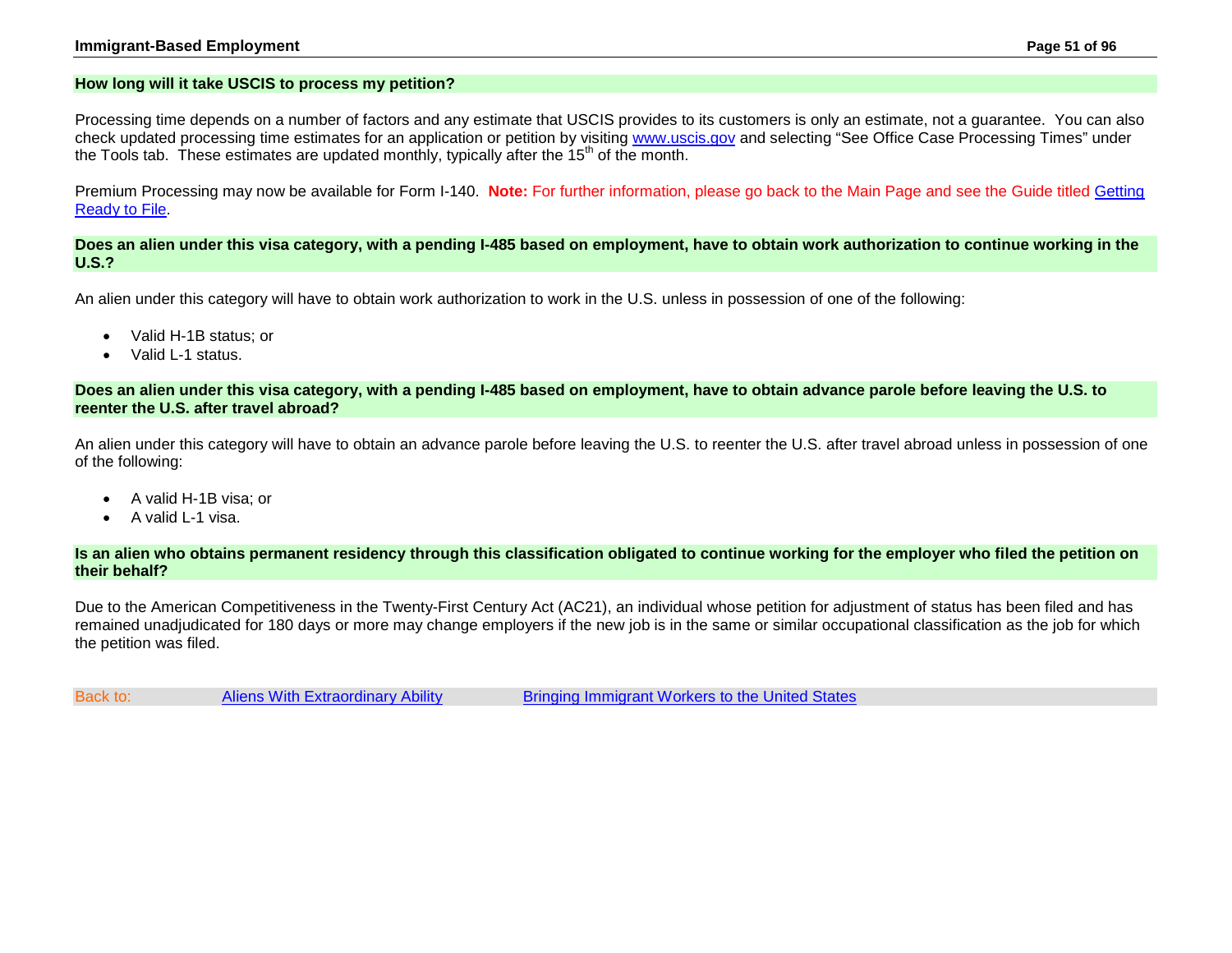# **EB-1 - Extraordinary Ability, Professors, Researchers, or Executives**

<span id="page-51-0"></span>EB-1 Priority Workers - Outstanding Professors and Researchers

## **OVERVIEW**

The purpose of this classification is to allow aliens who are outstanding professors and researchers with at least three years experience in teaching or research, and recognized internationally for their outstanding academic achievements in a particular academic field, to immigrate permanently to the United States.

To be considered outstanding, a professor or researcher must be internationally recognized in his or her academic area and meet certain other requirements. To apply for a visa for an outstanding professor or researcher, the employer must submit a Form I-140, *Immigrant Petition for Alien Worker*, to USCIS. The employer who submits Form I-I40 on behalf of the foreign national is called the "petitioner." The employee is called the "beneficiary."

## **Definitions**

• [What does "academic field" mean?](#page-53-0)

## **Eligibility and Evidence Requirements**

- [Can an alien file for him/herself under this classification?](#page-53-1)
- [Does the educational institution or business filing under this classification have to get a](#page-53-2) labor certification from the Department of Labor?
- [What kind of employer can provide the offer of employment under this classification?](#page-53-3)
- [What kind of position must be offered under this classification?](#page-53-4)
- [How does the employer apply for permanent residency for an alien who is an outstanding professor or researcher?](#page-54-0)
- What initial requirements do [the petitioner/educational institution/business have to meet?](#page-55-0)
- [What evidence can the petitioner provide to demonstrate the ability to pay the proffered wage?](#page-55-1)
- [What initial requirements or qualifications does the alien beneficiary have to meet?](#page-55-2)
- [What evidence can the employer provide to demonstrate that the alien beneficiary meets these requirements?](#page-56-0)

### *Continued on next page*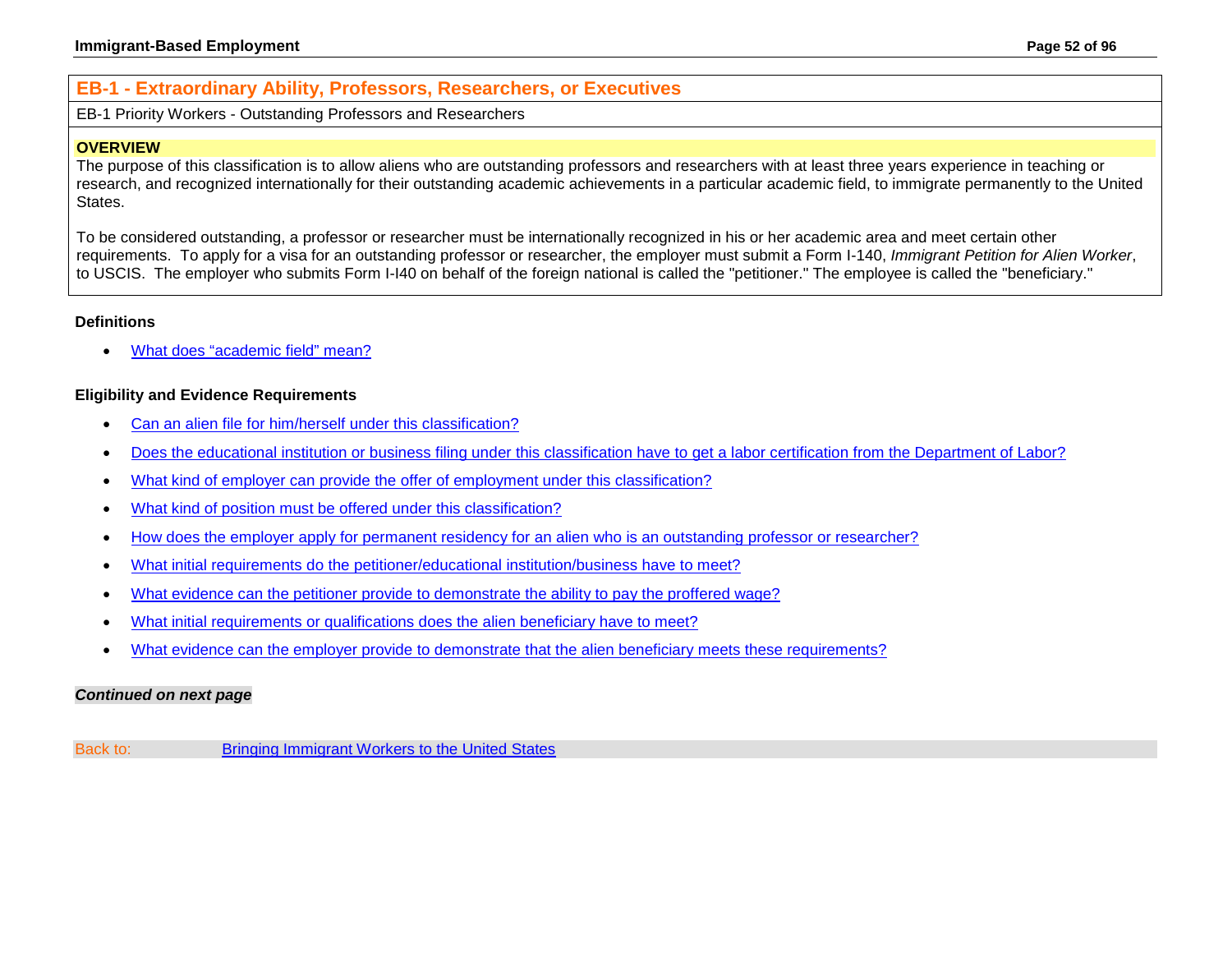## **Filing Process Questions**

- [What is NAICS?](#page-56-1)
- [Where can the employer obtain the North American Industry](#page-56-2) Classification System (NAICS) code?
- [What is SOC?](#page-57-0)
- [Where can the employer obtain the Standard Occupation Classification \(SOC\) System codes?](#page-57-1)
- [Is the alien beneficiary filing under the classification eligible to file the Application to Register Permanent Residence or](#page-57-2) Adjust Status (I-485) [concurrently with the Petition for Alien Worker \(I-140\)?](#page-57-2)
- [How can the employer check for visa availability?](#page-57-3)
- Can the spouse and unmarried children under 21 of an outstanding professor or researcher gain permanent residency through this classification? If [so, what and when can they file?](#page-58-0)
- [Where does the employer file the Petition for Alien Worker \(I-140\)?](http://www.uscis.gov/i-140)
- [What is the filing fee for the I-140?](http://www.uscis.gov/i-140)
- [What is the filing fee for a concurrently filed I-485 and I-140?](http://www.uscis.gov/forms)
- [How long will it take USCIS to process my petition?](#page-50-0)

## **Other FAQs**

- [Does an alien under the classification with a pending I-485 based on employment have to obtain work authorization to continue working in the U.S.?](#page-58-1)
- [Does an alien under this classification with a pending I-485 based on employment have to obtain advance parole before leaving the U.S. to reenter](#page-58-2)  [the U.S. after travel abroad?](#page-58-2)
- Is an alien who obtains permanent residency through this classification obligated to continue working for the employer who filed the petition on their [behalf?](#page-59-0)
- [What is VIBE?](#page-59-1)

[Self-guided information in helping an employee in this category immigrate](#page-2-0)

Back to: [Outstanding Professors and Researchers](#page-51-0) **[Bringing Immigrant Workers to the United States](#page-0-0)**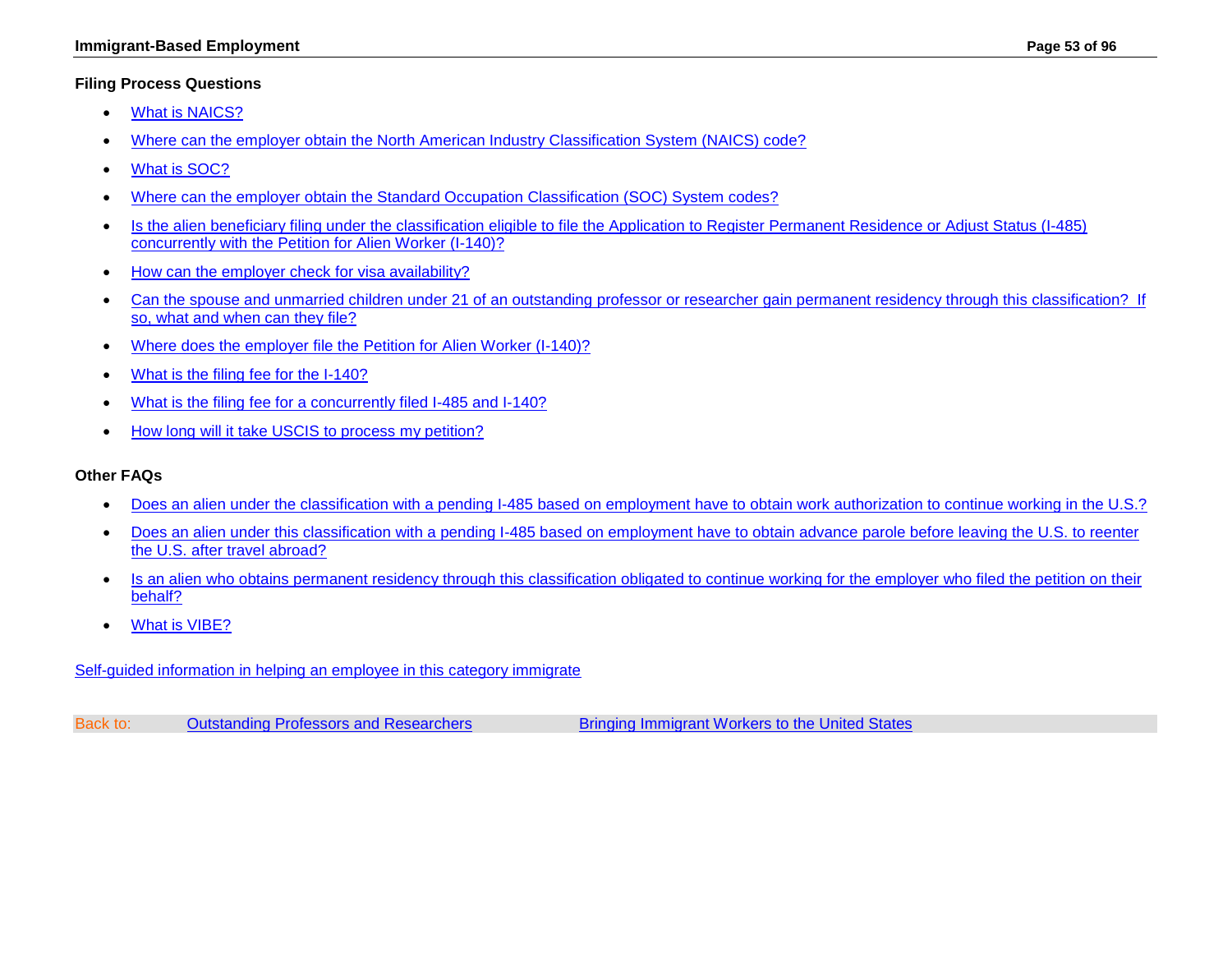### <span id="page-53-0"></span>**What does "academic field" mean?**

Academic field means a body of specialized knowledge offered for study at an accredited United States university or institution of higher education.

#### <span id="page-53-1"></span>**Can an alien file for him/herself under this classification?**

No. A United States employer must petition for the alien under this classification.

### <span id="page-53-2"></span>**Does the educational institution or business filing under this classification have to get a labor certification from the Department of Labor?**

No. Labor certification is not required for this classification. However, there must be an offer of employment from a prospective United States employer.

### <span id="page-53-4"></span>**What kind of position must be offered under this classification?**

The position must be a permanent position meaning either tenured, tenure-tracked, or for a term of indefinite or unlimited duration, and in which the employee will ordinarily have an expectation of continued employment unless there is good cause for termination.

### <span id="page-53-3"></span>**What kind of employer can provide the offer of employment under this classification?**

The offer of employment must be in the form of a letter and come from:

- A United States university or institution of higher learning offering the alien a tenured or tenure-track teaching position or permanent research position in the alien's academic field; or
- A department, division, or institute of a private employer offering the alien a permanent research position in the alien's academic field.

Back to: [Outstanding Professors and Researchers](#page-51-0) [Bringing Immigrant Workers to the United States](#page-0-0)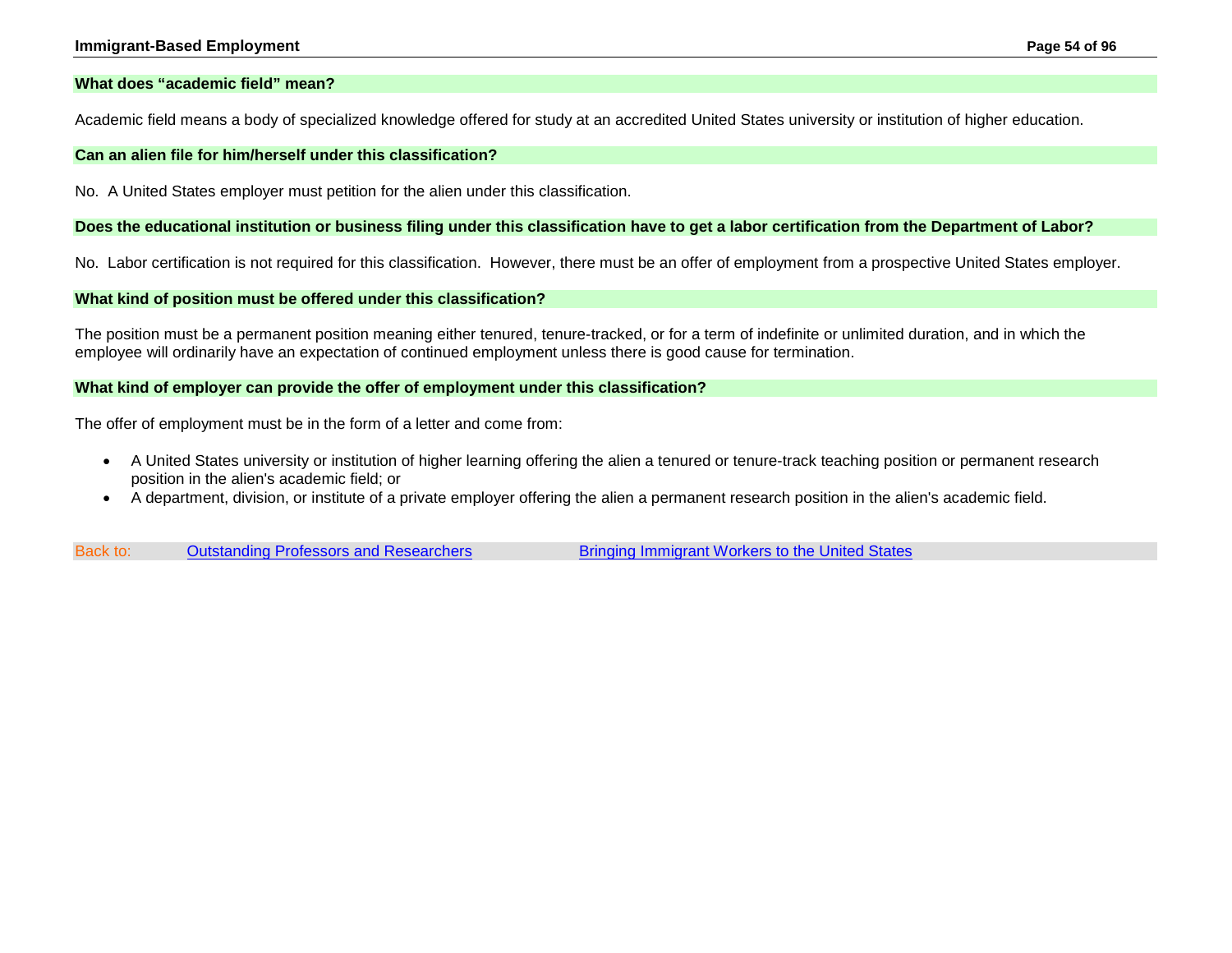## <span id="page-54-0"></span>**How does the employer apply for permanent residency for an alien who is an outstanding professor or researcher?**

The employer seeking permanent residency for an alien who is an outstanding professor or researcher follows the process in the following table:

| <b>Stage</b>   | <b>Action</b>                                                                                                                                                                                                                                                                                          |
|----------------|--------------------------------------------------------------------------------------------------------------------------------------------------------------------------------------------------------------------------------------------------------------------------------------------------------|
|                | The employer files a <b>Petition for Alien Worker, Form I-140</b> , and the offer of employment with USCIS.                                                                                                                                                                                            |
|                | Note: Premium Processing may now be available for Form I-140. For further information, please go back to the Main<br>Page and see the Guide titled Getting Ready to File.                                                                                                                              |
|                | Also, it is possible for the alien beneficiary to file the I-485 concurrently with the I-140 if a visa number is available.                                                                                                                                                                            |
| $\overline{2}$ | Upon approval of I-140, the alien beneficiary files for adjustment of status if a visa number is available and the individual<br>is in the U.S.                                                                                                                                                        |
|                | If the beneficiary is outside the United States when an immigrant visa number becomes available, he or she will be<br>notified and must complete the process at his or her nearest U.S. consulate office.                                                                                              |
| 3              | If the I-485 is approved, the beneficiary is granted permanent resident status and will be sent a permanent resident card<br>in the mail.                                                                                                                                                              |
|                | If the beneficiary went through the immigrant visa process overseas, beneficiary enters the United States and receives an<br>endorsed immigrant visa attached to his/her passport at the port of entry to serve as evidence of status until they receive<br>their permanent resident card in the mail. |

Back to: [Outstanding Professors and Researchers](#page-51-0) [Bringing Immigrant Workers to the United States](#page-0-0)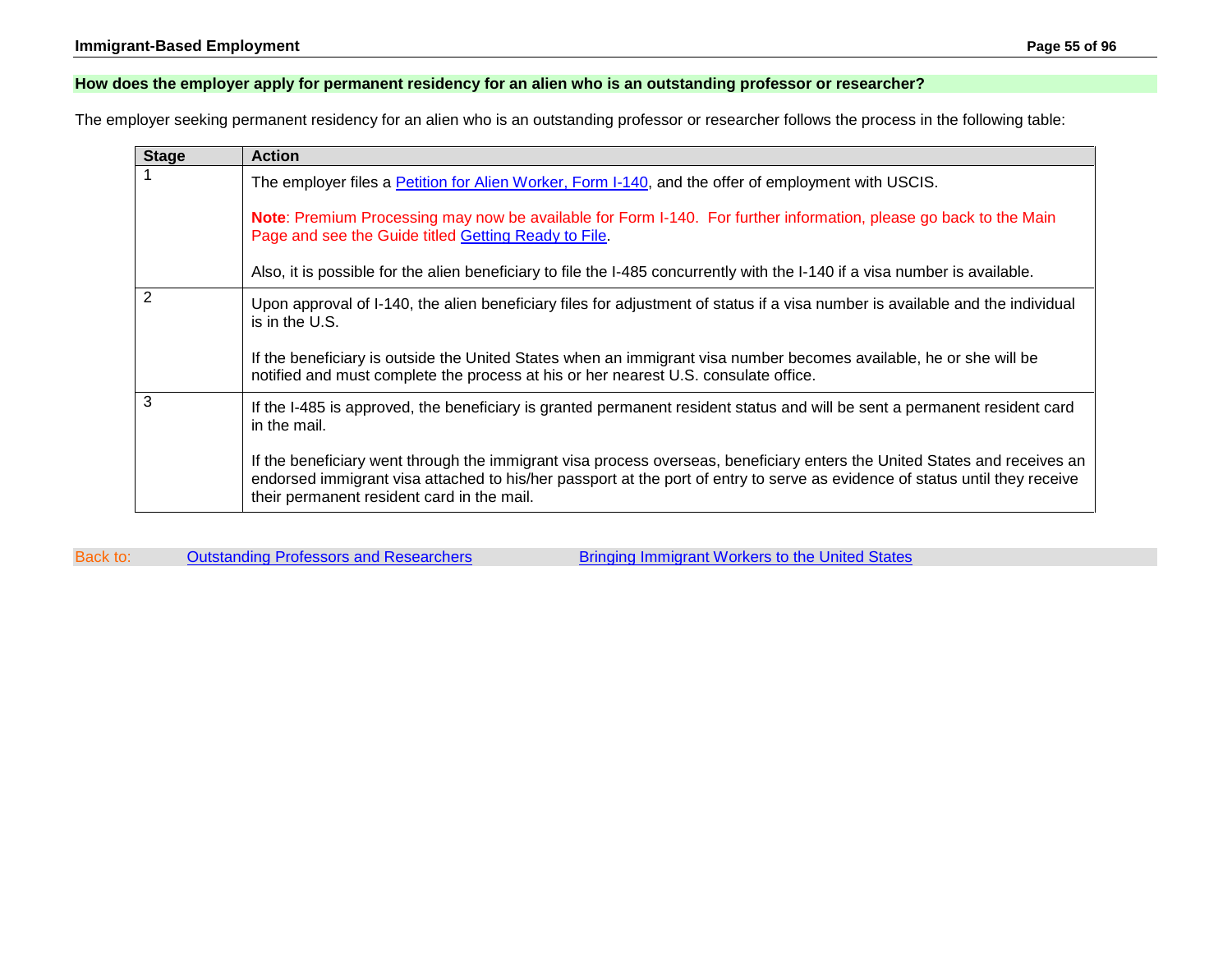### <span id="page-55-0"></span>**What initial requirements do the petitioner/educational institution/business have to meet?**

The prospective employer must demonstrate the ability to pay the proffered wage.

### <span id="page-55-1"></span>**What evidence can the petitioner provide to demonstrate the ability to pay the proffered wage?**

Evidence of this ability shall be either in the form of copies of annual reports, federal tax returns, or audited financial statements.

#### <span id="page-55-2"></span>**What initial requirements or qualifications does the alien beneficiary have to meet?**

An outstanding professor or researcher must meet the following requirements in order to be classified as such:

- At least three years experience in teaching or research in a particular academic area, and
- Seeks to enter the U.S. for a tenured or tenure track teaching position or comparable research position at a university or other institution of higher education or a private employer; and
- Evidence that the professor or researcher is recognized internationally as outstanding in their particular academic field.

Back to: [Outstanding Professors and Researchers](#page-51-0) **[Bringing Immigrant Workers to the United States](#page-0-0)**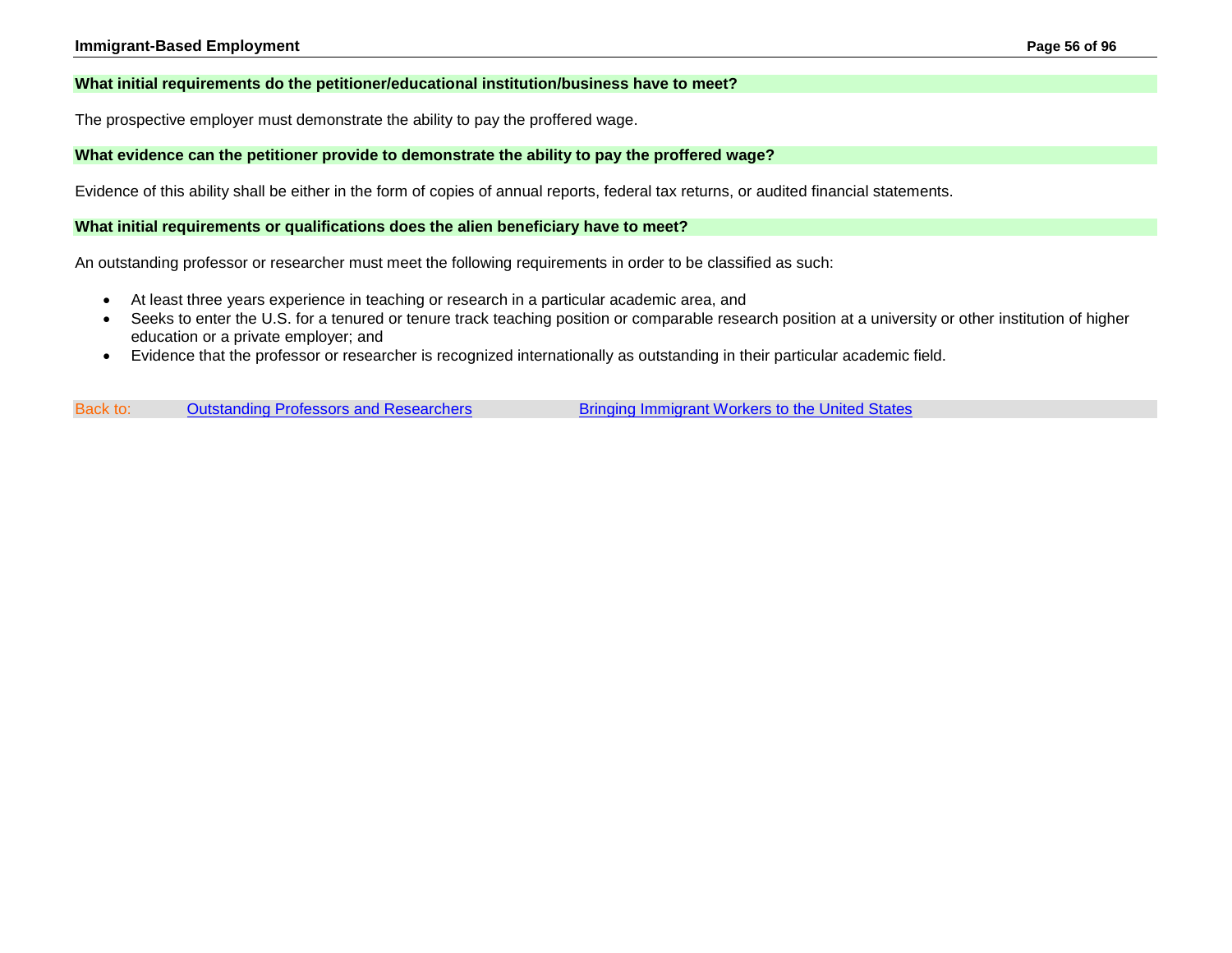#### <span id="page-56-0"></span>**What evidence can the employer provide to demonstrate that the alien beneficiary meets these requirements?**

To demonstrate that the alien beneficiary meets these three requirements, the following documents must be submitted:

- 1. Evidence of at least three years experience in teaching or research in a particular academic area. Evidence shall be in the form of letter(s) from current or former employer(s) including:
	- The name, address, and title of the writer, and
	- A specific description of the duties performed by the alien.
- 2. An offer of employment from the prospective United States employer offering the alien beneficiary a tenured or tenure track teaching position or comparable research position.
- 3. Evidence that the professor or researcher is recognized internationally as outstanding in their particular academic field as shown by documentation of at least two of the following:
	- Receipt of major prizes or awards for outstanding achievement;
	- Membership in associations that require their members to demonstrate outstanding achievements;
	- Published material in professional publications written by others about the alien's work in the academic field;
	- Participation, either on a panel or individually, as a judge of the work of others in the same or allied academic field;
	- Original scientific or scholarly research contributions in the field;
	- Authorship of scholarly books or articles (in scholarly journals with international circulation) in the field.

#### <span id="page-56-1"></span>**What is NAICS?**

NAICS is the North American Industry Classification System that is used to classify business establishments and is used by USCIS for internal adjudicative purposes. The NAICS code must be listed on the Form I-140.

<span id="page-56-2"></span>**Where can the employer obtain the North American Industry Classification System (NAICS) code?**

The North American Industry Classification System (NAICS) code can be obtained from the Department of Commerce, U.S. Census Bureau website at [www.census.gov/epcd/www/naics.html.](http://www.census.gov/epcd/www/naics.html)

Back to: [Outstanding Professors and Researchers](#page-51-0) **[Bringing Immigrant Workers to the United States](#page-0-0)**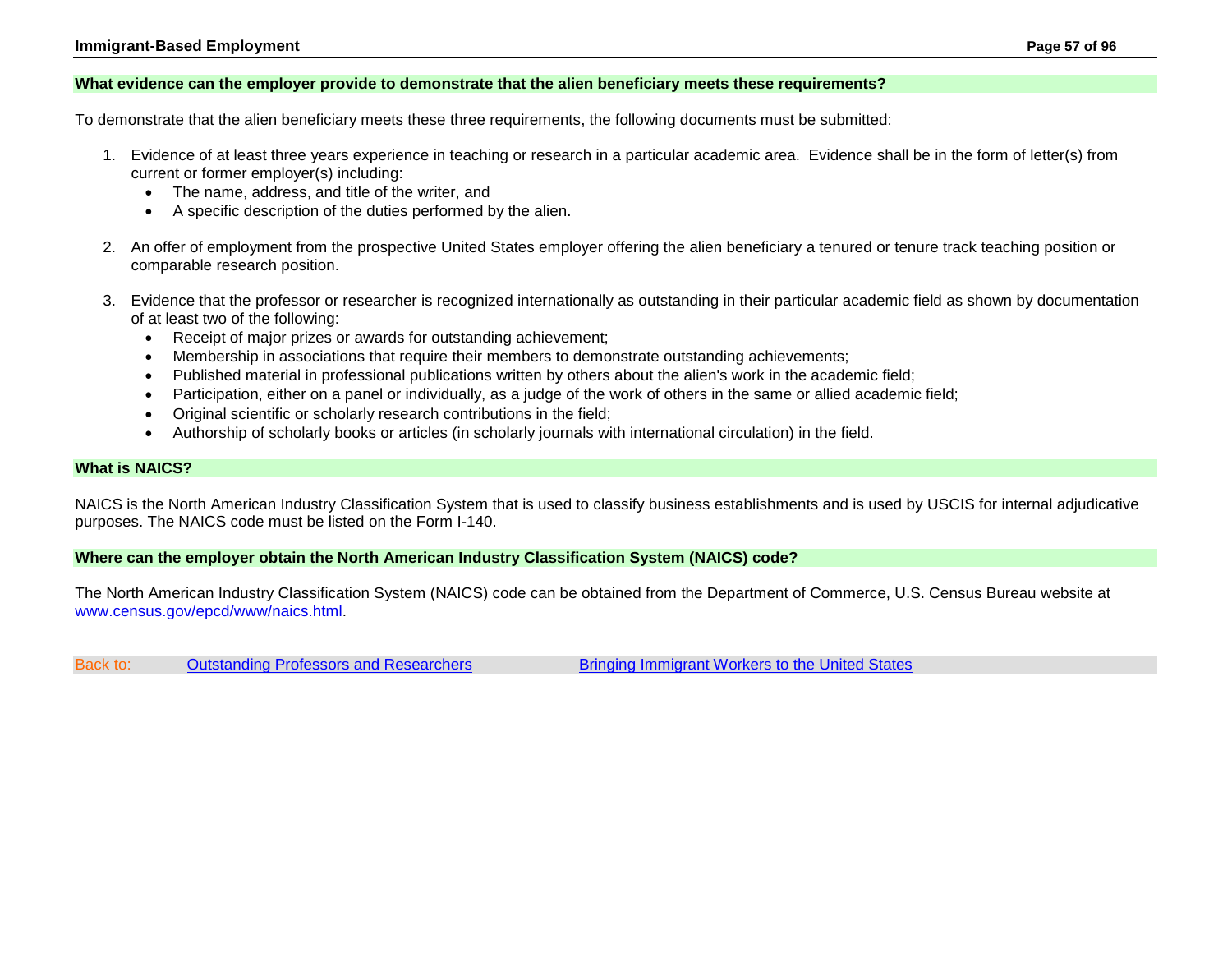### <span id="page-57-0"></span>**What is SOC?**

SOC is the Standard Occupational Classification (SOC) System that is used to classify occupations and is used by USCIS for internal adjudicative purposes. The SOC designation must be listed on the Form I-140.

### <span id="page-57-1"></span>**Where can the employer obtain the Standard Occupational Classification (SOC) System codes?**

The Standard Occupational Classification (SOC) System codes can be obtained from the Department of Labor, U.S. Bureau of Labor Statistics [www.bls.gov/soc/home.htm.](http://www.stats.bls.gov/soc/socguide.htm)

<span id="page-57-2"></span>**Is the alien beneficiary filing under this classification eligible to file the** *Application to Register Permanent Residence or Adjust Status* **(I-485) concurrently with the** *Petition for Alien Worker* **(I-140)?**

The *Application to Register Permanent Residence or Adjust Status* **(I-485)** may be filed concurrently with the *Immigrant Petition for Alien Worker* **(I-140)** when a visa is immediately available. Also, if an employment-based petition is pending and no Form I-485 has been filed, the alien may still obtain the benefits of concurrent filing by filing an I-485 at any time as long as a visa would be available to him or her.

#### <span id="page-57-3"></span>**How can the employer check for visa availability?**

The employer can check for visa availability by accessing the [Department of State's Visa Bulletin](http://travel.state.gov/content/visas/english/law-and-policy/bulletin.html) on their website. Beginning with the October 2015 visa bulletin, the Department of State will publish two charts:

- An "Application Final Action Dates" chart, which shows what priority dates are currently for the purpose of issuing immigrant visas and when individuals may file their adjustment of status application, and
- A "Dates for Filing Visa Applications" chart, indicating when immigrant visa applicants should be notified to assemble and submit required documentation to the National Visa Center.

If USCIS determines that there are more immigrant visas available for the fiscal year than there are known applicants for such visas, the "Dates for Filing Visa Applications" chart" may be used to determine when to file an adjustment of status application with USCIS.

Back to: [Outstanding Professors and Researchers](#page-51-0) [Bringing Immigrant Workers to the United States](#page-0-0)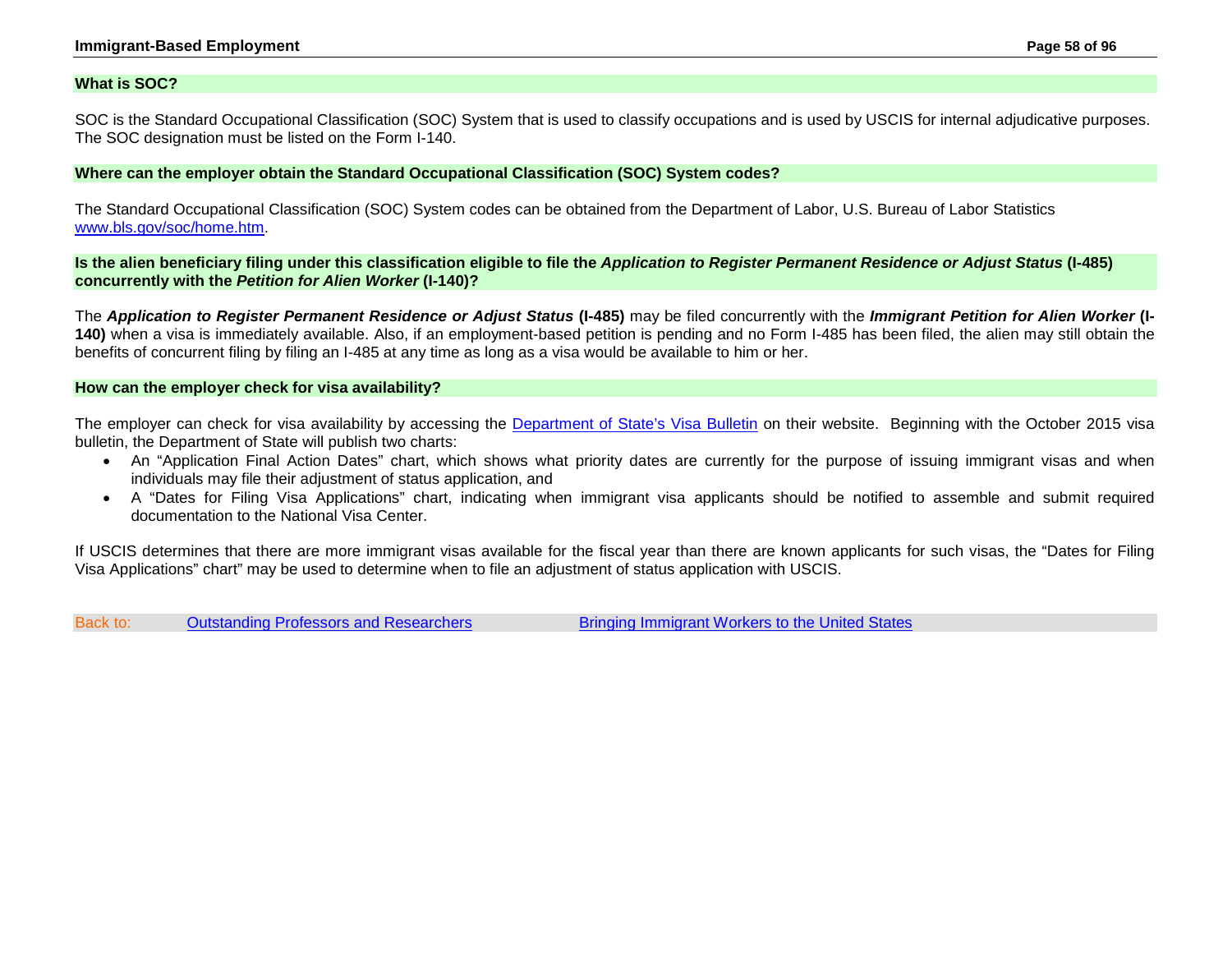## <span id="page-58-0"></span>**Can the spouse and unmarried children under 21 of an outstanding professor or researcher gain permanent residency through this classification? If so, what and when can they file?**

Yes. The spouse and unmarried children under 21 of an outstanding professor or researcher can gain permanent residency based on the principal alien. Dependents may file Form I-485, *Application for Travel Document* (I-131) and *Application for Employment Authorization* (I-765) concurrently or subsequent to principal alien's I-140 and I-485. To access these Forms, please visit our [Forms and Fees website.](http://www.uscis.gov/forms)

If dependents file after the principal alien files his or her I-485, dependents must wait until the principal applicant receives a Form I-797, *Notice of Action* from USCIS. Thereafter, dependents must include a copy of the principal applicant's Form I-797 with their filings. The principal's *Notice of Action* will facilitate matching dependent's subsequent filings with the principal's file, thereby reducing the chances of delays in the file routing.

### <span id="page-58-1"></span>**Does an alien under this classification, with a pending I-485 based on employment, have to obtain work authorization to continue working in the U.S.?**

An alien under this classification will have to obtain work authorization to work in the U.S. unless in possession of one of the following:

- A valid H-1B status; or
- A valid L-1 status.

## <span id="page-58-2"></span>**Does an alien under this classification, with a pending I-485 based on employment, have to obtain advance parole before leaving the U.S. to reenter the U.S. after travel abroad?**

An alien under this classification will have to obtain an advance parole before leaving the U.S. in order to reenter the U.S. after travel abroad unless in possession of one of the following:

- A valid H-1B visa; or
- A valid L-1 visa.

Back to: [Outstanding Professors and Researchers](#page-51-0) **[Bringing Immigrant Workers to the United States](#page-0-0)**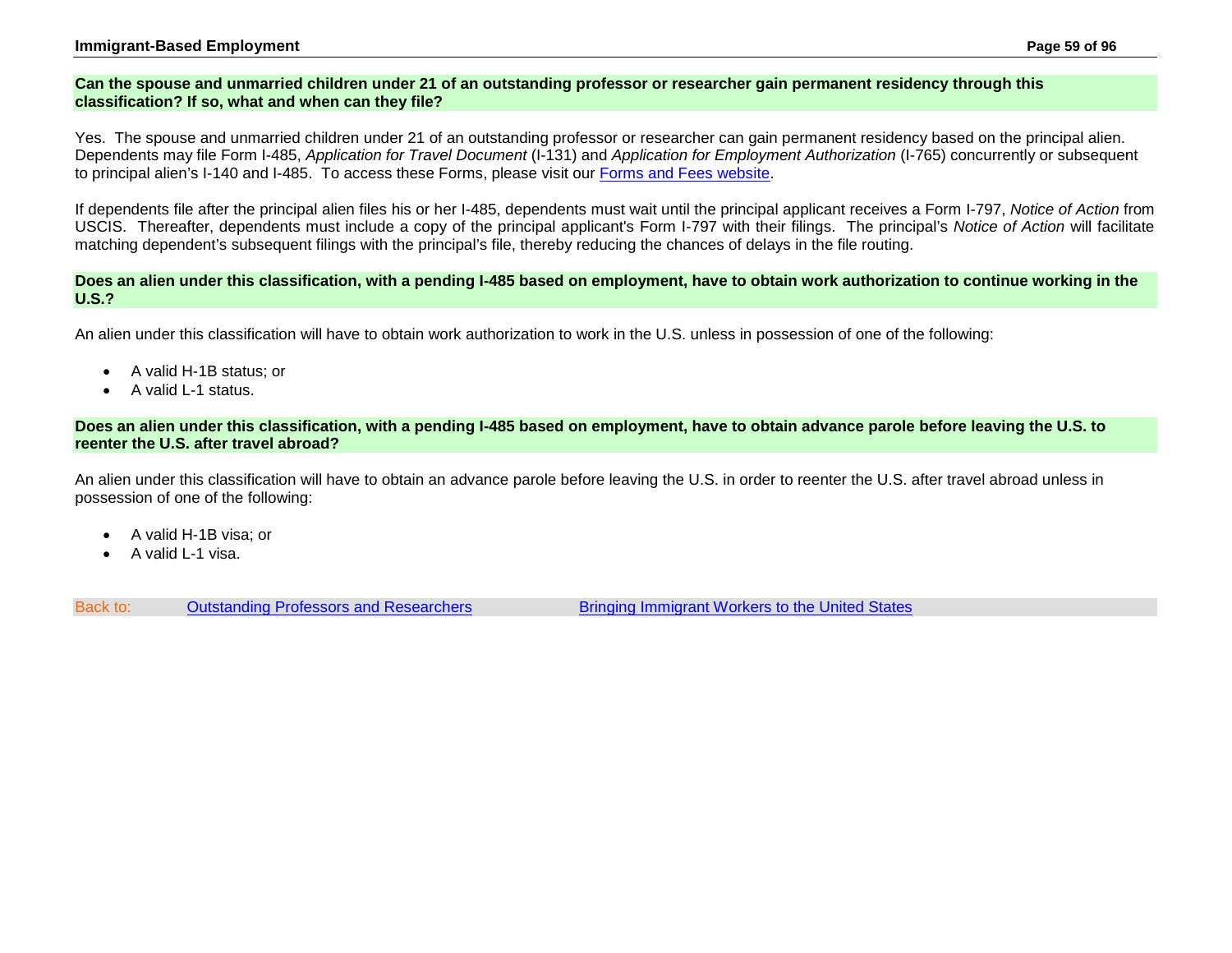## **Immigrant-Based Employment Page 60 of 96**

### <span id="page-59-0"></span>**Is an alien who obtains permanent residency through this classification obligated to continue working for the employer who filed the petition on their behalf?**

Due to the American Competitiveness in the Twenty-First Century Act (AC21), an individual whose petition for adjustment of status has been filed and has remained unadjudicated for 180 days or more may change employers if the new job is in the same or similar occupational classification as the job for which the petition was filed.

## <span id="page-59-1"></span>**What is VIBE?**

The Web-based *Validation Instrument for Business Enterprises* (Vibe) is a tool designed to enhance USCIS's adjudications of certain employment-based immigration petitions. Vibe uses commercially available data from an independent information provider (IIP) to validate basic information about companies or organizations petitioning to employ alien workers. Currently, the independent information provider for the VIBE program is Dun and Bradstreet (D&B).

For more information about VIBE, please visit our website at [www.uscis.gov/vibe.](http://www.uscis.gov/vibe)

Back to: [Outstanding Professors and Researchers](#page-51-0) **[Bringing Immigrant Workers to the United States](#page-0-0)**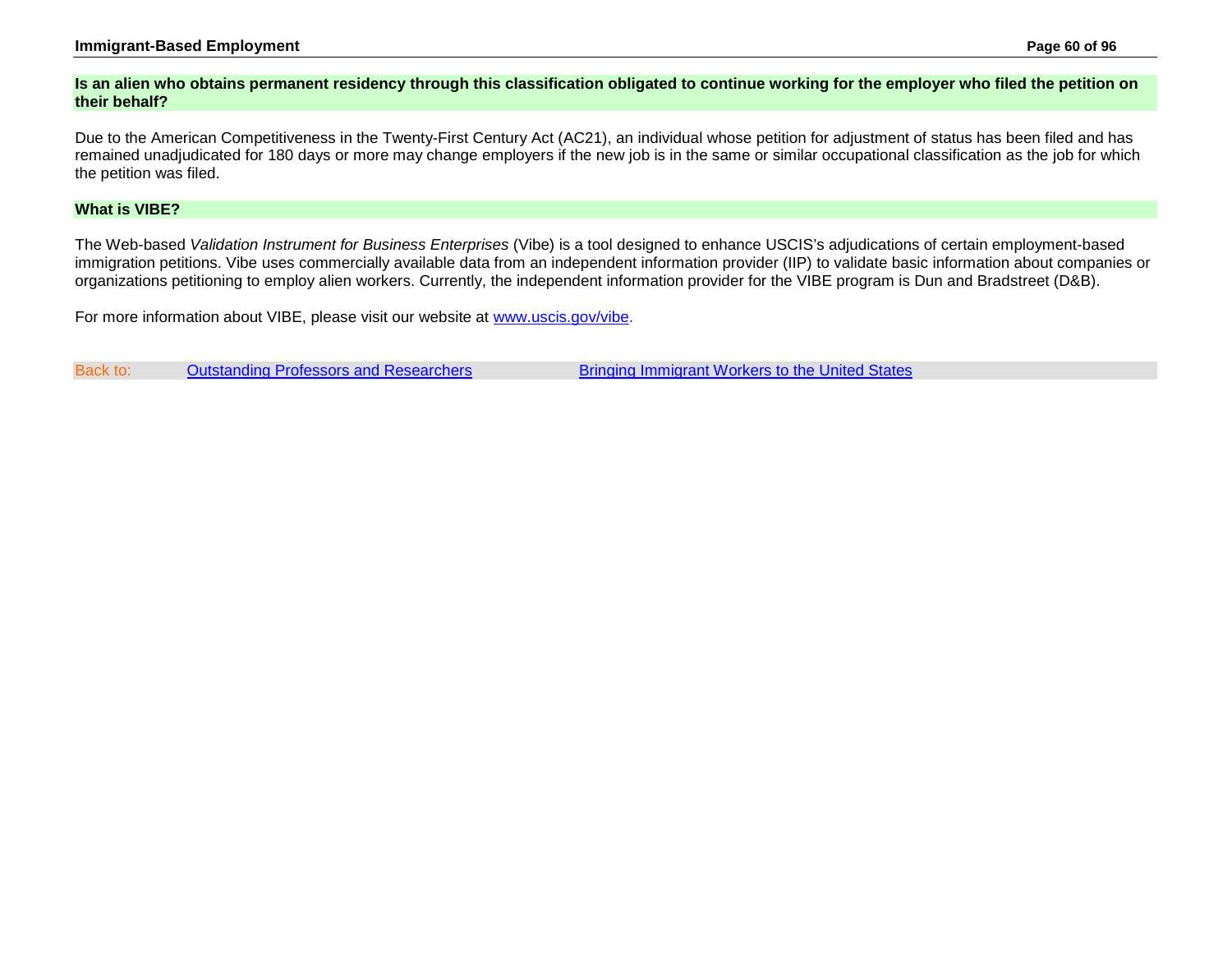# **EB-1 - Extraordinary Ability, Professors, Researchers, or Executives**

<span id="page-60-0"></span>EB-1 Priority Workers - Multinational Executive or Manager

### **OVERVIEW**

The purpose of this classification is to allow aliens who are executives and managers of U.S. companies or foreign companies with branches, affiliates, branches or subsidiaries in the U.S., and who are seeking to enter the U.S to continue service to that company, to immigrate permanently to the United **States** 

To qualify for admission as an immigrant, a multinational executive or manager must have been employed in a managerial or executive capacity for at least one out of the past three years. The past employment must be with the same employer, an affiliate, parent company, or subsidiary. The petitioning employer must have been doing business in the U.S. for at least one year. To apply for a visa for a multinational executive or manager, the employer must submit a Form I-140, *Immigrant Petition for Alien Worker*, to USCIS. The employer who submits a Form I-I40 on behalf of the foreign national is called the "petitioner." The employee is called the "beneficiary."

## **Definitions**

- [What does "doing business" mean?](#page-62-0)
- [What does "executive capacity" mean?](#page-62-1)
- [What does "managerial capacity" mean?](#page-62-2)
- [What does "multinational mean?](#page-63-0)

## **Eligibility and Evidence Requirements**

- [Can an alien file for him/herself under this classification?](#page-63-1)
- [Does the business filing under this classification have to get a labor certification from the Department of Labor?](#page-63-2)
- [How does the employer apply for permanent residency for an alien who is a multinational executive or manager?](#page-64-0)
- What initial requirements does [the petitioner/company/business have to meet?](#page-63-3)
- [What evidence can the petitioner provide to demonstrate they meet these initial requirements?](#page-64-1)
- [What initial requirements or qualification does the alien beneficiary have to meet?](#page-65-0)
- [What initial evidence can the employer provide to demonstrate that the alien beneficiary meets these requirements?](#page-65-1)

## *Continued on next page*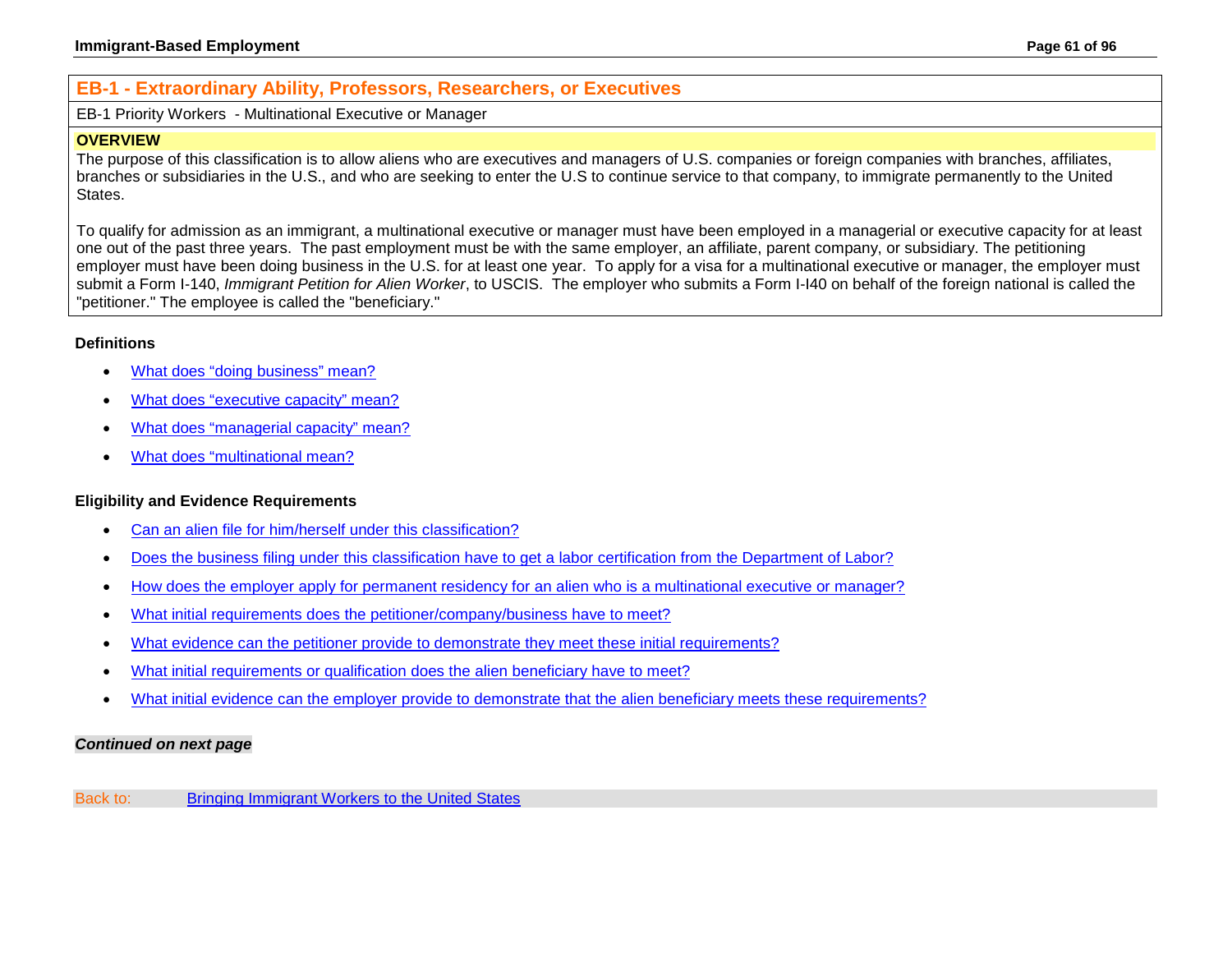## **Filing Process Questions**

- [What is NAICS?](#page-65-2)
- [Where can the employer obtain the North American Industry Classification System \(NAICS\) code?](#page-65-3)
- [What is SOC?](#page-65-4)
- [Where can the employer obtain the Standard Occupation Classification \(SOC\) System codes?](#page-66-0)
- [Is the alien beneficiary filing under this classification eligible to file the Application to Register Permanent Residence or Adjust Status \(I-485\)](#page-66-1)  [concurrently with the Petition for Alien Worker \(I-140\)?](#page-66-1)
- [How can the employer check for visa availability?](#page-66-2)
- Can the spouse and unmarried children under 21 of an outstanding professor or researcher gain permanent residency through this classification? If [so, what and when can they file?](#page-66-3)
- [Where does the employer file the Petition for Alien Worker \(Form I-140\)?](http://www.uscis.gov/forms/I-140)
- [What is the filing fee for the I-140?](http://www.uscis.gov/forms/I-140)
- [What is the filing fee for a concurrently filed I-485 and I-140?](http://www.uscis.gov/forms)
- [How long will it take USCIS to process my petition?](#page-50-0)

## **Other FAQs**

- [Does an alien under this classification, with a pending I-485 based on employment, have to obtain work authorization to continue working in the](#page-67-0)  [U.S.?](#page-67-0)
- [Does an alien under this classification, with a pending I-485 based on employment, have to obtain advance parole before leaving the U.S. to reenter](#page-67-1)  [the U.S. after travel abroad?](#page-67-1)
- Is an alien who obtains permanent residency through this classification obligated to continue working for the employer who filed the petition on their [behalf?](#page-67-2)
- [What is VIBE?](#page-67-3)

[Self-guided information in helping an employee in this category immigrate](#page-2-0)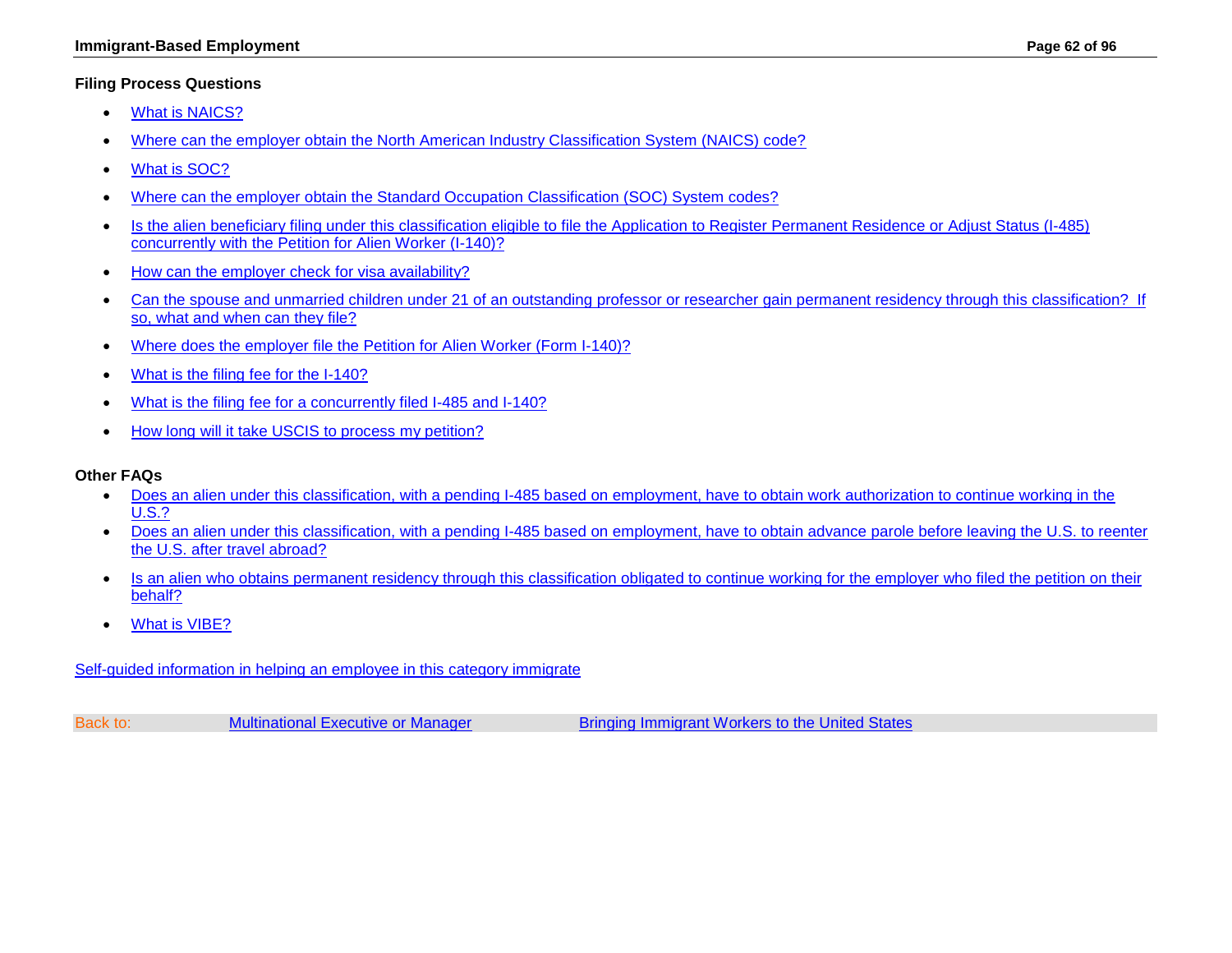### <span id="page-62-0"></span>**What does "doing business" mean?**

Doing business means the regular, systematic, and continuous provision of goods and/or services by a firm, corporation, or other entity and does not include the mere presence of an agent or office.

#### <span id="page-62-1"></span>**What does "executive capacity" mean?**

Executive capacity means an assignment within an organization in which the employee primarily:

- Directs the management of the organization or a major component or function of the organization;
- Establishes the goals and policies of the organization, component, or function;
- Exercises wide latitude in discretionary decision-making; and
- Receives only general supervision or direction from higher-level executives, the board of directors, or stockholders of the organization.

#### <span id="page-62-2"></span>**What does "managerial capacity" mean?**

Managerial capacity means an assignment within an organization in which the employee primarily:

- Manages the organization, or a department, subdivision, function, or component of the organization;
- Supervises and controls the work of other supervisory, professional, or managerial employees, or manages an essential function within the organization, or a department or subdivision of the organization;
- If another employee or other employees are directly supervised, has the authority to hire and fire or recommend those as well as other personnel actions, or, if no other employee is directly supervised, functions at a senior level within the organizational hierarchy or with respect to the function; and
- Exercises direction over the day-to-day operations of the activity or function for which the employee has authority.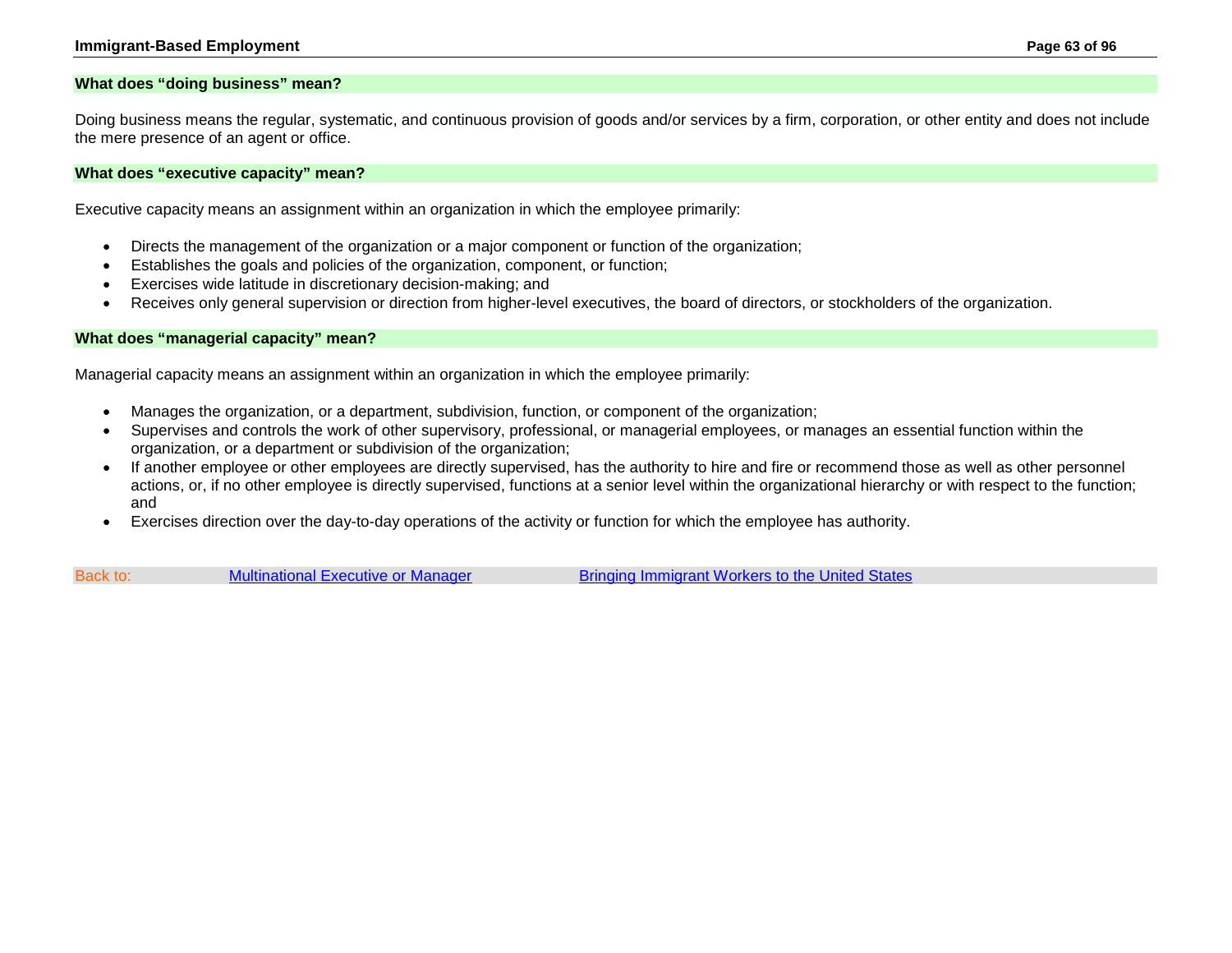#### **Immigrant-Based Employment Page 64 of 96**

#### <span id="page-63-0"></span>**What does "multinational" mean?**

Multinational means that the qualifying business entity, or its affiliate or subsidiary, conducts business in two or more countries, one of which is the United States.

#### <span id="page-63-1"></span>**Can an alien file for him/herself under this classification?**

No. A United States employer must petition for the alien under this classification.

<span id="page-63-2"></span>**Does the business filing under this classification have to get a labor certification from the Department of Labor?**

No. Labor certification is not required for this classification. However, there must be an offer of employment from a prospective United States employer.

<span id="page-63-3"></span>**What initial requirements does the petitioner/company/business have to meet?**

The prospective employer must be a U.S. employer, demonstrate the ability to pay the proffered wage, be the same employer or a subsidiary or affiliate of the firm or corporation or other legal entity that employed the alien overseas, and must have been doing business for at least one year.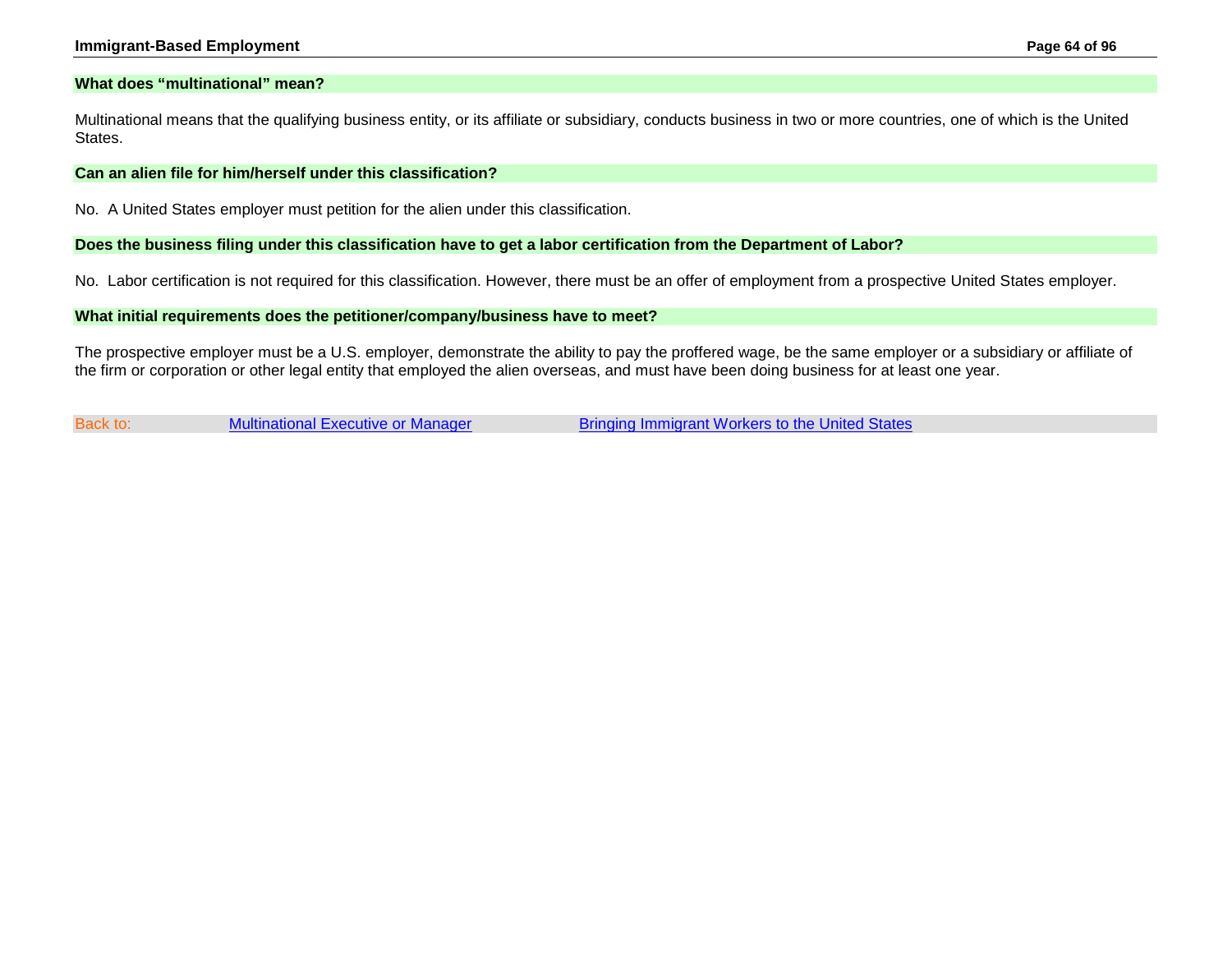## <span id="page-64-0"></span>**How does the employer apply for permanent residency for an alien who is a multinational executive or manager?**

The employer seeking permanent residency for an alien who is a multinational executive or manager follows the process in the following table.

| <b>Stage</b>   | <b>Action</b>                                                                                                                                                                                                                                                                                          |
|----------------|--------------------------------------------------------------------------------------------------------------------------------------------------------------------------------------------------------------------------------------------------------------------------------------------------------|
|                | The employer files a Petition for Alien Worker, Form I-140, and the offer of employment with USCIS.                                                                                                                                                                                                    |
|                | Note: Premium Processing may now be available for Form I-140. For further information, please go back to the Main<br>Page and see the Guide titled Getting Ready to File.                                                                                                                              |
|                | Also, it is possible for the alien beneficiary to file the I-485 concurrently with the I-140 if a visa number is available.                                                                                                                                                                            |
| $\overline{2}$ | Upon approval of the I-140, the alien beneficiary files for adjustment of status if a visa number is available and the<br>individual is in the U.S.                                                                                                                                                    |
|                | If the beneficiary is outside the United States when an immigrant visa number becomes available, he or she will be<br>notified and must complete the process at his or her nearest U.S. consulate office.                                                                                              |
| 3              | If the I-485 is approved, the beneficiary is granted permanent resident status and will be sent a permanent resident card<br>in the mail.                                                                                                                                                              |
|                | If the beneficiary went through the immigrant visa process overseas, beneficiary enters the United States and receives<br>an endorsed immigrant visa attached to his/her passport at the port of entry to serve as evidence of status until they<br>receive their permanent resident card in the mail. |

## <span id="page-64-1"></span>**What evidence can the petitioner provide to demonstrate they meet these initial requirements?**

Evidence of the ability to pay proffered wage shall be either in the form of copies of annual reports, federal tax returns, or audited financial statements.

Evidence of the fact that the petitioner is the same employer and has been doing business for a year shall be a statement that indicates the alien:

- Is to be employed by the same employer or a subsidiary or affiliate by which the alien was employed abroad; and
- The employer has been doing business for one year.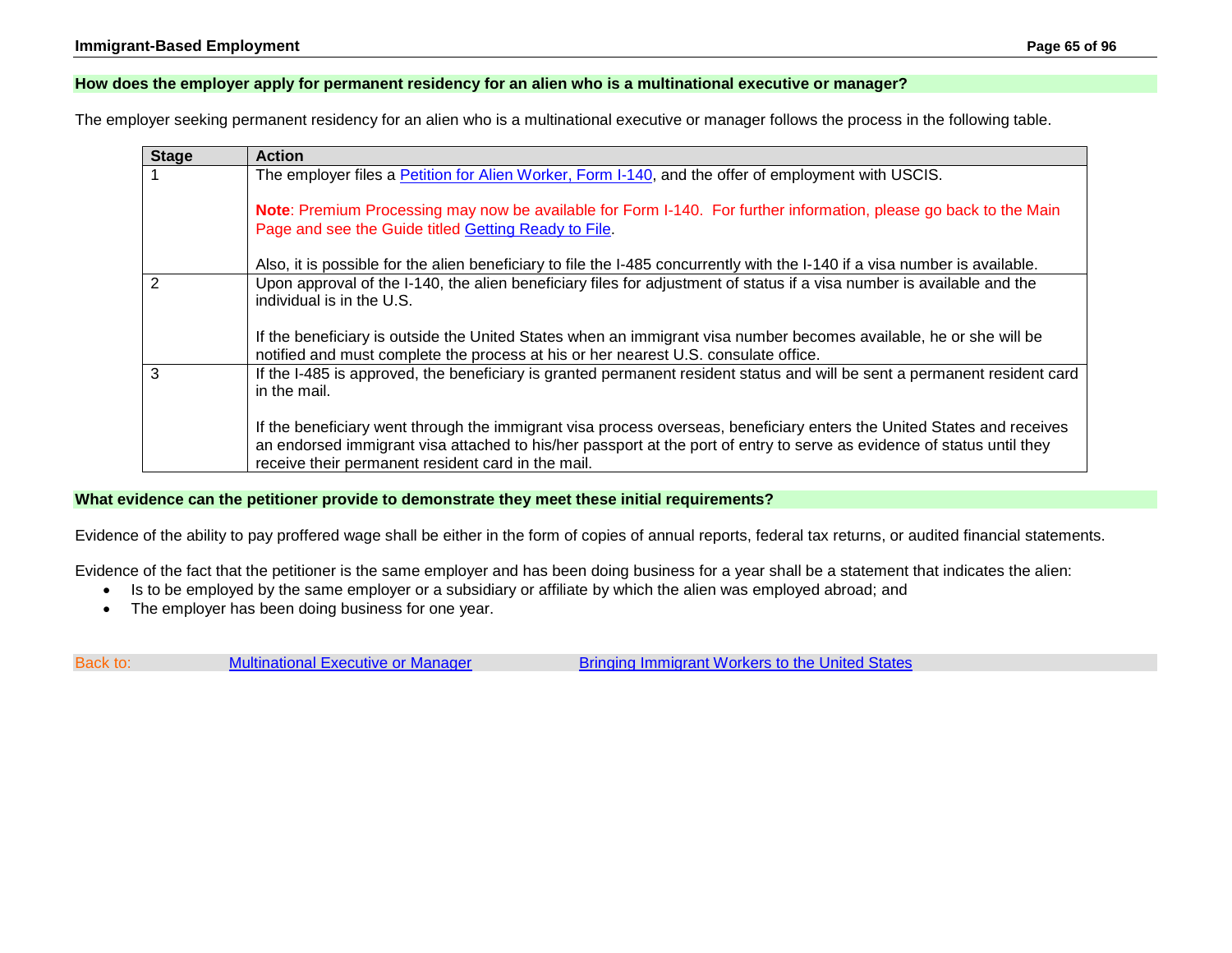### <span id="page-65-0"></span>**What initial requirements or qualifications does the alien beneficiary have to meet?**

The multinational manager or executive must have:

- Been employed for at least one year outside the U.S. in the three years immediately preceding the filing of the petition by the company, if the beneficiary is outside the U.S.;
- Been employed for at least one year in the three years preceding entry as a nonimmigrant, if the beneficiary is already in the U.S. working for the same employer or a subsidiary or affiliate by which the alien was employed abroad;
- The employment outside the United States must have been in a managerial or executive capacity and with the same employer, an affiliate, or a subsidiary of the employer.

### <span id="page-65-1"></span>**What initial evidence can the employer provide to demonstrate that the alien beneficiary meets these requirements?**

The employer must provide a statement stating that the employee has:

- Been employed for at least one year outside the U.S. in the three years immediately preceding the filing of the petition by the company, if the beneficiary is outside the U.S.;
- Been employed for at least one year in the three years preceding entry as a nonimmigrant, if the beneficiary is already in the U.S. working for the same employer or a subsidiary or affiliate by which the alien was employed abroad;
- The employment outside the United States must have been in a managerial or executive capacity and with the same employer, an affiliate, or a subsidiary of the employer.

### <span id="page-65-2"></span>**What is NAICS?**

NAICS is the North American Industry Classification System that is used to classify business establishments and is used by USCIS for internal adjudicative purposes.

#### <span id="page-65-3"></span>**Where can the employer obtain the North American Industry Classification System (NAICS) code?**

The North American Industry Classification System (NAICS) code can be obtained from the Department of Commerce, U.S. Census Bureau website at [www.census.gov/epcd/www/naics.html.](http://www.census.gov/epcd/www/naics.html)

### <span id="page-65-4"></span>**What is SOC?**

SOC is the Standard Occupational Classification (SOC) System that is used to classify occupations and is used by USCIS for internal adjudicative purposes.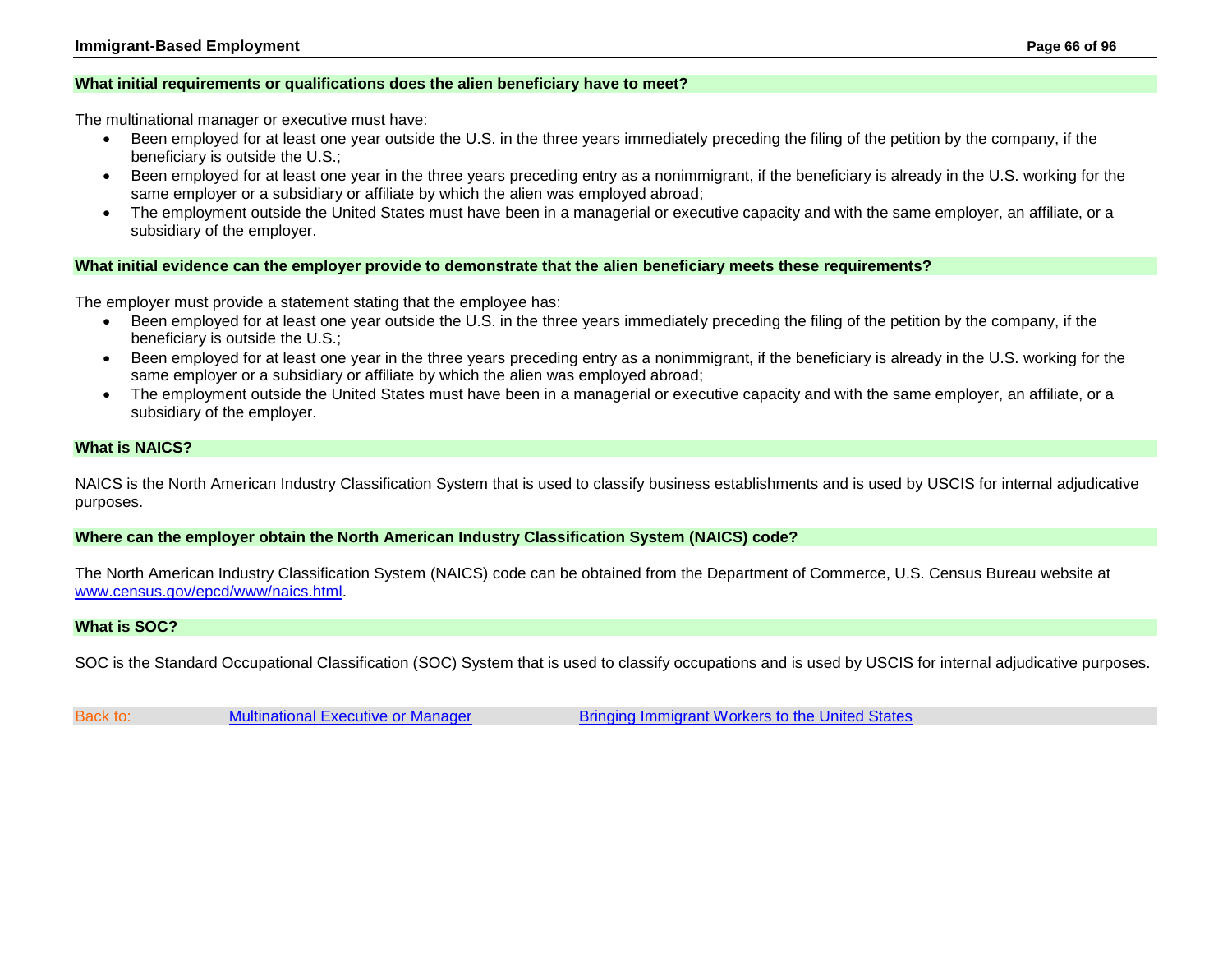### <span id="page-66-0"></span>**Where can the employer obtain the Standard Occupational Classification (SOC) System codes?**

The Standard Occupational Classification (SOC) System codes can be obtained from the Department of Labor, U.S. Bureau of Labor Statistics [www.bls.gov/soc/home.htm.](http://www.bls.gov/soc/home.htm)

<span id="page-66-1"></span>**Is the alien beneficiary filing under this classification eligible to file the** *Application to Register Permanent Residence or Adjust Status* **(I-485) concurrently with the** *Petition for Alien Worker* **(I-140)?**

The *Application to Register Permanent Residence or Adjust Status* **(I-485)** may be filed concurrently with the *Immigrant Petition for Alien Worker* **(I-140)** when a visa is immediately available. Also, if an employment-based petition is pending and no Form I-485 has been filed, the alien may still obtain the benefits of concurrent filing by filing an I-485 at any time as long as a visa would be available to him or her.

#### <span id="page-66-2"></span>**How can the employer check for visa availability?**

The employer can check for visa availability by accessing the [Department of State's Visa Bulletin](http://travel.state.gov/content/visas/english/law-and-policy/bulletin.html) on their website. Beginning with the October 2015 visa bulletin, the Department of State will publish two charts:

- An "Application Final Action Dates" chart, which shows what priority dates are currently for the purpose of issuing immigrant visas and when individuals may file their adjustment of status application, and
- A "Dates for Filing Visa Applications" chart, indicating when immigrant visa applicants should be notified to assemble and submit required documentation to the National Visa Center.

If USCIS determines that there are more immigrant visas available for the fiscal year than there are known applicants for such visas, the "Dates for Filing Visa Applications" chart" may be used to determine when to file an adjustment of status application with USCIS.

<span id="page-66-3"></span>**Can the spouse and unmarried children under 21 of a multinational executive or manager gain permanent residency through this classification? If so, what and when can they file?**

Yes. The spouse and unmarried children under 21 of a multinational executive or manager can gain permanent residency based on the principal alien. Dependents may file Form I-485, *Application for Travel Document* (I-131) and *Application for Employment Authorization* (I-765) concurrently or subsequent to principal alien's I-140 and I-485. To access these Forms, please visit our [Forms and Fees website.](http://www.uscis.gov/forms)

If dependents file after the principal alien files his or her I-485, dependents must wait until the principal applicant receives a Form I-797, *Notice of Action* from USCIS. Thereafter, dependents must include a copy of the principal applicant's Form I-797 with their filings. The principal's *Notice of Action* will facilitate matching dependent's subsequent filings with the principal's file, thereby reducing the chances of delays in the file routing.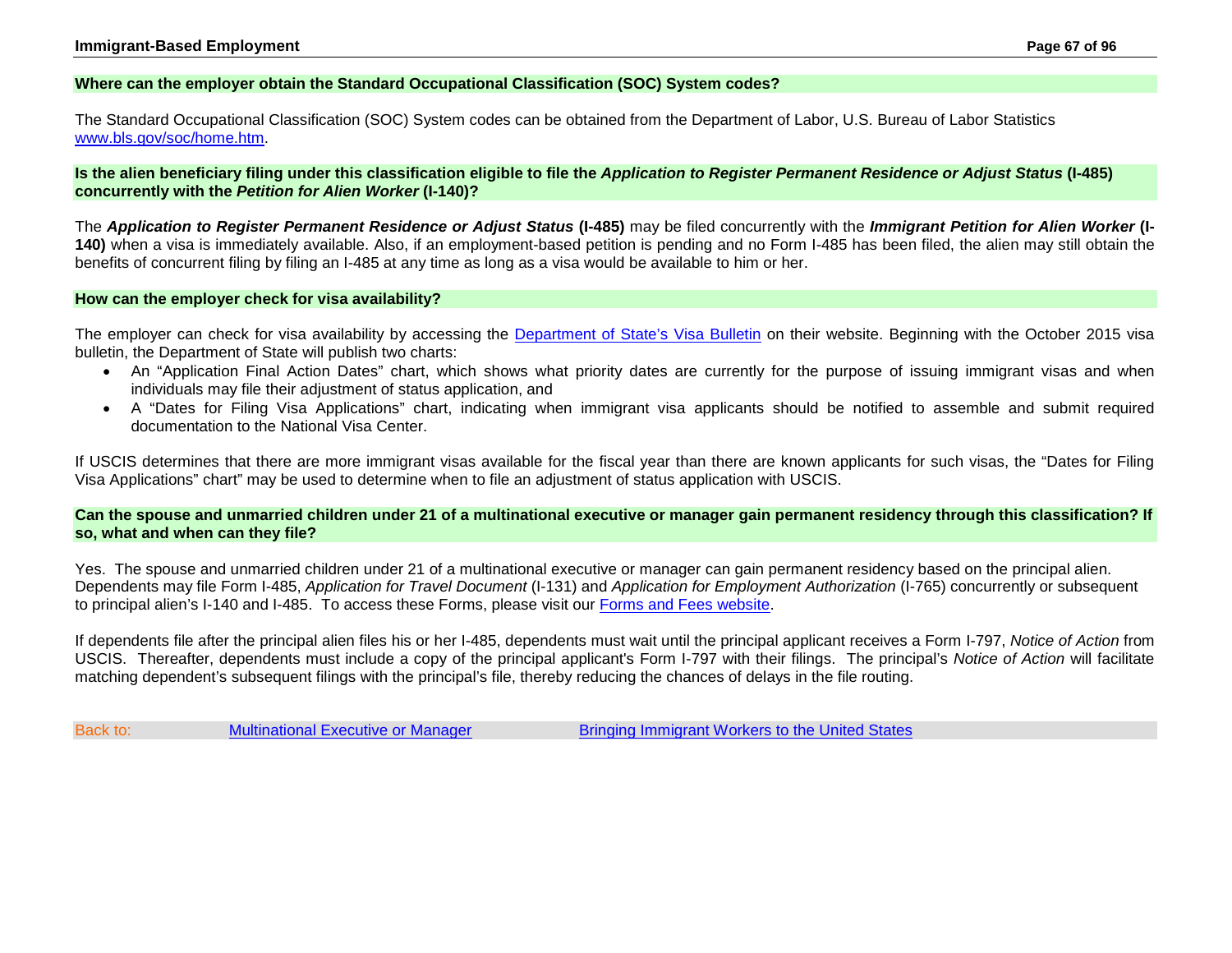## <span id="page-67-0"></span>**Does an alien under this classification, with a pending I-485 based on employment, have to obtain work authorization to continue working in the U.S.?**

An alien under this classification will have to obtain work authorization to work in the U.S. unless in possession of one of the following:

- Valid H-1B status; or
- Valid L-1 status.

<span id="page-67-1"></span>**Does an alien under this classification, with a pending I-485 based on employment, have to obtain advance parole before leaving the U.S. to reenter the U.S. after travel abroad?**

An alien under this classification will have to obtain an advance parole before leaving the U.S. to reenter the U.S. after travel abroad unless in possession of one of the following:

- A valid H-1B visa; or
- A valid L-1 visa.

<span id="page-67-2"></span>**Is an alien who obtains permanent residency through this classification obligated to continue working for the employer who filed the petition on their behalf?**

Due to the American Competitiveness in the Twenty-First Century Act (AC21), an individual whose petition for adjustment of status has been filed and has remained unadjudicated for 180 days or more may change employers if the new job is in the same or similar occupational classification as the job for which the petition was filed.

## <span id="page-67-3"></span>**What is VIBE?**

The Web-based *Validation Instrument for Business Enterprises* (Vibe) is a tool designed to enhance USCIS's adjudications of certain employment-based immigration petitions. Vibe uses commercially available data from an independent information provider (IIP) to validate basic information about companies or organizations petitioning to employ alien workers. Currently, the independent information provider for the VIBE program is Dun and Bradstreet (D&B).

For more information about VIBE, please visit our website at [www.uscis.gov/vibe.](http://www.uscis.gov/vibe)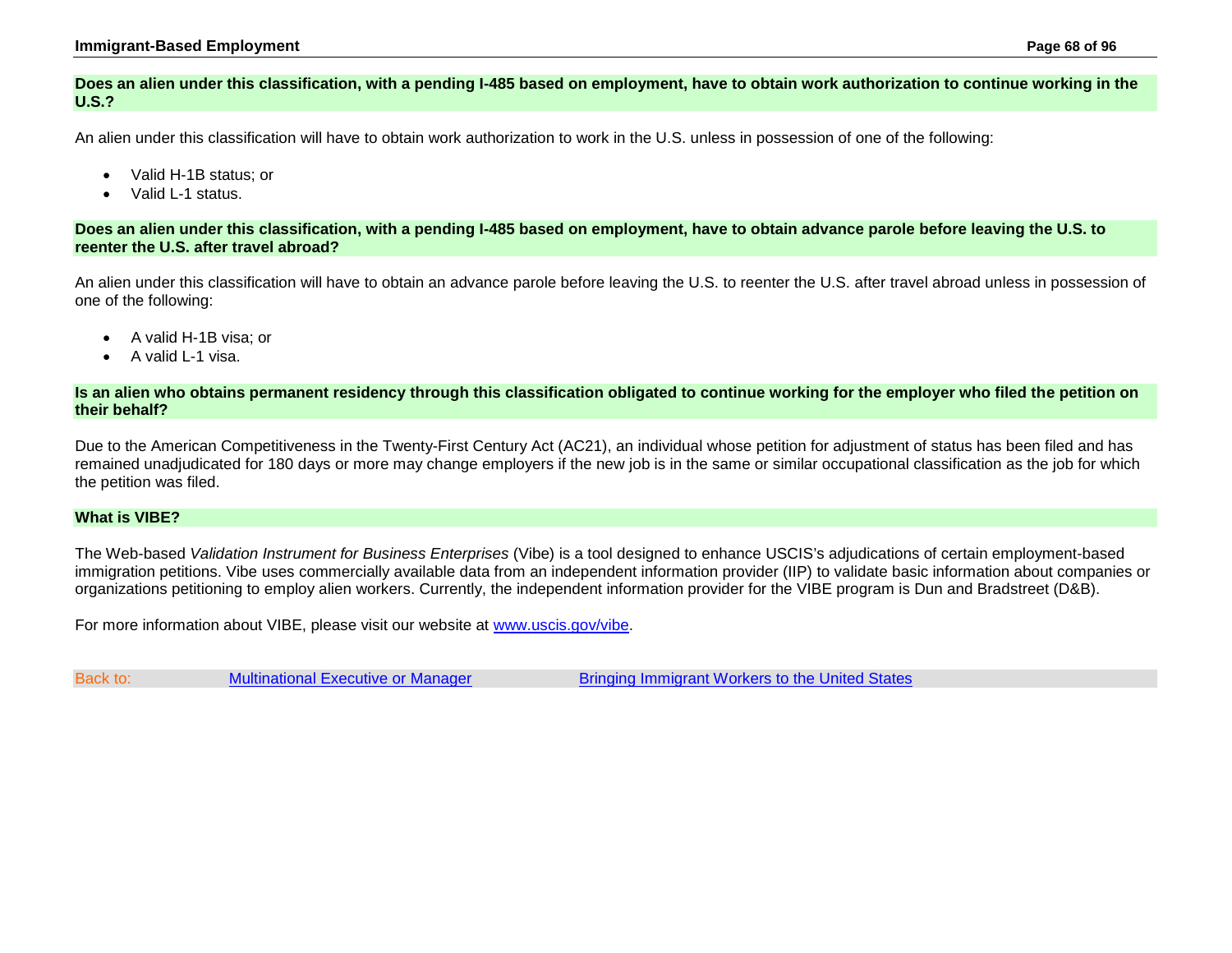# <span id="page-68-0"></span>**EB-2 - Exceptional Ability in the Sciences, Arts, or Business**

## **OVERVIEW**

The purpose of this classification is to allow aliens who are professionals with advanced degrees or persons with exceptional ability in the sciences, arts, or business to immigrate permanently to the United States with the intent of working in a permanent position for a U.S. employer.

To demonstrate that an employee or prospective employee is a person of exceptional ability in the sciences, arts, or business, an employer must submit a Form I-140, "Immigrant Petition for Alien Worker," to USCIS. Normally, an employer, who submits a petition for an employee in this visa preference category, must first file for labor certification with the U.S. Department of Labor. The employer must then submit a copy of the labor certification, approved by the Department of Labor, to USCIS along with Form I-140. However, there is an exception or "waiver" to this requirement if the individual's employment would be in the "national interest".

The approval of a "National Interest Waiver" by USCIS is discretionary. National Interest waivers are reviewed on a case-by-case basis. While there are other requirements, a petitioner who requests a National Interest Waiver should be able to establish that employment of the foreign national will fulfill at least one of the following criteria: improve the U.S. economy; improve the wages and working conditions of U.S. workers; improve education or training programs for U.S. children and under-qualified workers; improve health care; provide more affordable housing for poor U.S. residents; improve the environment and make more productive use of natural resources; or show that the employment is at the request of a U.S. Government agency.

# [FAQs about the USCIS Immigrant Fee](#page-33-0)

## **FAQs**

• How can [I request the consolidated processing of multiple successor-in-interest cases due to](#page-76-0) a transfer in ownership of the petitioning business?

## **Definitions**

- [What is considered an "advanced degree"?](#page-70-0)
- What [is considered exceptional ability in the sciences, arts, or business?](#page-70-1)
- [How is a profession defined for this classification?](#page-70-2)

## *Continued on next page*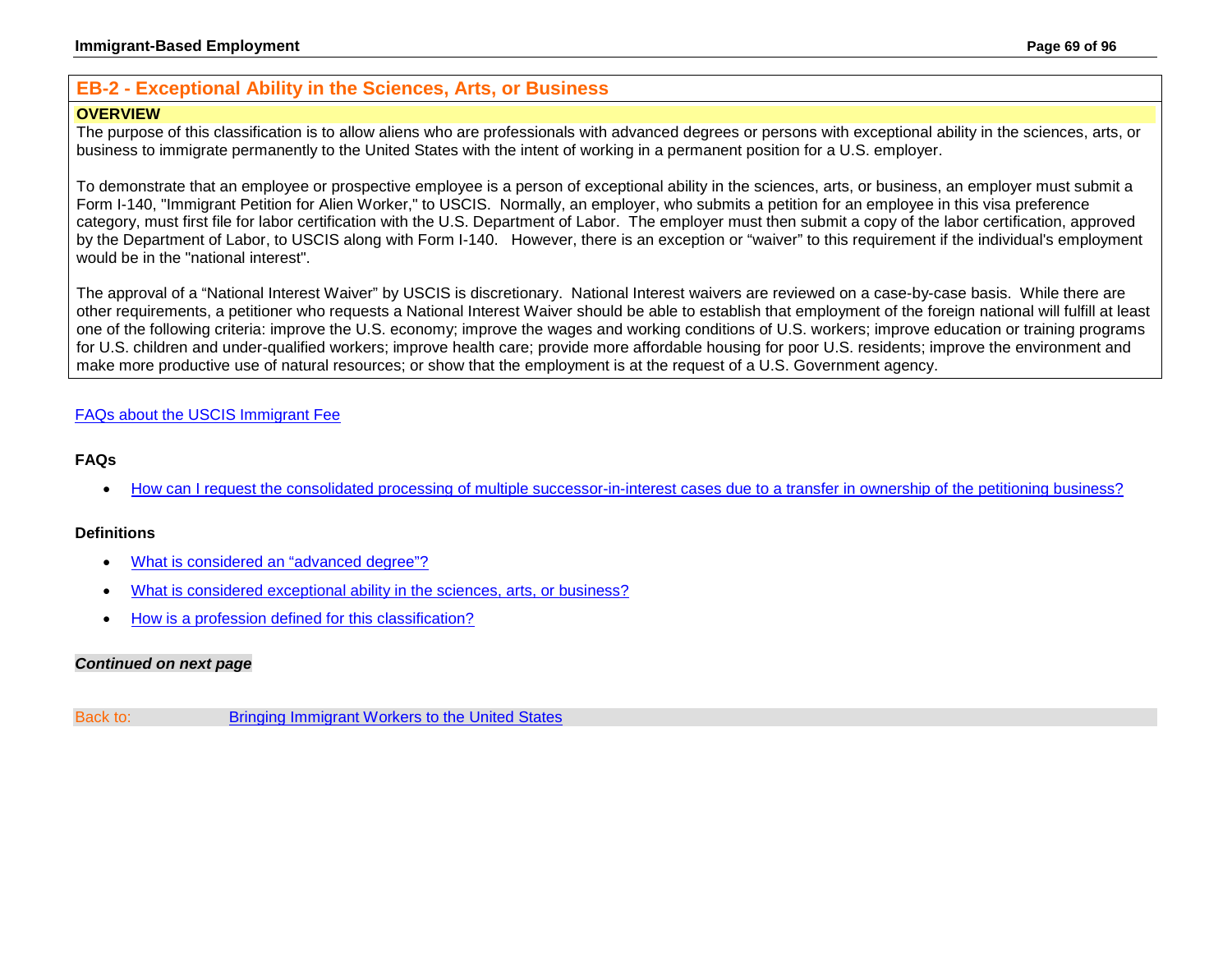# **Eligibility and Evidence Requirements**

- [Can an alien file for him/herself under this classification?](#page-70-3)
- [Does the business filing under this classification have to get a labor certification from the Department of Labor?](#page-70-4)
- [How does the employer apply for permanent residency for an alien who is a professional with an advanced degree or a person with exceptional](#page-71-0)  [ability in the sciences, art, or business?](#page-71-0)
- [What initial requirements does the petitioner/company/business have to meet?](#page-72-0)
- [What evidence can the petitioner provide to demonstrate the ability to pay the proffered wage?](#page-72-1)
- [What initial requirements or qualifications does an alien who is a professional with an advanced degree have to meet?](#page-72-2)
- [What initial evidence can the employer provide to demonstrate that a professional with an advanced degree meets these requirements?](#page-72-3)
- [What initial requirements or qualifications does an alien who is a person with exceptional ability in the sciences, arts, or business beneficiary have to](#page-73-0)  [meet?](#page-73-0)
- [What initial evidence can the employer provide to demonstrate that a person with exceptional ability in the sciences, arts, or business meets these](#page-73-1)  [requirements?](#page-73-1)

# **Filing Process Questions**

- [What is NACIS?](#page-73-2)
- [Where can the employer obtain the North American Industry Classification System \(NAICS\) code?](#page-74-0)
- [What is SOC?](#page-74-1)
- [Where can the employer obtain the Standard Occupation Classification \(SOC\) System codes?](#page-74-2)
- [Is the alien beneficiary filing under this classification eligible to file the Application to Register Permanent Residence or](#page-74-3) Adjust Status (I-485) [concurrently with the Petition for Alien Worker \(I-140\)?](#page-74-3)
- [How can the employer check for visa availability?](#page-74-4)
- [Can the spouse and unmarried children under 21 of a professional with an advanced degree or a person with exceptional ability in the sciences, arts,](#page-75-0)  [or business gain permanent residency through this category? If so, what and when can they file?](#page-75-0)
- [Where does the employer file the Petition for Alien Worker \(Form I-140\)?](http://www.uscis.gov/forms/I-140)
- [What is the filing fee for the I-140?](http://www.uscis.gov/forms/I-140)
- [What is the filing fee for a concurrently filed I-485 and I-140?](http://www.uscis.gov/forms)
- [How long will it take USCIS to process my petition?](#page-50-0)

# **Other FAQs**

- [Does an alien under this classification, with a pending I-485 based on employment, have to obtain work authorization to continue working in the](#page-75-1)  [U.S.?](#page-75-1)
- [Does an alien under this classification, with a pending I-485 based on employment, have to obtain advance parole before leaving the U.S. to reenter](#page-75-2)  [the U.S. after travel abroad?](#page-75-2)
- Is an alien who obtains permanent residency through this classification obligated to continue working for the employer who filed the petition on their [behalf?](#page-76-1)
- [What is VIBE?](#page-76-2)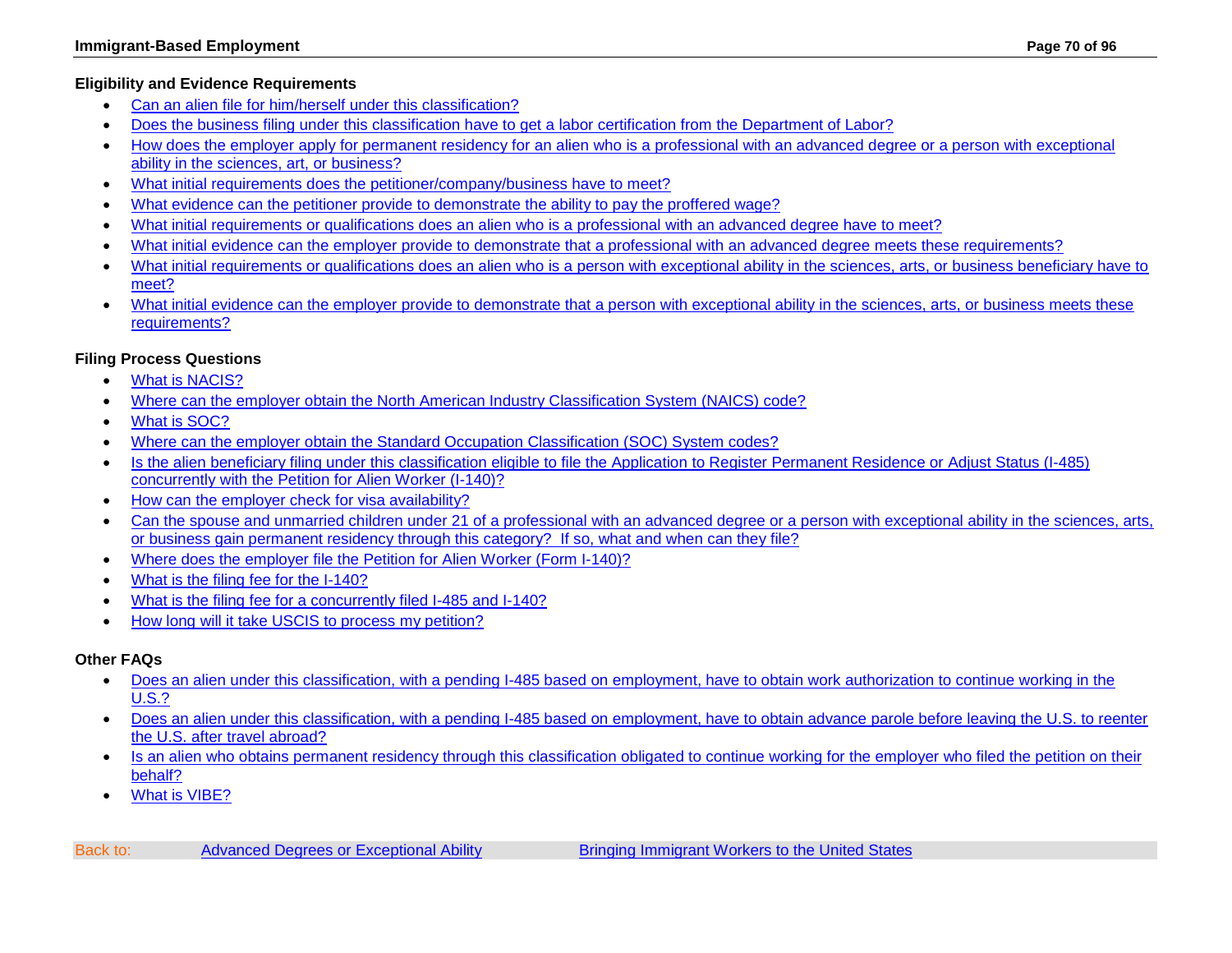#### **Immigrant-Based Employment Page 71 of 96**

#### <span id="page-70-0"></span>**What is considered an "advanced degree"?**

Advanced degree means any United States academic or professional degree or a foreign equivalent degree above that of bachelor's degree. In addition, a United States bachelor's degree or a foreign equivalent degree followed by at least five years of progressive experience in the specialty shall be considered the equivalent of a master's degree.

#### <span id="page-70-1"></span>**What is considered exceptional ability in the sciences, arts, or business?**

Exceptional ability in the sciences, arts, or business means a degree of expertise significantly above that ordinarily encountered in the sciences, arts, or business.

#### <span id="page-70-2"></span>**How is a profession defined for this classification?**

Profession means one of the occupations that are recognized as such by immigration law, as well as any occupation for which a United States baccalaureate degree or its foreign equivalent is the minimum requirement for entry into the occupation.

#### <span id="page-70-3"></span>**Can an alien file for him/herself under this classification?**

No. A United States employer must petition for the alien under this classification. An exception is if an alien is seeking a national interest waiver.

#### <span id="page-70-4"></span>**Does the business filing under this classification have to get a labor certification from the Department of Labor?**

Yes. Labor certification must be obtained from the Department of Labor by filing an *Application for Permanent Employment Certification* (ETA 9089). An exception is if an alien is seeking a national interest waiver.

Back to: [Advanced Degrees or Exceptional Ability](#page-68-0) [Bringing Immigrant Workers to the United States](#page-0-0)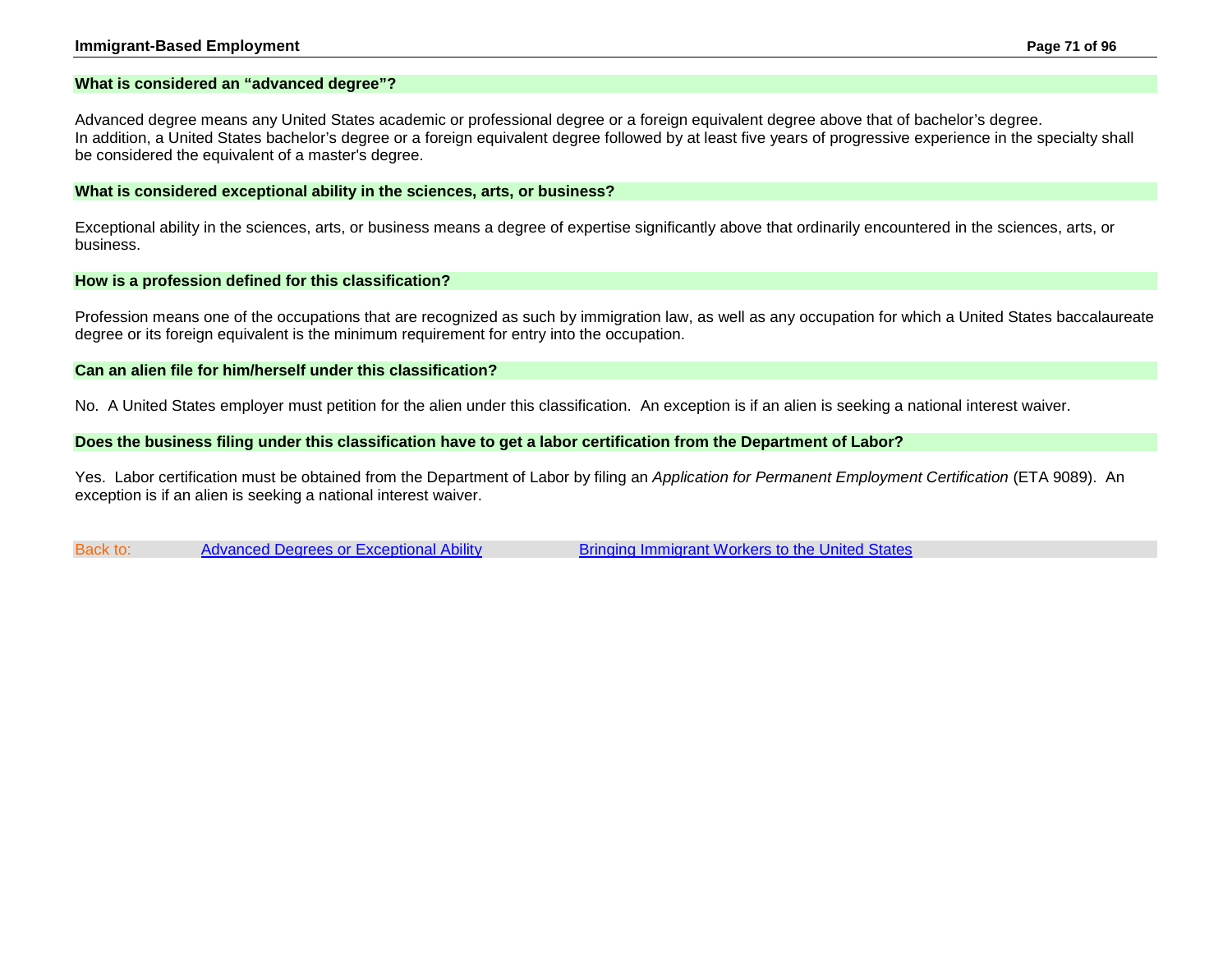## <span id="page-71-0"></span>**How does the employer apply for permanent residency for an alien who is a professional with an advanced degree or a person with exceptional ability in the sciences, arts, or business?**

The employer seeking permanent residency for an alien who is a professional with an advanced degree or a person with exceptional ability in the sciences, arts, or business follows the process in the following table:

| <b>Stage</b>   | <b>Action</b>                                                                                                                                                                                                                                                                                                                                                                                                                                           |  |
|----------------|---------------------------------------------------------------------------------------------------------------------------------------------------------------------------------------------------------------------------------------------------------------------------------------------------------------------------------------------------------------------------------------------------------------------------------------------------------|--|
|                | The employer files an Application for Permanent Employment Certification, ETA 9089, with the Department of Labor. If the<br>alien is seeking a national interest waiver, labor certification is not required.                                                                                                                                                                                                                                           |  |
| $\overline{2}$ | The employer files a Petition for Alien Worker, Form I-140, and the approved labor certification request with USCIS.                                                                                                                                                                                                                                                                                                                                    |  |
|                | Effective July 16, 2007, once you have obtained the approved labor certification from the Department of Labor you must file it<br>in support of the Form I-140 within 180 calendar days of the approval. USCIS must receive the Form I-140 with the supporting<br>approved labor certification on or before the 180 <sup>th</sup> day of validity. USCIS will reject any I-140 filed with a supporting approved<br>labor certification that is expired. |  |
|                | Note: Premium Processing may now be available for Form I-140. For further information, please go back to the Main Page<br>and see the Guide titled Getting Ready to File.                                                                                                                                                                                                                                                                               |  |
|                | Also, it is possible for the alien beneficiary to file the I-485 concurrently with the I-140 if a visa number is available.                                                                                                                                                                                                                                                                                                                             |  |
| 3              | Upon approval of I-140, the alien beneficiary files for adjustment of status if a visa number is available and the individual is in<br>the U.S.                                                                                                                                                                                                                                                                                                         |  |
|                | If the beneficiary is outside the United States when an immigrant visa number becomes available, he or she will be notified and<br>must complete the process at his or her nearest U.S. consulate office.                                                                                                                                                                                                                                               |  |
| 4              | If the I-485 is approved, the beneficiary is granted permanent resident status and will be sent a permanent resident card in the<br>mail.                                                                                                                                                                                                                                                                                                               |  |
|                | If the beneficiary went through the immigrant visa process overseas, beneficiary enters the United States and receives an<br>endorsed immigrant visa attached to his/her passport at the port of entry to serve as evidence of status until they receive their<br>permanent resident card in the mail.                                                                                                                                                  |  |

|  | Back to: | Advanced Degrees or Exceptional Ability | Bringing Immigrant Workers to the United States |
|--|----------|-----------------------------------------|-------------------------------------------------|
|--|----------|-----------------------------------------|-------------------------------------------------|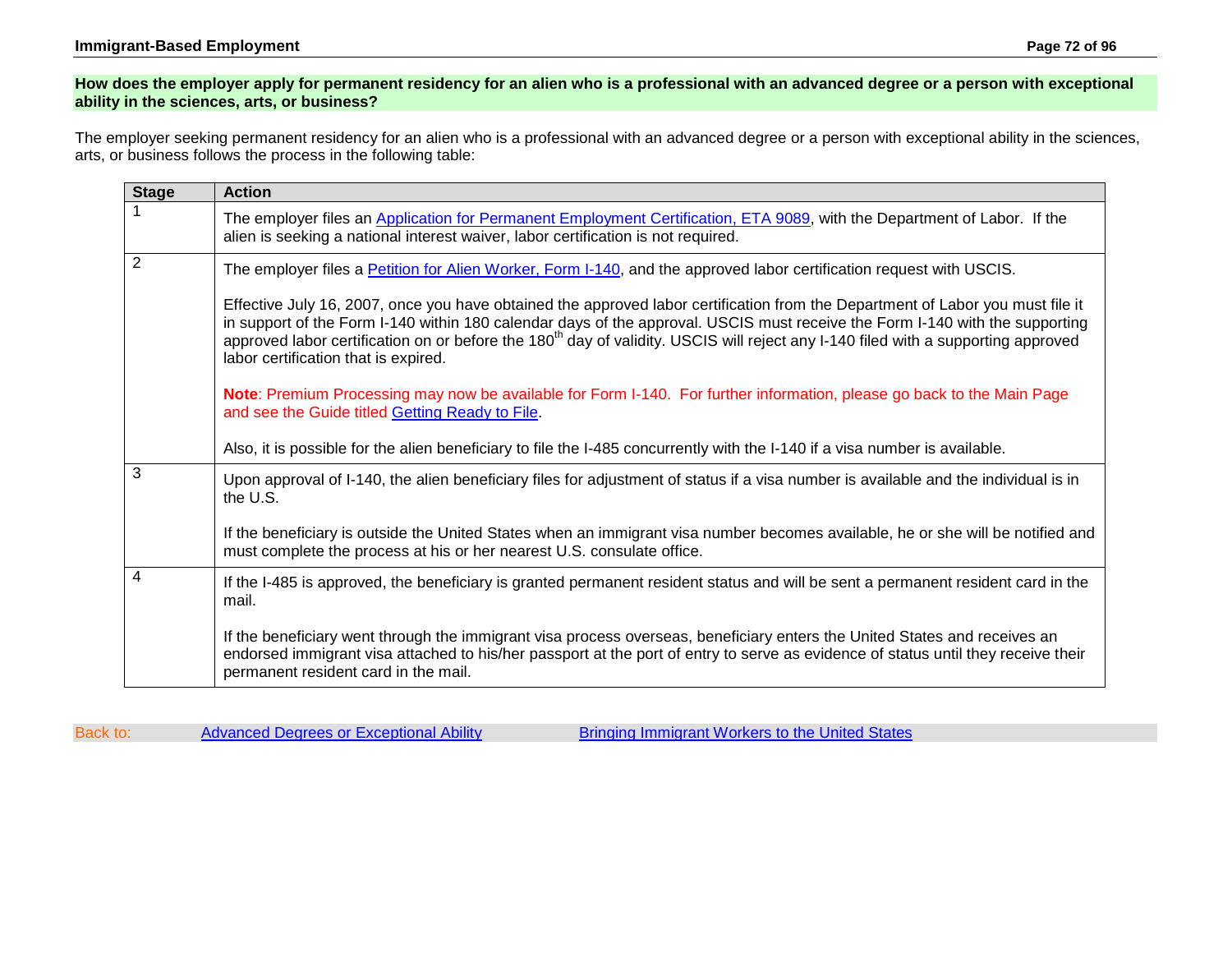### **What initial requirements does the petitioner/company/business have to meet?**

The prospective employer must be a U.S. employer and demonstrate the ability to pay the proffered wage.

### **What evidence can the petitioner provide to demonstrate the ability to pay the proffered wage?**

Evidence of the ability to pay the proffered wage shall be either in the form of copies of annual reports, federal tax returns, or audited financial statements.

#### **What initial requirements or qualifications does an alien who is a professional with an advanced degree have to meet?**

The alien must have a U.S. advanced degree or a foreign equivalent degree, or have a U.S. bachelor's degree or a foreign equivalent degree and at least 5 years of progressive post-baccalaureate experience in the specialty.

**What initial evidence can the employer provide to demonstrate that a professional with an advanced degree meets these requirements?**

To show that the alien is a professional holding an advanced degree, the petition must be accompanied by:

- An official academic record showing that the alien has a
	- a) United States advanced degree
	- b) Or a foreign equivalent degree;
- Or
- An official academic record showing that the alien has a
	- a) United States bachelors degree
	- b) Or a foreign equivalent degree,
	- c) And evidence in the form of letters from current or former employer(s) showing that the alien has at least five years of progressive postbachelor experience in the specialty.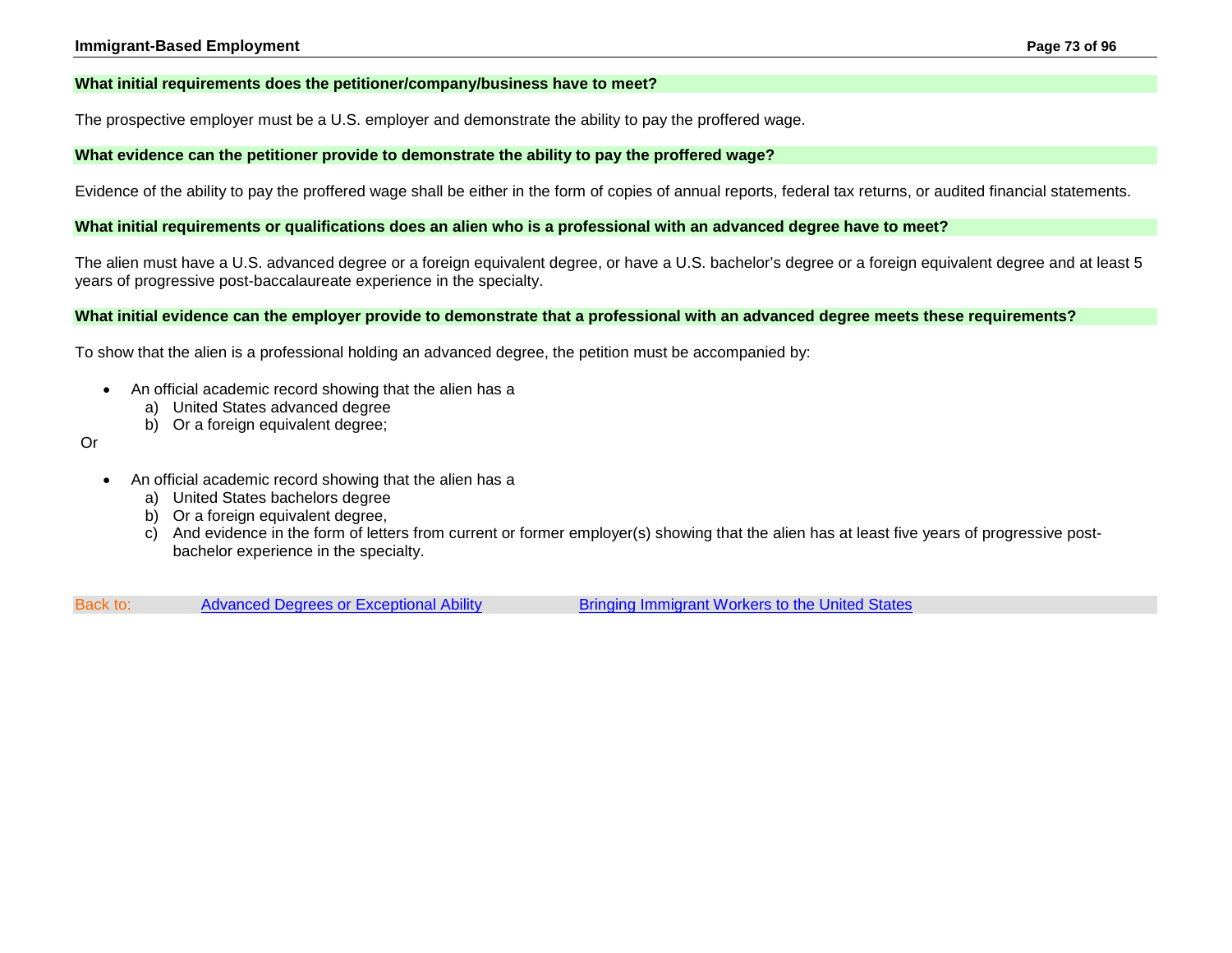#### **Immigrant-Based Employment Page 74 of 96**

### **What initial requirements or qualifications does an alien who is a person with exceptional ability in the sciences, arts, or business beneficiary have to meet?**

The employer must provide evidence that shows that the alien has a degree of expertise significantly above that ordinarily encountered in the sciences, arts, or business.

### **What initial evidence can the employer provide to demonstrate that a person with exceptional ability in the sciences, arts, or business meets these requirements?**

To show that the alien is an alien of exceptional ability in the sciences, arts, or business, the petition must be accompanied by at least three of the following:

- An official academic record showing that the alien has a degree, diploma, certificate, or similar award from a college, university, school, or other institution of learning relating to the area of exceptional ability;
- Evidence in the form of letter(s) from current or former employer(s) showing that the alien has at least 10 years of full-time experience in the occupation for which he or she is being sought;
- A license to practice the profession or certification for a particular profession or occupation;
- Evidence that the alien has commanded a salary, or other remuneration for services, which demonstrates exceptional ability;
- Evidence of membership in professional associations; or
- Evidence of recognition for achievements and significant contributions to the industry or field by peers, governmental entities, or professional or business organizations.

**Note:** If the above standards do not readily apply to the beneficiary's occupation, the petitioner may submit comparable evidence to establish the beneficiary's eligibility**.**

### **What is NAICS?**

NAICS is the North American Industry Classification System that is used to classify business establishments and is used by USCIS for internal adjudicative purposes. The NAICS Code must be listed on the Form I-140.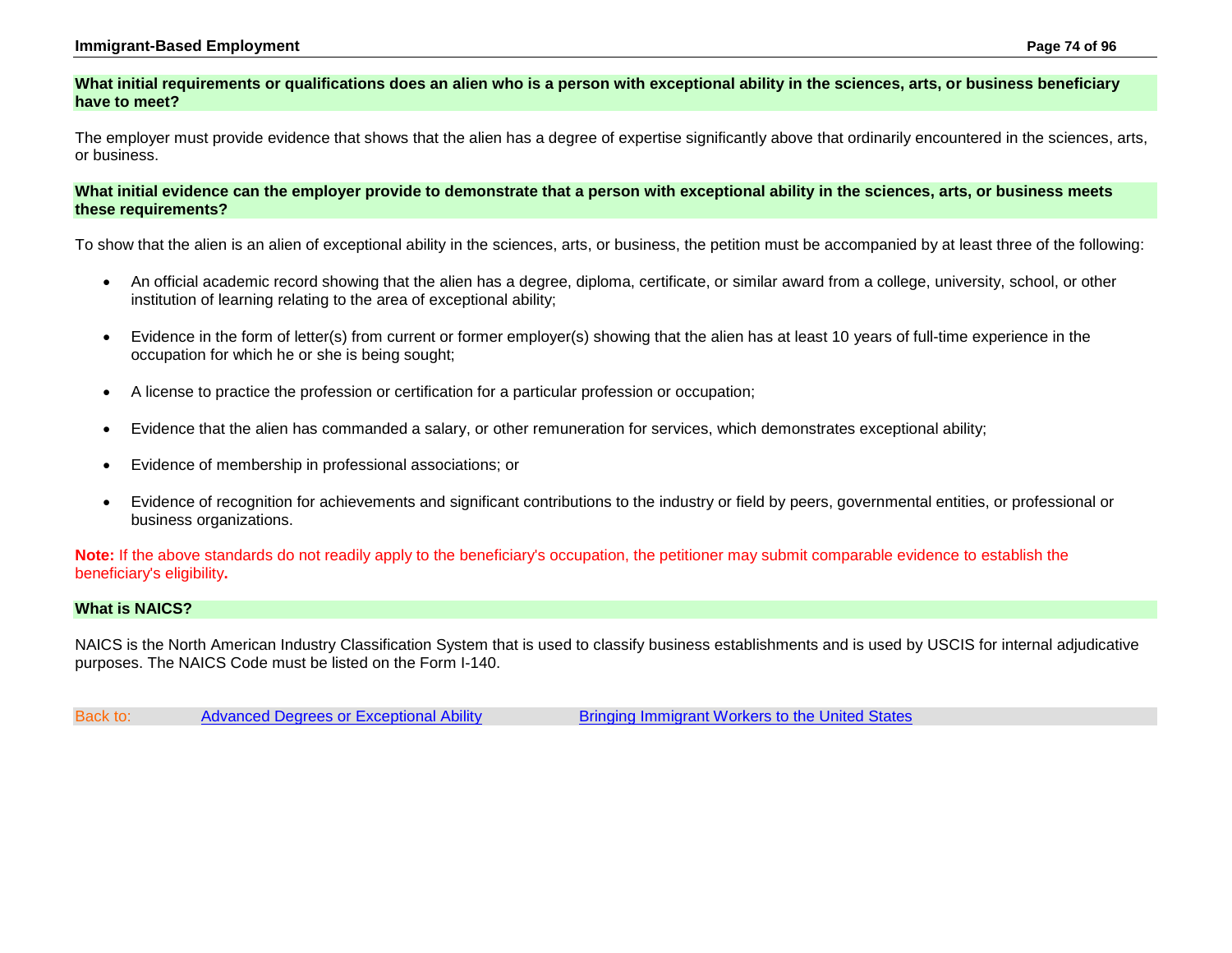### **Where can the employer obtain the North American Industry Classification System (NAICS) code?**

The North American Industry Classification System (NAICS) code can be obtained from the Department of Commerce, U.S. Census Bureau website at [www.census.gov/epcd/www/naics.html.](http://www.census.gov/epcd/www/naics.html)

### **What is SOC?**

SOC is the Standard Occupational Classification (SOC) System that is used to classify occupations and is used by USCIS for internal adjudicative purposes. The SOC designation must be listed on the From I-140.

### **Where can the employer obtain the Standard Occupational Classification (SOC) System codes?**

The Standard Occupational Classification (SOC) System codes can be obtained from the Department of Labor, U.S. Bureau of Labor Statistics [www.bls.gov/soc/home.htm.](http://www.bls.gov/soc/home.htm)

**Is the alien beneficiary filing under this classification eligible to file the** *Application to Register Permanent Residence or Adjust Status* **(I-485) concurrently with the** *Petition for Alien Worker* **(I-140)?**

The *Application to Register Permanent Residence or Adjust Status* **(I-485)** may be filed concurrently with the *Immigrant Petition for Alien Worker* **(I-140)** when a visa is immediately available. Also, if an employment-based petition is pending and no Form I-485 has been filed, the alien may still obtain the benefits of concurrent filing by filing an I-485 at any time as long as a visa would be available to him or her.

### **How can the employer check for visa availability?**

The employer can check for visa availability by accessing the [Department of State's Visa Bulletin](http://travel.state.gov/content/visas/english/law-and-policy/bulletin.html) on their website. Beginning with the October 2015 visa bulletin, the Department of State will publish two charts:

- An "Application Final Action Dates" chart, which shows what priority dates are currently for the purpose of issuing immigrant visas and when individuals may file their adjustment of status application, and
- A "Dates for Filing Visa Applications" chart, indicating when immigrant visa applicants should be notified to assemble and submit required documentation to the National Visa Center.

If USCIS determines that there are more immigrant visas available for the fiscal year than there are known applicants for such visas, the "Dates for Filing Visa Applications" chart" may be used to determine when to file an adjustment of status application with USCIS.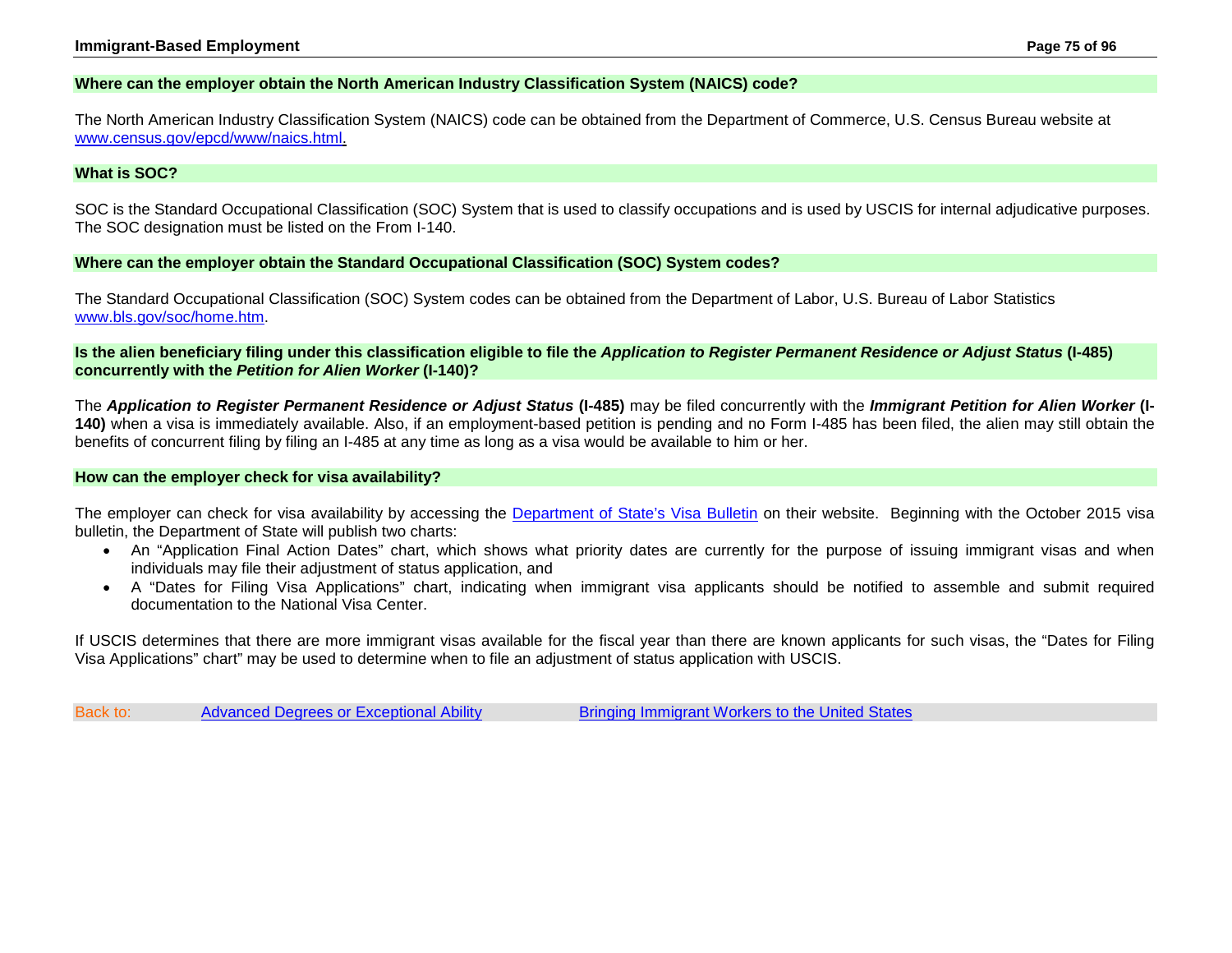### **Immigrant-Based Employment Page 76 of 96**

### **Can the spouse and unmarried children under 21 of a professional with an advanced degree or a person with exceptional ability in the sciences, arts, or business gain permanent residency through this category? If so, what and when can they file?**

Yes. The spouse and unmarried children under 21 of a professional with an advanced degree or a person with exceptional ability in the sciences, arts, or business can gain permanent residency based on the principal alien. Dependents may file Form I-485, *Application for Travel Document* (I-131) and *Application for Employment Authorization* (I-765) concurrently or subsequent to principal alien's I-140 and I-485. To access these Forms, please visit our website [www.uscis.gov/forms.](http://www.uscis.gov/forms/I-765)

If dependents file after the principal alien files his or her I-485, dependents must wait until the principal applicant receives a Form I-797, *Notice of Action* from USCIS. Thereafter, dependents must include a copy of the principal applicant's Form I-797 with their filings. The principal's *Notice of Action* will facilitate matching dependent's subsequent filings with the principal's file, thereby reducing the chances of delays in the file routing.

### **Does an alien under this classification with a pending I-485 based on employment have to obtain work authorization to continue working in the U.S.?**

An alien under this classification will have to obtain work authorization to work in the U.S. unless in possession of one of the following:

- Valid H-1B status; or
- Valid L-1 status.

### **Does an alien under this classification with a pending I-485 based on employment have to obtain advance parole before leaving the U.S. to reenter the U.S. after travel abroad?**

An alien under this classification will have to obtain an advance parole before leaving the U.S. in order to reenter the U.S. after travel abroad unless in possession of one of the following:

- A valid H-1B visa; or
- A valid L-1 visa.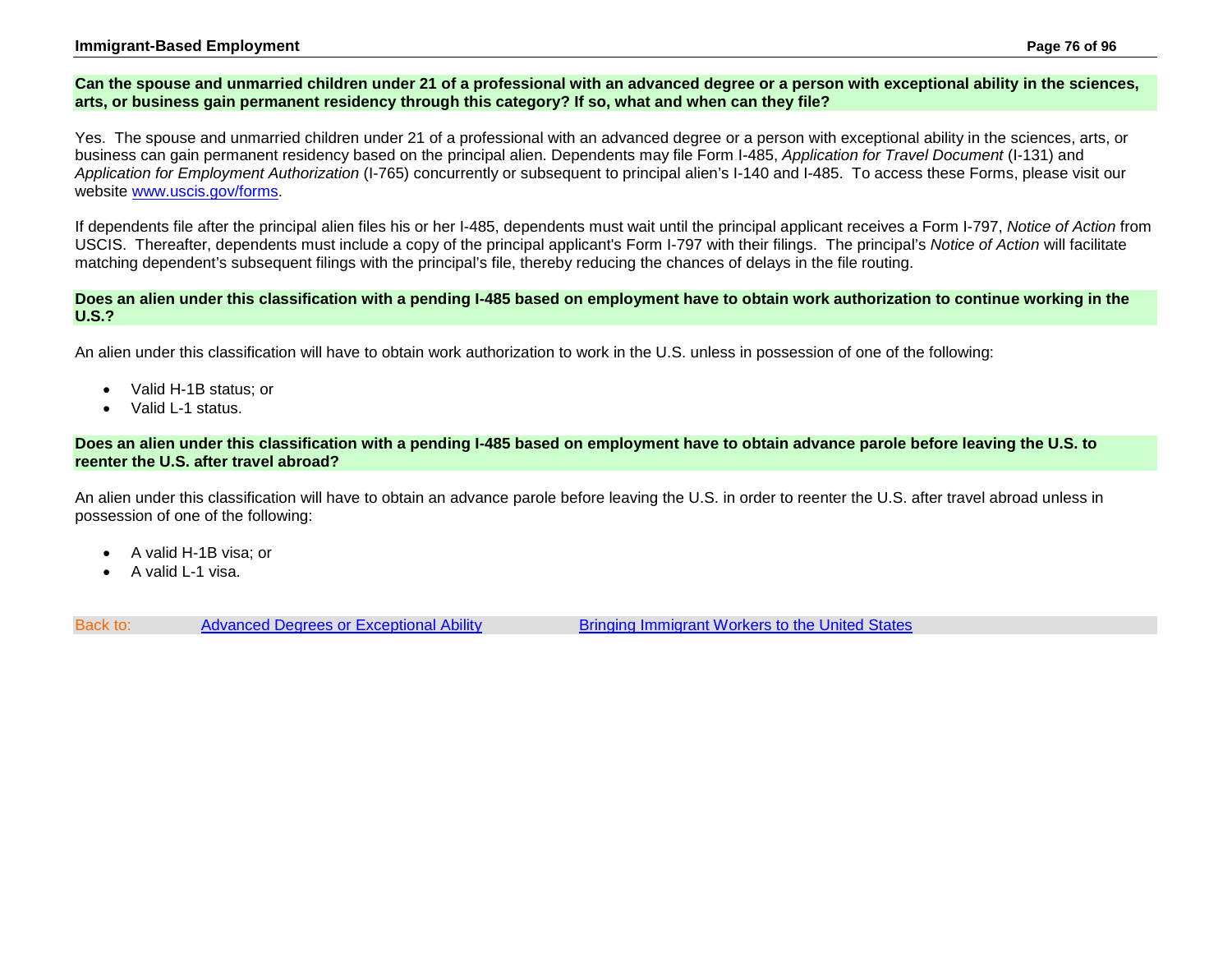#### **Immigrant-Based Employment Page 77 of 96**

### **Is an alien who obtains permanent residency through this classification obligated to continue working for the employer who filed the petition on their behalf?**

Due to the American Competitiveness in the Twenty-First Century Act (AC21), an individual whose petition for adjustment of status has been filed and has remained unadjudicated for 180 days or more may change employers if the new job is in the same or similar occupational classification as the job for which the petition was filed.

**Note**: In the case of a national interest waiver, if the waiver was based upon the applicant's work for a particular employer, the applicant may not change employers. However, if the waiver was based upon the applicant's contribution to an industry which could be utilized by another employer, the applicant may be able to change employers.

#### **How can I request the consolidated processing of multiple successor-in-interest cases due to a transfer in ownership of the petitioning business?**

Please call our toll-free number for employers at 1-800-357-2099 for assistance with this question.

#### **What is VIBE?**

The Web-based *Validation Instrument for Business Enterprises* (Vibe) is a tool designed to enhance USCIS's adjudications of certain employment-based immigration petitions. Vibe uses commercially available data from an independent information provider (IIP) to validate basic information about companies or organizations petitioning to employ alien workers. Currently, the independent information provider for the VIBE program is Dun and Bradstreet (D&B).

For more information about VIBE, please visit our website at [www.uscis.gov/vibe.](http://www.uscis.gov/vibe)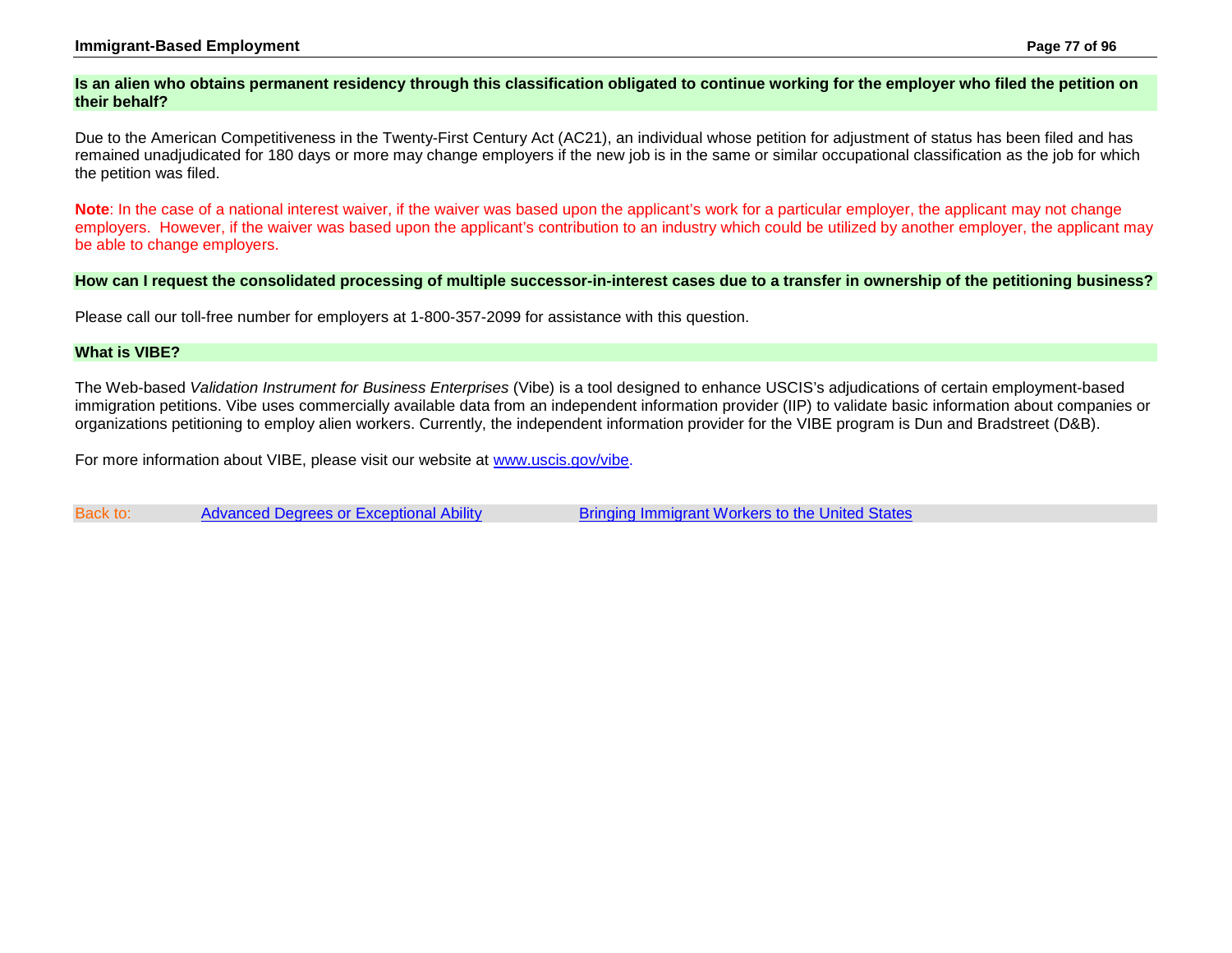### <span id="page-77-0"></span>**EB-3 Skilled Workers, Professionals, and Other Workers**

## **OVERVIEW**

The purpose of this classification is to allow aliens who are skilled workers, professionals with bachelor's degrees, and unskilled workers to immigrate permanently to the United States with the intent of working in a permanent position for a U.S. employer.

When submitting an immigrant petition for a foreign national in the category of a skilled worker, professional, or unskilled worker, an employer must first obtain a labor certification from the U.S. Department of Labor for the position that is being offered. Once the employer has obtained approval, the employer must submit a copy of the approved certification from the Department of Labor to USCIS along with a Form I-140, *Immigrant Petition for Alien Worker*. Under this category, a qualified "skilled worker" is a person capable of performing an occupation that requires at least two years of training or experience, which is not of a temporary or seasonal nature, for which qualified workers are not available in the U.S. Under this category, a "professional" holds a baccalaureate degree and is a member of the professions.

Under this category, other "unskilled workers" are those who are capable of performing unskilled labor that requires less than two years of training or experience, which is not of a temporary or seasonal nature, for which qualified workers are not available in the U.S.

## [FAQs about the USCIS Immigrant Fee](#page-33-0)

## **FAQs**

• [How can I request the consolidated processing of multiple successor-in-interest cases due to a transfer in ownership of the petitioning](#page-81-0) business?

### **Definitions**

- [What does "skilled worker" mean?](#page-79-0)
- [What does "professional" mean?](#page-79-1)
- [What does "other worker" mean?](#page-79-2)

## *Continued on next page*

Back to: [Bringing Immigrant Workers to the United States](#page-0-0)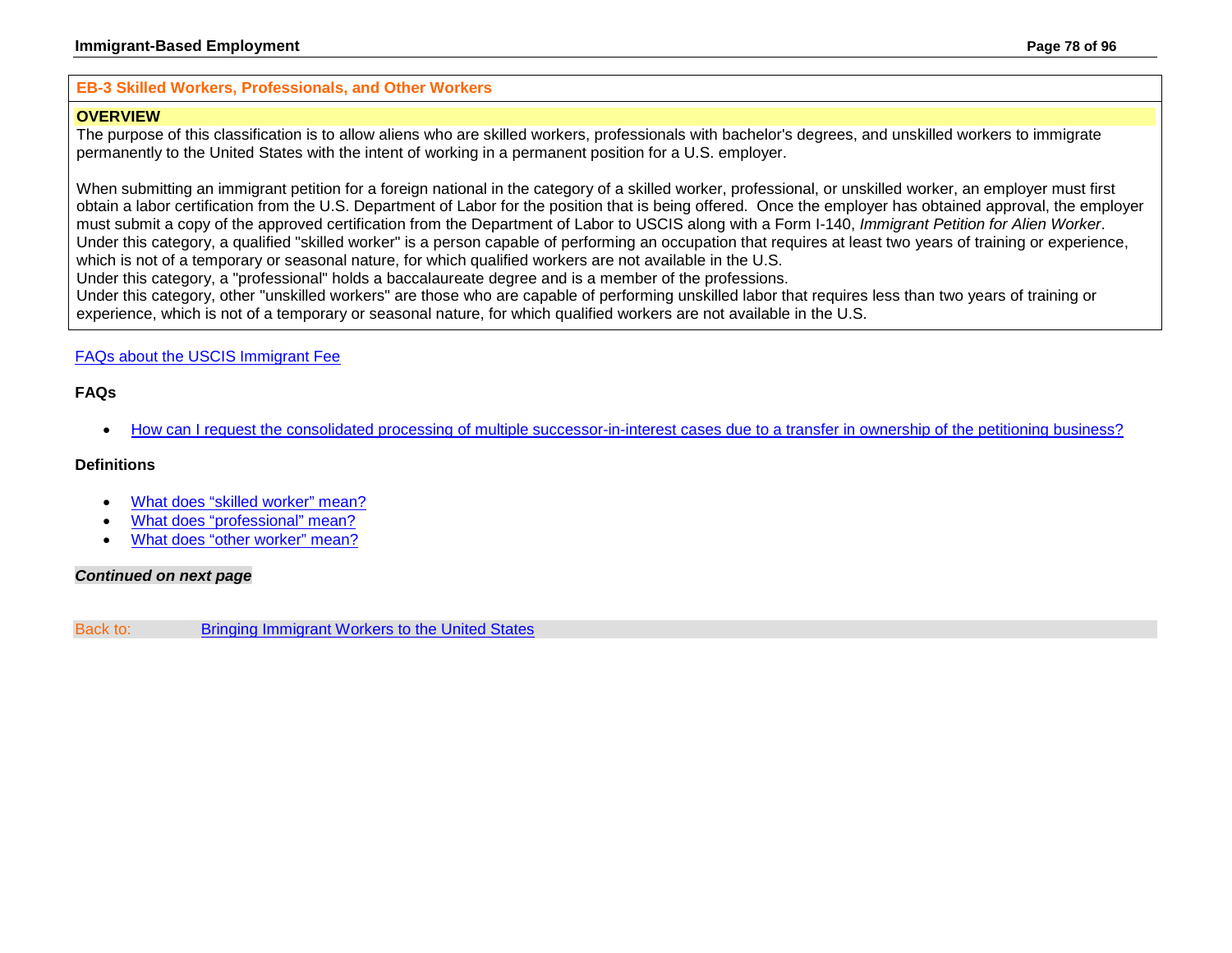- [Can an alien file for him/herself under this classification?](#page-79-3)
- [Does the business filing under this classification have to get a labor certification from Department of Labor?](#page-79-4)
- [How does the employer apply for permanent residency for an alien who is a skilled worker, professional, and other worker?](#page-80-0)
- [What initial requirements does the petitioner/company/business have to meet?](#page-81-1)

# **Filing Process Questions**

- [What evidence can the petitioner provide to demonstrate the ability to pay the proffered wage?](#page-81-2)
- [What initial requirements or qualifications does an alien who is a skilled worker, professional, and other worker have to meet?](#page-81-3)
- What initial evidence can the employer provide to demonstrate [that a skilled worker, professional, and other worker meet these requirements?](#page-82-0)
- [What is NAICS?](#page-83-0)
- [Where can the employer obtain the North American Industry Classification System \(NAICS\) code?](#page-83-1)
- [What is SOC?](#page-83-2)
- [Where can the employer obtain the Standard Occupation Classification \(SOC\) System codes?](#page-84-0)
- [Is the alien beneficiary filing under this classification eligible to file the Application to Register Permanent Residence or Adjust Status \(I-485\)](#page-84-1)  [concurrently with the Petition for Alien Worker \(I-140\)?](#page-84-1)
- [How can the employer check for visa availability?](#page-84-2)
- Can the spouse and unmarried children under 21 of a skilled worker, professional and other worker gain permanent residency through this category? [If so, what and when can they file?](#page-84-3)
- [Where does the employer file the Petition for Alien Worker \(Form I-140\)?](http://www.uscis.gov/forms/I-140)
- [What is the filing fee for the I-140?](http://www.uscis.gov/forms/I-140)
- [What is the filing fee for a concurrently filed I-485 and I-140?](http://www.uscis.gov/forms)
- [How long will it take USCIS to process my petition?](#page-50-0)

# **Other FAQs**

- [Does an alien under this classification with a pending I-485 based on employment have to obtain work authorization to continue working in the U.S.?](#page-85-0)
- [Does an alien under this classification with a pending I-485 based on employment have to obtain advance parole before leaving the U.S. to reenter](#page-85-1)  [the U.S. after travel abroad?](#page-85-1)
- [Is an alien who obtains permanent residency through this classification obligated to continue working for the employer who filed the petition on their](#page-85-2)  [behalf?](#page-85-2)
- [What is Vibe?](#page-85-3)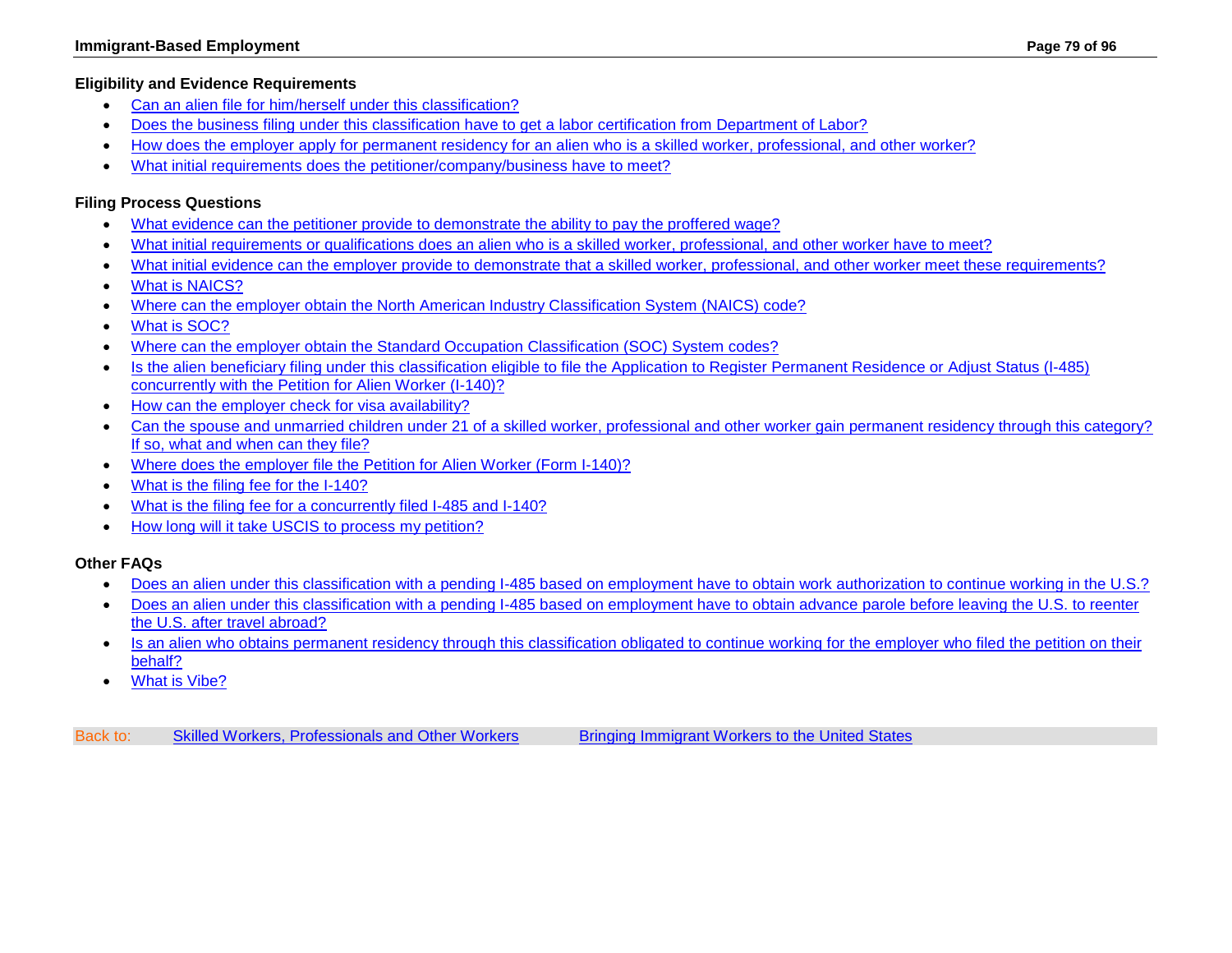#### **Immigrant-Based Employment Page 80 of 96**

#### <span id="page-79-0"></span>**What does "skilled worker" mean?**

Skilled worker means an alien who, at the time the petition is filed, meets the following:

- Capable of performing skilled labor which requires at least two years training or experience,
- Employment is not of a temporary or seasonal nature, and
- Qualified workers are not available in the United States.

### <span id="page-79-1"></span>**What does "professional" mean?**

Professional means a qualified alien who holds at least a United States bachelor's degree or a foreign equivalent degree and who is a member of the professions.

### <span id="page-79-2"></span>**What does "other worker" mean?**

Other worker means a qualified alien who, at the time the petition is filed, meets the following:

- Capable of performing unskilled labor which requires less than two years training or experience,
- Employment is not of a temporary or seasonal nature, and
- Qualified workers are not available in the United States.

### <span id="page-79-3"></span>**Can an alien file for him/herself under this classification?**

No. A United States employer must petition for the alien under this classification.

### <span id="page-79-4"></span>**Does the business filing under this classification have to get a labor certification from the Department of Labor?**

Yes. Labor certification must be obtained from the Department of Labor by filing an *Application for Permanent Employment Certification* (ETA 9089).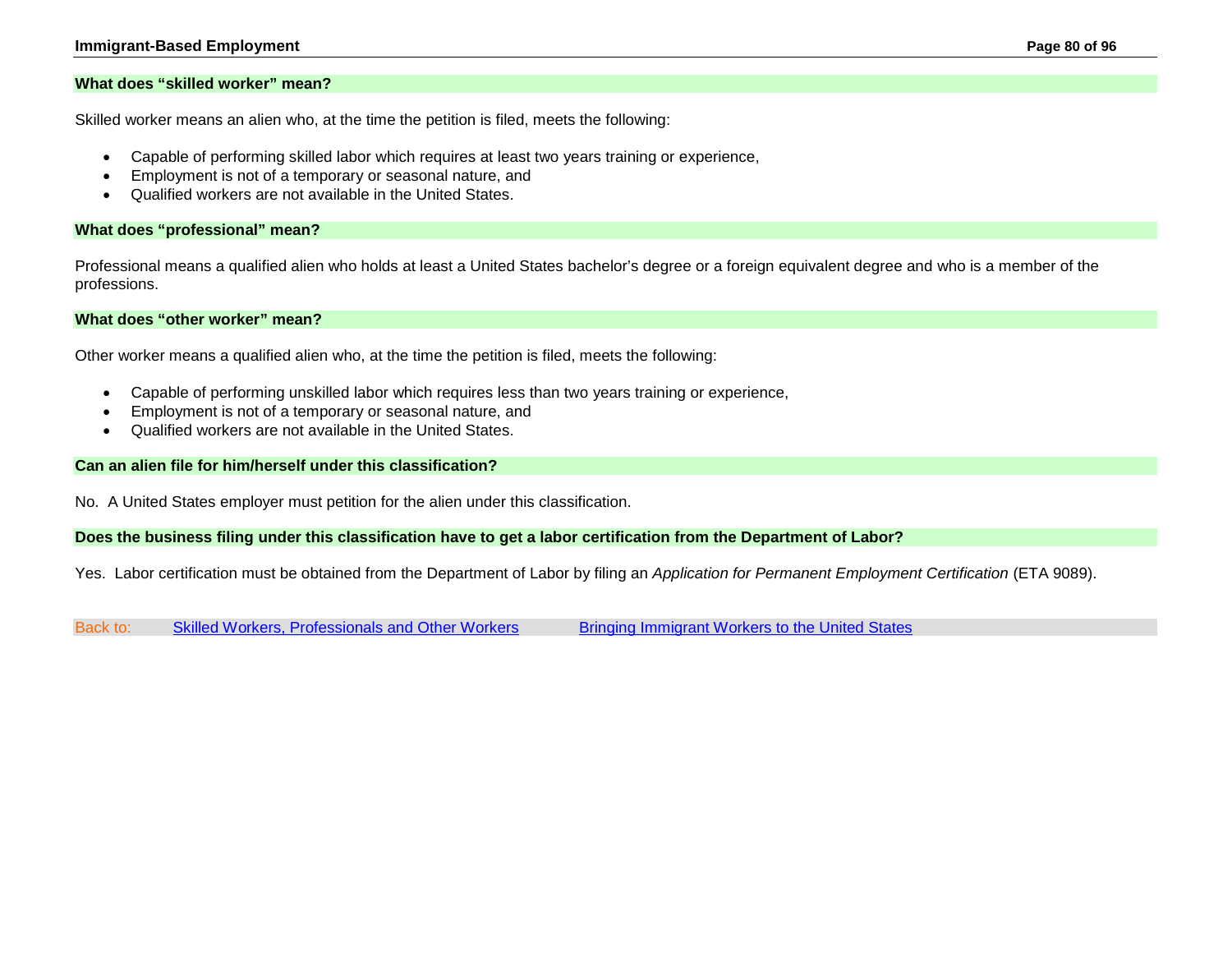## <span id="page-80-0"></span>**How does the employer apply for permanent residency for an alien who is a skilled worker, professional, and other worker?**

The employer seeking permanent residency for an alien, who is a skilled worker, professional, and other worker follows the process in the following table:

| <b>Stage</b>   | <b>Action</b>                                                                                                                                                                                                                                                                                                                                                                                                                                           |
|----------------|---------------------------------------------------------------------------------------------------------------------------------------------------------------------------------------------------------------------------------------------------------------------------------------------------------------------------------------------------------------------------------------------------------------------------------------------------------|
|                | The employer files an Application for Permanent Employment Certification, ETA 9089, with the Department of Labor.                                                                                                                                                                                                                                                                                                                                       |
| $\overline{2}$ | The employer files a Petition for Alien Worker, Form I-140, and the approved labor certification request with USCIS.                                                                                                                                                                                                                                                                                                                                    |
|                | Effective July 16, 2007, once you have obtained the approved labor certification from the Department of Labor you must file<br>it in support of the Form I-140 within 180 calendar days of the approval. USCIS must receive the Form I-140 with the<br>supporting approved labor certification on or before the 180 <sup>th</sup> day of validity. USCIS will reject any I-140 filed with a<br>supporting approved labor certification that is expired. |
|                | Note: Premium Processing may now be available for Form I-140. For further information, please go back to the Main Page<br>and see the Guide titled Getting Ready to File.                                                                                                                                                                                                                                                                               |
|                | Also, it is possible for the alien beneficiary to file the I-485 concurrently with the I-140 if a visa number is available.                                                                                                                                                                                                                                                                                                                             |
| 3              | Upon approval of I-140, the alien beneficiary files for adjustment of status if a visa number is available and the individual is<br>in the U.S.                                                                                                                                                                                                                                                                                                         |
|                | If the beneficiary is outside the United States when an immigrant visa number becomes available, he or she will be notified<br>and must complete the process at his or her nearest U.S. consulate office.                                                                                                                                                                                                                                               |
| $\overline{4}$ | If the I-485 is approved, the beneficiary is granted permanent resident status and will be sent a permanent resident card in<br>the mail.                                                                                                                                                                                                                                                                                                               |
|                | If the beneficiary went through the immigrant visa process overseas, beneficiary enters the United States and receives an<br>endorsed immigrant visa attached to his/her passport at the port of entry to serve as evidence of status until they receive<br>their permanent resident card in the mail.                                                                                                                                                  |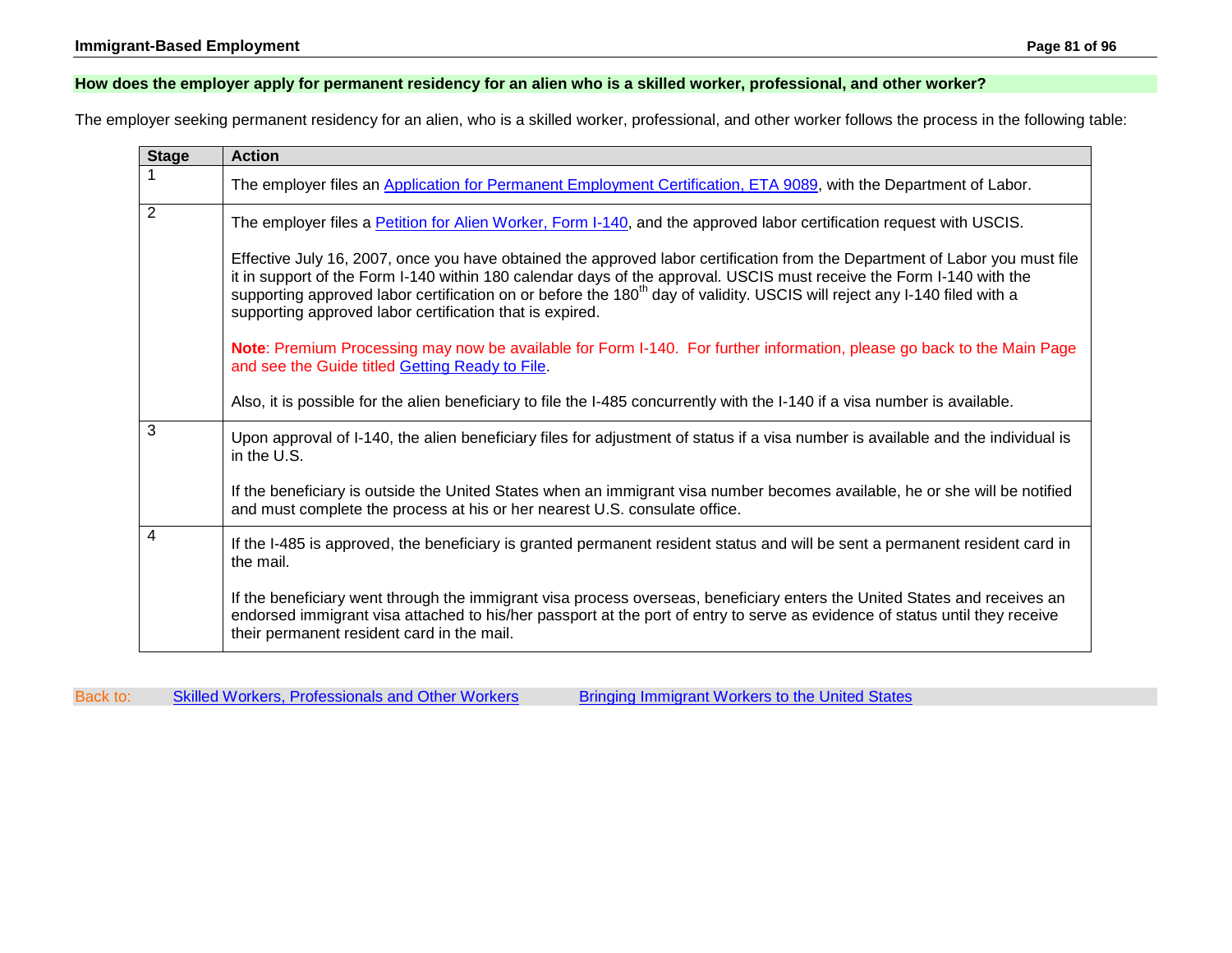### <span id="page-81-1"></span>**What initial requirements does the petitioner/company/business have to meet?**

The prospective employer must be a U.S. employer and demonstrate the ability to pay the proffered wage.

### <span id="page-81-2"></span>**What evidence can the petitioner provide to demonstrate the ability to pay the proffered wage?**

Evidence of the ability to pay the proffered wage shall be either in the form of copies of annual reports, federal tax returns, or audited financial statements.

#### <span id="page-81-3"></span>**What initial requirements or qualifications does an alien who is a skilled worker, professional, and other worker have to meet?**

In order to meet the initial qualifications for the skilled workers, professionals or other workers classifications:

- Skilled workers cannot work in seasonal or temporary employment and require at least two years of experience or training. The training requirement may be met through relevant post-secondary education (i.e. trade school).
- Professionals must hold an U.S. bachelor's degree or foreign equivalent degree that is normally required for the profession. A combination of education and experience may not be substituted for the degree.
- Other workers (i.e., unskilled workers) must work in positions that require less than two years of higher education, training, or experience. The employment cannot be of a seasonal or temporary nature.

#### <span id="page-81-0"></span>**How can I request the consolidated processing of multiple successor-in-interest cases due to a transfer in ownership of the petitioning business?**

Please call our toll-free number for employers at 1-800-357-2099 for further assistance with this question.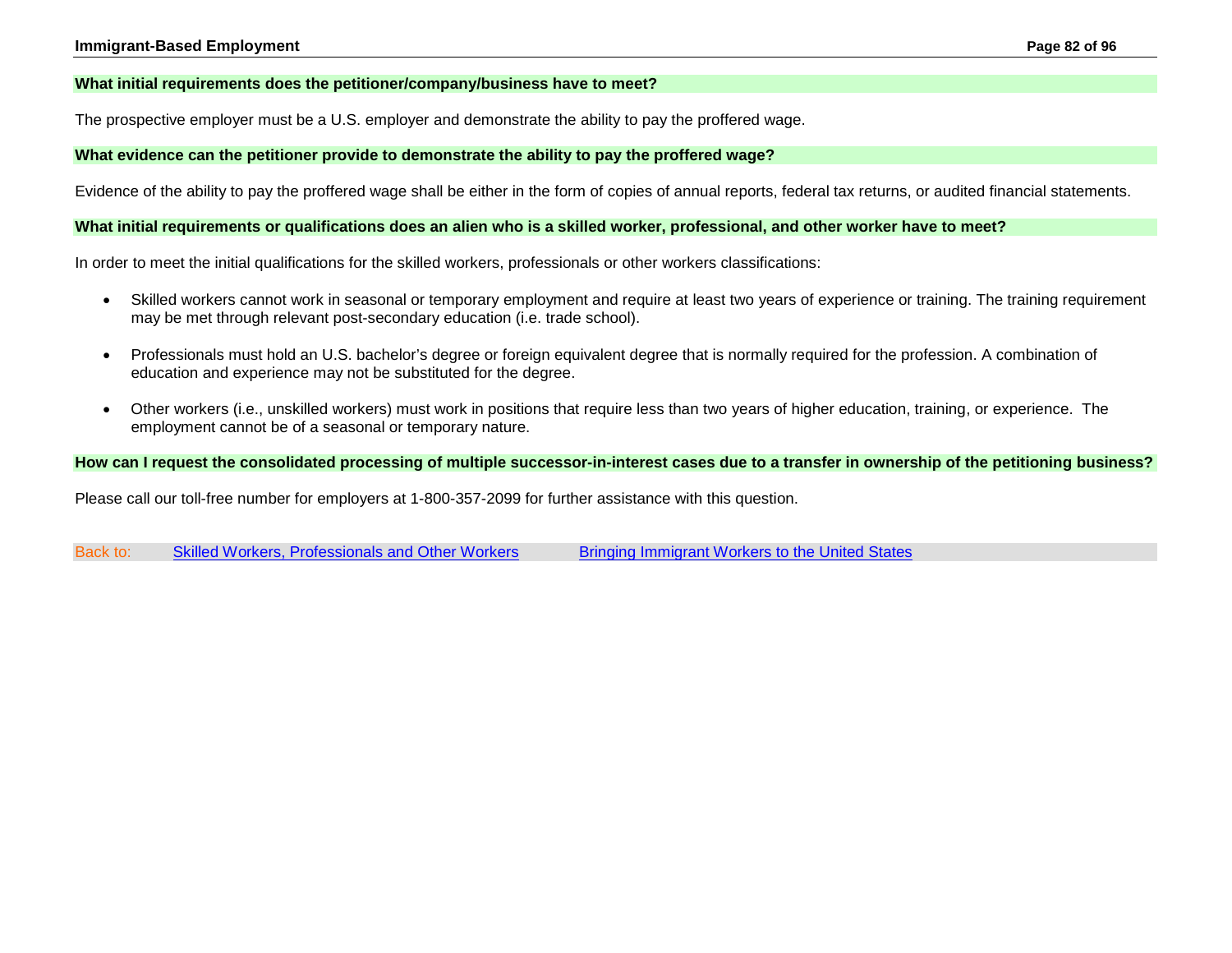## <span id="page-82-0"></span>**What initial evidence can the employer provide to demonstrate that a skilled worker, professional, and other worker meet these requirements?**

The following table indicates the initial evidence needed to meet the preliminary requirements for skilled worker, professional or other worker positions.

| If the employee is a  | Then the employer must file the following initial evidence with the I-140 petition:                                                                                                                                                                                                                                                                                                                                                                                                                                                                                                                                                                                                                                                                                                                                                                                                                                                                                                                                                                                                                                                                |
|-----------------------|----------------------------------------------------------------------------------------------------------------------------------------------------------------------------------------------------------------------------------------------------------------------------------------------------------------------------------------------------------------------------------------------------------------------------------------------------------------------------------------------------------------------------------------------------------------------------------------------------------------------------------------------------------------------------------------------------------------------------------------------------------------------------------------------------------------------------------------------------------------------------------------------------------------------------------------------------------------------------------------------------------------------------------------------------------------------------------------------------------------------------------------------------|
| <b>Skilled Worker</b> | Letters that demonstrate that the alien meets the 2-year educational and training requirement and any other requirements of the<br>individual labor certification.<br>In addition, supplying the following information from trainers:<br>Name, address, and title of the trainer and<br>A description of the training received.<br>٠<br>Letters that demonstrate that the alien meets the 2-year experience requirement and any other requirements of the individual labor<br>certification.<br>In addition, supplying the following information from employers<br>Name, address, and title of the employer and<br>$\bullet$<br>The experience of the alien.                                                                                                                                                                                                                                                                                                                                                                                                                                                                                       |
| Professional          | To show evidence that the alien holds a United States bachelor's degree or a foreign equivalent degree, the employer must supply:<br>An official college or university record showing the date the bachelor's degree was awarded and the area of concentration of<br>$\bullet$<br>study.<br>To show that the alien is a member of the professions, the employer must submit evidence:<br>• That the minimum of a bachelor's degree is required for entry into the occupation.<br>If there are any additional requirements of training or experience the employer should supply the following:<br>Letters that demonstrate that the alien meets the training requirement of the individual labor certification.<br>In addition, supplying the following information from trainers:<br>Name, address, and title of the trainer and<br>A description of the training received.<br>Letters that demonstrate that the alien meets the experience requirement of the individual labor certification.<br>In addition, supplying the following information from employers:<br>Name, address, and title of the employer and<br>The experience of the alien. |
| <b>Other Worker</b>   | To show evidence that the alien meets any educational, training and experience, and other requirements of the labor certification<br>the employer must supply:<br>Letters that demonstrate that the alien meets the training requirement of the individual labor certification.<br>In addition, supplying the following information from trainers:<br>Name, address, and title of the trainer and<br>$\bullet$<br>A description of the training received.<br>Letters that demonstrate that the alien meets the experience requirement of the individual labor certification.<br>In addition, supplying the following information from employers:<br>Name, address, and title of the employer and<br>$\bullet$<br>The experience of the alien.                                                                                                                                                                                                                                                                                                                                                                                                      |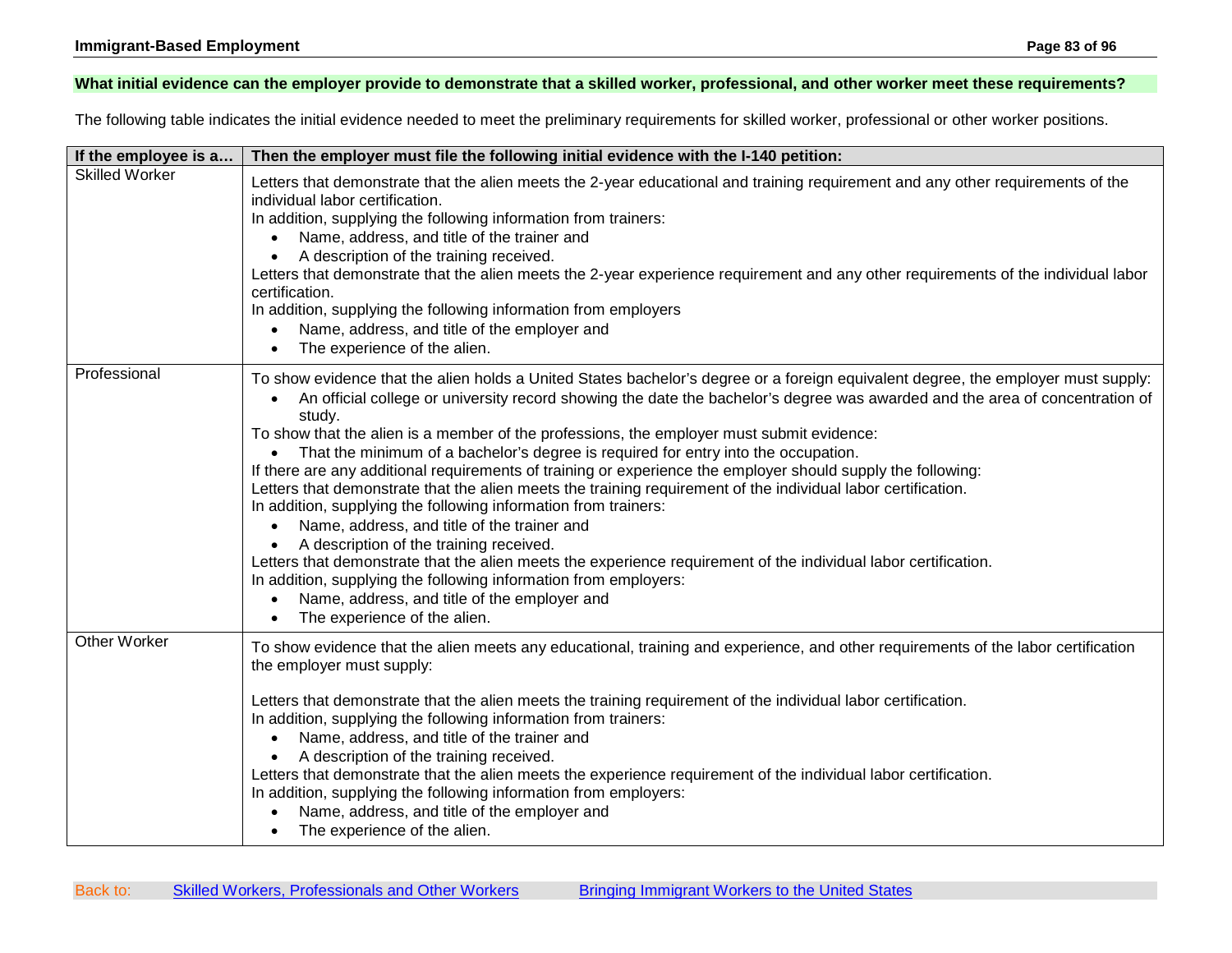#### **Immigrant-Based Employment Page 84 of 96**

### <span id="page-83-0"></span>**What is NAICS?**

NAICS is the North American Industry Classification System that is used to classify business establishments and is used by USCIS for internal adjudicative purposes. The NAICS Code must be listed on the Form I-140.

#### <span id="page-83-1"></span>**Where can the employer obtain the North American Industry Classification System (NAICS) code?**

The North American Industry Classification System (NAICS) code can be obtained from the Department of Commerce, U.S. Census Bureau website at [www.census.gov/epcd/www/naics.html.](http://www.census.gov/epcd/www/naics.html)

### <span id="page-83-2"></span>**What is SOC?**

SOC is the Standard Occupational Classification (SOC) System that is used to classify occupations and is used by USCIS for internal adjudicative purposes. The SOC designation must be listed on the Form I-140.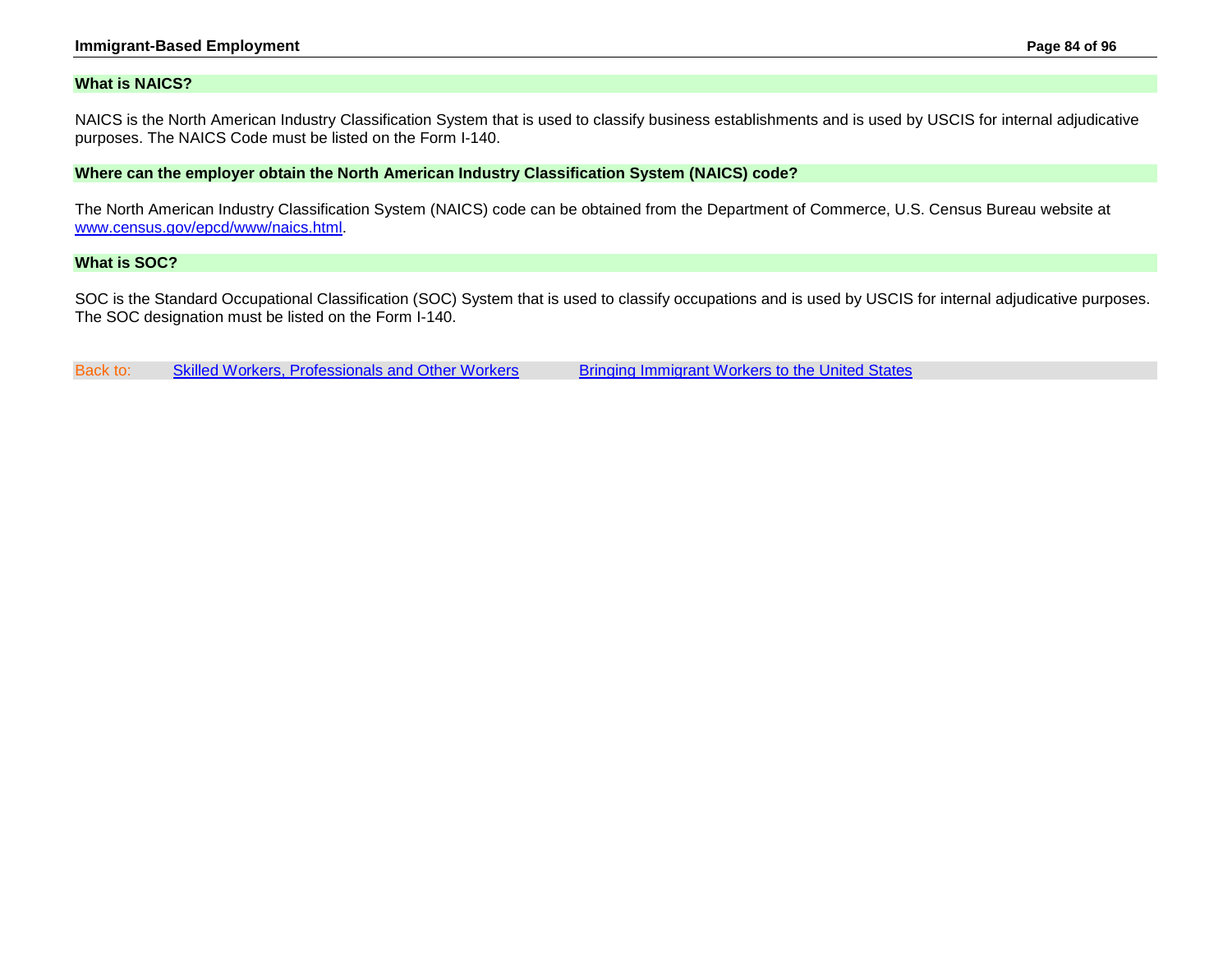### <span id="page-84-0"></span>**Where can the employer obtain the Standard Occupational Classification (SOC) System codes?**

The Standard Occupational Classification (SOC) System codes can be obtained from the Department of Labor, U.S. Bureau of Labor Statistics www.bls.gov/soc/home.htm.

<span id="page-84-1"></span>**Is the alien beneficiary filing under this classification eligible to file the** *Application to Register Permanent Residence or Adjust Status* **(I-485) concurrently with the** *Petition for Alien Worker* **(I-140)?**

The *Application to Register Permanent Residence or Adjust Status* **(I-485)** may be filed concurrently with the *Immigrant Petition for Alien Worker* **(I-140)** when a visa is immediately available. Also, if an employment-based petition is pending and no Form I-485 has been filed, the alien may still obtain the benefits of concurrent filing by filing an I-485 at any time as long as a visa would be available to him or her.

#### <span id="page-84-2"></span>**How can the employer check for visa availability?**

The employer can check for visa availability by accessing the [Department of State's Visa Bulletin](http://travel.state.gov/content/visas/english/law-and-policy/bulletin.html) on their website. Beginning with the October 2015 visa bulletin, the Department of State will publish two charts:

- An "Application Final Action Dates" chart, which shows what priority dates are currently for the purpose of issuing immigrant visas and when individuals may file their adjustment of status application, and
- A "Dates for Filing Visa Applications" chart, indicating when immigrant visa applicants should be notified to assemble and submit required documentation to the National Visa Center.

If USCIS determines that there are more immigrant visas available for the fiscal year than there are known applicants for such visas, the "Dates for Filing Visa Applications" chart" may be used to determine when to file an adjustment of status application with USCIS.

### <span id="page-84-3"></span>**Can the spouse and unmarried children under 21 of a skilled worker, professional or other worker gain permanent residency through this category? If so, what and when can they file?**

Yes. The spouse and unmarried children under 21 of a skilled worker, professional, or other worker can gain permanent residency based on the principal alien. Dependents may file Form I-485, *Application for Travel Document* (I-131) and *Application for Employment Authorization* (I-765) concurrently or subsequent to principal alien's I-140 and I-485.

If dependents file after the principal alien files his or her I-485, dependents must wait until the principal applicant receives a Form I-797, *Notice of Action* from USCIS. Thereafter, dependents must include a copy of the principal applicant's Form I-797 with their filings. The principal's *Notice of Action* will facilitate matching dependent's subsequent filings with the principal's file, thereby reducing the chances of delays in the file routing. To access these Forms, please visit our [Forms and Fees website.](http://www.uscis.gov/forms)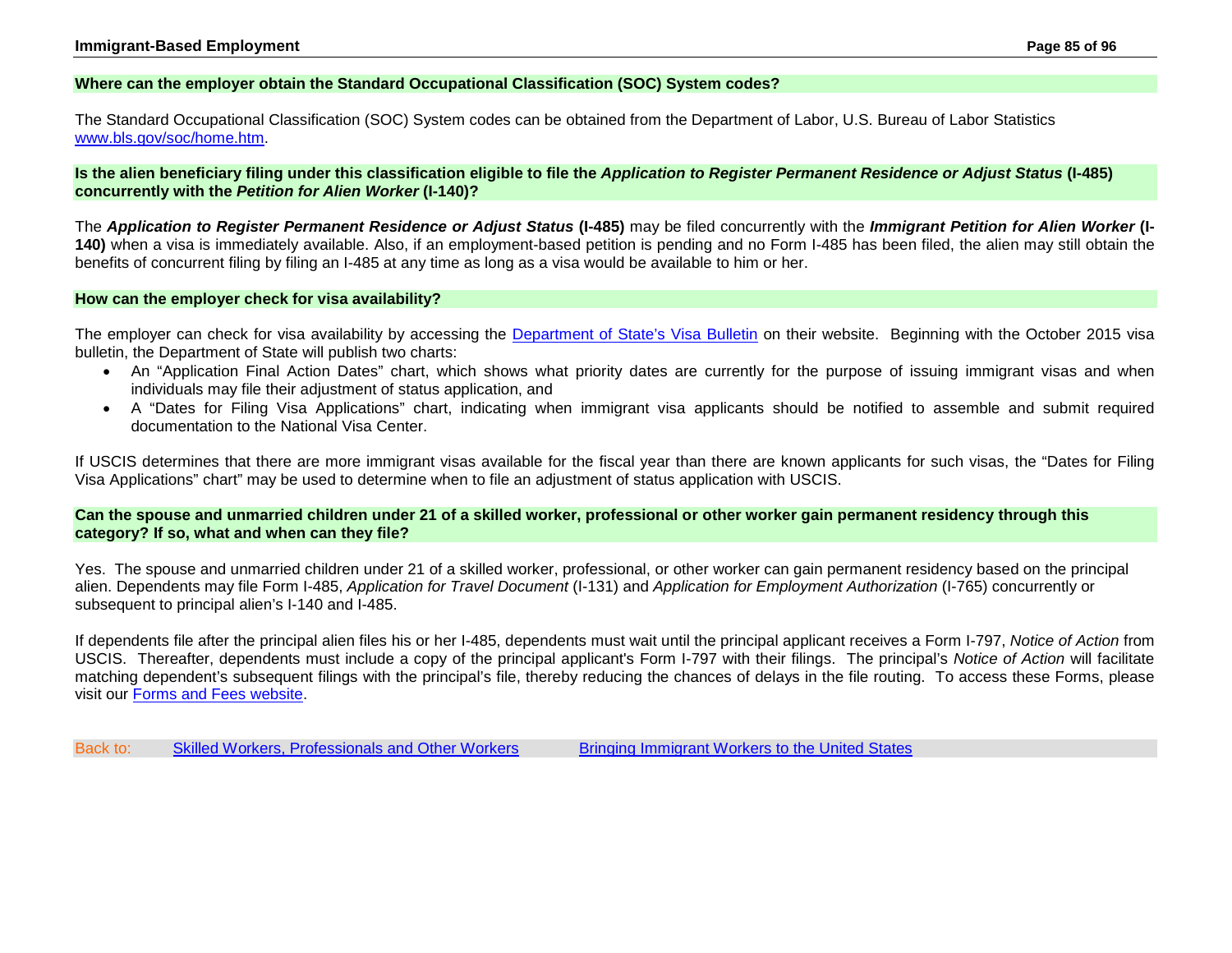### <span id="page-85-0"></span>**Does an alien under this classification with a pending I-485 based on employment have to obtain work authorization to continue working in the U.S.?**

An alien under this classification will have to obtain work authorization to work in the U.S. unless in possession of one of the following:

- A valid H-1B status; or
- A valid L-1 status.

### <span id="page-85-1"></span>**Does an alien under this classification with a pending I-485 based on employment have to obtain advance parole before leaving the U.S. to reenter the U.S. after travel abroad?**

An alien under this classification will have to obtain an advance parole before leaving the U.S. to reenter the U.S. after travel abroad unless in possession of one of the following:

- A valid H-1B visa; or
- A valid L-1 visa.

### <span id="page-85-2"></span>**Is an alien who obtains permanent residency through this classification obligated to continue working for the employer who filed the petition on their behalf?**

Due to the American Competitiveness in the Twenty-First Century Act (AC21), an individual whose petition for adjustment of status has been filed and has remained unadjudicated for 180 days or more may change employers if the new job is in the same or similar occupational classification as the job for which the petition was filed.

## <span id="page-85-3"></span>**What is VIBE?**

The Web-based *Validation Instrument for Business Enterprises* (Vibe) is a tool designed to enhance USCIS's adjudications of certain employment-based immigration petitions. Vibe uses commercially available data from an independent information provider (IIP) to validate basic information about companies or organizations petitioning to employ alien workers. Currently, the independent information provider for the VIBE program is Dun and Bradstreet (D&B).

For more information about VIBE, please visit our website at [www.uscis.gov/vibe.](http://www.uscis.gov/vibe)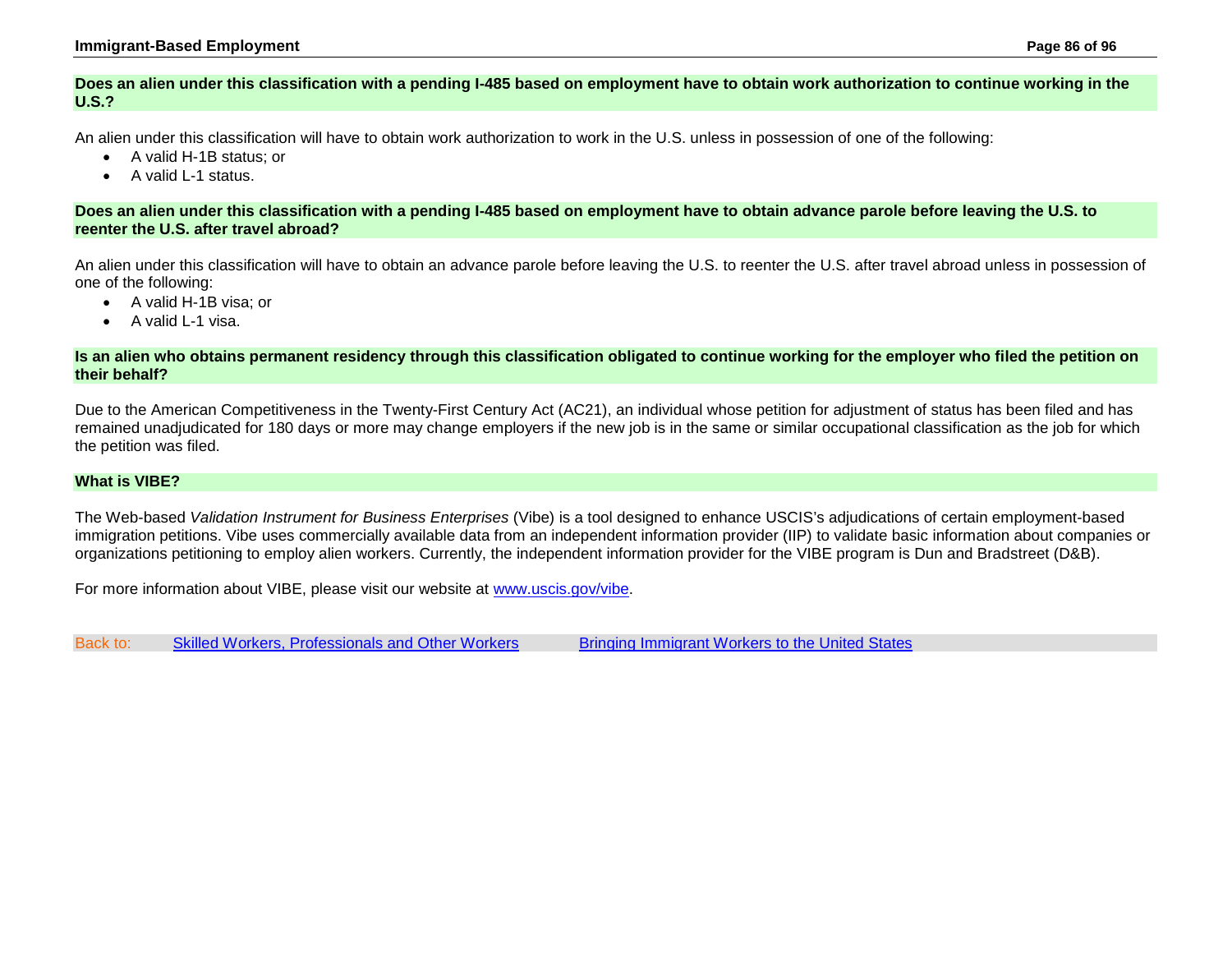# <span id="page-86-0"></span>**EB-4 Certain Religious Workers**

### **OVERVIEW**

An immigrant religious worker falls into a special visa preference category. An immigrant religious worker is a foreign national who has:

- 1. for the two years prior to filing the immigrant visa petition been a member of a religious denomination which has a bona fide, non-profit religious organization in the United States; and
- 2. seeks to enter the U.S, to work full time in a compensated position, solely to carry on his or her vocation as a minister, seeks to work in a professional or nonprofessional capacity in a religious vocation or occupation for a bona fide, nonprofit religious organization in the U.S. or its affiliate in the U.S; and
- 3. has been working as a minister or in a religious vocation or occupation, either abroad or in the U.S. for at least the two year period immediately preceding the filing of the petition.

In most situations, the employer submits a Form I-360, *Petition for Amerasian, Widow/Widower, or Special Immigrant*, to USCIS on behalf of the foreign national. However, the foreign national may also submit a Form I-360 on his own behalf. Effective November 26, 2008 revisions were made to the religious worker regulations. These revisions ensure the integrity of the program while streamlining the process for legitimate petitioners.

**Note:** There are other classifications that fall under this visa category. These other classifications are as follows: Panama Canal Company Employee or Canal Zone Government Employee; U.S. Government in the Canal Zone Employee; Physician; International Organization Employee or Family Member; Armed Forces Member; or Iraqi or Afghan U.S Military Translators**.** If you want information on these classifications please call our toll-free number for employers at 1-800-357-2099.

## [FAQs about the USCIS Immigrant Fee](#page-33-0)

## **Definitions**

- [What is considered a "bona fide nonprofit religious organization"?](#page-88-0)
- [What is considered a "bona fide organization, which is affiliated with the religious denomination"?](#page-88-1)
- [What does "minister" mean?](#page-88-2)
- [What does "professional capacity" mean?](#page-88-3)
- [What is considered a "religious denomination"?](#page-88-4)
- [What does "religious occupation" mean?](#page-89-0)
- [What does "religious vocation" mean?](#page-89-1)

## *Continued on next page*

Back to: [Bringing Immigrant Workers to the United States](#page-0-0)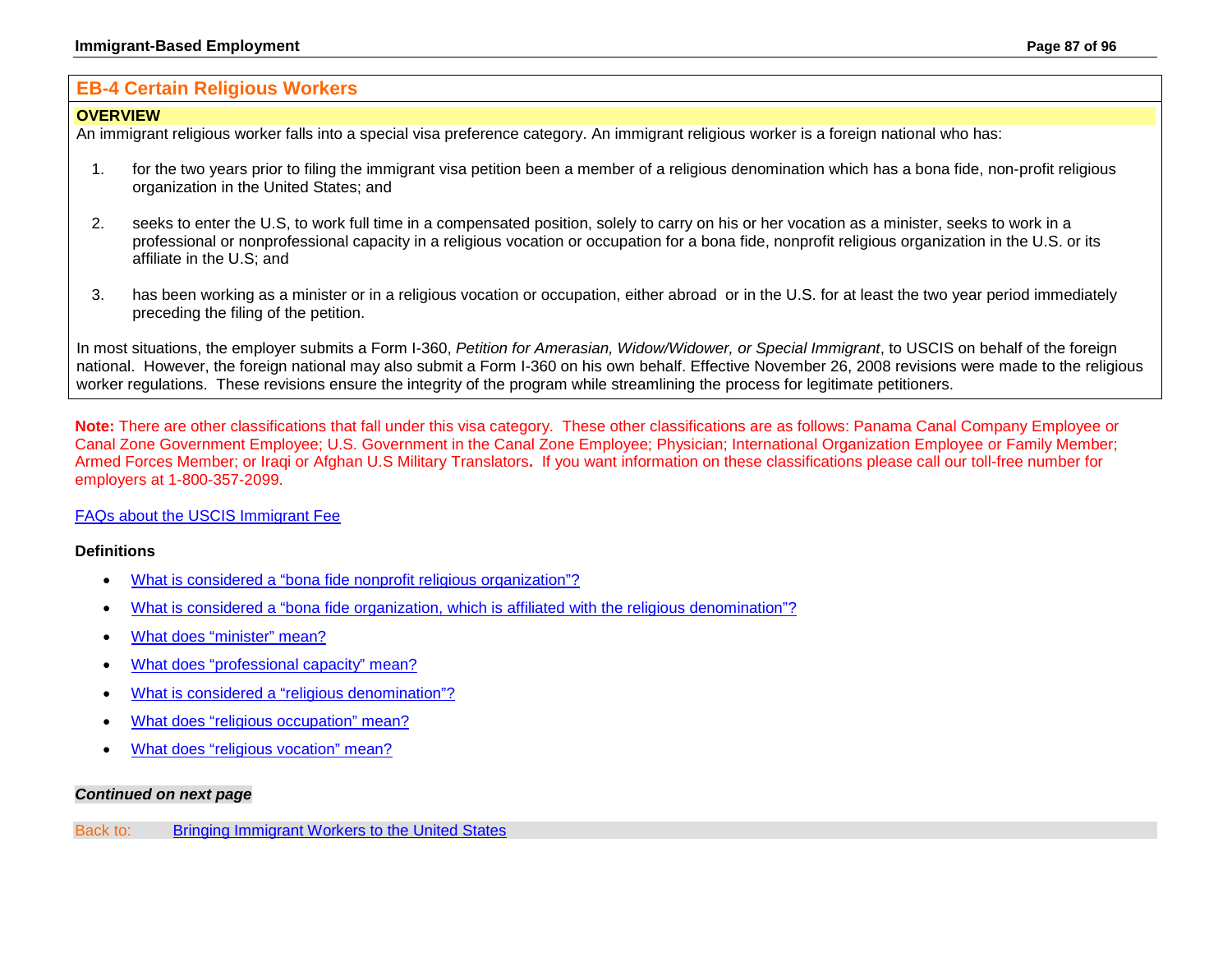## **Eligibility and Evidence Requirements**

- [Can an alien file for him/herself](#page-89-2) under this classification?
- [Does the religious organization or the self-petitioning alien filing under this classification have to get a labor certification from the Department of](#page-89-3)  [Labor?](#page-89-3)
- [How does the employer or self-petitioning alien apply for permanent residency for an alien who is a religious worker?](#page-90-0)
- [Is there an expiration date on the religious worker classification?](#page-90-1)
- What evidence can the petitioner provide to demonstrate that the religious organization is a bona fide non-profit organization and that the alien will [not be solely dependent on supplemental employment or solicitation of funds for support?](#page-91-0)
- [What initial requirements or qualification does an alien who is a religious worker have to meet?](#page-91-1)
- What initial evidence should [the employer or self-petitioning alien provide?](#page-92-0)
- [Will USCIS be conducting on-site inspections?](#page-93-0)
- [Who will be conducting the site visits?](#page-93-1)
- [What specific tasks will the site inspectors perform?](#page-93-2)
- [What is VIBE?](#page-93-3)

## **Filing Process Questions**

- [Is a religious worker filing under this classification eligible to file the Application to Register Permanent Residence or Adjust Status \(I-485\)](#page-93-4)  [concurrently with the Petition for Amerasian, Widow \(er\), or Special Immigrant?](#page-93-4)
- [Can the spouse and unmarried children under 21 of a religious worker gain permanent residency through this category? If so, what and when can](#page-94-0)  [they file?](#page-94-0)
- [How can the employer or the alien check for visa availability?](#page-94-1)
- [Where does the employer or the self-petitioning alien file the Petition for Amerasian, Widow \(er\), or Special Immigrant \(I-360\)?](http://www.uscis.gov/forms/I-360)
- [What is the filing fee for the I-360?](http://www.uscis.gov/forms/I-360)
- [How long will it take USCIS to process my petition?](#page-50-0)

## <span id="page-87-0"></span>**FAQs regarding recent changes to filing for adjustment of status to permanent resident due to the court case of**  *Ruiz-Diaz v. U.S***.**

- [What did the court decide in Ruiz-Dias v. United States?](#page-94-2)
- [Who is affected by the court's decision?](#page-94-3)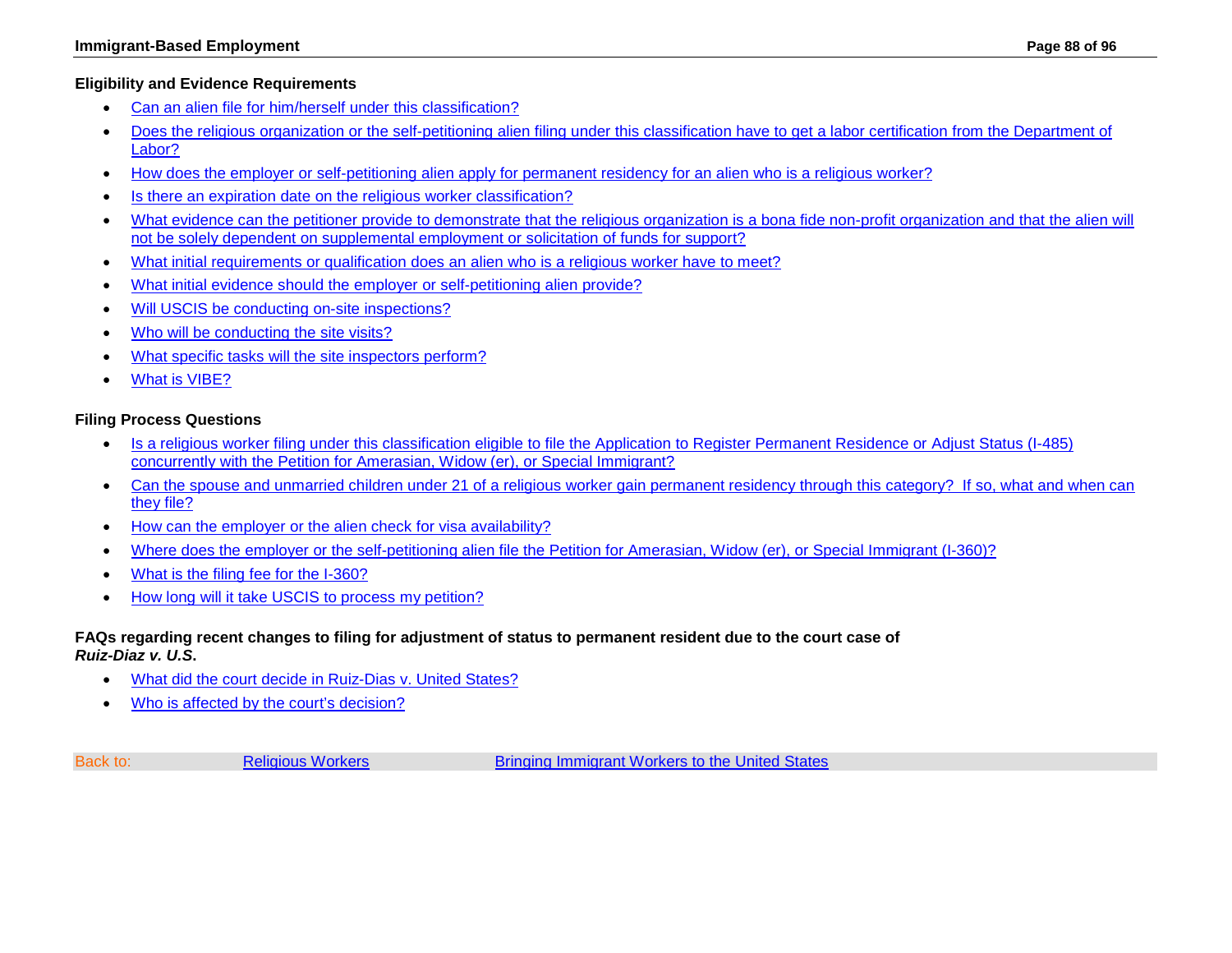### <span id="page-88-0"></span>**What is considered a "bona fide nonprofit religious organization"?**

A bona fide nonprofit religious organization is a religious organization exempt from taxation. A bona fide nonprofit religious organization must possess a currently valid IRS section 501(c)(3) determination letter to demonstrate nonprofit status.

#### <span id="page-88-1"></span>**What is considered a "bona fide organization, which is affiliated with the religious denomination"?**

An organization is considered a "bona fide organization, which is affiliated with the religious denomination" when it is closely associated with the religious denomination, is tax exempt and in possession of a currently valid determination letter from the IRS confirming such exemption.

Affiliated organizations or petitioning organizations that are not classified as religious organizations by the IRS must establish that they are tax-exempt and provide documentation that demonstrates their religious nature and purpose as well as a certification by a tax-exempt religious organization in their denomination. Such organizations must also submit the *Religious Denomination Certification* in the revised Form I-360 (with an edition date of November 26, 2008).

#### <span id="page-88-2"></span>**What does "minister" mean?**

Minister means an individual duly authorized by a recognized religious denomination to conduct religious worship and to perform other duties usually performed by authorized members of the clergy of that religion.

### <span id="page-88-3"></span>**What does "professional capacity" mean?**

Professional capacity means an activity in a religious vocation or occupation that requires the minimum of a United States bachelor's degree or a foreign equivalent degree to perform it.

#### <span id="page-88-4"></span>**What is considered a "religious denomination"?**

The term *religious denomination* applies to a religious group or community of believers governed or administered under some form of ecclesiastical government. USCIS acknowledges that some denominations lack a central government. Accordingly, the religious entity may satisfy the "ecclesiastical government" requirement by submitting a description of its own internal governing or organizational structure.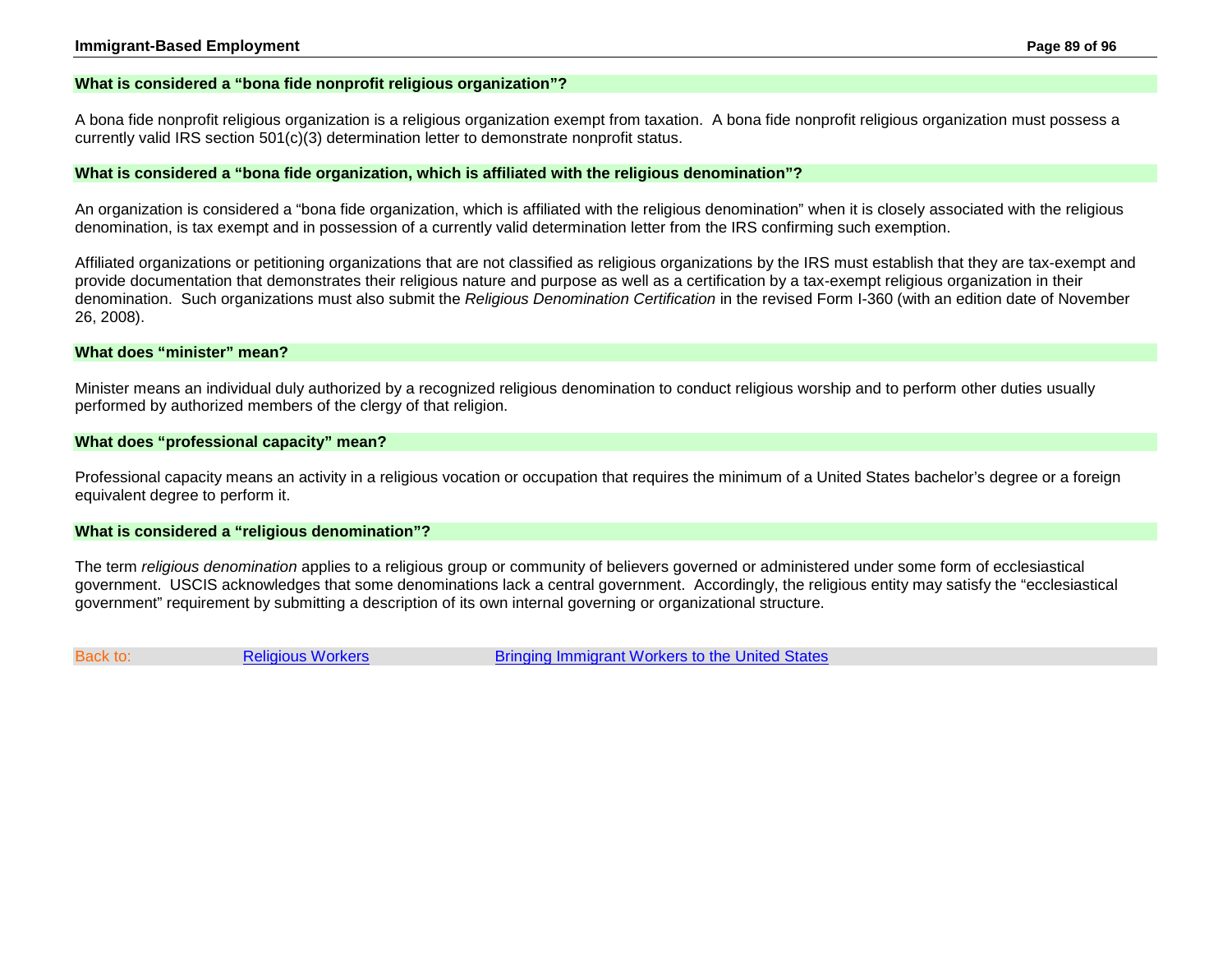### <span id="page-89-0"></span>**What does "religious occupation" mean?**

Religious occupation means an activity that relates to a traditional religious function that is recognized as a religious occupation within the denomination.

#### <span id="page-89-1"></span>**What does "religious vocation" mean?**

Religious vocation means a formal lifetime commitment to a religious way of life evidenced by vows, investitures, ceremonies, or similar evidence. The religious denomination must have a class of individuals whose lives are dedicated to religious practices and functions, as compared to secular members. Examples of individuals with a religious vocation include but are not limited to nuns, monks, and religious brothers and sisters.

#### <span id="page-89-2"></span>**Can an alien file for him/herself under this classification?**

Yes. A religious worker may file for him/herself or the religious organization may file on their behalf under the religious worker classification.

### <span id="page-89-3"></span>**Does the religious organization or the self- petitioning alien filing under this classification have to get a labor certification from the Department of Labor?**

Religious workers do not have to obtain labor certification from the Department of Labor to be petitioned for under this classification. However, they must obtain a job offer from an authorized official of the religious organization.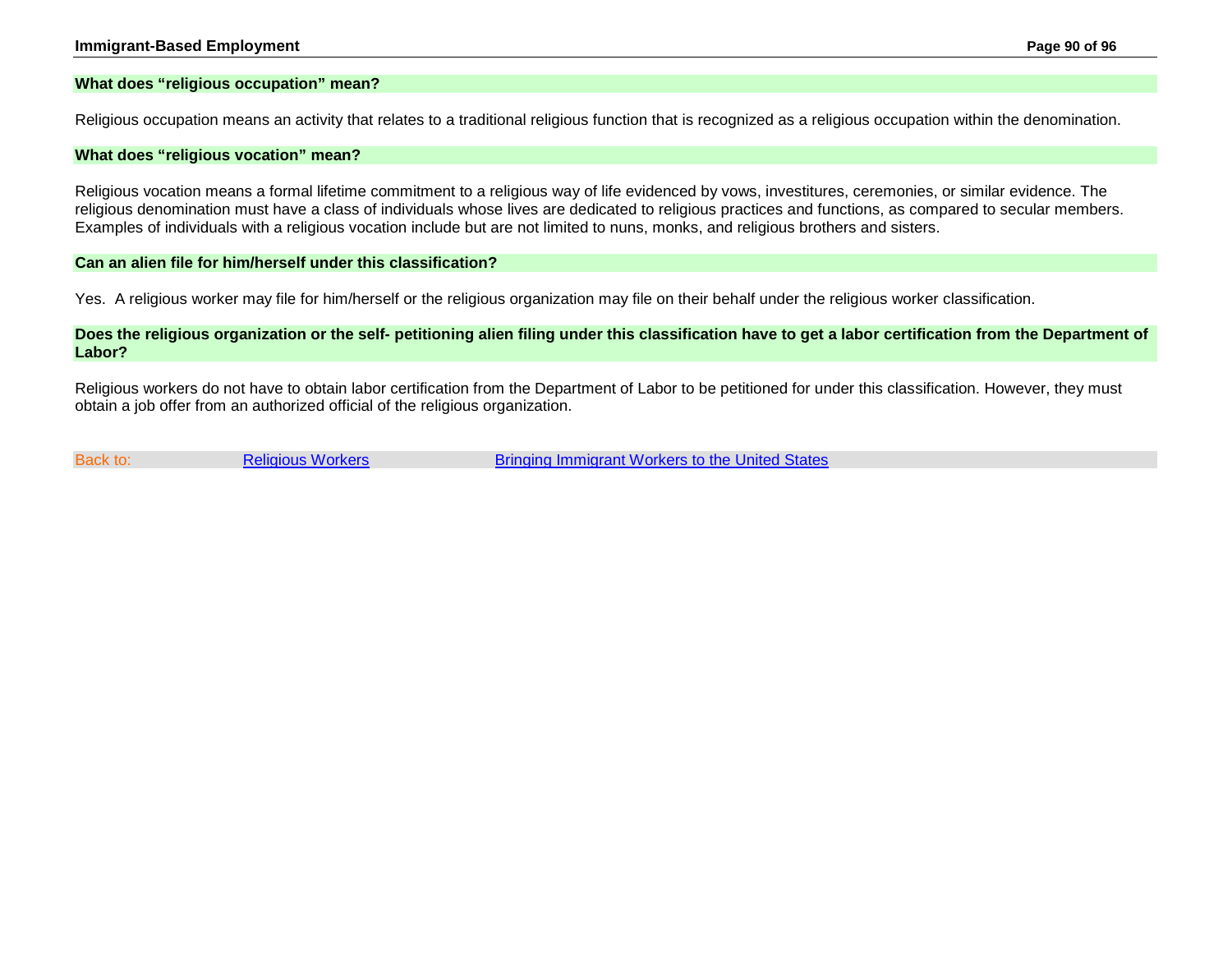## <span id="page-90-0"></span>**How does the employer or self-petitioning alien apply for permanent residency for an alien who is a religious worker?**

The employer or the self-petitioning alien seeking permanent residency based on the alien being a religious worker follows the process in the following table:

| <b>Stages</b>  | <b>Action</b>                                                                                                                                                                                                                                                                                          |
|----------------|--------------------------------------------------------------------------------------------------------------------------------------------------------------------------------------------------------------------------------------------------------------------------------------------------------|
|                | The employer or the self-petitioning alien files a Petition for Amerasian, Widow (er), or Special Immigrant, I-360, with USCIS.                                                                                                                                                                        |
| $\overline{2}$ | Upon approval of I-360, the alien files for adjustment of status if a visa number is available and the individual is in the U.S.                                                                                                                                                                       |
|                | If the alien is outside the United States when an immigrant visa number becomes available, he or she will be notified and must<br>complete the process at his or her nearest U.S. consulate office.                                                                                                    |
| 3              | If the I-485 is approved, the beneficiary is granted permanent resident status and will be sent a permanent resident card in the mail.                                                                                                                                                                 |
|                | If the beneficiary went through the immigrant visa process overseas, beneficiary enters the United States and receives an endorsed<br>immigrant visa attached to his/her passport at the port of entry to serve as evidence of status until they receive their permanent<br>resident card in the mail. |

## <span id="page-90-1"></span>**Is there an expiration date on the religious worker classification?**

Yes. There is an expiration date on the religious worker classification, which is September 30, 2015. If Congress does not extend that date or make the classification permanent, the classification will expire and religious organizations will no longer be able to file I-360 petitions seeking permanent residency for aliens who are religious workers.

**Note:** This expiration date only applies to religious workers who are not ministers**.**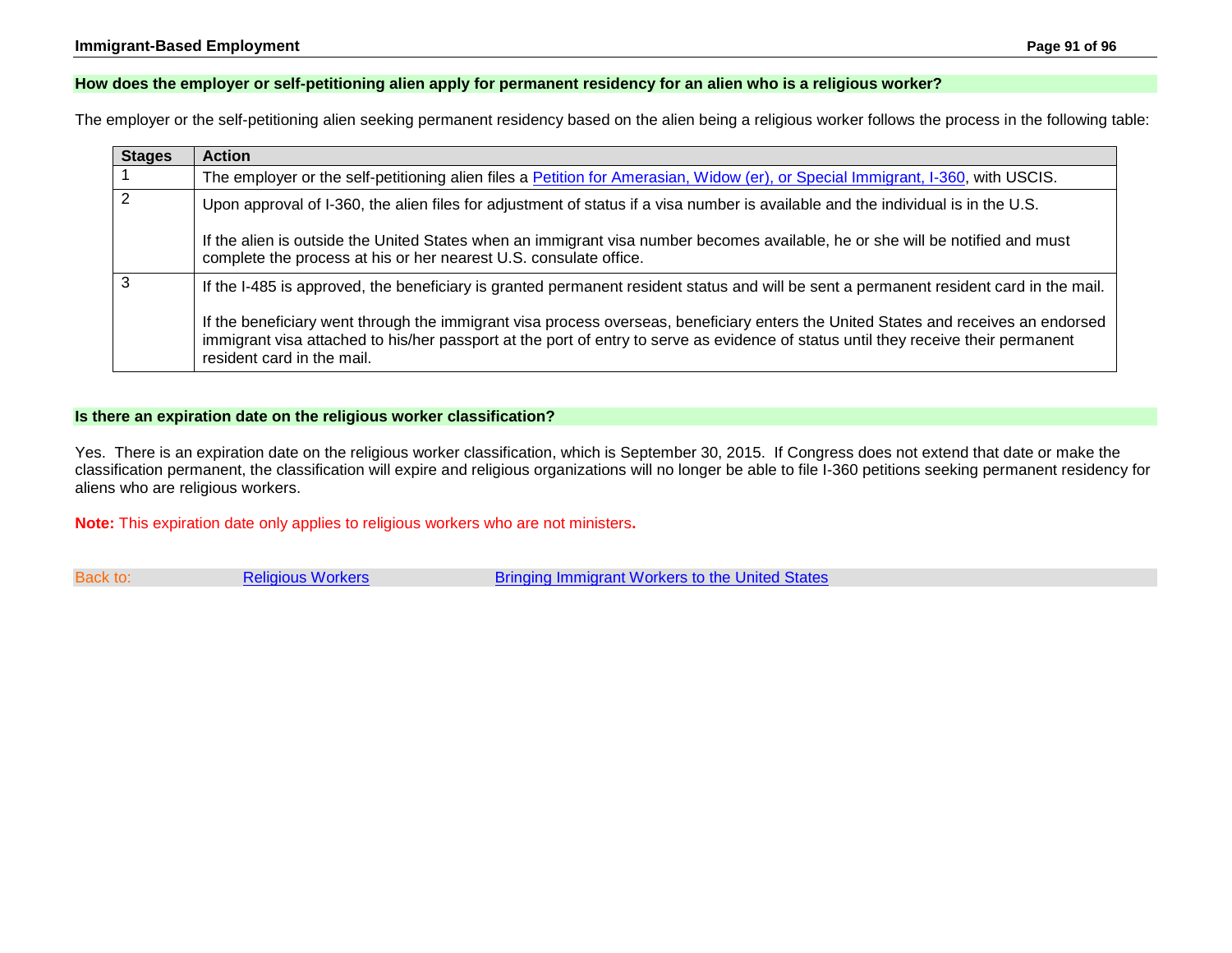### **Immigrant-Based Employment Page 92 of 96**

### <span id="page-91-0"></span>**What evidence can the petitioner provide to demonstrate that the religious organization is a bona fide non-profit organization and that the alien will not be solely dependent on supplemental employment or solicitation of funds for support?**

The religious organization must file a currently valid determination letter from the Internal Revenue Service (IRS) showing the tax-exempt status of the petitioning religious organization or group under Internal Revenue Code 501(c)(3).

Affiliated organizations or petitioning organizations that are not classified as religious organizations by the IRS must establish that they are tax-exempt by providing 1) a currently valid determination letter from the IRS establishing that the organization is tax exempt; 2) documentation that demonstrates their religious nature and purpose of the organization, such as a copy of the organizing instrument of the organization, 3) organizational literature, such as books, articles, brochures, calendars or flyers describing the religious purpose and nature of the activities of the organization; and 4) the *Religious Denomination Certification* in the revised Form I-360.

All petitioning organizations must submit evidence of: (1) How the petitioner intends to compensate the worker and (2) past compensation or support to demonstrate the required previous two years of religious work.

### <span id="page-91-1"></span>**What initial requirements or qualifications does an alien who is a religious worker have to meet?**

A religious worker must meet the following requirements:

- For at least two years prior to the filing of the petition, have been a member of a religious denomination that has a bona fide non-profit religious organization in the United States; and
- Seeks to enter the U.S. to work full time in one of the following occupations:
	- a) Minister of that religious denomination;
	- b) A religious vocation in either a professional or nonprofessional capacity; or
	- c) A religious occupation in either a professional or nonprofessional capacity;
- Be coming to work for a bona fide non-profit religious organization or a bona fide organization which is affiliated with the religious denomination in the United States; and
- Must have been performing this religious work for the past two years, either abroad or in the United States.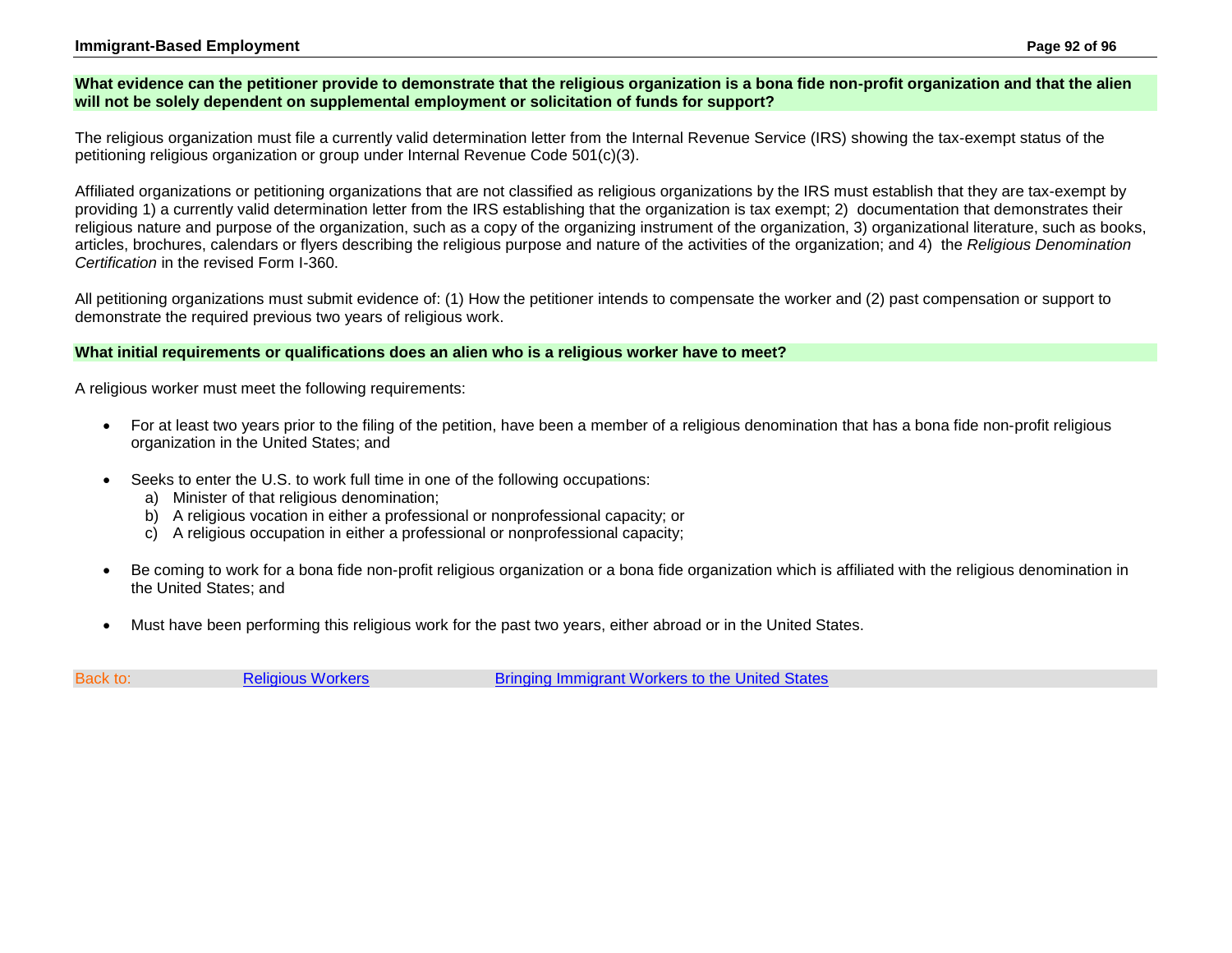### <span id="page-92-0"></span>**What initial evidence should the employer or self-petitioning alien provide?**

The bona fide nonprofit religious organization must submit documentary evidence that demonstrates the following:

- That the organization qualifies as a nonprofit organization in the form of:
	- a) A currently valid determination letter from the Internal Revenue Service (IRS) showing the tax exempt status of the petitioning religious organization or group under Internal Revenue Code 501(c)(3).

Affiliated organizations or petitioning organizations that are not classified as religious organizations by the IRS must establish that they are tax-exempt by providing 1) a currently valid determination letter from the IRS establishing that the organization is tax exempt; 2) documentation that demonstrates their religious nature and purpose of the organization, such as a copy of the organizing instrument of the organization, 3) organizational literature, such as books, articles, brochures, calendars or flyers describing the religious purpose and nature of the activities of the organization; and 4) the *Religious Denomination Certification* in the revised Form I-360.

- According to Form I-360 and the instructions to the Form, the petitioning religious organization or self-petitioner must submit an Attestation and evidence as required by the Form and Attestation as follows:
	- a) That the prospective employer is a bona fide non-profit religious organization or a religious organization which is affiliated with the religious denomination and is exempt from taxation;
	- b) The number of members of the prospective employer's organization;
	- c) The number of employees working at the same location where the beneficiary will be employed and a summary of the type of responsibilities for their positions;
	- d) The number of aliens holding religious worker status (both immigrant and nonimmigrant) currently employed or employed within the past 5 years;
	- e) The number of nonimmigrant or immigrant religious worker petitions filed by the prospective employer in the past 5 years;
	- f) Whether the alien or his dependent family members had been admitted in R status in the past 5 years;
	- g) The relationship between the religious organization in the United States the organization abroad of which the alien is a member;
	- h) A description of the prospective employment;
	- i) That the prospective employer is willing and able to provide salaried or non-salaried compensation, at a level such that the alien and his dependents will not become a public charge;
	- j) That the funds to pay the prospective employee's compensation do not include any monies obtained from the alien, excluding reasonable donations or tithes;
	- k) If the position is not a religious vocation, that the prospective employee will not engage in secular employment;
	- l) That the prospective employee will be employed for at least 35 hours per week;
	- m) That immediately prior to the filing of the petition the prospective employee has the required two years of membership in the denomination and the required two years of experience in the religious vocation, professional religious work, or other religious work;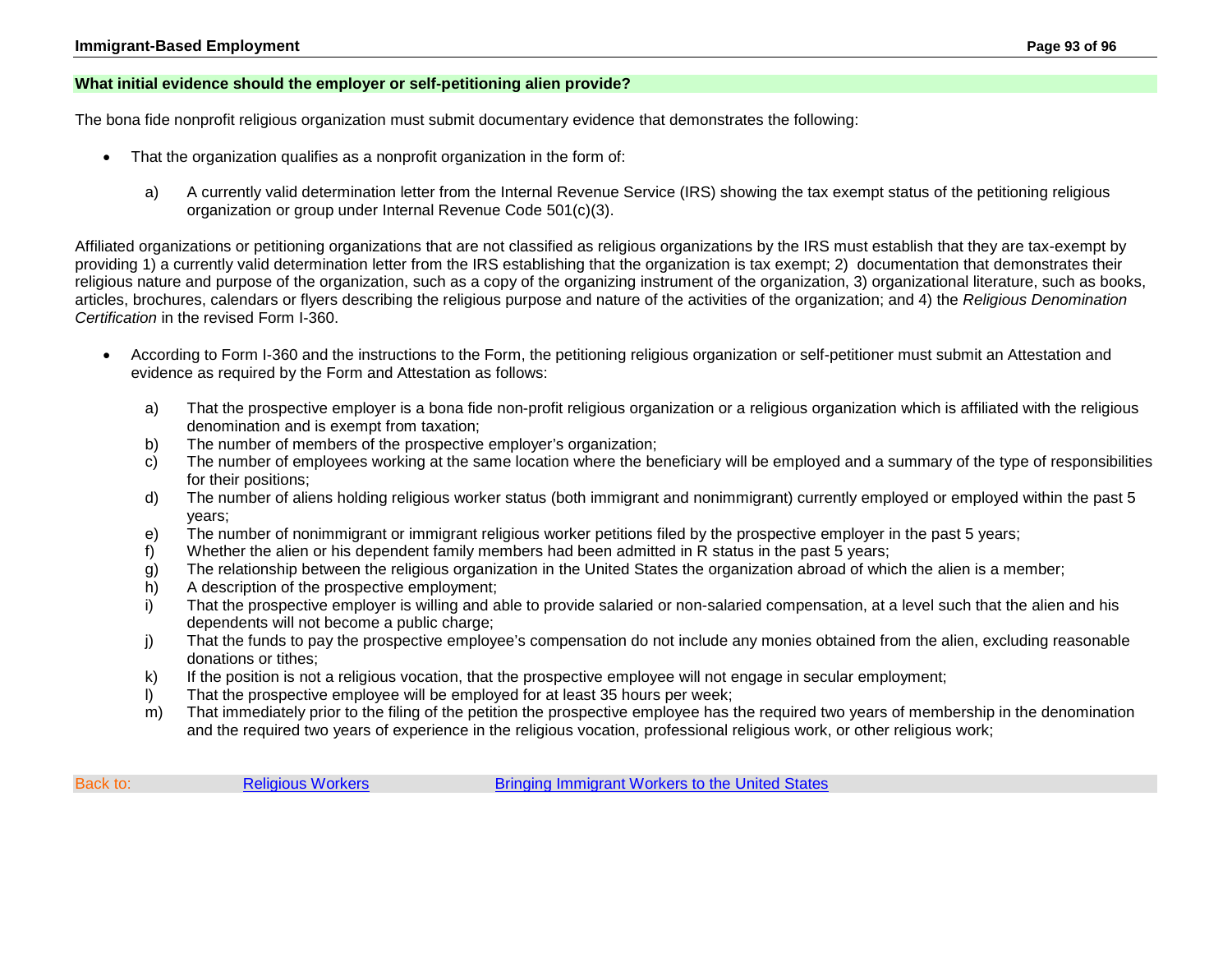### <span id="page-93-0"></span>**Will USCIS be conducting on-site inspections?**

Yes. USCIS will be conducting on-site inspections as part of the Administrative Site Visit and Verification Program (ASVVP). The ASVVP is designed to supplement existing DHS and USCIS anti-fraud initiatives. As part of the process, site inspections are conducted to verify that a location of employment exists and to validate information provided on the petition. Inspections may include a tour of the organization's facilities, interviews with organization officials, a review of selected organization records relating to the organization's compliance with immigration laws and regulations, and interviews with any other individuals or review of any other records that USCIS considers relevant to the integrity of the organization.

### <span id="page-93-1"></span>**Who will be conducting the site visits?**

USCIS Immigration Officers will be conducting site visits through the Administrative Site Visit and Verification Program. Site inspectors receive specialized training specific to conducting site visits. These individuals will be operating under the authority delegated to USCIS by the Secretary of Homeland Security to perform functions under U.S. immigration laws, including verifying information associated with applications or petitions.

#### <span id="page-93-2"></span>**What specific tasks will the site inspectors perform?**

Site inspectors will verify the existence of a petitioning entity, take digital photos, obtain documents, and speak with organizational representatives to confirm the beneficiary's work location, employment workspace, hours, salary, and duties to assist USCIS in determining whether they are in compliance with the terms and conditions stated in the petition.

### <span id="page-93-4"></span>**Is a religious worker filing under this classification eligible to file the** *Application to Register Permanent Residence or Adjust Status* **(I-485) concurrently with the** *Petition for Amerasian, Widow (er), or Special Immigrant* **(I-360)?**

Due to the court case of Ruiz-Diaz v. United States, certain aliens were temporarily allowed to concurrently file Form I-360 with Form I-485 and/or I-765 from June 11, 2009 to November 7, 2010. USCIS will no longer accept these concurrent filings. . As of November 8, 2010, any I-485 application where the underlying basis is an I-360 petition seeking the classification of special immigrant religious worker must be filed based on an approved I-360 petition. [More](#page-87-0)  [information on Ruiz-Diaz v. U.S.](#page-87-0)

#### <span id="page-93-3"></span>**What is VIBE?**

The Web-based *Validation Instrument for Business Enterprises* (Vibe) is a tool designed to enhance USCIS's adjudications of certain employment-based immigration petitions. Vibe uses commercially available data from an independent information provider (IIP) to validate basic information about companies or organizations petitioning to employ alien workers. Currently, the independent information provider for the VIBE program is Dun and Bradstreet (D&B).

For more information about VIBE, please visit our website at [www.uscis.gov/vibe.](http://www.uscis.gov/vibe)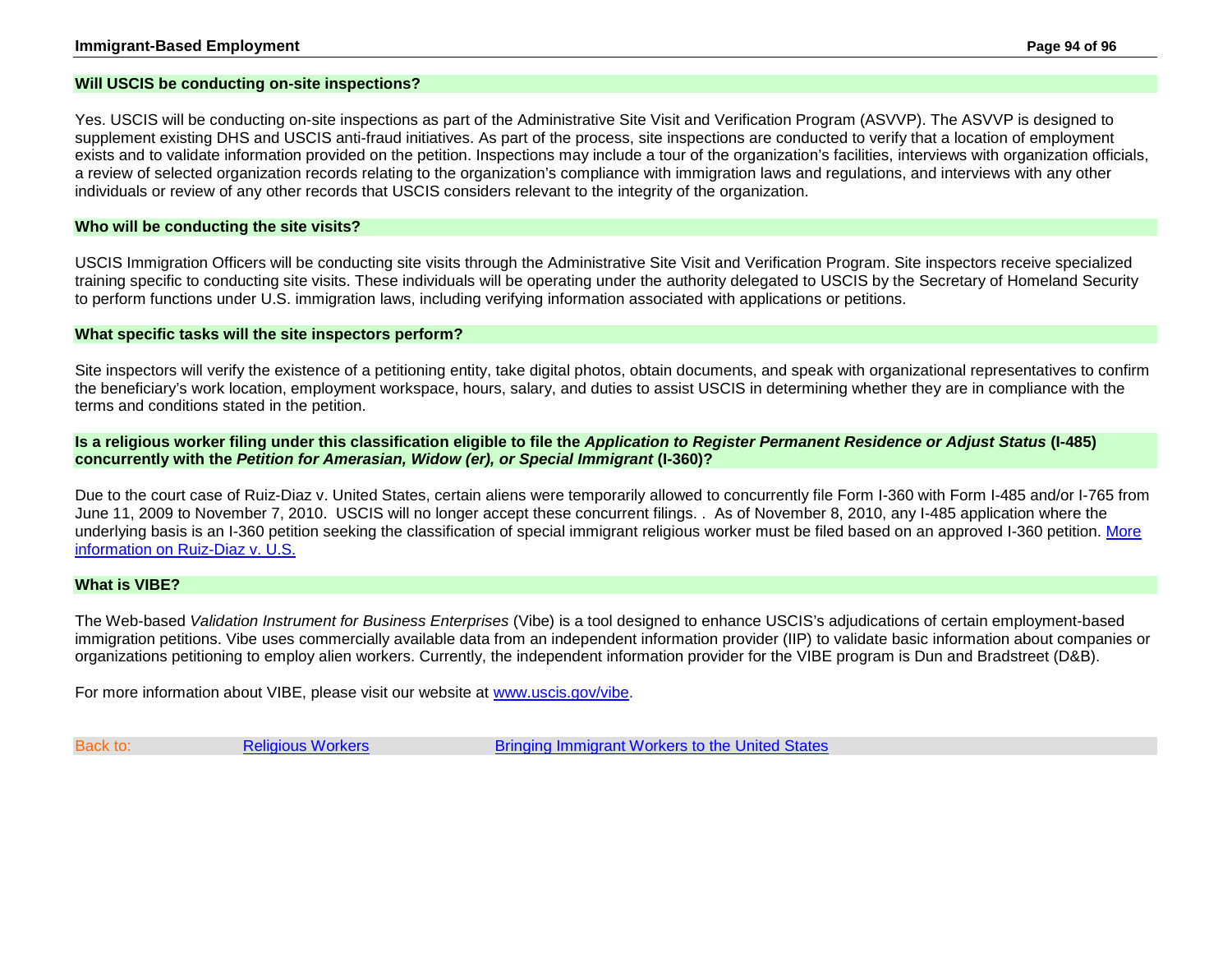### **Immigrant-Based Employment Page 95 of 96**

### <span id="page-94-0"></span>**Can the spouse and unmarried children under 21 of a religious worker gain permanent residency through this category? If so, what and when can they file?**

Yes. The spouse and unmarried children under 21 of a religious worker can gain permanent residency based on the principal alien. Dependents may file Form I-485, *Application for Travel Document* (I-131) and *Application for Employment Authorization* (I-765) concurrently or subsequent to the principal alien's filing of Form I-485. To access these Forms, please visit our website at www.uscis.gov.

If dependents file after the principal alien files his or her I-485, dependents must wait until the principal applicant receives a Form I-797, *Notice of Action* from USCIS. Thereafter, dependents must include a copy of the principal applicant's Form I-797 with their filings. The principal's *Notice of Action* will facilitate matching dependent's subsequent filings with the principal's file, thereby reducing the chances of delays in the file routing.

### <span id="page-94-1"></span>**How can the employer or the alien check for visa availability?**

The employer can check for visa availability by accessing the [Department of State's Visa Bulletin](http://travel.state.gov/content/visas/english/law-and-policy/bulletin.html) on their website. Beginning with the October 2015 visa bulletin, the Department of State will publish two charts:

- An "Application Final Action Dates" chart, which shows what priority dates are currently for the purpose of issuing immigrant visas and when individuals may file their adjustment of status application, and
- A "Dates for Filing Visa Applications" chart, indicating when immigrant visa applicants should be notified to assemble and submit required documentation to the National Visa Center.

If USCIS determines that there are more immigrant visas available for the fiscal year than there are known applicants for such visas, the "Dates for Filing Visa Applications" chart" may be used to determine when to file an adjustment of status application with USCIS.

### <span id="page-94-2"></span>**What did the court decide in Ruiz-Diaz v. United States?**

The district court decided that the concurrent filing regulations (the filing of Form I-485 together with or subsequent to Form I-360) were invalid with regard to religious workers. The court directed USCIS to accept properly filed Forms I-360, Forms I-485, and Forms I-765 from certain religious workers who may have been denied adjustment of status previously and any new filings. However, the Ninth Circuit Court of Appeals overturned this decision and as of November 8, 2010, USCIS no longer accepted concurrently filed applications with the Form I-360 for religious workers. For more information, visit USCIS's webpage on [Ruiz-Diaz v. U.S.](http://www.uscis.gov/laws/legal-settlement-notices/ruiz-diaz-v-united-states)

#### <span id="page-94-3"></span>**Who is affected by the court's decision?**

Finding that the concurrent filing regulation at 8 CFR 245.2(a)(2)(i)(B) was invalid and unenforceable, the court's decision affects applicants who previously filed Form I-485 for adjustment of status either together with or subsequent to having filed a Form I-360. Applicants who tried to concurrently file Form I-360 and I-485 on or after July 31, 2002, are now permitted to re-file their Forms I-360, I-485, and I-765 with the California Service Center. The district court's order also required USCIS to accept new concurrently and properly filed Form I-360, I-485, and I-765. USCIS stopped accepting concurrently filed applications with the Form I-360 for religious workers as of November 8, 2010 pursuant to the order of the Court of Appeals overturning the district court order.